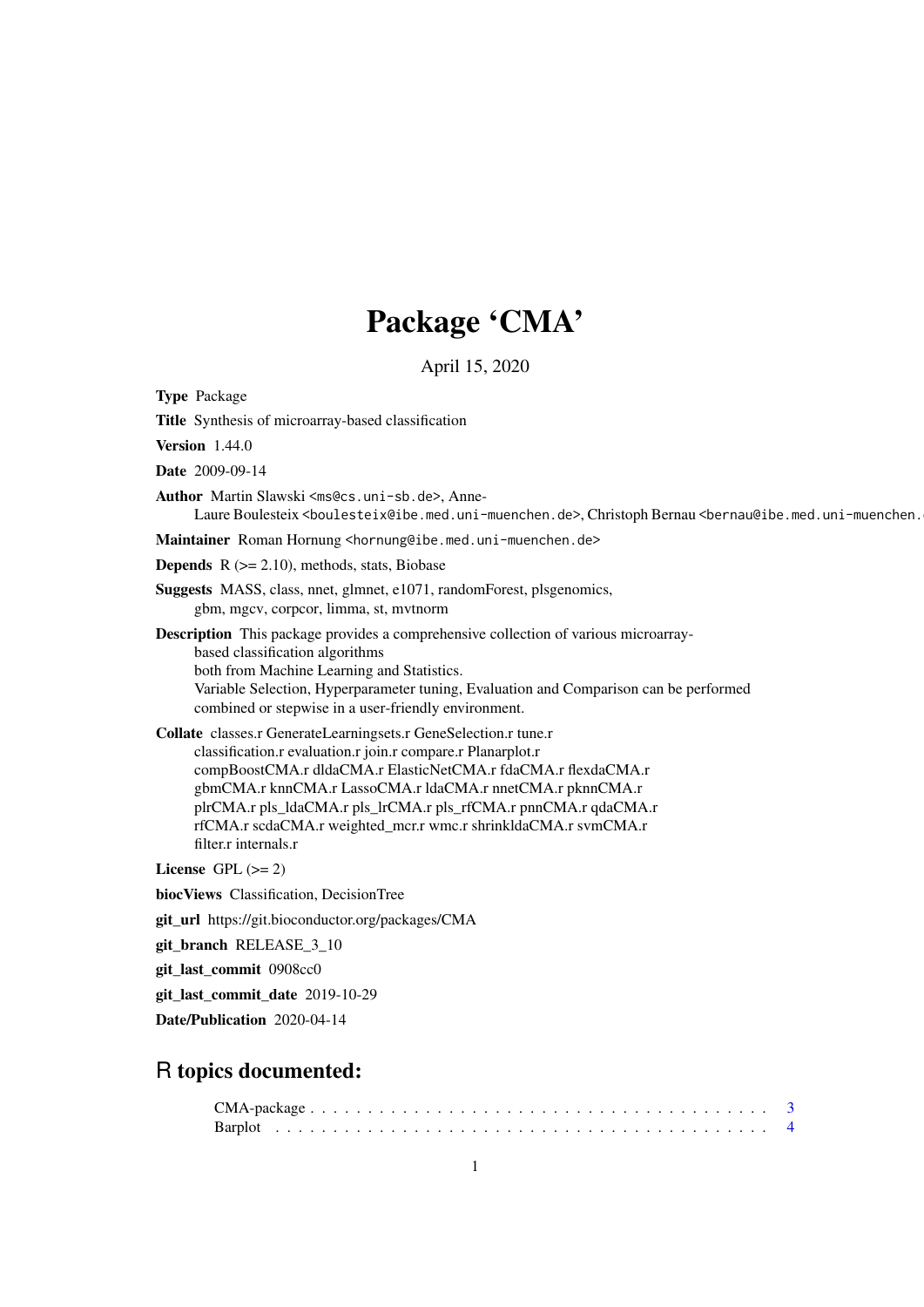|                                                                                            | 5              |
|--------------------------------------------------------------------------------------------|----------------|
|                                                                                            | 6              |
| classification                                                                             | $\overline{7}$ |
|                                                                                            | 9              |
|                                                                                            | 9              |
|                                                                                            | 10             |
|                                                                                            | 11             |
|                                                                                            | 13             |
|                                                                                            | 14             |
|                                                                                            | 16             |
|                                                                                            | 16             |
|                                                                                            | 18             |
|                                                                                            | 19             |
|                                                                                            | 21             |
|                                                                                            | 21             |
|                                                                                            | 22             |
|                                                                                            | 24             |
|                                                                                            | 24             |
|                                                                                            | 26             |
|                                                                                            | 27             |
|                                                                                            | 27             |
|                                                                                            | 29             |
|                                                                                            | 30             |
|                                                                                            | 30             |
|                                                                                            | 32             |
|                                                                                            | 33             |
|                                                                                            | 34             |
|                                                                                            | 35             |
|                                                                                            | 38             |
|                                                                                            | 38             |
|                                                                                            | 39             |
|                                                                                            | 39             |
|                                                                                            | 40             |
|                                                                                            | 40             |
| knnCMA                                                                                     | 41             |
| knnCMA-methods                                                                             | 43             |
| LassoCMA                                                                                   | 43             |
|                                                                                            |                |
| LassoCMA-methods                                                                           | 45             |
| ldaCMA.<br>$\mathbf{1}$ and $\mathbf{1}$ and $\mathbf{1}$                                  | 45             |
|                                                                                            | 47             |
| learningsets-class                                                                         | 47             |
| nnetCMA                                                                                    | 48             |
|                                                                                            | 50             |
| obsinfo                                                                                    | 51             |
|                                                                                            | 52             |
|                                                                                            | 53             |
|                                                                                            | 54             |
|                                                                                            | 55             |
| plot                                                                                       | 56             |
| plot tuning result $\ldots \ldots \ldots \ldots \ldots \ldots \ldots \ldots \ldots \ldots$ | 57             |
| $\sim$ $\sim$ $\sim$ $\sim$                                                                | 58             |
|                                                                                            | 59             |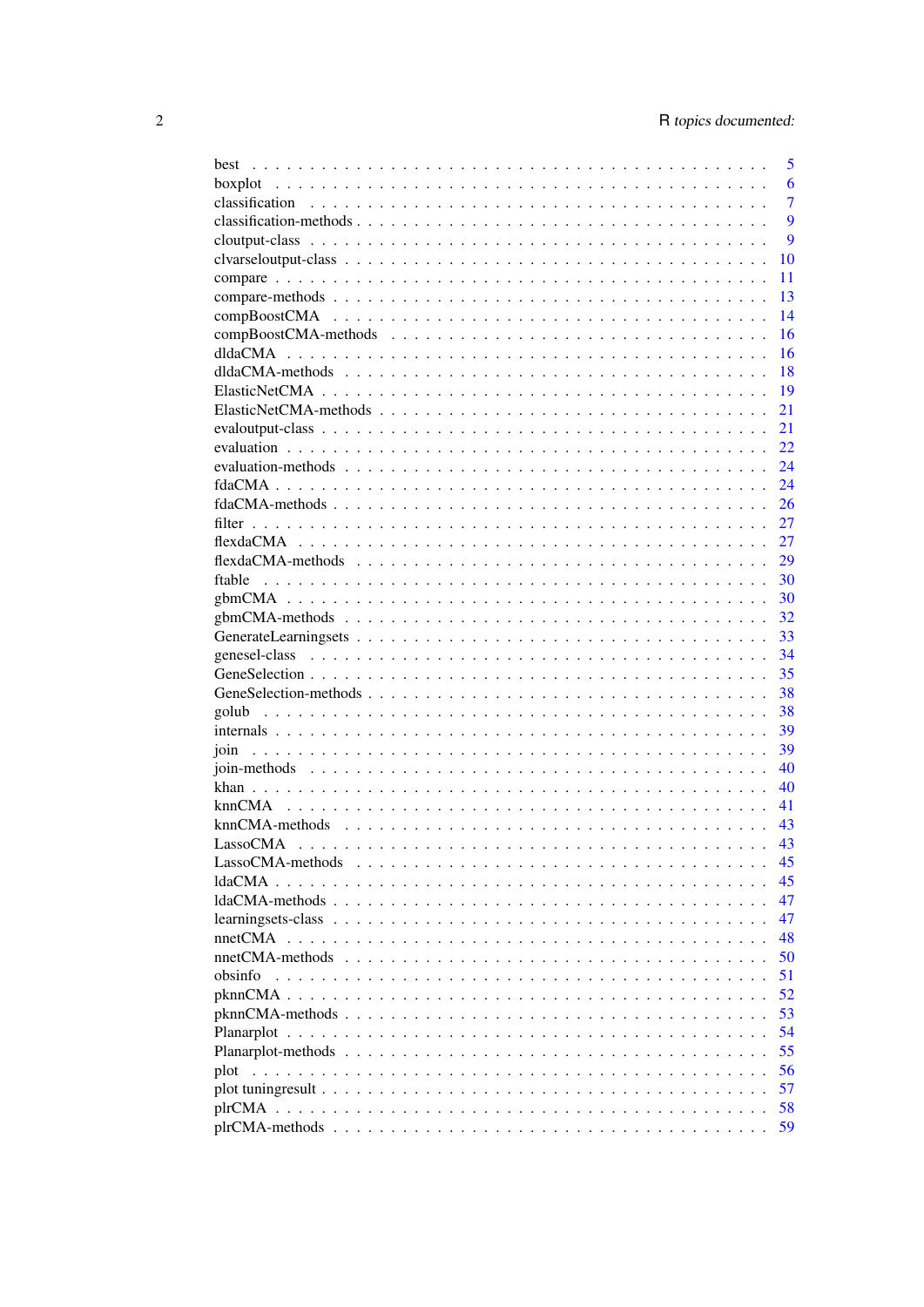<span id="page-2-0"></span>

|              |              | 60 |
|--------------|--------------|----|
|              |              | 61 |
|              |              | 62 |
|              |              | 63 |
|              |              | 64 |
|              |              | 65 |
|              |              | 66 |
|              |              | 67 |
|              |              | 68 |
|              |              | 70 |
|              |              | 70 |
|              | qdaCMA       | 71 |
|              |              | 73 |
|              |              | 73 |
|              |              | 75 |
|              |              | 75 |
|              |              | 76 |
|              |              | 78 |
|              | shrinkldaCMA | 78 |
|              |              | 80 |
|              |              | 80 |
|              |              | 81 |
|              |              | 83 |
|              |              | 83 |
|              |              | 84 |
|              |              | 87 |
|              |              | 87 |
|              |              | 88 |
|              |              | 88 |
|              |              | 90 |
|              |              | 90 |
|              |              | 91 |
|              |              | 92 |
| <b>Index</b> |              | 93 |

CMA-package *Synthesis of microarray-based classification*

#### Description

The aim of the package is to provide a user-friendly environment for the evaluation of classification methods using gene expression data. A strong focus is on combined variable selection, hyperparameter tuning, evaluation, visualization and comparison of (up to now) 21 classification methods from three main fields: Discriminant Analysis, Neural Networks and Machine Learning. Although the package has been created with the intention to be used for Microarray data, it can as well be used in various  $(p > n)$ -scenarios.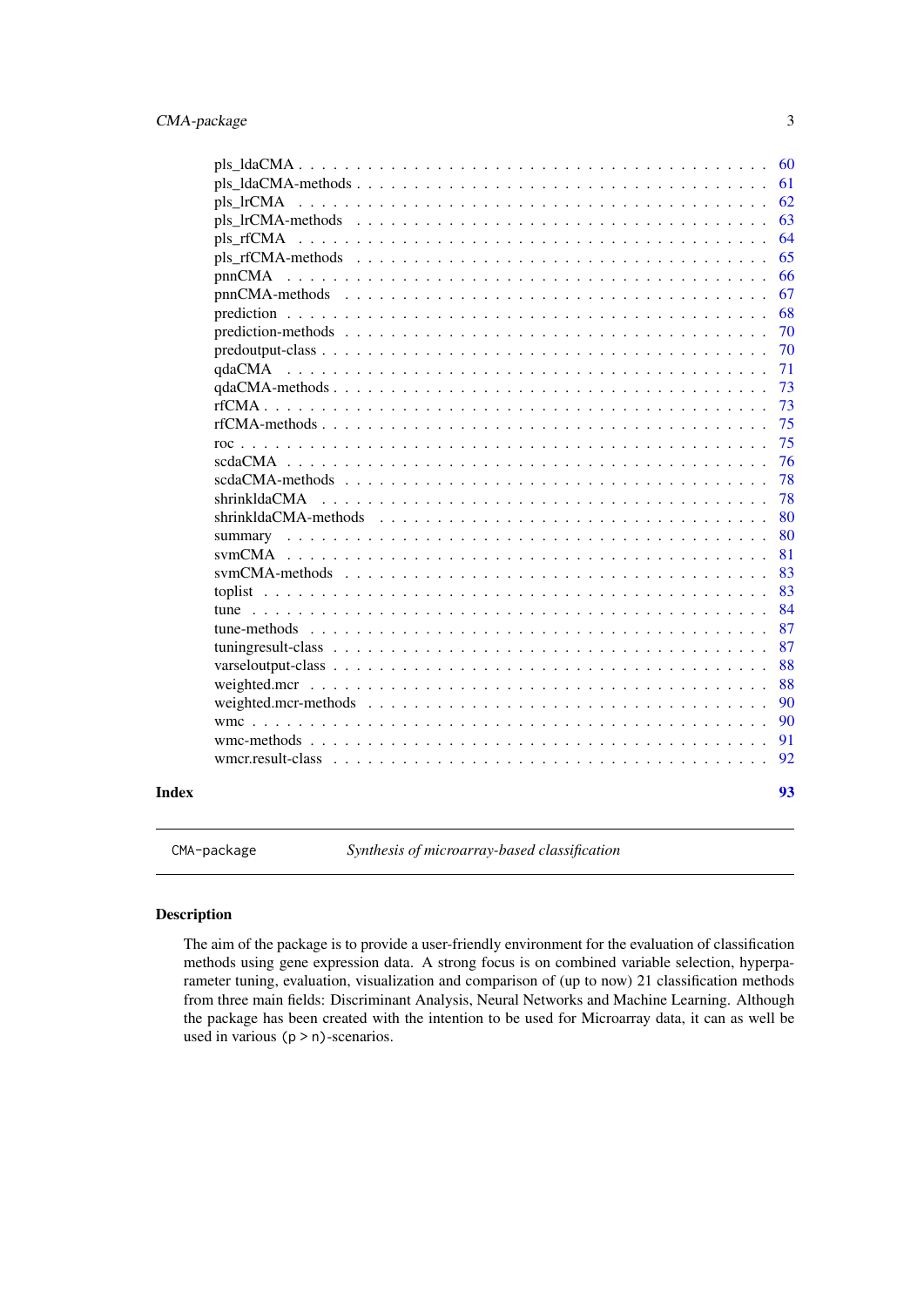# <span id="page-3-0"></span>Details

| CMA                      |
|--------------------------|
| Package                  |
| 1.3.3                    |
| 2009-9-14                |
| GPL (version 2 or later) |
|                          |

Most Important Steps for the workflow are:

- 1. Generate evaluation datasets using [GenerateLearningsets](#page-32-1)
- 2. (Optionally): Perform variable selection using [GeneSelection](#page-34-1)
- 3. (Optionally): Peform hyperparameter tuning using [tune](#page-83-1)
- 4. Perform [classification](#page-6-1) using 1.-3.
- 5. Repeat 2.-4. based on 1. for several methods: [compBoostCMA](#page-13-1), [dldaCMA](#page-15-1), [ElasticNetCMA](#page-18-1), [fdaCMA](#page-23-1), [flexdaCMA](#page-26-1), [gbmCMA](#page-29-1), [knnCMA](#page-40-1), [ldaCMA](#page-44-1), [LassoCMA](#page-42-1), [nnetCMA](#page-47-1), [pknnCMA](#page-51-1), [plrCMA](#page-57-1), [pls\\_ldaCMA](#page-59-1), [pls\\_lrCMA](#page-61-1), [pls\\_rfCMA](#page-63-1), [pnnCMA](#page-65-1), [qdaCMA](#page-70-1), [rfCMA](#page-72-1), [scdaCMA](#page-75-1), [shrinkldaCMA](#page-77-1), [svmCMA](#page-80-1)
- 6. Evaluate the results from 5. using [evaluation](#page-21-1) and make a comparison by calling [compare](#page-10-1)

#### Author(s)

Martin Slawski <ms@cs.uni-sb.de>

Anne-Laure Boulesteix <boulesteix@ibe.med.uni-muenchen.de>

Christoph Bernau <bernau@ibe.med.uni-muenchen.de>

Maintainer: Christoph Bernau <bernau@ibe.med.uni-muenchen.de>.

# References

Slawski, M. Daumer, M. Boulesteix, A.-L. (2008) CMA - A comprehensive Bioconductor package for supervised classification with high dimensional data. *BMC Bioinformatics 9: 439*

Barplot *Barplot of variable importance*

#### Description

This method can be seen as a visual pendant to [toplist](#page-82-1). The plot visualizes variable importance by a barplot. The height of the barplots correspond to variable importance. What variable importance exactly means depends on the method chosen when calling [GeneSelection](#page-34-1), s. [genesel](#page-33-1).

| $\mathsf{x}$ | An object of class genesel                                                               |
|--------------|------------------------------------------------------------------------------------------|
| top          | Number of top genes whose variable importance should be displayed. Defaults<br>to $10$ . |
| iter         | Iteration number (learningset) for which variable importance should be dis-<br>played.   |
| .            | Further graphical options passed to barplot.                                             |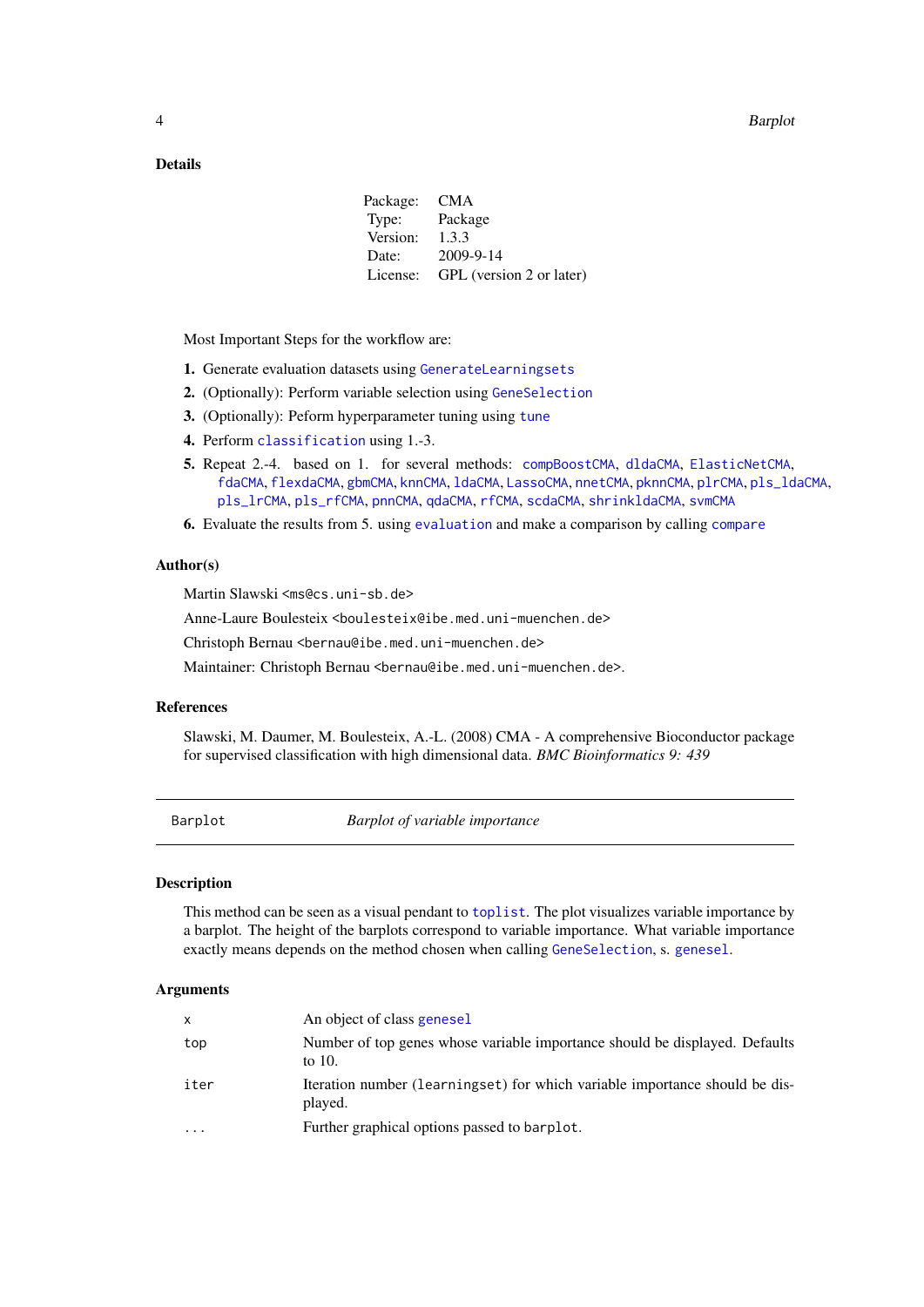<span id="page-4-0"></span>best 5

#### Value

No return.

#### Note

Note the following

- If scheme = "multiclass", only one plot will be made. Otherwise, one plot will be made for each binary scenario (depending on whether "scheme" is "one-vs-all" or "pairwise").
- Variable importance do not make sense for variable selection (ranking) methods that are essentially discrete, such as the Wilcoxon-Rank sum statistic or the Kruskal-Wallis statistic.
- For the methods "lasso","elasticnet","boosting" the number of nonzero coefficients can be very small, resulting in bars of height zero if top has been chosen too large.

# Author(s)

Martin Slawski <ms@cs.uni-sb.de>

Anne-Laure Boulesteix <boulesteix@ibe.med.uni-muenchen.de>

#### References

Slawski, M. Daumer, M. Boulesteix, A.-L. (2008) CMA - A comprehensive Bioconductor package for supervised classification with high dimensional data. *BMC Bioinformatics 9: 439*

#### See Also

[genesel](#page-33-1), [GeneSelection](#page-34-1), [toplist](#page-82-1)

best *Show best hyperparameter settings*

# Description

In this package hyperparameter tuning is performed by an inner cross-validation step for each learningset. A grid of values is tried and evaluated in terms of the misclassification rate, the results are saved in an object of class [tuningresult](#page-86-1). This method displays (separately for each learningset) the hyperparameter/ hyperparameter combination that showed the best results. Note that this must not be unique; in this case, only one combination is displayed.

## Usage

best(object, ...)

#### Arguments

| object   | An object of class tuning result. |
|----------|-----------------------------------|
| $\cdots$ | Currently unused argument.        |

#### Value

A list with elements equal to the number of different learningsets. Each element contains the best hyperparameter combination and the corresponding misclassification rate.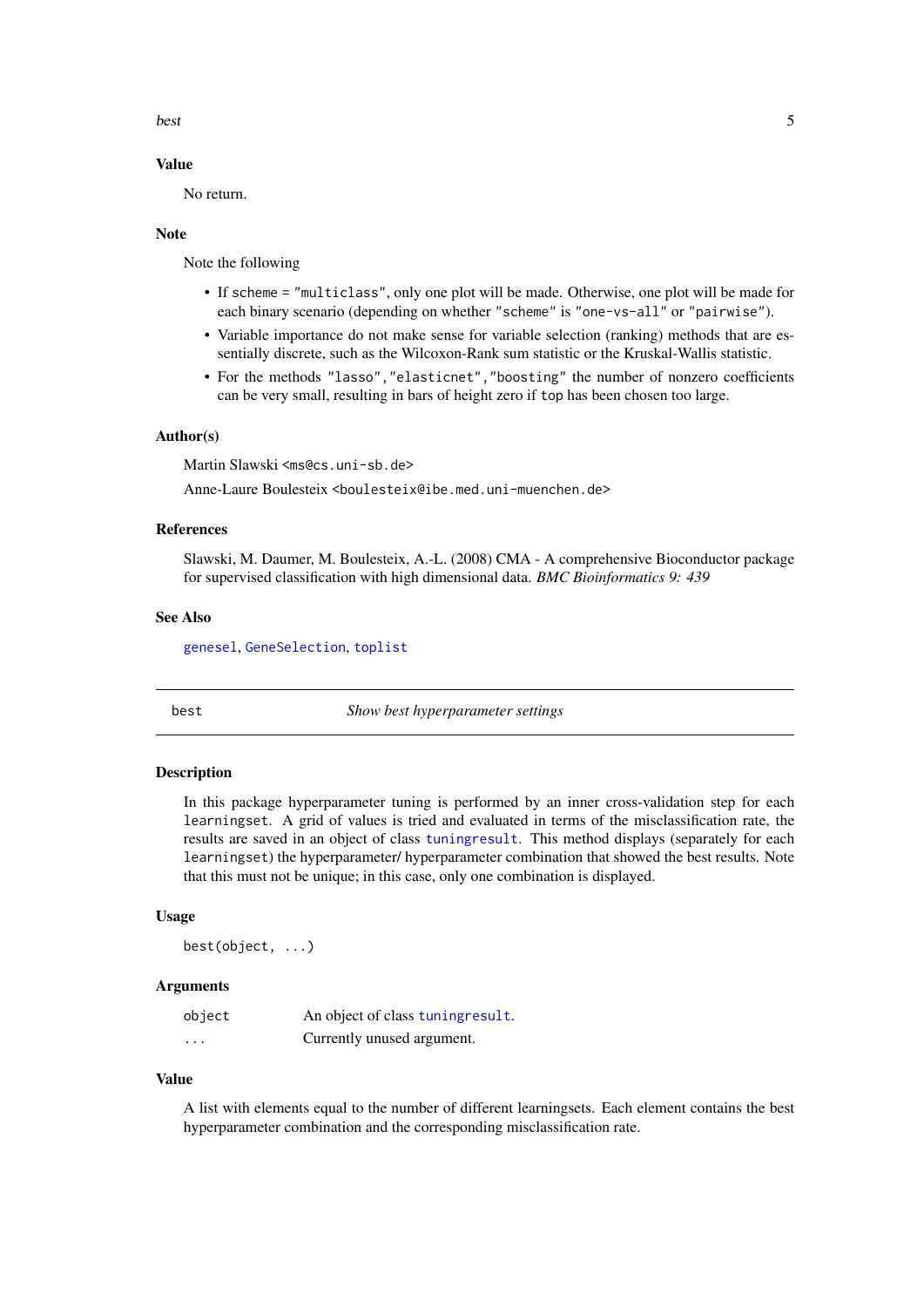6 boxplot boxplot boxplot boxplot boxplot boxplot boxplot boxplot boxplot boxplot boxplot boxplot boxplot boxplot boxplot boxplot boxplot boxplot boxplot boxplot boxplot boxplot boxplot boxplot boxplot boxplot boxplot boxp

#### Author(s)

Martin Slawski <ms@cs.uni-sb.de>

Anne-Laure Boulesteix <boulesteix@ibe.med.uni-muenchen.de>

#### See Also

tune

# boxplot *Make a boxplot of the classifier evaluation*

# Description

This method displays the slot scores of performance scores of an object of class [evaloutput](#page-20-1).

#### Arguments

|          | An object of class evaloutput.                                         |
|----------|------------------------------------------------------------------------|
| $\cdots$ | Further graphical parameters passed to the classical boxplot function. |

# Value

The only return is a boxplot.

# Author(s)

Martin Slawski <ms@cs.uni-sb.de>

Anne-Laure Boulesteix <boulesteix@ibe.med.uni-muenchen.de>

# References

Slawski, M. Daumer, M. Boulesteix, A.-L. (2008) CMA - A comprehensive Bioconductor package for supervised classification with high dimensional data. *BMC Bioinformatics 9: 439*

# See Also

[evaluation](#page-21-1)

<span id="page-5-0"></span>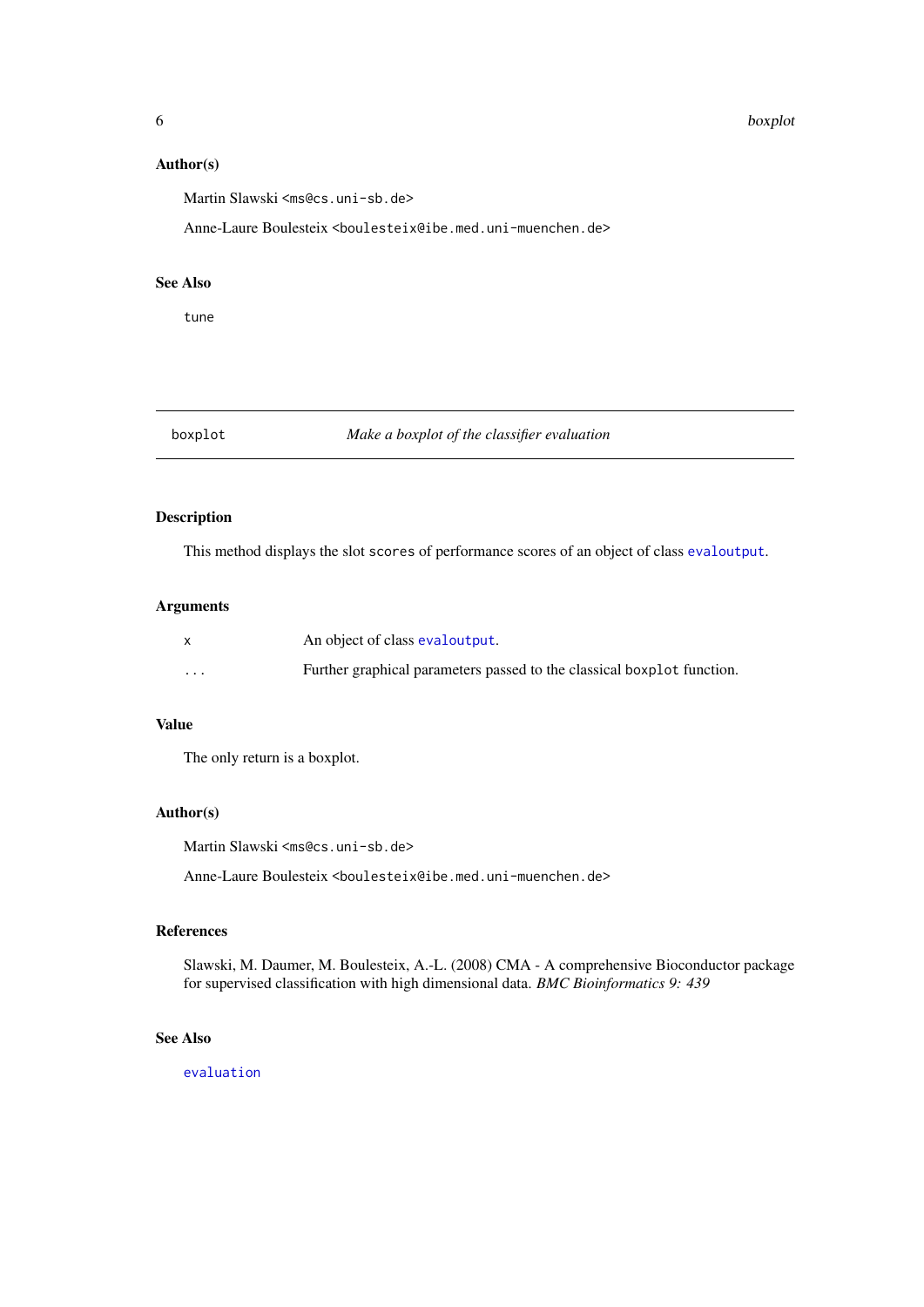<span id="page-6-1"></span><span id="page-6-0"></span>

# Description

Most general function in the package, providing an interface to perform variable selection, hyperparameter tuning and classification in one step. Alternatively, the first two steps can be performed separately and can then be plugged into this function.

For S4 method information, s. [classification-methods](#page-8-1).

# Usage

classification(X, y, f, learningsets, genesel, genesellist = list(), nbgene, classifier, tuneres, tr

| X            | Gene expression data. Can be one of the following:                                                                                                                                                                                                 |
|--------------|----------------------------------------------------------------------------------------------------------------------------------------------------------------------------------------------------------------------------------------------------|
|              | • A matrix. Rows correspond to observations, columns to variables.                                                                                                                                                                                 |
|              | • A data. frame, when f is <i>not</i> missing (s. below).                                                                                                                                                                                          |
|              | • An object of class ExpressionSet.                                                                                                                                                                                                                |
| У            | Class labels. Can be one of the following:                                                                                                                                                                                                         |
|              | • A numeric vector.                                                                                                                                                                                                                                |
|              | $\bullet$ A factor.                                                                                                                                                                                                                                |
|              | • A character if X is an ExpressionSet that specifies the phenotype vari-<br>able.                                                                                                                                                                 |
|              | • missing, if X is a data. frame and a proper formula f is provided.                                                                                                                                                                               |
|              | <b>WARNING:</b> The class labels will be re-coded to range from $\theta$ to $K-1$ , where K<br>is the total number of different classes in the learning set.                                                                                       |
| $\mathsf{f}$ | A two-sided formula, if X is a data. frame. The left part correspond to class<br>labels, the right to variables.                                                                                                                                   |
| learningsets | An object of class learningsets. May be missing, then the complete datasets<br>is used as learning set.                                                                                                                                            |
| genesel      | Optional (but usually recommended) object of class genesel containing vari-<br>able importance information for the argument learningsets                                                                                                           |
| genesellist  | In the case that the argument genesel is missing, this is an argument list passed<br>to GeneSelection. If both genesel and genesellist are missing, no variable<br>selection is performed.                                                         |
| nbgene       | Number of best genes to be kept for classification, based on either genesel<br>or the call to GeneSelection using genesellist. In the case that both are<br>missing, this argument is not necessary. note:                                         |
|              | • If the gene selection method has been one of "lasso", "elasticnet", "boosting",<br>nbgene will be reset to min(s, nbgene) where s is the number of nonzero<br>coefficients.                                                                      |
|              | • if the gene selection scheme has been "one-vs-all", "pairwise" for the<br>multiclass case, there exist several rankings. The top nbgene will be kept<br>of each of them, so the number of effective used genes will sometimes be<br>much larger. |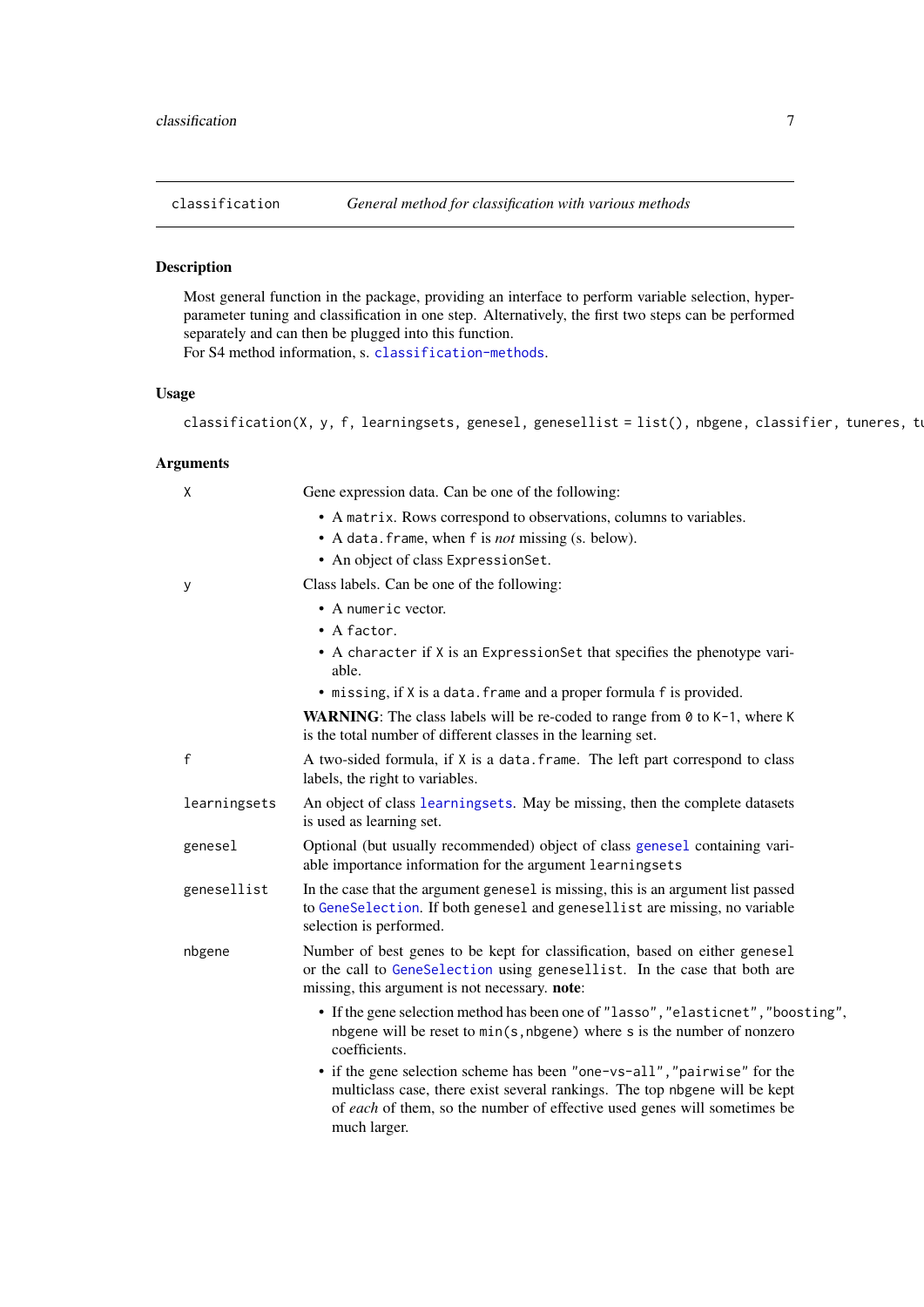| classifier | Name of function ending with CMA indicating the classifier to be used.                                                                                                                                                                                                                                                                                                                                                                                                                                                                                                                                                                  |
|------------|-----------------------------------------------------------------------------------------------------------------------------------------------------------------------------------------------------------------------------------------------------------------------------------------------------------------------------------------------------------------------------------------------------------------------------------------------------------------------------------------------------------------------------------------------------------------------------------------------------------------------------------------|
| tuneres    | Analogous to the argument genesel - object of class tuning result containing<br>information about the best hyperparameter choice for the argument learningsets.                                                                                                                                                                                                                                                                                                                                                                                                                                                                         |
| tuninglist | Analogous to the argument genesellist. In the case that the argument tuneres<br>is missing, this in argument list passed to tune. If both tuneres and tuninglist<br>are missing, no variable selection is performed. warning: Note that if a user-<br>defined hyperparameter grid is passed, this will result in a list within a list:<br>tuninglist = list(grids=list(argname = $c()$ ), s. example. warning: Con-<br>trary to tune, if tuninglist is an empty list (default), no hyperparameter tuning<br>will be performed at all. To use pre-defined hyperparameter grids, the argument<br>is tuninglist = $list(grids = list())$ . |
| trace      | Should progress be traced? Default is TRUE.                                                                                                                                                                                                                                                                                                                                                                                                                                                                                                                                                                                             |
| models     | a logical value indicating whether the model object shall be returned                                                                                                                                                                                                                                                                                                                                                                                                                                                                                                                                                                   |
|            | Further arguments passed to the function classifier.                                                                                                                                                                                                                                                                                                                                                                                                                                                                                                                                                                                    |

# Details

For details about hyperparameter tuning, consult [tune](#page-83-1).

# Value

A list of objects of class [cloutput](#page-8-2) and [clvarseloutput](#page-9-1), respectively; its length equals the number of different learningsets. The single elements of the list can convenienly be combined using the [join](#page-38-1) function. The results can be analyzed and evaluated by various measures using the method [evaluation](#page-21-1).

#### Author(s)

Martin Slawski <ms@cs.uni-sb.de>

Anne-Laure Boulesteix <boulesteix@ibe.med.uni-muenchen.de>

Christoph Bernau <bernau@ibe.med.uni-muenchen.de>

# References

Slawski, M. Daumer, M. Boulesteix, A.-L. (2008) CMA - A comprehensive Bioconductor package for supervised classification with high dimensional data. *BMC Bioinformatics 9: 439*

#### See Also

[GeneSelection](#page-34-1), [tune](#page-83-1), [evaluation](#page-21-1), [compBoostCMA](#page-13-1), [dldaCMA](#page-15-1), [ElasticNetCMA](#page-18-1), [fdaCMA](#page-23-1), [flexdaCMA](#page-26-1), [gbmCMA](#page-29-1), [knnCMA](#page-40-1), [ldaCMA](#page-44-1), [LassoCMA](#page-42-1), [nnetCMA](#page-47-1), [pknnCMA](#page-51-1), [plrCMA](#page-57-1), [pls\\_ldaCMA](#page-59-1), [pls\\_lrCMA](#page-61-1), [pls\\_rfCMA](#page-63-1), [pnnCMA](#page-65-1), [qdaCMA](#page-70-1), [rfCMA](#page-72-1), [scdaCMA](#page-75-1), [shrinkldaCMA](#page-77-1), [svmCMA](#page-80-1)

#### Examples

```
### a simple k-nearest neighbour example
### datasets
## Not run: plot(x)
data(golub)
golubY \le-golub[,1]golubX <- as.matrix(golub[,-1])
### learningsets
```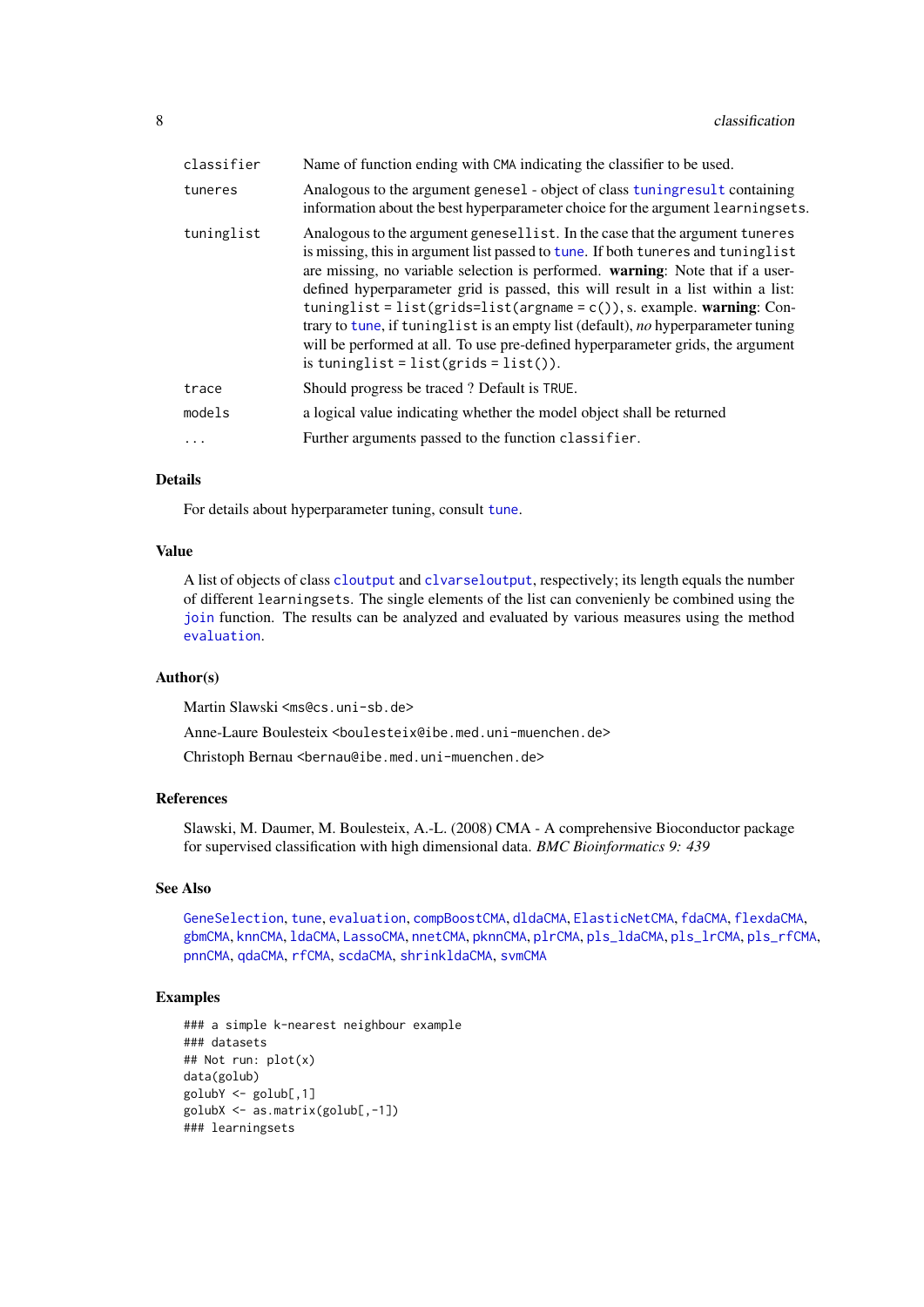<span id="page-8-0"></span>classification-methods 9

```
set.seed(111)
lset <- GenerateLearningsets(y=golubY, method = "CV", fold=5, strat =TRUE)
### 1. GeneSelection
selttest <- GeneSelection(golubX, golubY, learningsets = lset, method = "t.test")
### 2. tuning
tunek <- tune(golubX, golubY, learningsets = lset, genesel = selttest, nbgene = 20, classifier = knnCMA)
### 3. classification
knn1 <- classification(golubX, golubY, learningsets = lset, genesel = selttest,
                       tuneres = tunek, nbgene = 20, classifier = knnCMA)
### steps 1.-3. combined into one step:
knn2 <- classification(golubX, golubY, learningsets = lset,
                       genesellist = list(method = "t.test"), classifier = knnCMA,
                       tuninglist = list(grids = list(k = c(1:8))), nbgene = 20)
### show and analyze results:
knnjoin <- join(knn2)
show(knn2)
eval <- evaluation(knn2, measure = "misclassification")
show(eval)
summary(eval)
boxplot(eval)
## End(Not run)
```
<span id="page-8-1"></span>classification-methods

*General method for classification with various methods*

#### Description

Perform classification for the following signatures:

# Methods

```
X = "matrix", y = "numeric", f = "missing" signature 1X = "matrix", y = "factor", f = "missing" signature 2X = "data-frame", y = "missing", f = "formula" signature 3X = "ExpressionSet", y = "character", f = "missing" signature 4For further argument and output information, consult classification.
```
<span id="page-8-3"></span>cloutput-class *"cloutput"*

#### <span id="page-8-2"></span>Description

Object returned by one of the classifiers (functions ending with CMA)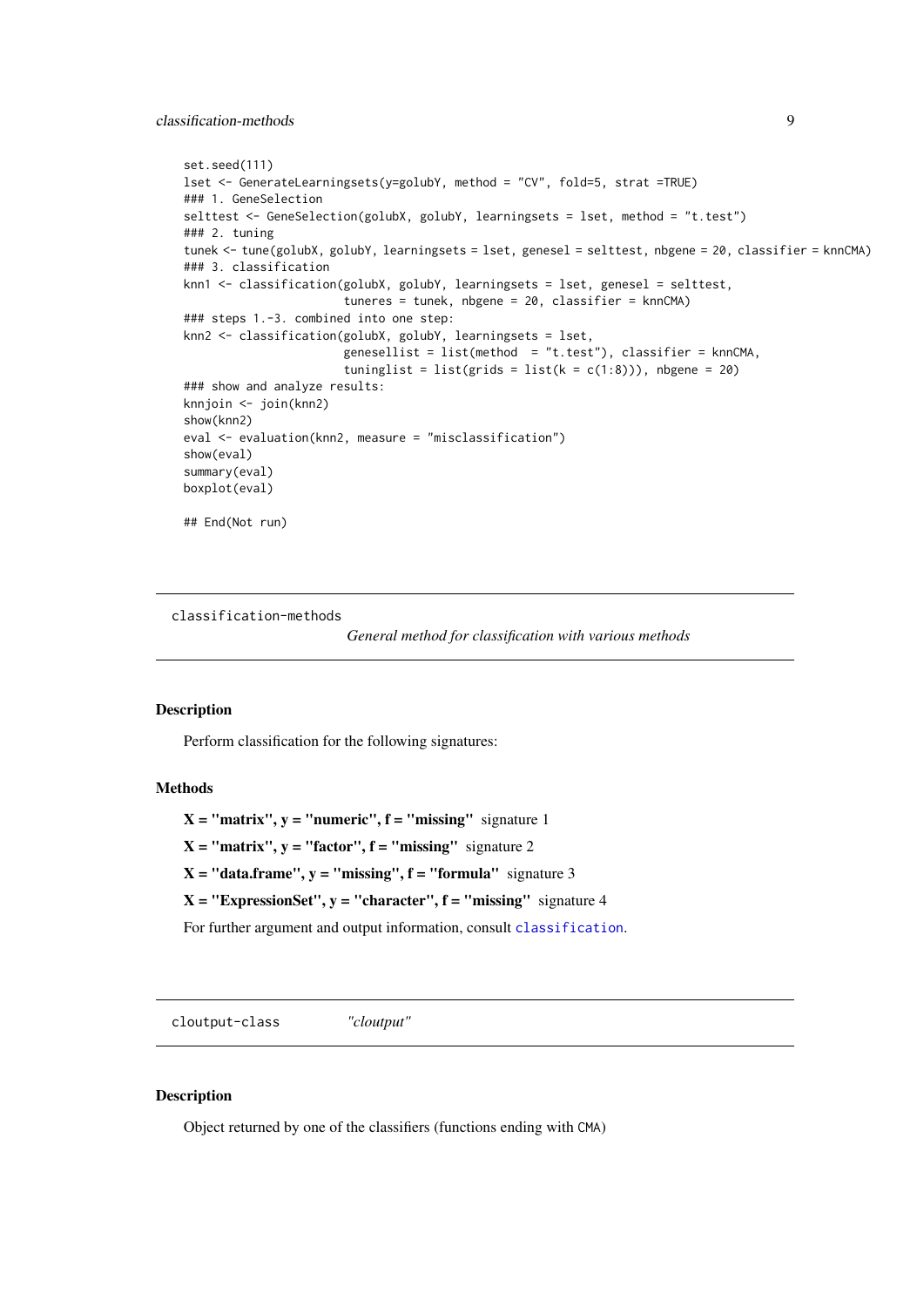#### <span id="page-9-0"></span>Slots

learnind: Vector of indices that indicates which observations where used in the learning set.

y: Actual (true) class labels of predicted observations.

yhat: Predicted class labels by the classifier.

prob: A numeric matrix whose rows equals the number of predicted observations (length of y/yhat) and whose columns equal the number of different classes in the learning set. Rows add up to one. Entry j, k of this matrix contains the probability for the j-th predicted observation to belong to class k. Can be a matrix of NAs, if the classifier used does not provide any probabilities

method: Name of the classifer used.

mode: character, one of "binary" (if the number of classes in the learning set is two) or multiclass (if it is more than two).

model: List containing the constructed classifiers.

# **Methods**

show Use show(cloutput-object) for brief information

- ftable Use ftable(cloutput-object) to obtain a confusion matrix/cross-tabulation of y vs. yhat, s. [ftable,cloutput-method](#page-0-0).
- plot Use plot(cloutput-object) to generate a probability plot of the matrix prob described above, s. [plot,cloutput-method](#page-0-0)
- roc Use roc(cloutput-object) to compute the empirical ROC curve and the Area Under the Curve (AUC) based on the predicted probabilities, s.[roc,cloutput-method](#page-0-0)

#### Author(s)

Martin Slawski <ms@cs.uni-sb.de>

Anne-Laure Boulesteix <boulesteix@ibe.med.uni-muenchen.de>

#### See Also

clvarseloutput [compBoostCMA](#page-13-1), [dldaCMA](#page-15-1), [ElasticNetCMA](#page-18-1), [fdaCMA](#page-23-1), [flexdaCMA](#page-26-1), [gbmCMA](#page-29-1), [knnCMA](#page-40-1), [ldaCMA](#page-44-1), [LassoCMA](#page-42-1), [nnetCMA](#page-47-1), [pknnCMA](#page-51-1), [plrCMA](#page-57-1), [pls\\_ldaCMA](#page-59-1), [pls\\_lrCMA](#page-61-1), [pls\\_rfCMA](#page-63-1), [pnnCMA](#page-65-1), [qdaCMA](#page-70-1), [rfCMA](#page-72-1), [scdaCMA](#page-75-1), [shrinkldaCMA](#page-77-1), [svmCMA](#page-80-1)

clvarseloutput-class *"clvarseloutput"*

#### <span id="page-9-1"></span>**Description**

Object returned by all classifiers that can peform variable selection or compute variable importance. These are:

- Random Forest, s. [rfCMA](#page-72-1),
- Componentwise Boosting, s. [compBoostCMA](#page-13-1),
- LASSO-logistic regression, s. [LassoCMA](#page-42-1),
- ElasticNet-logistic regression, s. [ElasticNetCMA](#page-18-1)

. Objects of class clvarseloutput extend both the class cloutuput and varsel, s. below.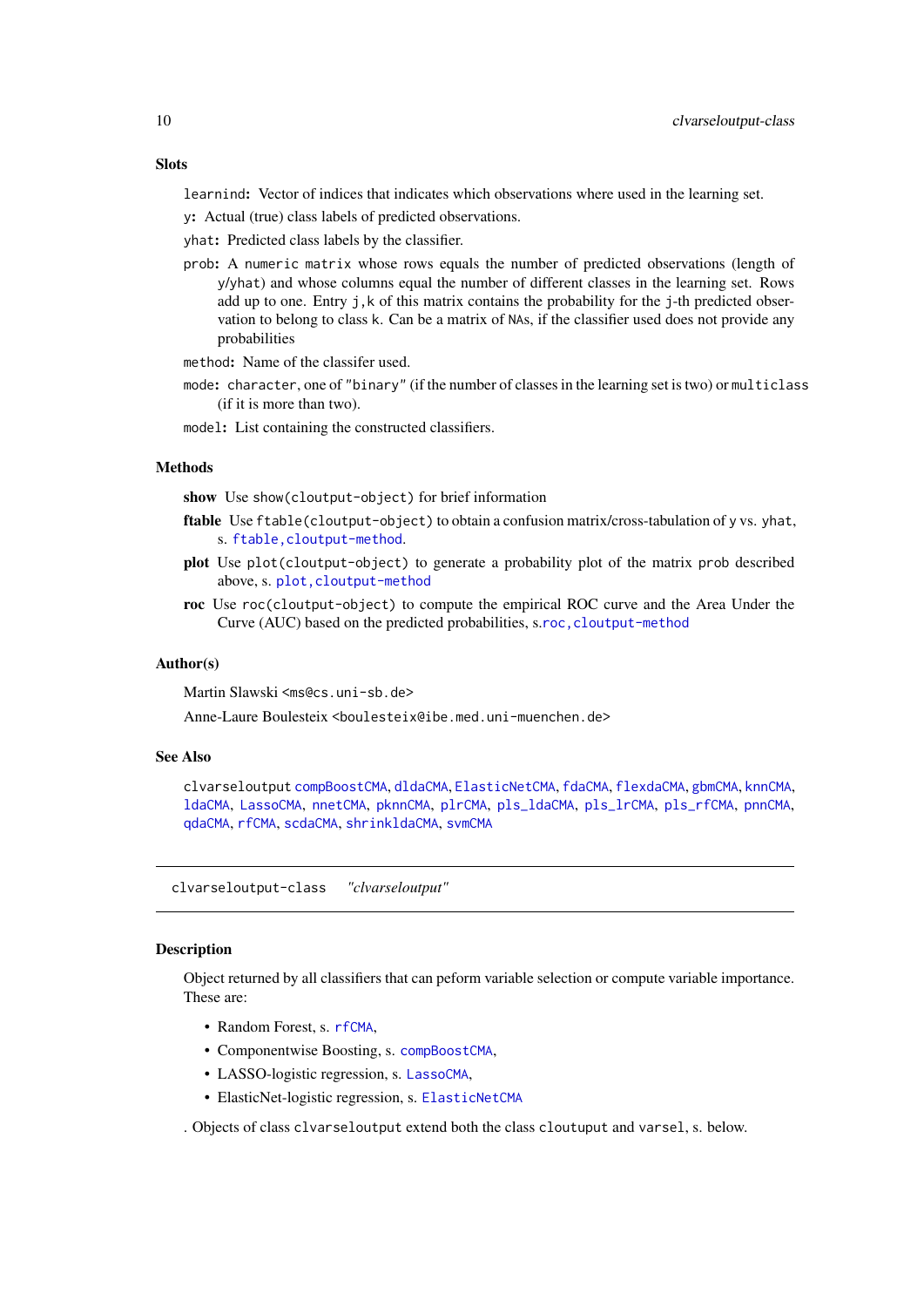#### <span id="page-10-0"></span>compare the compare that the compare the compare the compare the compare that  $\sim$  11

#### Slots

learnind: Vector of indices that indicates which observations where used in the learning set.

- y: Actual (true) class labels of predicted observations.
- yhat: Predicted class labels by the classifier.
- prob: A numeric matrix whose rows equals the number of predicted observations (length of y/yhat) and whose columns equal the number of different classes in the learning set. Rows add up to one. Entry  $j, k$  of this matrix contains the probability for the  $j$ -th predicted observation to belong to class k. Can be a matrix of NAs, if the classifier used does not provide any probabilities
- method: Name of the classifer used.
- mode: character, one of "binary" (if the number of classes in the learning set is two) or multiclass (if it is more than two).
- varsel: numeric vector of variable importance measures (for Random Forest) or absolute values of regression coefficients (for the other three methods mentionned above) (from which the majority will be zero).

#### Extends

Class ["cloutput"](#page-8-3), directly. Class ["varseloutput"](#page-87-1), directly.

# Methods

show Use show(cloutput-object) for brief information

- ftable Use ftable(cloutput-object) to obtain a confusion matrix/cross-tabulation of y vs. yhat, s. [ftable,cloutput-method](#page-0-0).
- plot Use plot(cloutput-object) to generate a probability plot of the matrix prob described above, s. [plot,cloutput-method](#page-0-0)
- roc Use roc(cloutput-object) to compute the empirical ROC curve and the Area Under the Curve (AUC) based on the predicted probabilities, s.[roc,cloutput-method](#page-0-0)

#### Author(s)

Martin Slawski <ms@cs.uni-sb.de>

Anne-Laure Boulesteix <boulesteix@ibe.med.uni-muenchen.de>

#### See Also

[rfCMA](#page-72-1), [compBoostCMA](#page-13-1), [LassoCMA](#page-42-1), [ElasticNetCMA](#page-18-1)

<span id="page-10-1"></span>compare *Compare different classifiers*

# Description

Classifiers can be evaluated separately using the method [evaluation](#page-21-1). Normally, several classifiers are used for the same dataset and their performance is compared. This comparison procedure is essentially facilitated by this method. For S4 method information, s. [compare-methods](#page-12-1)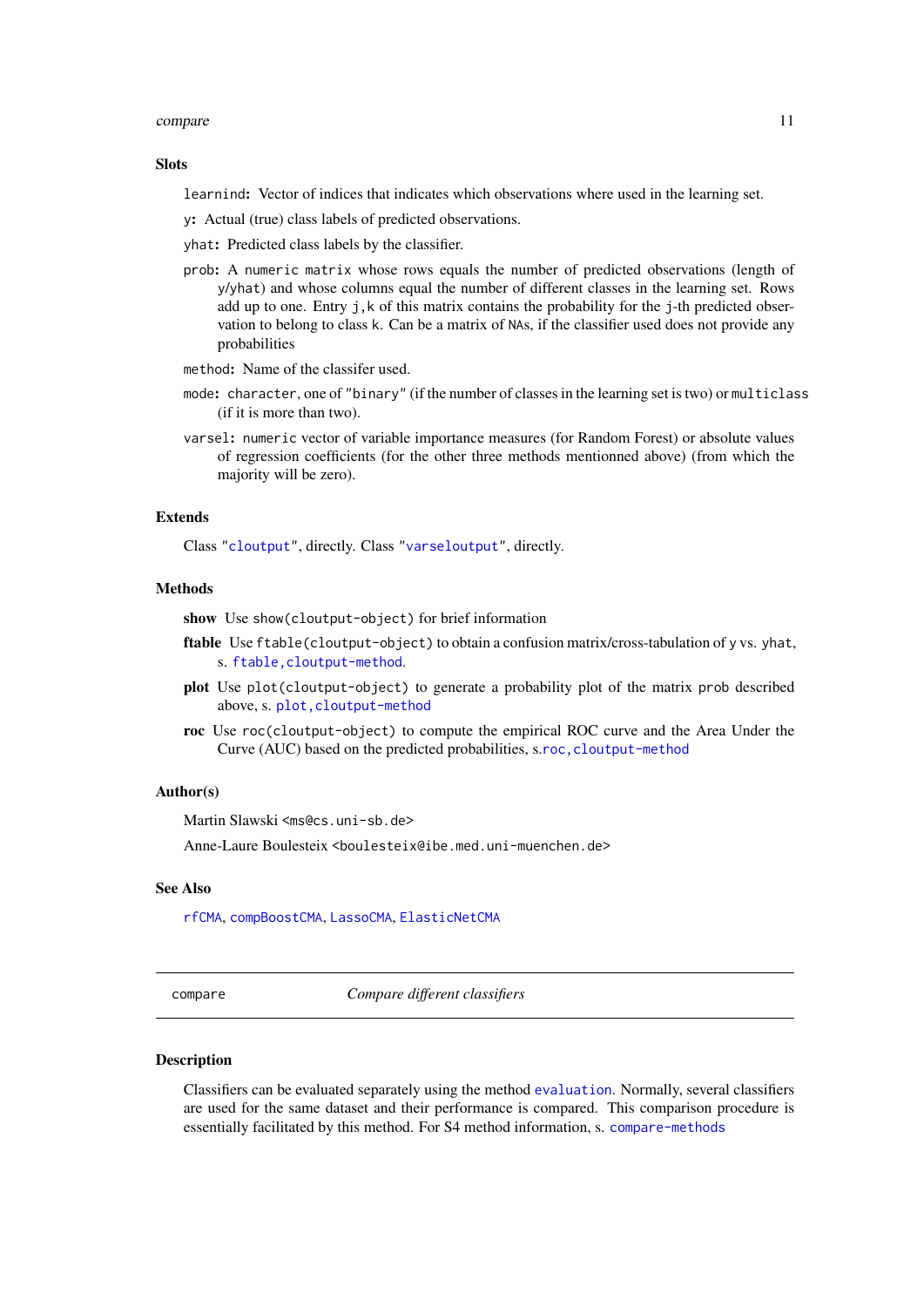# Usage

```
compare(clresultlist, measure = c("misclassification", "sensitivity",
"specificity", "average probability", "brier score", "auc"), aggfun =
meanrm, plot = FALSE, ...
```
# Arguments

| clresultlist | A list of lists (!) of objects of class cloutput or clvarseloutput. Each inner<br>list is usually returned by classification. Additionally, the different list ele-<br>ments of the outer list should have been created by different classifiers, s. also<br>example below.                                         |
|--------------|---------------------------------------------------------------------------------------------------------------------------------------------------------------------------------------------------------------------------------------------------------------------------------------------------------------------|
| measure      | A character vector containing one or more of the elements listed below. By de-<br>fault, all measures are computed, using evaluation with scheme = "iterationwise".<br>Note that "sensitivity", "specificity", "auc" cannot be computed for the<br>multiclass case.                                                 |
|              | "misclassification" The missclassifcation rate.                                                                                                                                                                                                                                                                     |
|              | "sensitivity" The sensitivity or 1-false negative rate. Can only be computed<br>for binary classification.                                                                                                                                                                                                          |
|              | "specificity" The specificity or 1-false positive rate. Can only be computed<br>for binary classification.                                                                                                                                                                                                          |
|              | "average probability" The average probability assigned to the correct class.<br>Requirement is that the used classifier provides probability estimations.<br>The optimum performance is 1.                                                                                                                          |
|              | "brier score" The Brier Score is generally defined as <sum all="" observation<br="" over="">i&gt; <sum all="" classes="" k="" over=""> (I(y_i=k)-P(k))^2, with I() denoting the<br/>indicator function and <math>P(k)</math> the estimated probability for class k. The opti-<br/>mum performance is 0.</sum></sum> |
|              | "auc" The Area under the Curve (AUC) belonging to the empirical ROC curve<br>computed from the estimated probabilities and the true class labels. Can<br>only be computed for binary classification and if "scheme = iterationwise",<br>s. below. S. also roc, cloutput-method.                                     |
| aggfun       | Function that determines how performance among different iterations are ag-<br>gregared. Default is meanrm, which computes the mean using na.rm=T. Other<br>possible choices are quantiles.                                                                                                                         |
| plot         | Should the performance of different classifiers be visualized by a joint boxplot<br>? Default is FALSE.                                                                                                                                                                                                             |
| $\ddotsc$    | Further arguments passed to boxplot in the case that plot = TRUE.                                                                                                                                                                                                                                                   |
|              |                                                                                                                                                                                                                                                                                                                     |

# Value

A data. frame with rows corresponding to the compared classifiers and columns to the performance measures, aggregated by aggfun, s. above.

# Note

If more than one measure is computed and plot = TRUE, one separate plot is created for each of them.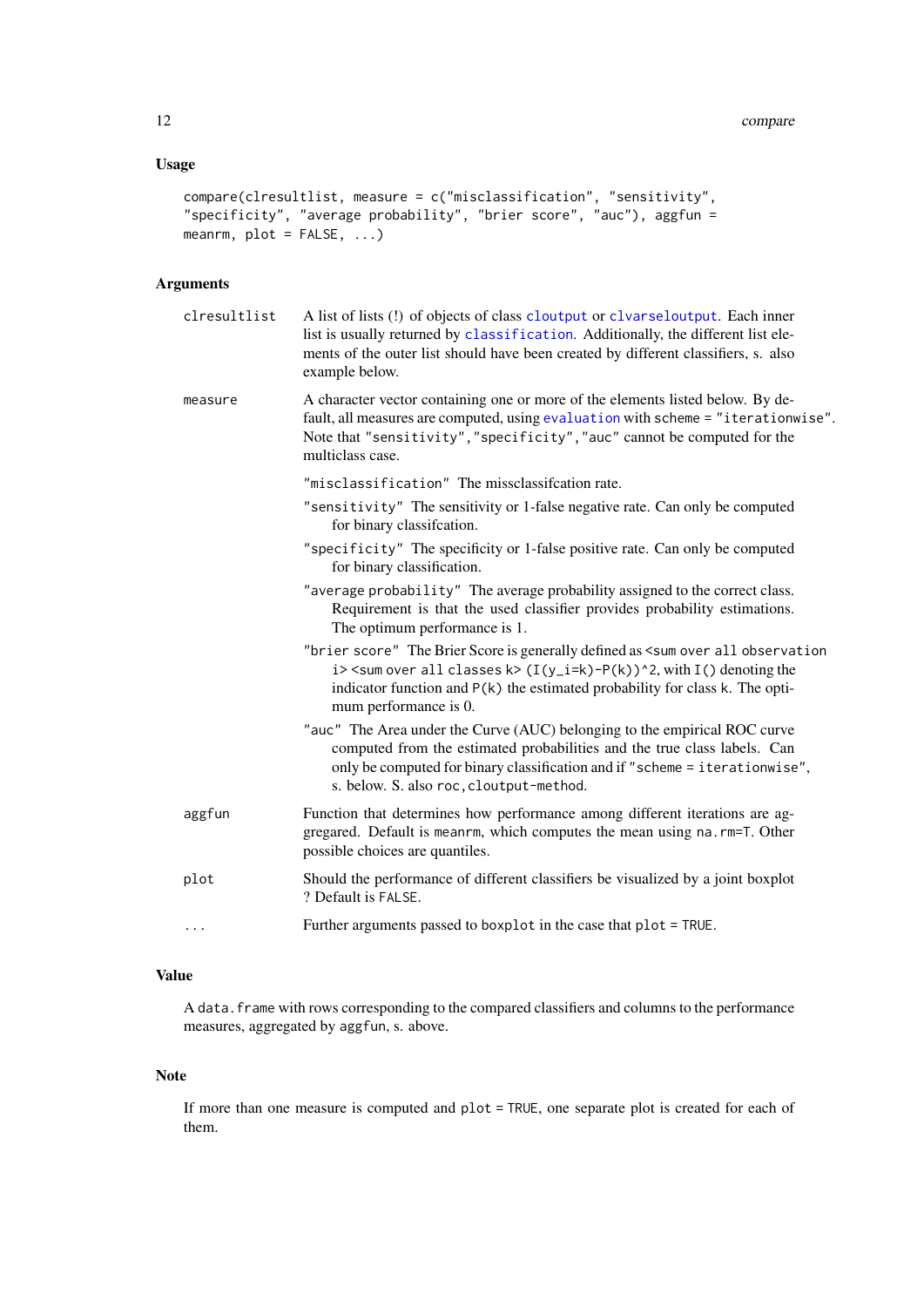#### <span id="page-12-0"></span>compare-methods 13

#### Author(s)

Martin Slawski <ms@cs.uni-sb.de>

Anne-Laure Boulesteix <boulesteix@ibe.med.uni-muenchen.de>

Christoph Bernau <bernau@ibe.med.uni-muenchen.de>

#### References

Dudoit, S., Fridlyand, J., Speed, T. P. (2002)

Comparison of discrimination methods for the classification of tumors using gene expression data. *Journal of the American Statistical Association 97, 77-87*

Slawski, M. Daumer, M. Boulesteix, A.-L. (2008) CMA - A comprehensive Bioconductor package for supervised classification with high dimensional data. *BMC Bioinformatics 9: 439*

#### See Also

[classification](#page-6-1), [evaluation](#page-21-1)

#### Examples

```
## Not run:
### compare the performance of several discriminant analysis methods
### for the Khan dataset:
data(khan)
khanX <- as.matrix(khan[,-1])
khanY \leq khan[,1]
set.seed(27611)
fiveCV10iter <- GenerateLearningsets(y=khanY, method = "CV", fold = 5, niter = 2, strat = TRUE)
### candidate methods: DLDA, LDA, QDA, pls_LDA, sclda
class_dlda <- classification(X = khanX, y=khanY, learningsets = fiveCV10iter, classifier = dldaCMA)
### peform GeneSlection for LDA, FDA, QDA (using F-Tests):
genesel_da <- GeneSelection(X=khanX, y=khanY, learningsets = fiveCV10iter, method = "f.test")
###
class_lda <- classification(X = khanX, y=khanY, learningsets = fiveCV10iter, classifier = 1daCMA, genesel= gene
class_qda <- classification(X = khanX, y=khanY, learningsets = fiveCV10iter, classifier = qdaCMA, genesel = gen
### We now make a comparison concerning the performance (sev. measures):
### first, collect in a list:
dalike <- list(class_dlda, class_lda, class_qda)
### use pre-defined compare function:
comparison <- compare(dalike, plot = TRUE, measure = c("misclassification", "brier score", "average probabilit
print(comparison)
## End(Not run)
```
<span id="page-12-1"></span>compare-methods *Compare different classifiers*

#### Description

Compare different classifiers for the following signatures: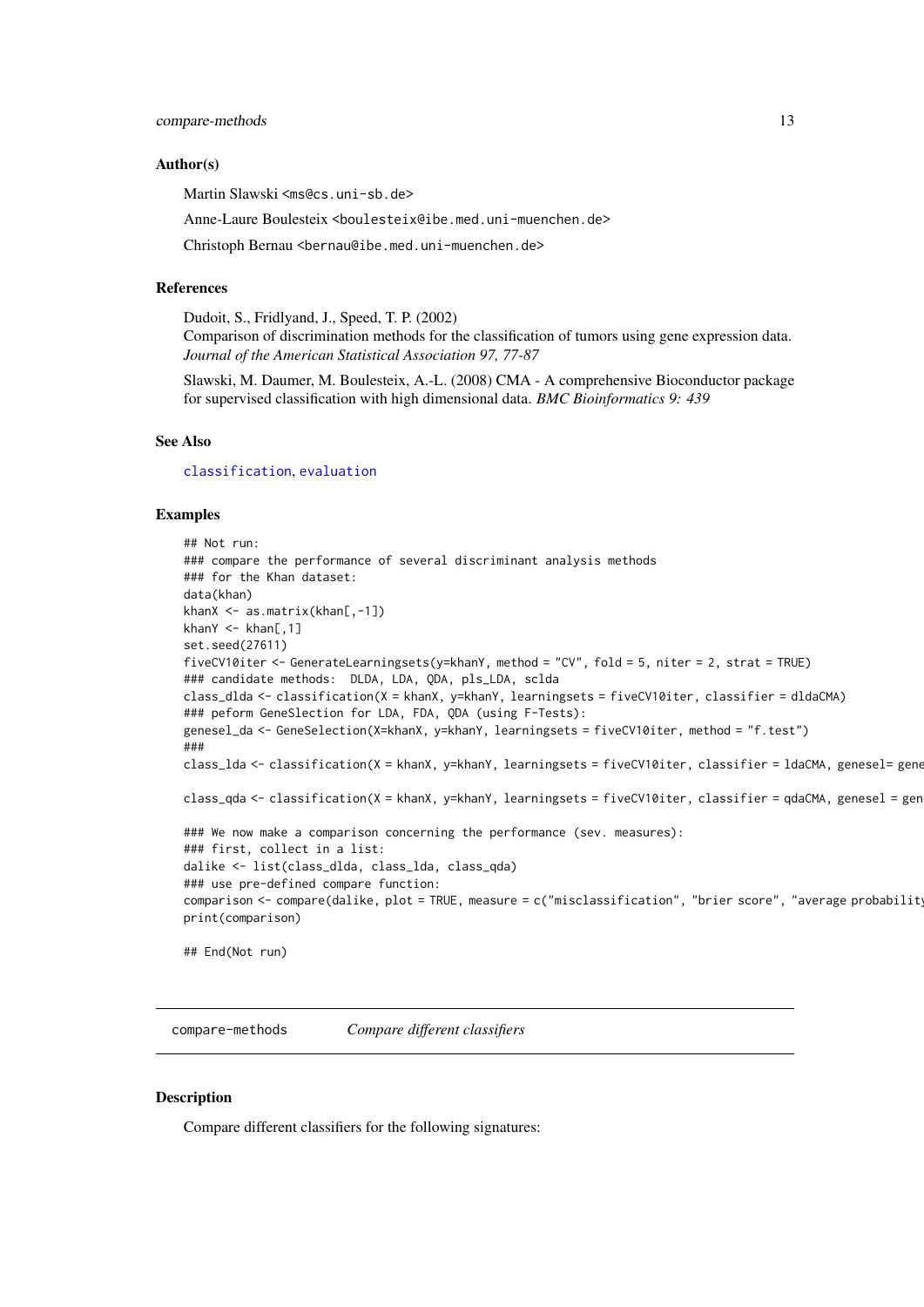# <span id="page-13-0"></span>Methods

clresultlist = "list" signature 1

For further argument and output information, consult [compare](#page-10-1)

<span id="page-13-1"></span>compBoostCMA *Componentwise Boosting*

# Description

Roughly speaking, Boosting combines 'weak learners' in a weighted manner in a stronger ensemble.

'Weak learners' here consist of linear functions in one component (variable), as proposed by Buehlmann and Yu (2003).

It also generates sparsity and can as well be as used for variable selection alone. (s. [GeneSelection](#page-34-1)).

For S4 method information, see [compBoostCMA-methods.](#page-15-2)

# Usage

compBoostCMA(X, y, f, learnind, loss = c("binomial", "exp", "quadratic"), mstop = 100, nu = 0.1, mode

| X            | Gene expression data. Can be one of the following:                                                                                                                                                             |
|--------------|----------------------------------------------------------------------------------------------------------------------------------------------------------------------------------------------------------------|
|              | • A matrix. Rows correspond to observations, columns to variables.                                                                                                                                             |
|              | • A data. frame, when f is <i>not</i> missing (s. below).                                                                                                                                                      |
|              | • An object of class ExpressionSet.                                                                                                                                                                            |
| У            | Class labels. Can be one of the following:                                                                                                                                                                     |
|              | • A numeric vector.                                                                                                                                                                                            |
|              | • A factor.                                                                                                                                                                                                    |
|              | • A character if X is an ExpressionSet that specifies the phenotype vari-<br>able.                                                                                                                             |
|              | • missing, if X is a data. frame and a proper formula f is provided.                                                                                                                                           |
|              | <b>WARNING:</b> The class labels will be re-coded to range from $\theta$ to $K-1$ , where K<br>is the total number of different classes in the learning set.                                                   |
| $\mathsf{f}$ | A two-sided formula, if X is a data. frame. The left part correspond to class<br>labels, the right to variables.                                                                                               |
| learnind     | An index vector specifying the observations that belong to the learning set. May<br>be missing; in that case, the learning set consists of all observations and pre-<br>dictions are made on the learning set. |
| loss         | Character specifying the loss function - one of "binomial" (LogitBoost), "exp"<br>(AdaBoost), "quadratic"(L2Boost).                                                                                            |
| mstop        | Number of boosting iterations, i.e. number of updates to perform. The default<br>(100) does not necessarily produce good results, therefore usage of tune for this<br>argument is highly recommended.          |
| nu           | Shrinkage factor applied to the update steps, defaults to 0.1. In most cases, it<br>suffices to set nu to a very low value and to concentrate on the optimization of<br>mstop.                                 |
| models       | a logical value indicating whether the model object shall be returned                                                                                                                                          |
| $\cdots$     | Currently unused arguments.                                                                                                                                                                                    |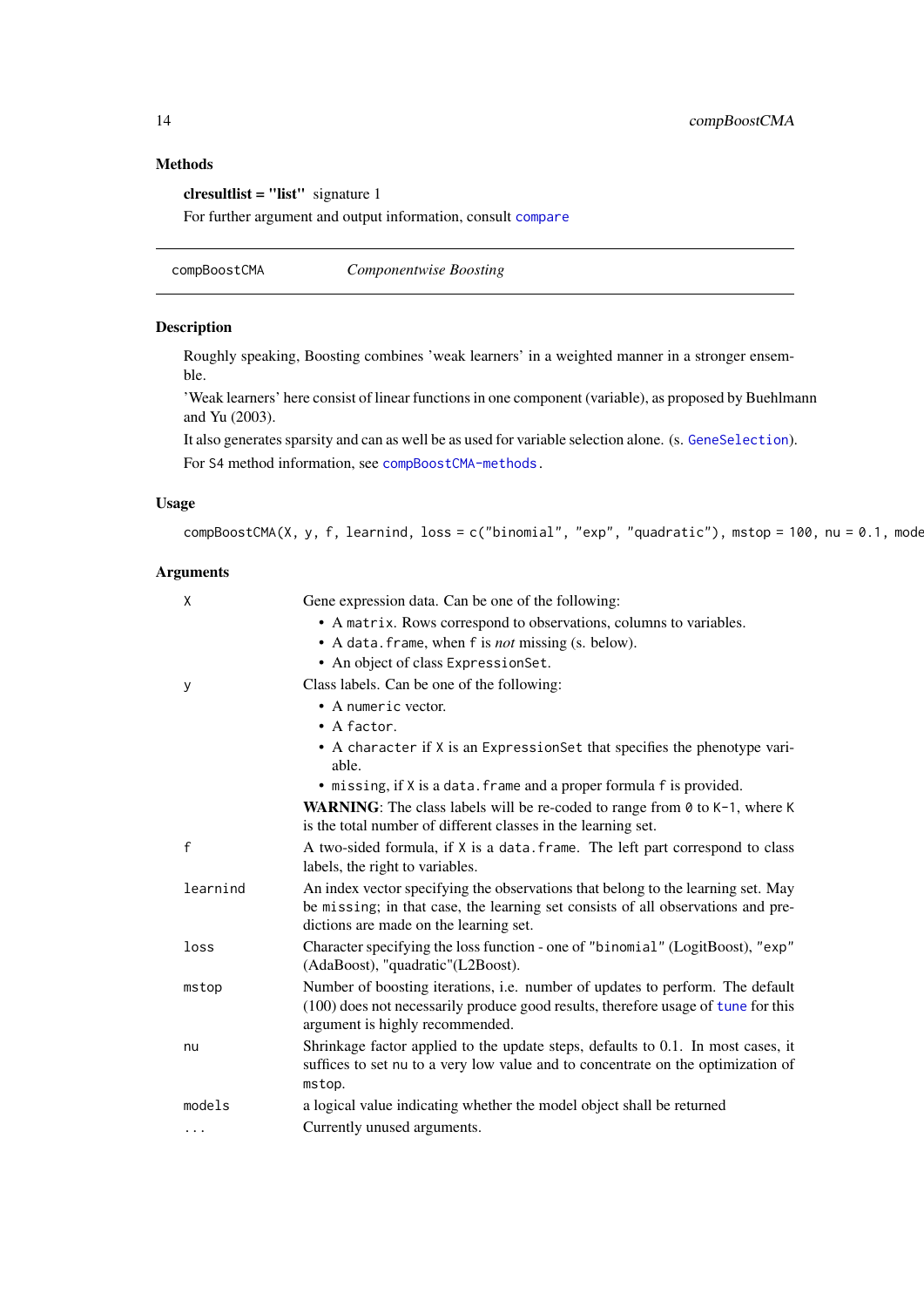#### compBoostCMA 15

#### Details

The method is partly based on code from the package mboost from T. Hothorn and P. Buehlmann. The algorithm for the multiclass case is described in Lutz and Buehlmann (2006) as 'rowwise updating'.

# Value

An object of class [clvarseloutput](#page-9-1).

#### Author(s)

Martin Slawski <ms@cs.uni-sb.de> Anne-Laure Boulesteix <boulesteix@ibe.med.uni-muenchen.de>

#### References

Buelmann, P., Yu, B. (2003). Boosting with the L2 loss: Regression and Classification. *Journal of the American Statistical Association, 98, 324-339* Buehlmann, P., Hothorn, T. Boosting: A statistical perspective. *Statistical Science (to appear)* Lutz, R., Buehlmann, P. (2006). Boosting for high-multivariate responses in high-dimensional linear regression. *Statistica Sinica 16, 471-494*.

#### See Also

```
dldaCMA, ElasticNetCMA, fdaCMA, flexdaCMA, gbmCMA, knnCMA, ldaCMA, LassoCMA, nnetCMA,
pknnCMA, plrCMA, pls_ldaCMA, pls_lrCMA, pls_rfCMA, pnnCMA, qdaCMA, rfCMA, scdaCMA, shrinkldaCMA,
svmCMA
```
#### Examples

```
### load Golub AML/ALL data
data(golub)
### extract class labels
golubY <- golub[,1]
### extract gene expression
golubX <- as.matrix(golub[,-1])
### select learningset
ratio <- 2/3
set.seed(111)
learnind <- sample(length(golubY), size=floor(ratio*length(golubY)))
### run componentwise (logit)-boosting (not tuned)
result <- compBoostCMA(X=golubX, y=golubY, learnind=learnind, mstop = 500)
### show results
show(result)
ftable(result)
plot(result)
### multiclass example:
```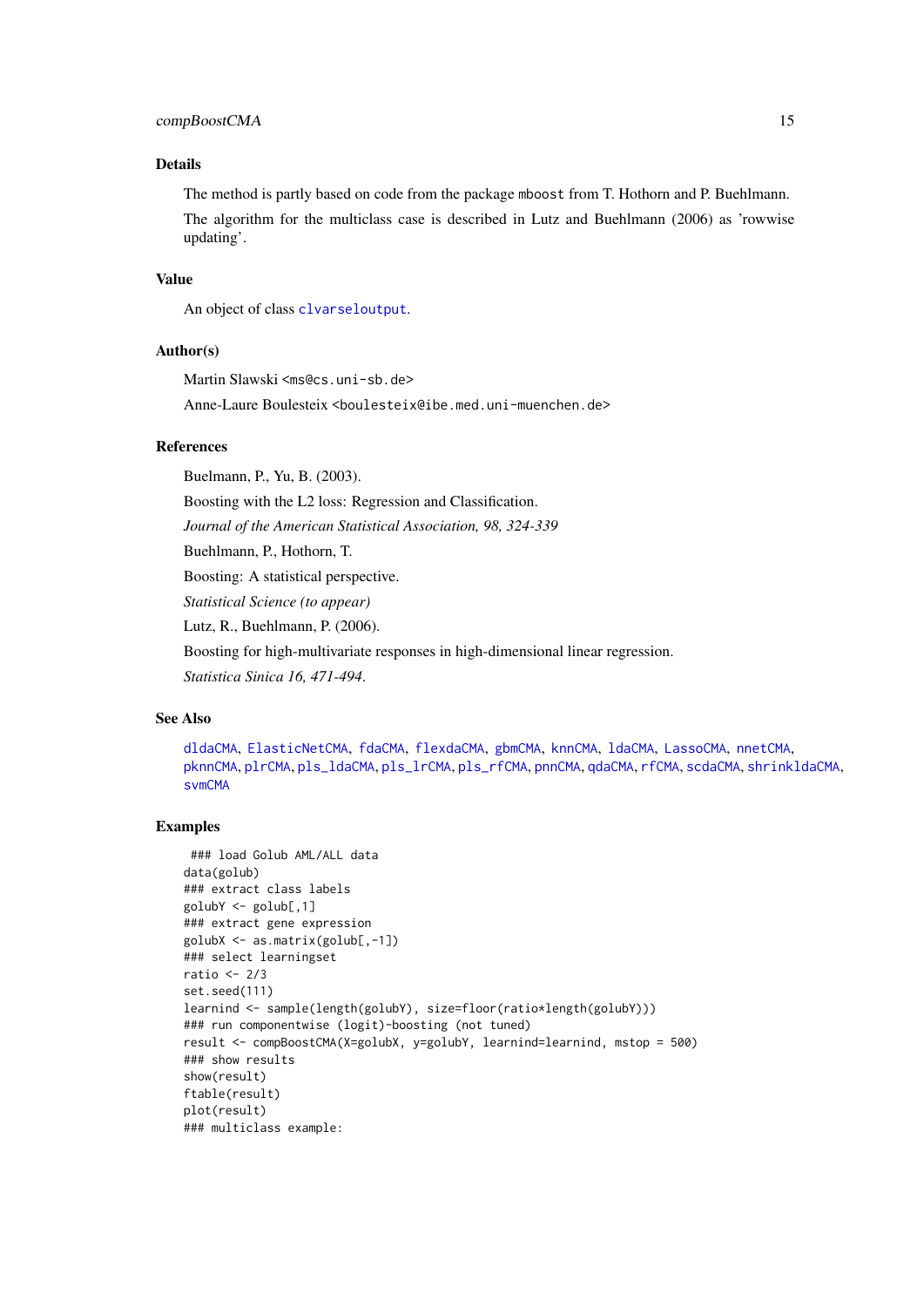```
### load Khan data
data(khan)
### extract class labels
khanY \leq khan[,1]
### extract gene expression
khanX <- as.matrix(khan[,-1])
### select learningset
set.seed(111)
learnind <- sample(length(khanY), size=floor(ratio*length(khanY)))
### run componentwise multivariate (logit)-boosting (not tuned)
result <- compBoostCMA(X=khanX, y=khanY, learnind=learnind, mstop = 1000)
### show results
show(result)
ftable(result)
plot(result)
```
<span id="page-15-2"></span>compBoostCMA-methods *Componentwise Boosting*

# Description

Roughly speaking, Boosting combines 'weak learners' in a weighted manner in a stronger ensemble.

'Weak learners' here consist of linear functions in one component (variable), as proposed by Buehlmann and Yu (2003).

It also generates sparsity and can as well be as used for variable selection alone. (s. [GeneSelection](#page-34-1).)

## Methods

 $X = "matrix", y = "numeric", f = "missing" signature 1$ 

 $X = "matrix", y = "factor", f = "missing" signature 2$ 

 $X = "data-frame", y = "missing", f = "formula" signature 3$ 

 $X = "ExpressionSet", y = "character", f = "missing" signature 4$ 

For further argument and output information, consult [compBoostCMA.](#page-13-1)

<span id="page-15-1"></span>dldaCMA *Diagonal Discriminant Analysis*

#### Description

Performs a diagonal discriminant analysis under the assumption of a multivariate normal distribution in each classes (with equal, diagonally structured) covariance matrices. The method is also known under the name 'naive Bayes' classifier.

For S4 method information, see [dldaCMA-methods.](#page-17-1)

# Usage

```
dldaCMA(X, y, f, learnind, models=FALSE, ...)
```
<span id="page-15-0"></span>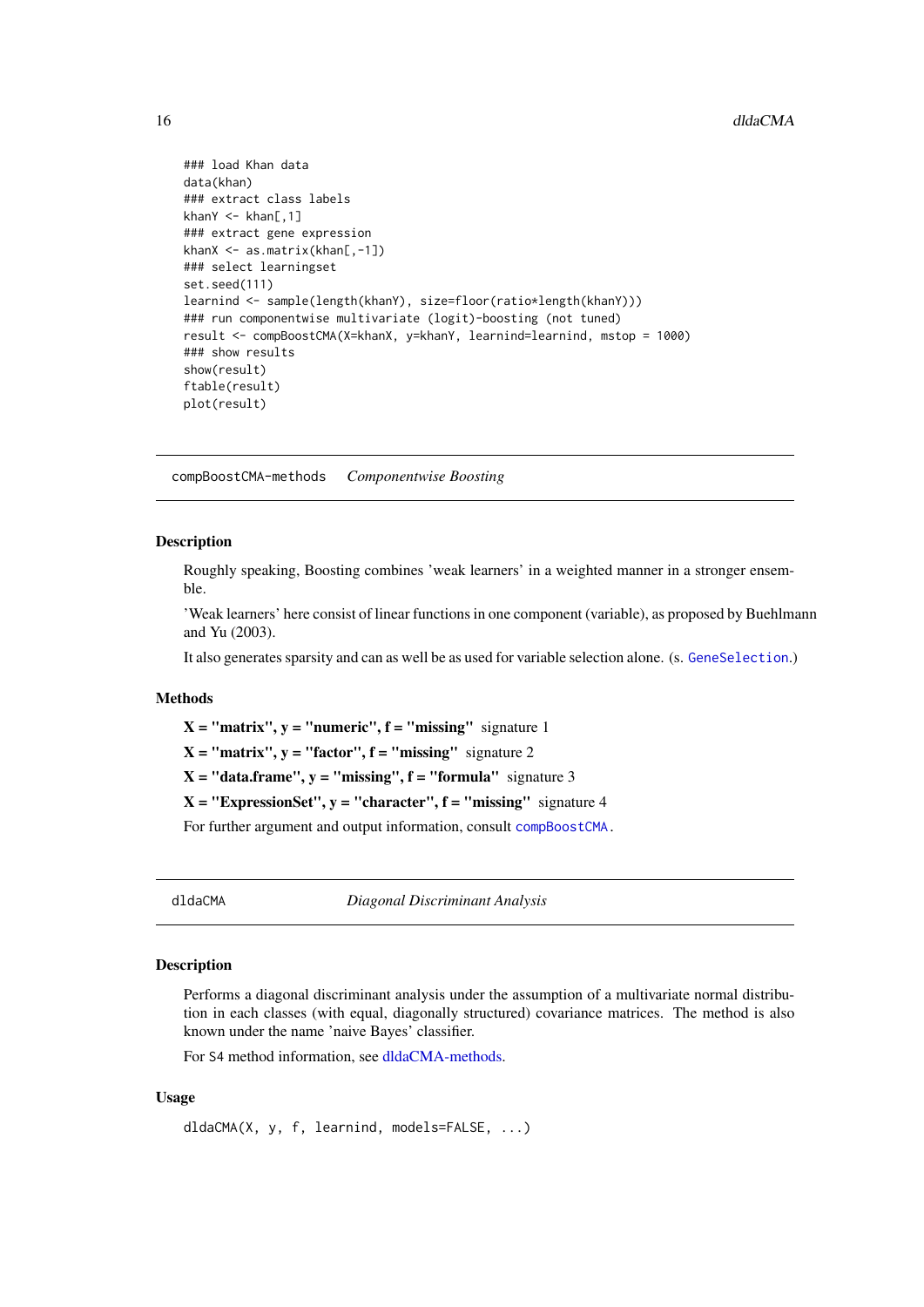#### dldaCMA 17

| <b>Arguments</b> |                                                                                                                                                                                                                |
|------------------|----------------------------------------------------------------------------------------------------------------------------------------------------------------------------------------------------------------|
| X                | Gene expression data. Can be one of the following:                                                                                                                                                             |
|                  | • A matrix. Rows correspond to observations, columns to variables.                                                                                                                                             |
|                  | • A data. frame, when f is <i>not</i> missing (s. below).                                                                                                                                                      |
|                  | • An object of class ExpressionSet.                                                                                                                                                                            |
| У                | Class labels. Can be one of the following:                                                                                                                                                                     |
|                  | • A numeric vector.                                                                                                                                                                                            |
|                  | $\bullet$ A factor.                                                                                                                                                                                            |
|                  | • A character if X is an ExpressionSet that specifies the phenotype vari-<br>able.                                                                                                                             |
|                  | • missing, if X is a data. frame and a proper formula f is provided.                                                                                                                                           |
|                  | <b>WARNING:</b> The class labels will be re-coded to range from $\theta$ to $K-1$ , where K<br>is the total number of different classes in the learning set.                                                   |
| f                | A two-sided formula, if X is a data. frame. The left part correspond to class<br>labels, the right to variables.                                                                                               |
| learnind         | An index vector specifying the observations that belong to the learning set. May<br>be missing; in that case, the learning set consists of all observations and pre-<br>dictions are made on the learning set. |
| models           | a logical value indicating whether the model object shall be returned                                                                                                                                          |
| $\cdots$         | Currently unused argument.                                                                                                                                                                                     |

# Value

An object of class [cloutput](#page-8-2).

# Note

As opposed to linear or quadratic discriminant analysis, variable selection is not strictly necessary.

# Author(s)

Martin Slawski <ms@cs.uni-sb.de>

Anne-Laure Boulesteix <boulesteix@ibe.med.uni-muenchen.de>

# References

McLachlan, G.J. (1992).

Discriminant Analysis and Statistical Pattern Recognition.

*Wiley, New York*

# See Also

```
compBoostCMA, ElasticNetCMA, fdaCMA, flexdaCMA, gbmCMA, knnCMA, ldaCMA, LassoCMA, nnetCMA,
pknnCMA, plrCMA, pls_ldaCMA, pls_lrCMA, pls_rfCMA, pnnCMA, qdaCMA, rfCMA, scdaCMA, shrinkldaCMA,
svmCMA
```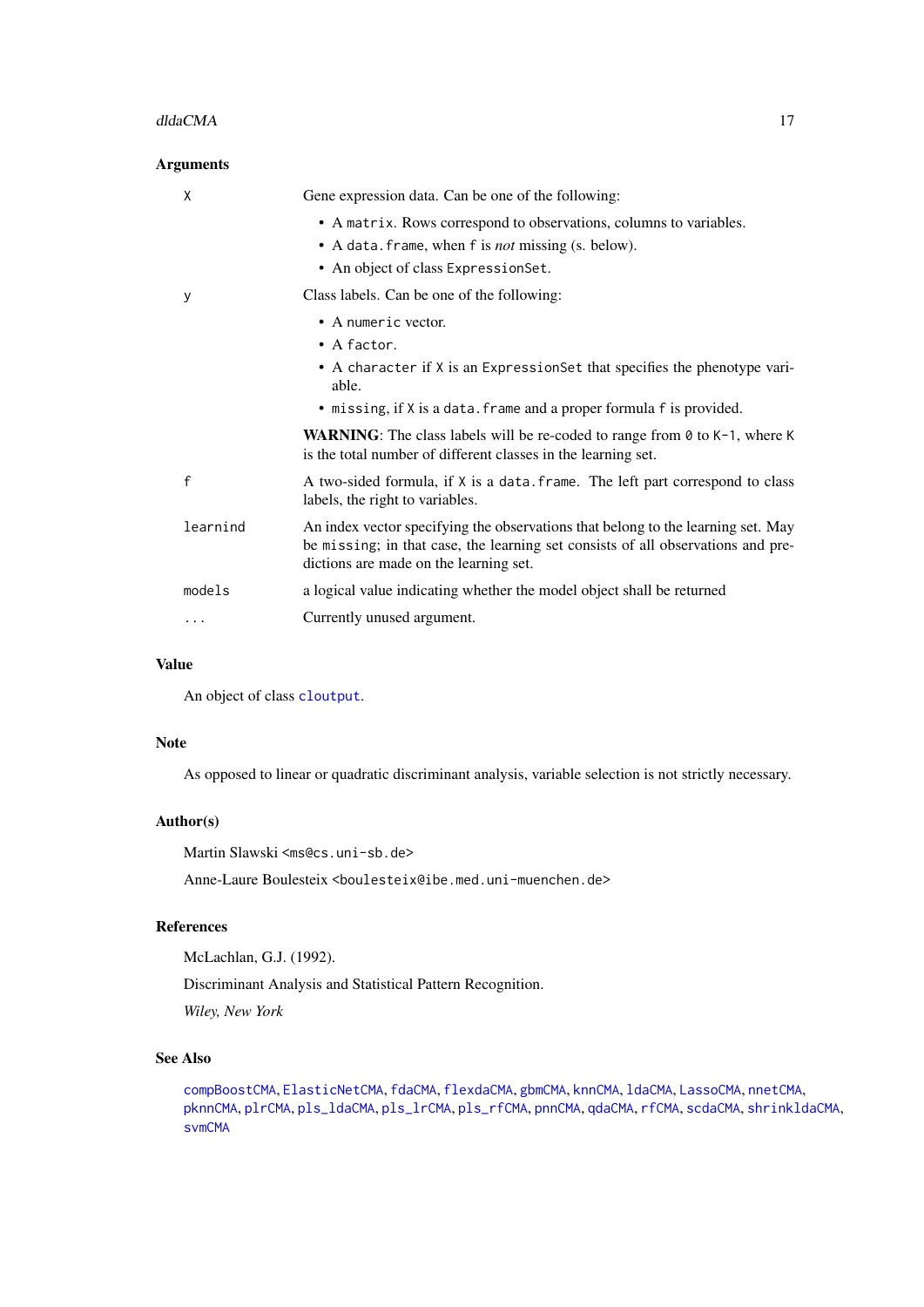#### Examples

```
### load Golub AML/ALL data
data(golub)
### extract class labels
golubY <- golub[,1]
### extract gene expression
golubX <- as.matrix(golub[,-1])
### select learningset
ratio <-2/3set.seed(111)
learnind <- sample(length(golubY), size=floor(ratio*length(golubY)))
### run DLDA
dldaresult <- dldaCMA(X=golubX, y=golubY, learnind=learnind)
### show results
show(dldaresult)
ftable(dldaresult)
plot(dldaresult)
### multiclass example:
### load Khan data
data(khan)
### extract class labels
khanY \leq khan[,1]### extract gene expression
khanX <- as.matrix(khan[,-1])
### select learningset
set.seed(111)
learnind <- sample(length(khanY), size=floor(ratio*length(khanY)))
### run LDA
ldaresult <- dldaCMA(X=khanX, y=khanY, learnind=learnind)
### show results
show(dldaresult)
ftable(dldaresult)
plot(dldaresult)
```
<span id="page-17-1"></span>dldaCMA-methods *Diagonal Discriminant Analysis*

#### **Description**

Performs a diagonal discriminant analysis under the assumption of a multivariate normal distribution in each classes (with equal, diagonally structured) covariance matrices. The method is also known under the name 'naive Bayes' classifier.

#### Methods

 $X = "matrix", y = "numeric", f = "missing" signature 1$  $X = "matrix", y = "factor", f = "missing" signature 2$  $X = "data-frame", v = "missing", f = "formula" signature 3$  $X = "ExpressionSet", y = "character", f = "missing" signature 4$ For further argument and output information, consult [dldaCMA](#page-15-1).

<span id="page-17-0"></span>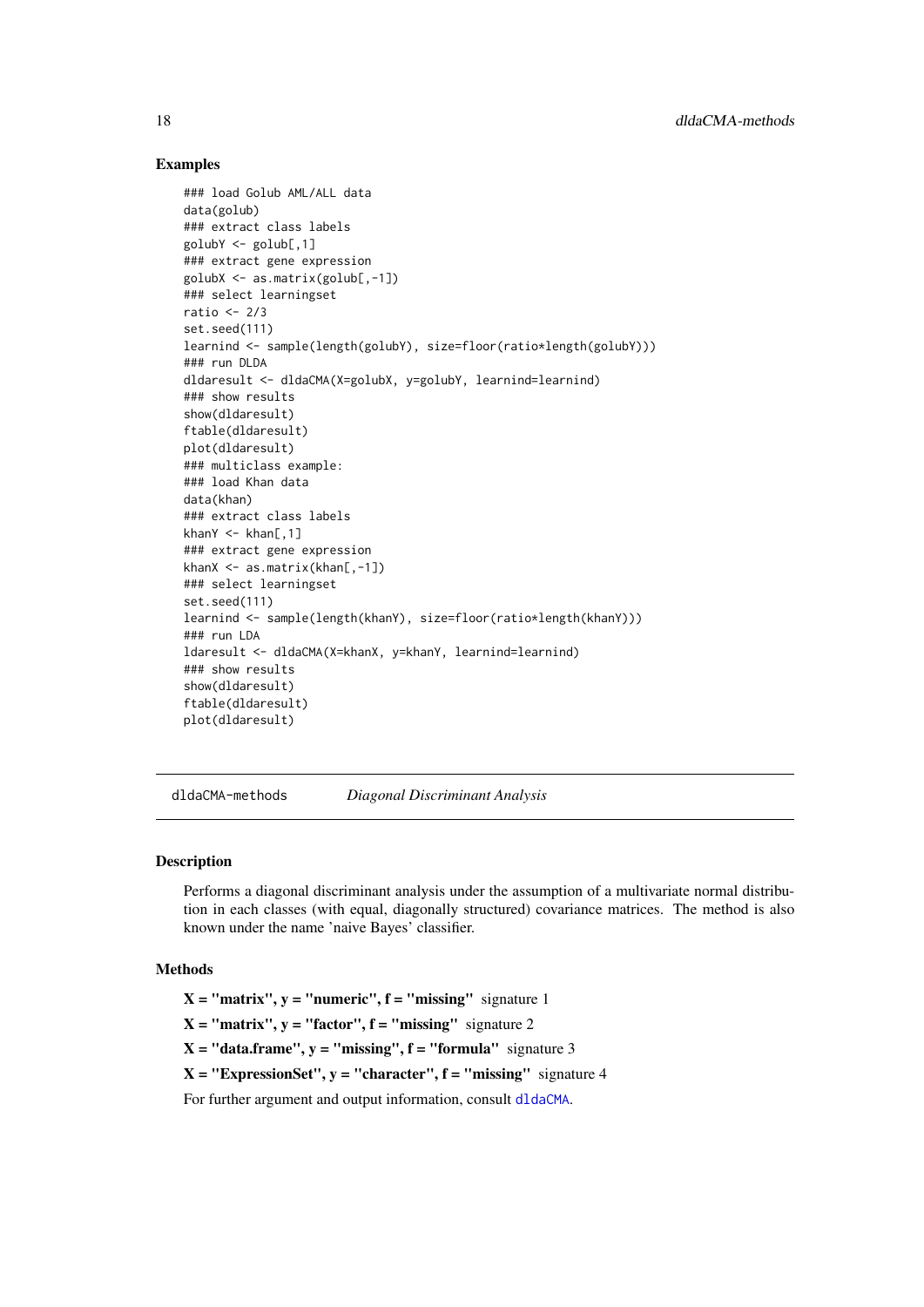<span id="page-18-1"></span><span id="page-18-0"></span>

# Description

Zou and Hastie (2004) proposed a combined L1/L2 penalty for regularization and variable selection. The Elastic Net penalty encourages a grouping effect, where strongly correlated predictors tend to be in or out of the model together. The computation is done with the function glmpath from the package of the same name.

The method can be used for variable selection alone, s. [GeneSelection](#page-34-1).

For S4 method information, see ElasticNetCMA-methods.

# Usage

ElasticNetCMA(X, y, f, learnind, norm.fraction =  $0.1$ , alpha= $0.5$ , models=FALSE, ...)

| X             | Gene expression data. Can be one of the following:                                                                                                                                                                                                                                                                    |
|---------------|-----------------------------------------------------------------------------------------------------------------------------------------------------------------------------------------------------------------------------------------------------------------------------------------------------------------------|
|               | • A matrix. Rows correspond to observations, columns to variables.                                                                                                                                                                                                                                                    |
|               | • A data. frame, when f is <i>not</i> missing (s. below).                                                                                                                                                                                                                                                             |
|               | • An object of class ExpressionSet. note: by default, the predictors are<br>scaled to have unit variance and zero mean. Can be changed by passing<br>standardize = $FALSE via the  argument.$                                                                                                                         |
| У             | Class labels. Can be one of the following:                                                                                                                                                                                                                                                                            |
|               | • A numeric vector.                                                                                                                                                                                                                                                                                                   |
|               | • A factor.                                                                                                                                                                                                                                                                                                           |
|               | • A character if X is an ExpressionSet that specifies the phenotype vari-<br>able.                                                                                                                                                                                                                                    |
|               | • missing, if X is a data. frame and a proper formula f is provided.                                                                                                                                                                                                                                                  |
|               | <b>WARNING:</b> The class labels will be re-coded to range from $\theta$ to $K-1$ , where K<br>is the total number of different classes in the learning set.                                                                                                                                                          |
| $\mathsf{f}$  | A two-sided formula, if X is a data. frame. The left part correspond to class<br>labels, the right to variables.                                                                                                                                                                                                      |
| learnind      | An index vector specifying the observations that belong to the learning set. May<br>be missing; in that case, the learning set consists of all observations and pre-<br>dictions are made on the learning set.                                                                                                        |
| norm.fraction | L1 Shrinkage intensity, expressed as the fraction of the coefficient L1 norm<br>compared to the maximum possible $L1$ norm (corresponds to fraction = 1).<br>Lower values correspond to higher shrinkage. Note that the default (0.1) need<br>not produce good results, i.e. tuning of this parameter is recommended. |
| alpha         | The elasticnet mixing parameter, with $0$ <alpha<math>\le = 1. The penalty is defined as</alpha<math>                                                                                                                                                                                                                 |
|               | $(1-a1pha)/2$   beta   $2^2-2+a1pha$   beta   $1$ .                                                                                                                                                                                                                                                                   |
|               | alpha=1 is the lasso penalty; Currently 'alpha<0.01' not reliable, unless you<br>supply your own lambda sequence                                                                                                                                                                                                      |
| models        | a logical value indicating whether the model object shall be returned                                                                                                                                                                                                                                                 |
| .             | Further arguments passed to the function glmpath from the package of the same<br>name.                                                                                                                                                                                                                                |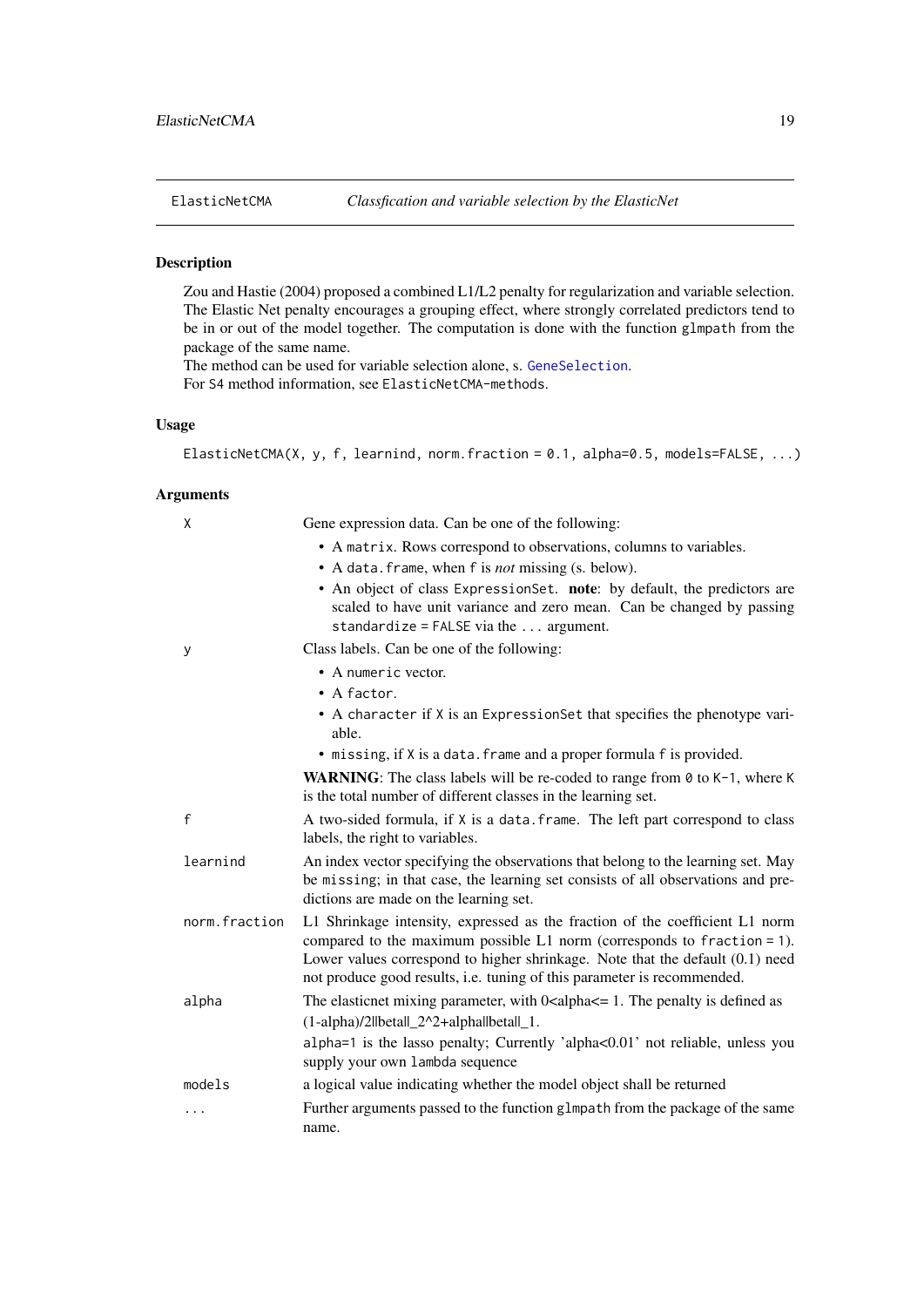#### Value

An object of class [clvarseloutput](#page-9-1).

# Note

For a strongly related method, s. [LassoCMA](#page-42-1). Up to now, this method can only be applied to binary classification.

# Author(s)

Martin Slawski <ms@cs.uni-sb.de>

Anne-Laure Boulesteix <boulesteix@ibe.med.uni-muenchen.de>

Christoph Bernau <bernau@ibe.med.uni-muenchen.de>

#### References

Zhou, H., Hastie, T. (2004). Regularization and variable selection via the elastic net. *Journal of the Royal Statistical Society B, 67(2),301-320*

Young-Park, M., Hastie, T. (2007) L1-regularization path algorithm for generalized linear models. *Journal of the Royal Statistical Society B, 69(4), 659-677*

#### See Also

[compBoostCMA](#page-13-1), [dldaCMA](#page-15-1), [fdaCMA](#page-23-1), [flexdaCMA](#page-26-1), [gbmCMA](#page-29-1), [knnCMA](#page-40-1), [ldaCMA](#page-44-1), [LassoCMA](#page-42-1), [nnetCMA](#page-47-1), [pknnCMA](#page-51-1), [plrCMA](#page-57-1), [pls\\_ldaCMA](#page-59-1), [pls\\_lrCMA](#page-61-1), [pls\\_rfCMA](#page-63-1), [pnnCMA](#page-65-1), [qdaCMA](#page-70-1), [rfCMA](#page-72-1), [scdaCMA](#page-75-1), [shrinkldaCMA](#page-77-1), [svmCMA](#page-80-1)

# Examples

```
### load Golub AML/ALL data
data(golub)
### extract class labels
golubY <- golub[,1]
### extract gene expression
golubX <- as.matrix(golub[,-1])
### select learningset
ratio <-2/3set.seed(111)
learnind <- sample(length(golubY), size=floor(ratio*length(golubY)))
### run ElasticNet - penalized logistic regression (no tuning)
result <- ElasticNetCMA(X=golubX, y=golubY, learnind=learnind, norm.fraction = 0.2, alpha=0.5)
show(result)
ftable(result)
plot(result)
```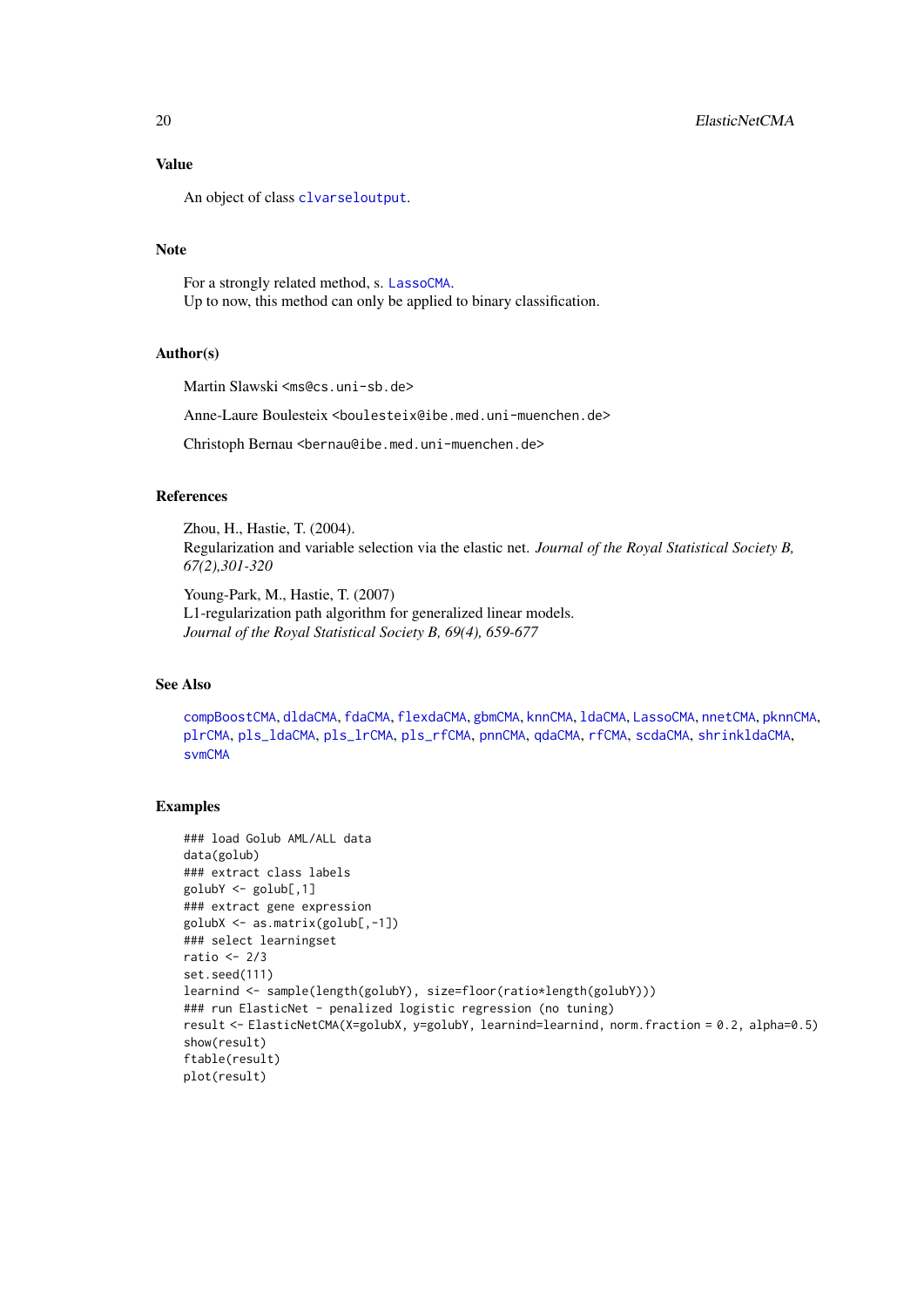<span id="page-20-0"></span>ElasticNetCMA-methods *Classfication and variable selection by the ElasticNet*

# **Description**

Zou and Hastie (2004) proposed a combined L1/L2 penalty for regularization and variable selection. The Elastic Net penalty encourages a grouping effect, where strongly correlated predictors tend to be in or out of the model together. The computation is done with the function glmpath from the package of the same name.

# Methods

 $X = "matrix", y = "numeric", f = "missing" signature 1$  $X = "matrix", y = "factor", f = "missing"$  signature 2  $X = "data-frame", y = "missing", f = "formula" signature 3$  $X = "ExpressionSet", y = "character", f = "missing" signature 4$ 

For references, further argument and output information, consult [ElasticNetCMA](#page-18-1)

evaloutput-class *"evaloutput"*

#### <span id="page-20-1"></span>Description

Object returned by the method [evaluation](#page-21-1).

#### Slots

score: A numeric vector of performance scores whose length depends on "scheme", s.below. It equals the number of iterations (number of different datasets) if "scheme = iterationwise" and the number of all observations in the complete dataset otherwise. As not necessarily all observation must be predicted at least one time, score can also contain NAs for those observations not classified at all.

measure: performance measure used, s. [evaluation](#page-21-1).

- scheme: scheme used, s. [evaluation](#page-21-1)
- method: name of the classifier that has been evaluated.

#### Methods

show Use show(evaloutput-object) for brief information.

- summary Use summary(evaloutput-object) to apply the classic summary() function to the slot score, s. [summary,evaloutput-method](#page-0-0)
- boxplot Use boxplot(evaloutput-object) to display a boxplot of the slot score, s. [boxplot,evaloutput-method](#page-0-0).
- obsinfo Use obsinfo(evaloutput-object, threshold) to display all observations consistenly correctly or incorrectly classified (depending on the value of the argument threshold), s. [obsinfo](#page-50-1).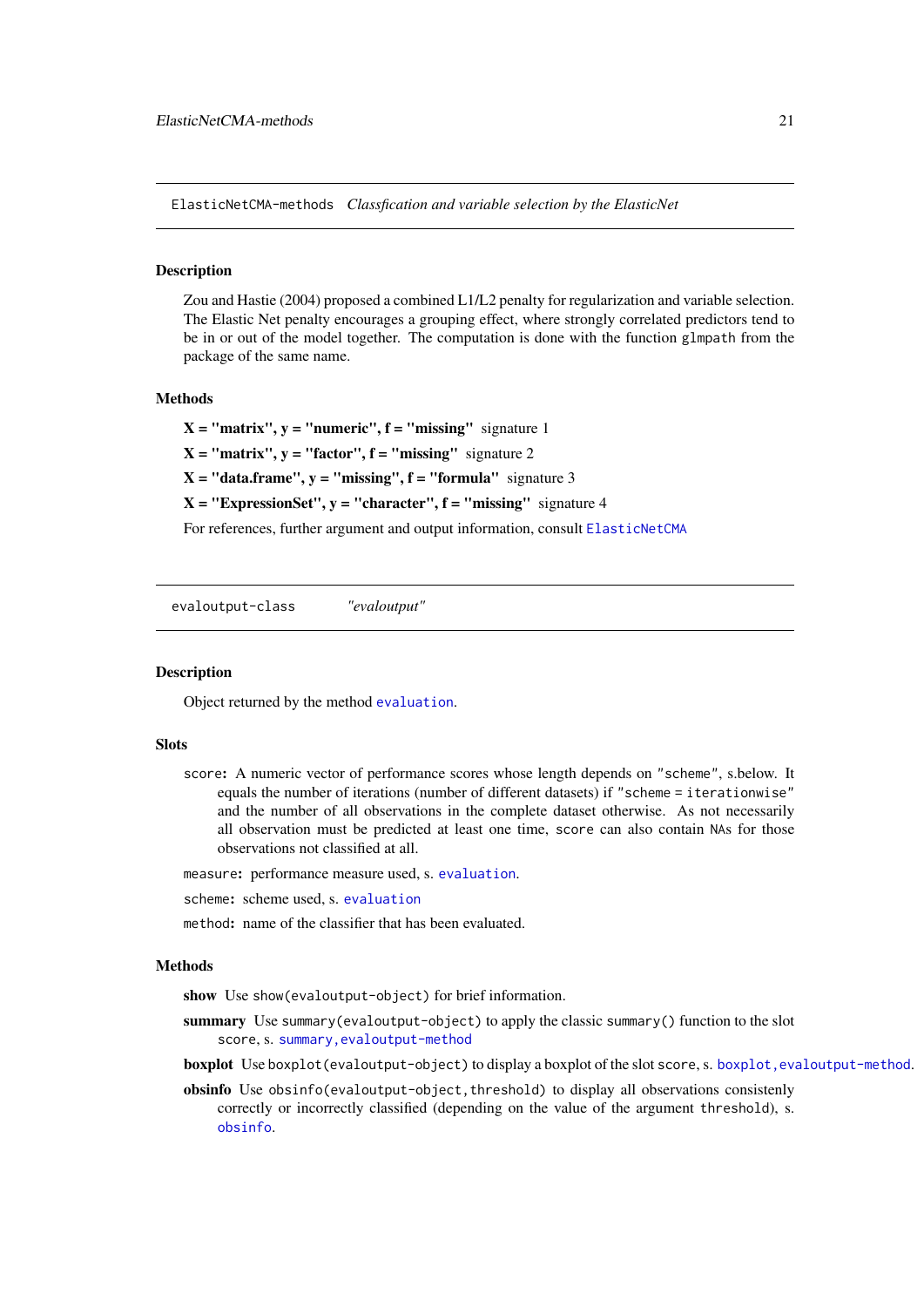$22$  evaluation  $\sim$  evaluation  $\sim$  evaluation  $\sim$  evaluation  $\sim$ 

# Author(s)

Martin Slawski <ms@cs.uni-sb.de>

Anne-Laure Boulesteix <boulesteix@ibe.med.uni-muenchen.de>

# See Also

[evaluation](#page-21-1)

<span id="page-21-1"></span>evaluation *Evaluation of classifiers*

## Description

The performance of classifiers can be evaluted by six different measures and two different schemes that are described more precisely below.

For S4 method information, s. [evaluation-methods](#page-23-2).

# Usage

evaluation(clresult, cltrain = NULL, cost = NULL,  $y$  = NULL, measure = c("misclassification", "sensit scheme = c("iterationwise", "observationwise", "classwise"))

| An object of class cloutput in which the <i>whole</i> dataset was used as learning<br>set. Only used if method = $"0.632"$ or method = $"0.632"$ in order to obtain an                                                                                                                                                                                                                                                                                                                                                    |
|---------------------------------------------------------------------------------------------------------------------------------------------------------------------------------------------------------------------------------------------------------------------------------------------------------------------------------------------------------------------------------------------------------------------------------------------------------------------------------------------------------------------------|
|                                                                                                                                                                                                                                                                                                                                                                                                                                                                                                                           |
| An optional cost matrix used if measure = "misclassification". If it is not<br>specified (default), the cost is the usual indicator loss. Otherwise, entry i, j of<br>cost quantifies the loss when the true class is class i-1 and the predicted class<br>is $j-1$ , provided the conventional coding $0, \ldots, K-1$ in the case of K classes is<br>used. Usually, the matrix contains only non-negative entries with zeros on the<br>diagonal, but this is not obligatory. Make sure that the dimension of the matrix |
| A vector containing the true class labels. Only needed if scheme = "classwise".                                                                                                                                                                                                                                                                                                                                                                                                                                           |
|                                                                                                                                                                                                                                                                                                                                                                                                                                                                                                                           |
|                                                                                                                                                                                                                                                                                                                                                                                                                                                                                                                           |
| "sensitivity" The sensitivity or 1-false negative rate. Can only be computed                                                                                                                                                                                                                                                                                                                                                                                                                                              |
| "specificity" The specificity or 1-false positive rate. Can only be computed                                                                                                                                                                                                                                                                                                                                                                                                                                              |
| "average probability" The average probability assigned to the correct class.<br>Requirement is that the used classifier provides probability estimations.                                                                                                                                                                                                                                                                                                                                                                 |
| "brier score" The Brier Score is generally defined as <sum all="" observation<br="" over=""><math>i</math> &gt; <sum <math="" all="" classes="" over="">k &gt; <math>(I(y_i=k)-P(k))</math> ^2, with I() denoting the<br/>indicator function and <math>P(k)</math> the estimated probability for class k. The opti-</sum></sum>                                                                                                                                                                                           |
|                                                                                                                                                                                                                                                                                                                                                                                                                                                                                                                           |

<span id="page-21-0"></span>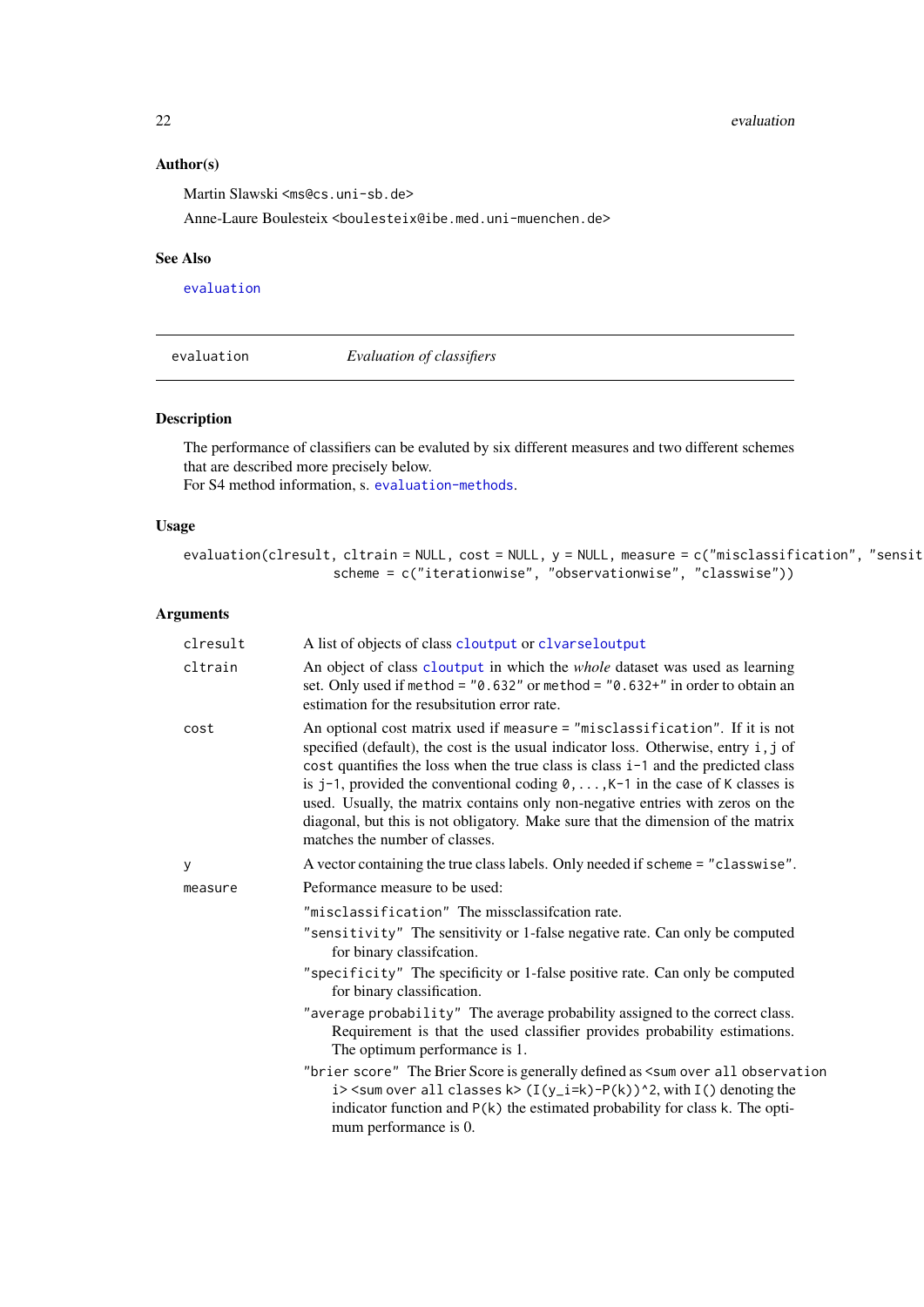|        | "auc" The Area under the Curve (AUC) belonging to the empirical ROC curve<br>computed from the estimated probabilities and the true class labels. Can<br>only be computed for binary classification and if "scheme = iterationwise",<br>s. below. S. also roc, cloutput-method. |
|--------|---------------------------------------------------------------------------------------------------------------------------------------------------------------------------------------------------------------------------------------------------------------------------------|
|        | "0.632" The 0.632 estimator (s. reference) for the misclassification rate (ap-<br>plied iteration- or) observationwise, if bootstrap learning sets have been<br>used. Note that cltrain must be provided.                                                                       |
|        | "0.632+" The 0.632+ estimator (s. reference) for the misclassification rate (ap-<br>plied iteration- or) observationwise, if bootstrap learning sets have been<br>used. Note that cltrain must be provided.                                                                     |
| scheme | "iterationwise" The performance measures listed above are computed for<br>each different iteration, i.e. each different learningset                                                                                                                                             |
|        | "observationwise" The performance measures listed above (except for "auc")<br>are computed separately for each observation classified one or several times,<br>depending on the learningset scheme.                                                                             |
|        | "classwise" The performance measures (exceptions: "auc", "0.632", "0.632+")<br>are computed separately for each class, averaged over both iterations and<br>observations.                                                                                                       |

#### Value

An object of class [evaloutput](#page-20-1).

#### Author(s)

Martin Slawski <ms@cs.uni-sb.de>

Anne-Laure Boulesteix <boulesteix@ibe.med.uni-muenchen.de>

Christoph Bernau <bernau@ibe.med.uni-muenchen.de>

#### References

Efron, B. and Tibshirani, R. (1997). Improvements on cross-validation: The .632+ bootstrap method.

*Journal of the American Statistical Association, 92, 548-560*.

Slawski, M. Daumer, M. Boulesteix, A.-L. (2008) CMA - A comprehensive Bioconductor package for supervised classification with high dimensional data. *BMC Bioinformatics 9: 439*

# See Also

[evaloutput](#page-20-1), [classification](#page-6-1), [compare](#page-10-1)

# Examples

```
### simple linear discriminant analysis example using bootstrap datasets:
### datasets:
data(golub)
golubY <- golub[,1]
### extract gene expression from first 10 genes
golubX <- as.matrix(golub[,2:11])
### generate 25 bootstrap datasets
set.seed(333)
bootds <- GenerateLearningsets(y = golubY, method = "bootstrap", ntrain = 30, niter = 10, strat = TRUE)
```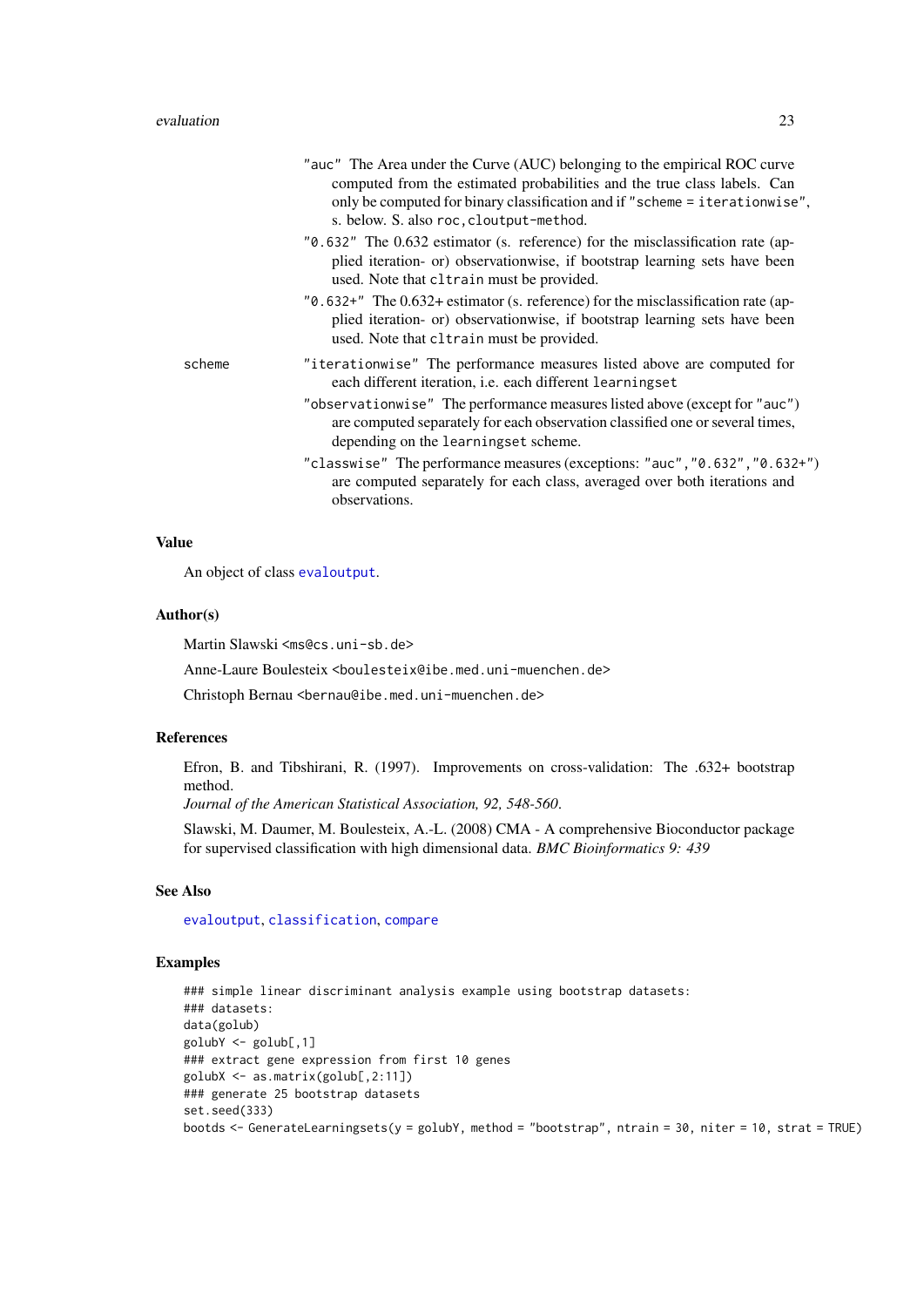```
### run classification()
ldalist <- classification(X=golubX, y=golubY, learningsets = bootds, classifier=ldaCMA)
### Evaluation:
eval_iter <- evaluation(ldalist, scheme = "iter")
eval_obs <- evaluation(ldalist, scheme = "obs")
show(eval_iter)
show(eval_obs)
summary(eval_iter)
summary(eval_obs)
### auc with boxplot
eval_auc <- evaluation(ldalist, scheme = "iter", measure = "auc")
boxplot(eval_auc)
### which observations have often been misclassified ?
obsinfo(eval_obs, threshold = 0.75)
```
<span id="page-23-2"></span>evaluation-methods *Evaluation of classifiers*

#### Description

Evaluate classifiers for the following signatures:

#### Methods

 $\text{c}$ **list**" signature 1

For further argument and output information, consult [evaluation](#page-21-1).

<span id="page-23-1"></span>

| fdaCMA |
|--------|
|        |

 $Fisher's Linear Discriminant Analysis$ 

# Description

Fisher's Linear Discriminant Analysis constructs a subspace of 'optimal projections' in which classification is performed. The directions of optimal projections are computed by the function cancor from the package stats. For an exhaustive treatment, see e.g. Ripley (1996).

For S4 method information, see [fdaCMA-methods.](#page-25-1)

# Usage

```
fdaCMA(X, y, f, learnind, comp = 1, plot = FALSE,models=FALSE)
```

| X        | Gene expression data. Can be one of the following:                 |  |
|----------|--------------------------------------------------------------------|--|
|          | • A matrix. Rows correspond to observations, columns to variables. |  |
|          | • A data. frame, when f is <i>not</i> missing (s. below).          |  |
|          | • An object of class Expression Set.                               |  |
| <b>V</b> | Class labels. Can be one of the following:                         |  |
|          | $\bullet$ A numeric vector.                                        |  |

<span id="page-23-0"></span>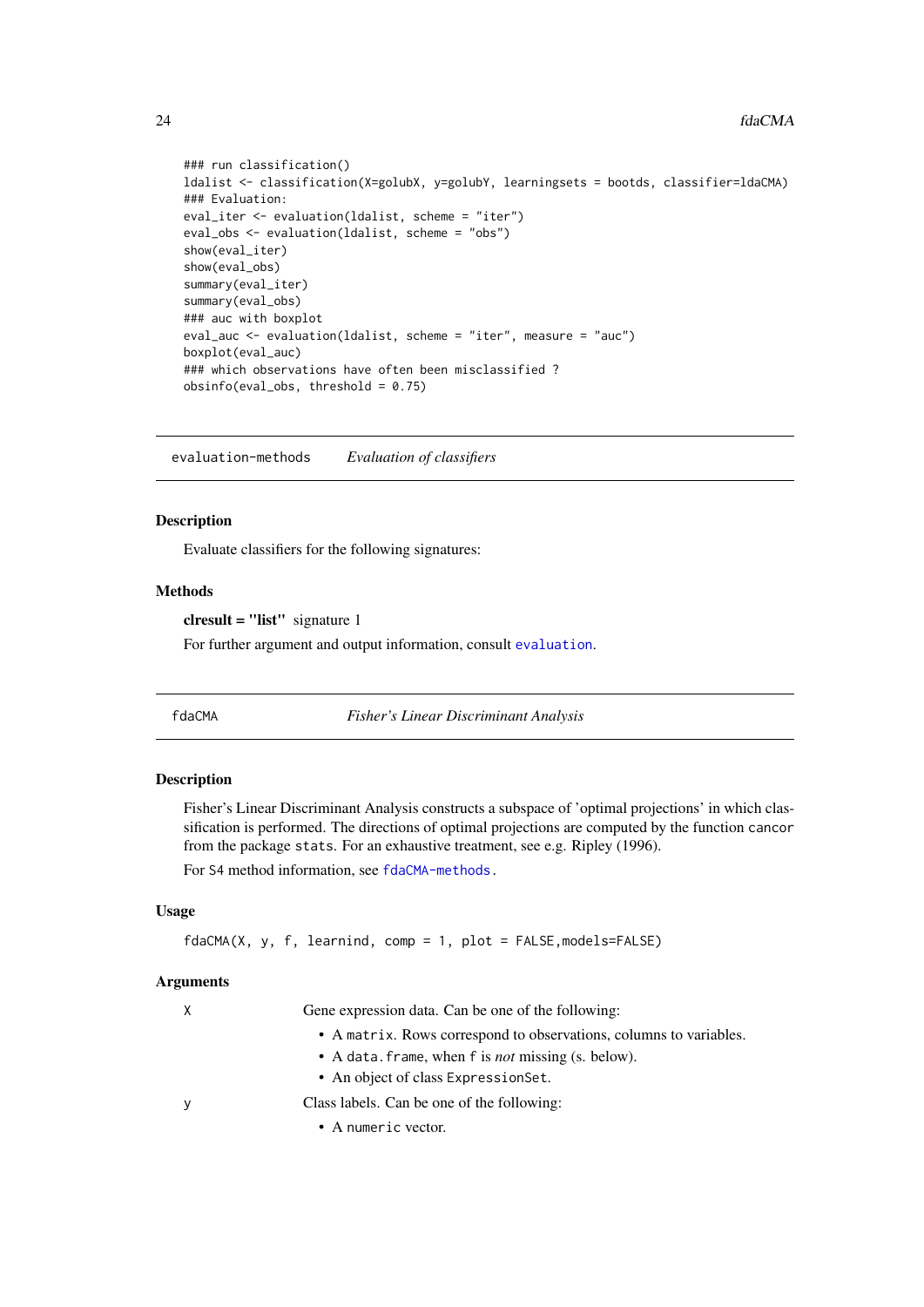|          | $\bullet$ A factor.                                                                                                                                                                                                                  |
|----------|--------------------------------------------------------------------------------------------------------------------------------------------------------------------------------------------------------------------------------------|
|          | • A character if X is an ExpressionSet that specifies the phenotype vari-<br>able.                                                                                                                                                   |
|          | • missing, if X is a data. frame and a proper formula f is provided. WARN-<br><b>ING</b> : The class labels will be re-coded to range from $\theta$ to K-1, where K is<br>the total number of different classes in the learning set. |
| f        | A two-sided formula, if X is a data. frame. The left part correspond to class<br>labels, the right to variables.                                                                                                                     |
| learnind | An index vector specifying the observations that belong to the learning set. May<br>be missing; in that case, the learning set consists of all observations and pre-<br>dictions are made on the learning set.                       |
| comp     | Number of discriminant coordinates (projections) to compute. Default is one,<br>must be smaller than or equal to K-1, where K is the number of classes.                                                                              |
| plot     | Should the projections onto the space spanned by the optimal projection direc-<br>tions be plotted ? Default is FALSE.                                                                                                               |
| models   | a logical value indicating whether the model object shall be returned                                                                                                                                                                |
|          |                                                                                                                                                                                                                                      |

# Value

An object of class [cloutput](#page-8-2).

# Note

Excessive variable selection has usually to performed before fdaCMA can be applied in the  $p > n$ setting. Not reducing the number of variables can result in an error message.

# Author(s)

Martin Slawski <ms@cs.uni-sb.de>

Anne-Laure Boulesteix <boulesteix@ibe.med.uni-muenchen.de>

# References

Ripley, B.D. (1996) Pattern Recognition and Neural Networks. *Cambridge University Press*

# See Also

[compBoostCMA](#page-13-1), [dldaCMA](#page-15-1), [ElasticNetCMA](#page-18-1), [fdaCMA](#page-23-1), [flexdaCMA](#page-26-1), [gbmCMA](#page-29-1), [knnCMA](#page-40-1), [ldaCMA](#page-44-1), [LassoCMA](#page-42-1), [nnetCMA](#page-47-1), [pknnCMA](#page-51-1), [plrCMA](#page-57-1), [pls\\_ldaCMA](#page-59-1), [pls\\_lrCMA](#page-61-1), [pls\\_rfCMA](#page-63-1), [pnnCMA](#page-65-1), [qdaCMA](#page-70-1), [rfCMA](#page-72-1), [scdaCMA](#page-75-1), [shrinkldaCMA](#page-77-1), [svmCMA](#page-80-1)

# Examples

```
### load Golub AML/ALL data
data(golub)
### extract class labels
golubY <- golub[,1]
### extract gene expression from first 10 genes
golubX <- as.matrix(golub[,2:11])
### select learningset
```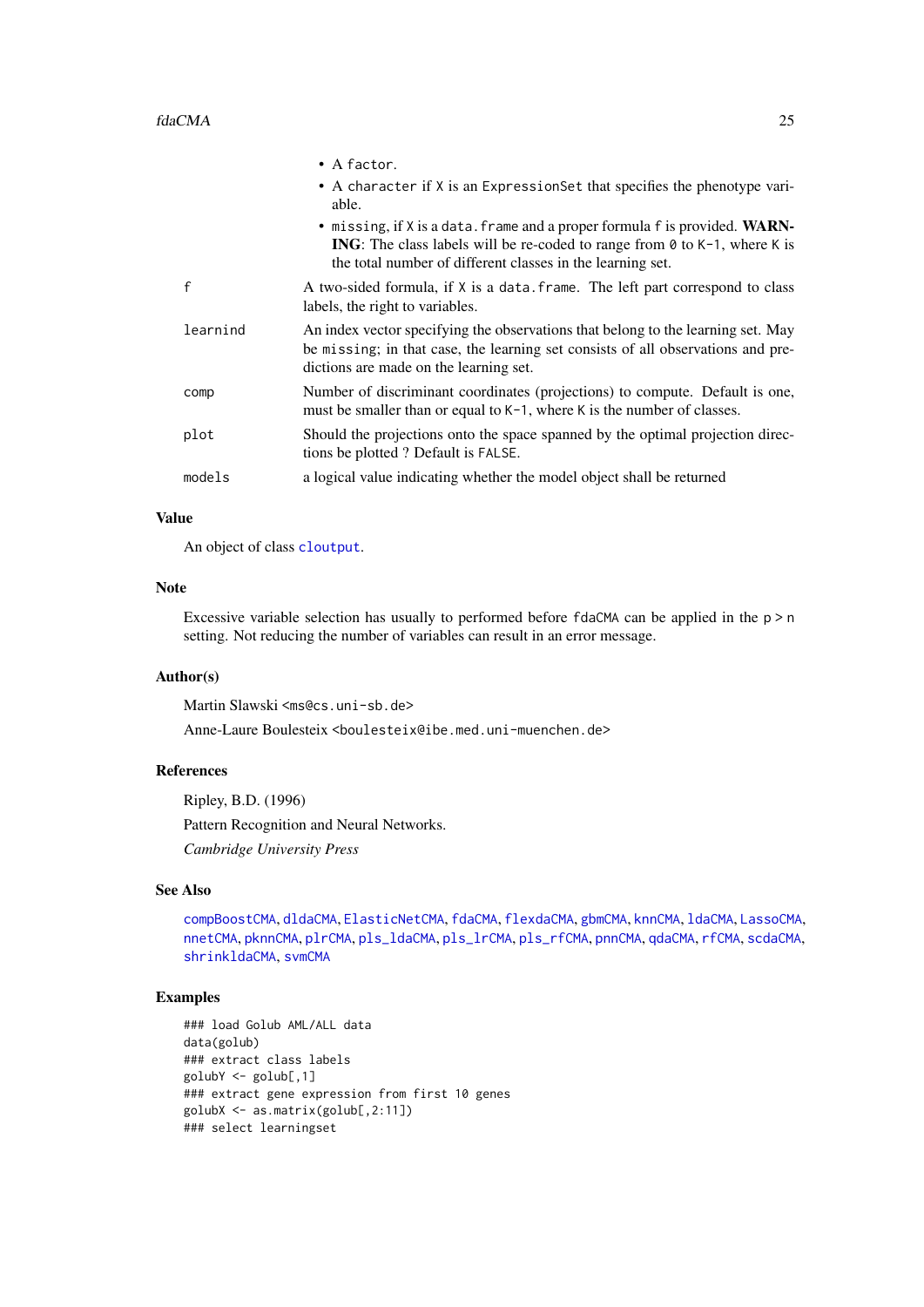```
ratio <-2/3set.seed(111)
learnind <- sample(length(golubY), size=floor(ratio*length(golubY)))
### run FDA
fdaresult <- fdaCMA(X=golubX, y=golubY, learnind=learnind, comp = 1, plot = TRUE)
### show results
show(fdaresult)
ftable(fdaresult)
plot(fdaresult)
### multiclass example:
### load Khan data
data(khan)
### extract class labels
khanY \leq khan[,1]
### extract gene expression from first 10 genes
khanX <- as.matrix(khan[,2:11])
### select learningset
set.seed(111)
learnind <- sample(length(khanY), size=floor(ratio*length(khanY)))
### run FDA
fdaresult <- fdaCMA(X=khanX, y=khanY, learnind=learnind, comp = 2, plot = TRUE)
### show results
show(fdaresult)
ftable(fdaresult)
plot(fdaresult)
```
<span id="page-25-1"></span>fdaCMA-methods *Fisher's Linear Discriminant Analysis*

# Description

Fisher's Linear Discriminant Analysis constructs a subspace of 'optimal projections' in which classification is performed. The directions of optimal projections are computed by the function cancor from the package stats. For an exhaustive treatment, see e.g. Ripley (1996).

# Methods

 $X = "matrix", y = "numeric", f = "missing" signature 1$ 

 $X = "matrix", y = "factor", f = "missing" signature 2$ 

 $X = "data-frame", y = "missing", f = "formula" signature 3$ 

 $X = "ExpressionSet", y = "character", f = "missing" signature 4$ 

For references, further argument and output information, consult [fdaCMA](#page-23-1).

<span id="page-25-0"></span>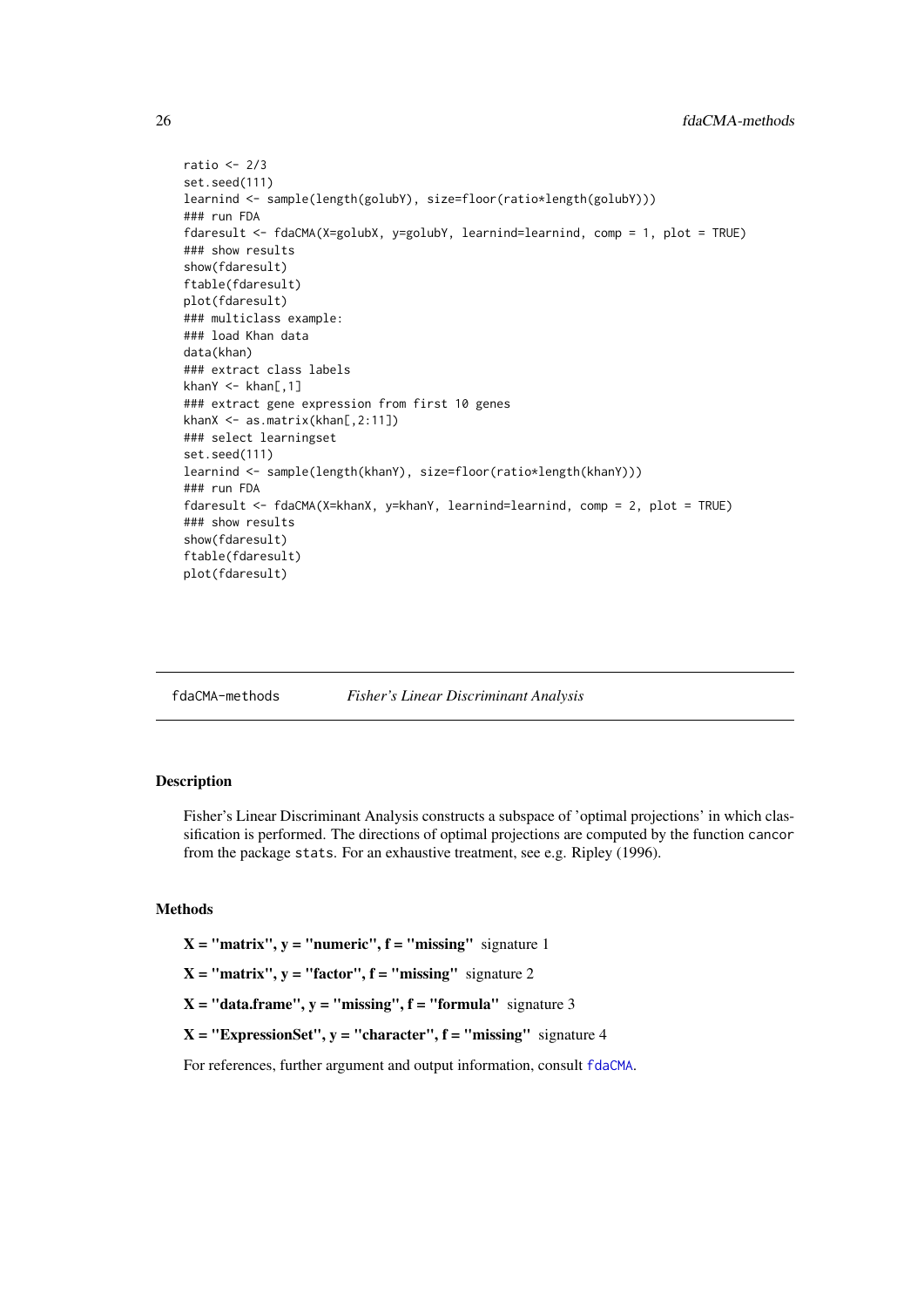<span id="page-26-0"></span>

# Description

The functions listed above are usually not called by the user but via [GeneSelection](#page-34-1).

#### Usage

```
ttest(X, y, learnind, ...)
welchtest(X, y, learnind, ...)
ftest(X, y, learnind,...)
kruskaltest(X, y, learnind,...)
limmatest(X, y, learnind,...)
golubcrit(X, y, learnind,...)
rfe(X, y, learnind,...)
shrinkcat(X,y,learnind,...)
```
# Arguments

| X        | A numeric matrix of gene expression values.                                  |
|----------|------------------------------------------------------------------------------|
| V        | A numeric vector of class labels.                                            |
| learnind | An index vector specifying the observations that belong to the learning set. |
| $\cdots$ | Currently unused argument.                                                   |

# Value

An object of class [varseloutput](#page-87-2).

#### References

Slawski, M. Daumer, M. Boulesteix, A.-L. (2008) CMA - A comprehensive Bioconductor package for supervised classification with high dimensional data. *BMC Bioinformatics 9: 439*

<span id="page-26-1"></span>flexdaCMA *Flexible Discriminant Analysis*

#### Description

This method is experimental.

It is easy to show that, after appropriate scaling of the predictor matrix X, Fisher's Linear Discriminant Analysis is equivalent to Discriminant Analysis in the space of the fitted values from the linear regression of the nlearn x K indicator matrix of the class labels on X. This gives rise to 'nonlinear discrimant analysis' methods that expand X in a suitable, more flexible basis. In order to avoid overfitting, penalization is used. In the implemented version, the linear model is replaced by a generalized additive one, using the package mgcv.

For S4 method information, s. [flexdaCMA-methods](#page-28-1).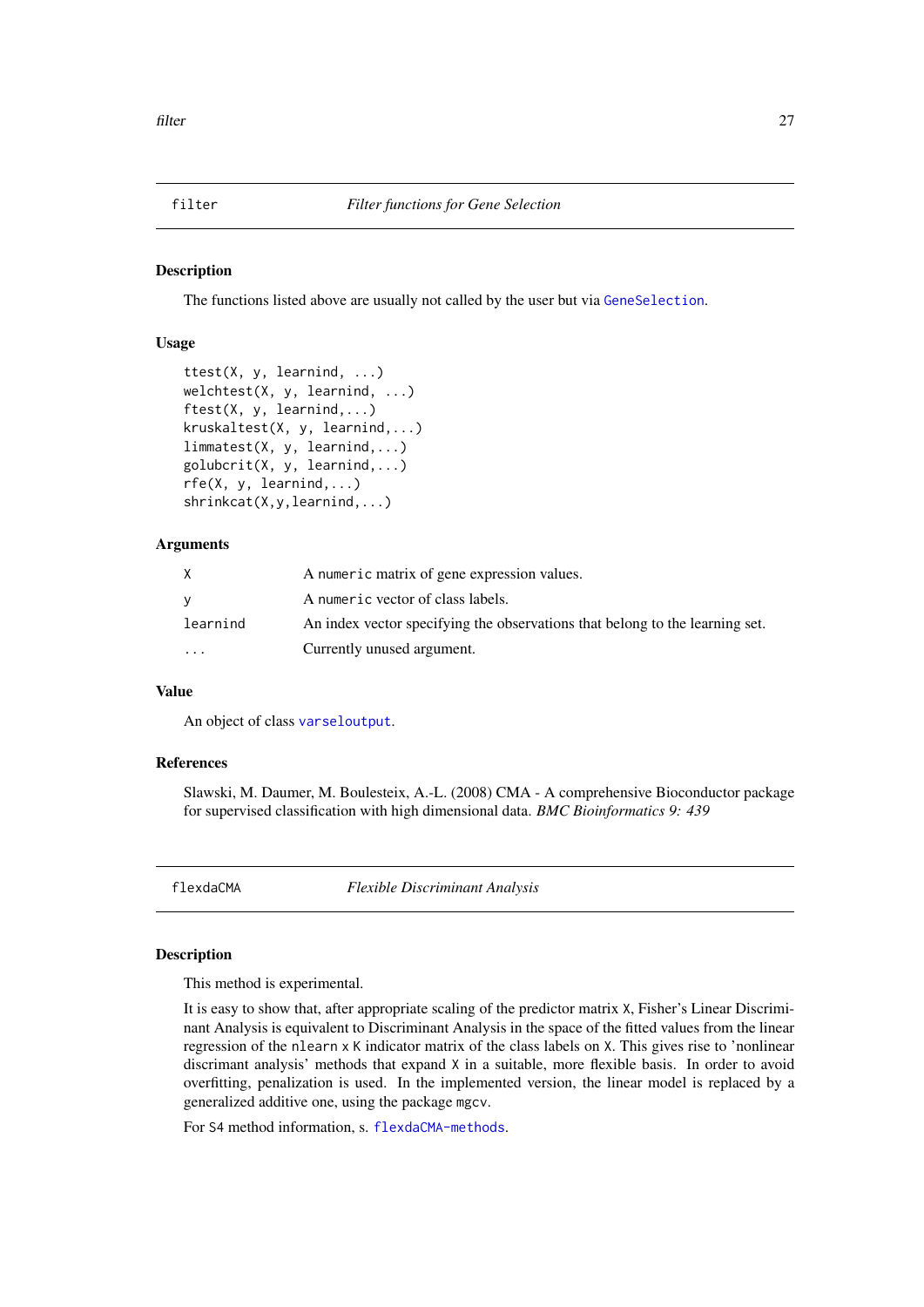# Usage

flexdaCMA(X, y, f, learnind, comp = 1, plot = FALSE, models=FALSE, ...)

# Arguments

| X        | Gene expression data. Can be one of the following:                                                                                                                                                             |
|----------|----------------------------------------------------------------------------------------------------------------------------------------------------------------------------------------------------------------|
|          | • A matrix. Rows correspond to observations, columns to variables.                                                                                                                                             |
|          | • A data. frame, when f is <i>not</i> missing (s. below).                                                                                                                                                      |
|          | • An object of class ExpressionSet.                                                                                                                                                                            |
| у        | Class labels. Can be one of the following:                                                                                                                                                                     |
|          | • A numeric vector.                                                                                                                                                                                            |
|          | $\bullet$ A factor.                                                                                                                                                                                            |
|          | • A character if X is an ExpressionSet that specifies the phenotype vari-<br>able.                                                                                                                             |
|          | • missing, if X is a data. frame and a proper formula f is provided.                                                                                                                                           |
|          | <b>WARNING:</b> The class labels will be re-coded to range from $\theta$ to $K-1$ , where K<br>is the total number of different classes in the learning set.                                                   |
| f        | A two-sided formula, if X is a data. frame. The left part correspond to class<br>labels, the right to variables.                                                                                               |
| learnind | An index vector specifying the observations that belong to the learning set. May<br>be missing; in that case, the learning set consists of all observations and pre-<br>dictions are made on the learning set. |
| comp     | Number of discriminant coordinates (projections) to compute. Default is one,<br>must be smaller than or equal to K-1, where K is the number of classes.                                                        |
| plot     | Should the projections onto the space spanned by the optimal projection direc-<br>tions be plotted ? Default is FALSE.                                                                                         |
| models   | a logical value indicating whether the model object shall be returned                                                                                                                                          |
| .        | Further arguments passed to the function gam from the package mgcv.                                                                                                                                            |

# Value

An object of class [cloutput](#page-8-2).

# Note

Excessive variable selection has usually to performed before flexdaCMA can be applied in the p > n setting. Recall that the original predictor dimension is even enlarged, therefore, it should be applied only with very few variables.

# Author(s)

Martin Slawski <ms@cs.uni-sb.de> Anne-Laure Boulesteix <boulesteix@ibe.med.uni-muenchen.de>

#### References

Ripley, B.D. (1996) Pattern Recognition and Neural Networks. *Cambridge University Press*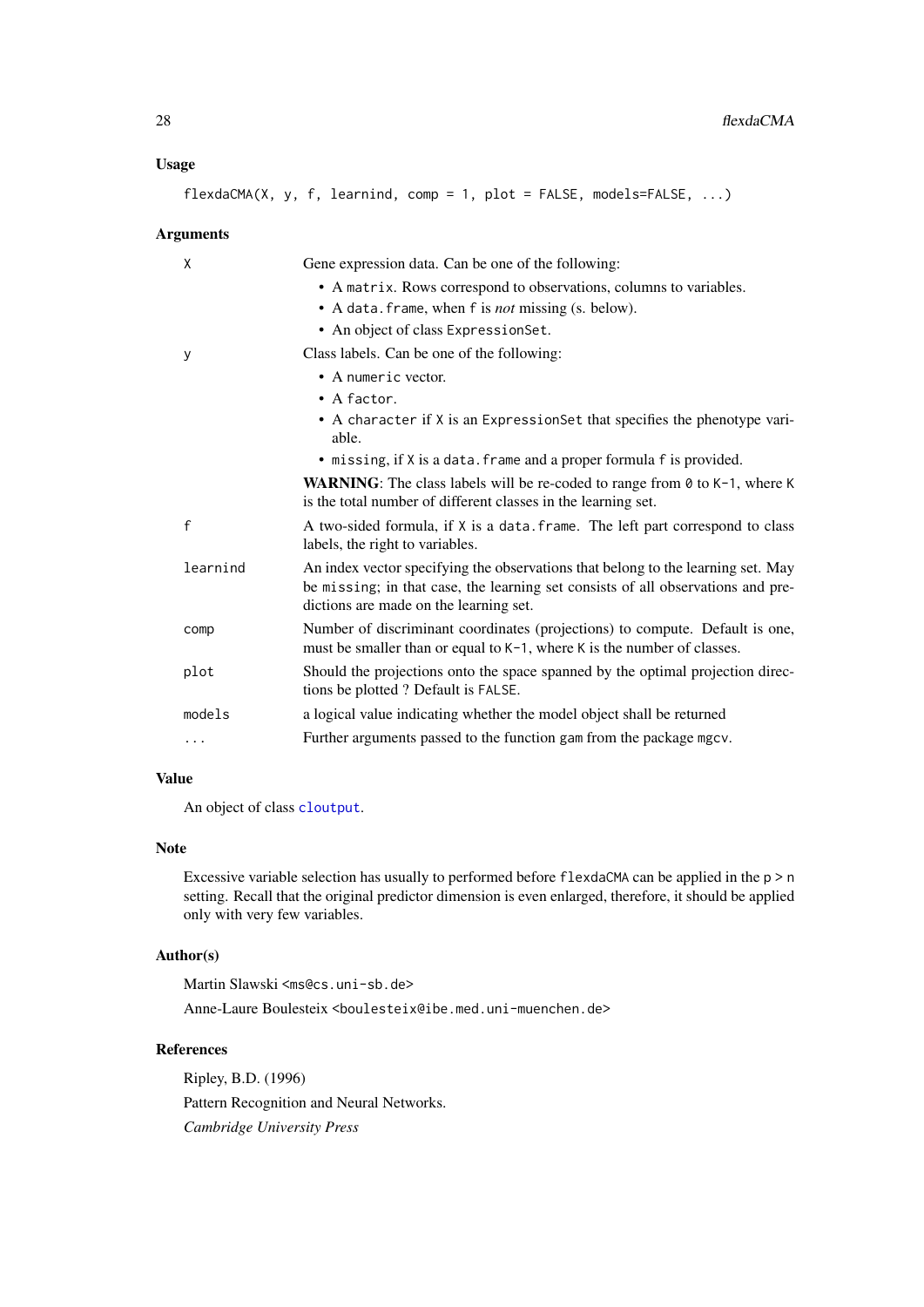#### <span id="page-28-0"></span>flexdaCMA-methods 29

#### See Also

```
compBoostCMA, dldaCMA, ElasticNetCMA, fdaCMA, gbmCMA, knnCMA, ldaCMA, LassoCMA, nnetCMA,
pknnCMA, plrCMA, pls_ldaCMA, pls_lrCMA, pls_rfCMA, pnnCMA, qdaCMA, rfCMA, scdaCMA, shrinkldaCMA,
svmCMA
```
#### Examples

```
### load Golub AML/ALL data
data(golub)
### extract class labels
golubY <- golub[,1]
### extract gene expression from first 5 genes
golubX <- as.matrix(golub[,2:6])
### select learningset
ratio <-2/3set.seed(111)
learnind <- sample(length(golubY), size=floor(ratio*length(golubY)))
### run flexible Discriminant Analysis
result <- flexdaCMA(X=golubX, y=golubY, learnind=learnind, comp = 1)
### show results
show(result)
ftable(result)
plot(result)
```
<span id="page-28-1"></span>flexdaCMA-methods *Flexible Discriminant Analysis*

# **Description**

This method is experimental.

It is easy to show that, after appropriate scaling of the predictor matrix X, Fisher's Linear Discriminant Analysis is equivalent to Discriminant Analysis in the space of the fitted values from the linear regression of the nlearn x K indicator matrix of the class labels on X. This gives rise to 'nonlinear discrimant analysis' methods that expand X in a suitable, more flexible basis. In order to avoid overfitting, penalization is used. In the implemented version, the linear model is replaced by a generalized additive one, using the package mgcv.

#### Methods

 $X = "matrix", y = "numeric", f = "missing" signature 1$ 

 $X = "matrix", y = "factor", f = "missing" signature 2$ 

 $X = "data-frame", y = "missing", f = "formula" signature 3$ 

 $X = "ExpressionSet", y = "character", f = "missing" signature 4$ 

For further argument and output information, consult [flexdaCMA](#page-26-1).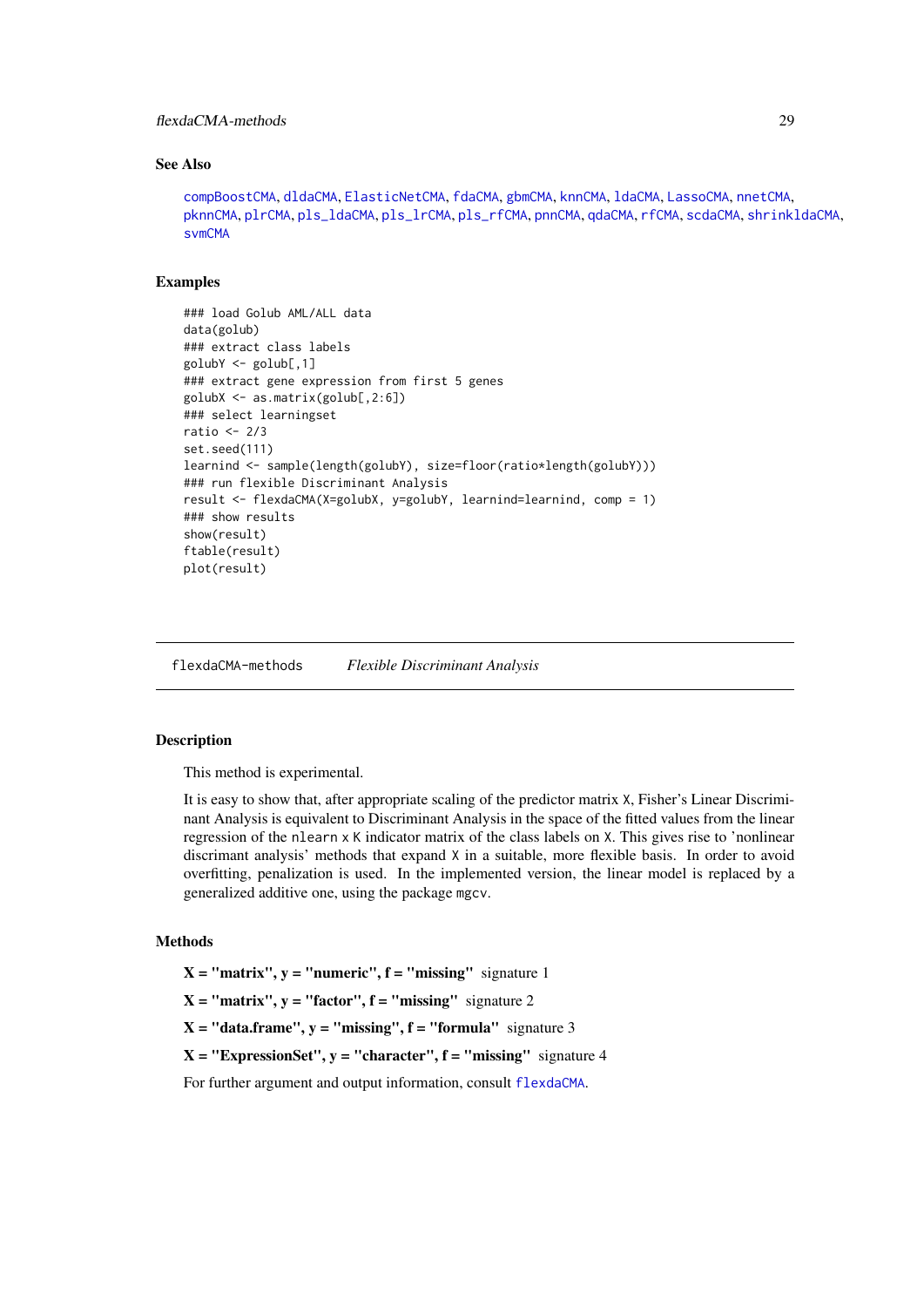#### <span id="page-29-0"></span>Description

An object of class [cloutput](#page-8-2) contains (among others) the slot y and yhat. The former contains the true, the last the predicted class labels. Both are cross-tabulated in order to obtain a so-called confusion matrix. Counts out of the diagonal are misclassifications.

#### Arguments

|         | An object of class cloutput |
|---------|-----------------------------|
| $\cdot$ | Currently unused argument.  |

# Value

No return.

# Author(s)

Martin Slawski <martin.slawski@campus.lmu.de>

Anne-Laure Boulesteix <http://www.slcmsr.net/boulesteix>

#### See Also

For more advanced evaluation: [evaluation](#page-21-1)

<span id="page-29-1"></span>gbmCMA *Tree-based Gradient Boosting*

# Description

Roughly speaking, Boosting combines 'weak learners' in a weighted manner in a stronger ensemble. This method calls the function gbm. fit from the package gbm. The 'weak learners' are simple trees that need only very few splits (default: 1).

For S4 method information, see [gbmCMA-methods](#page-31-1).

# Usage

gbmCMA(X, y, f, learnind, models=FALSE,...)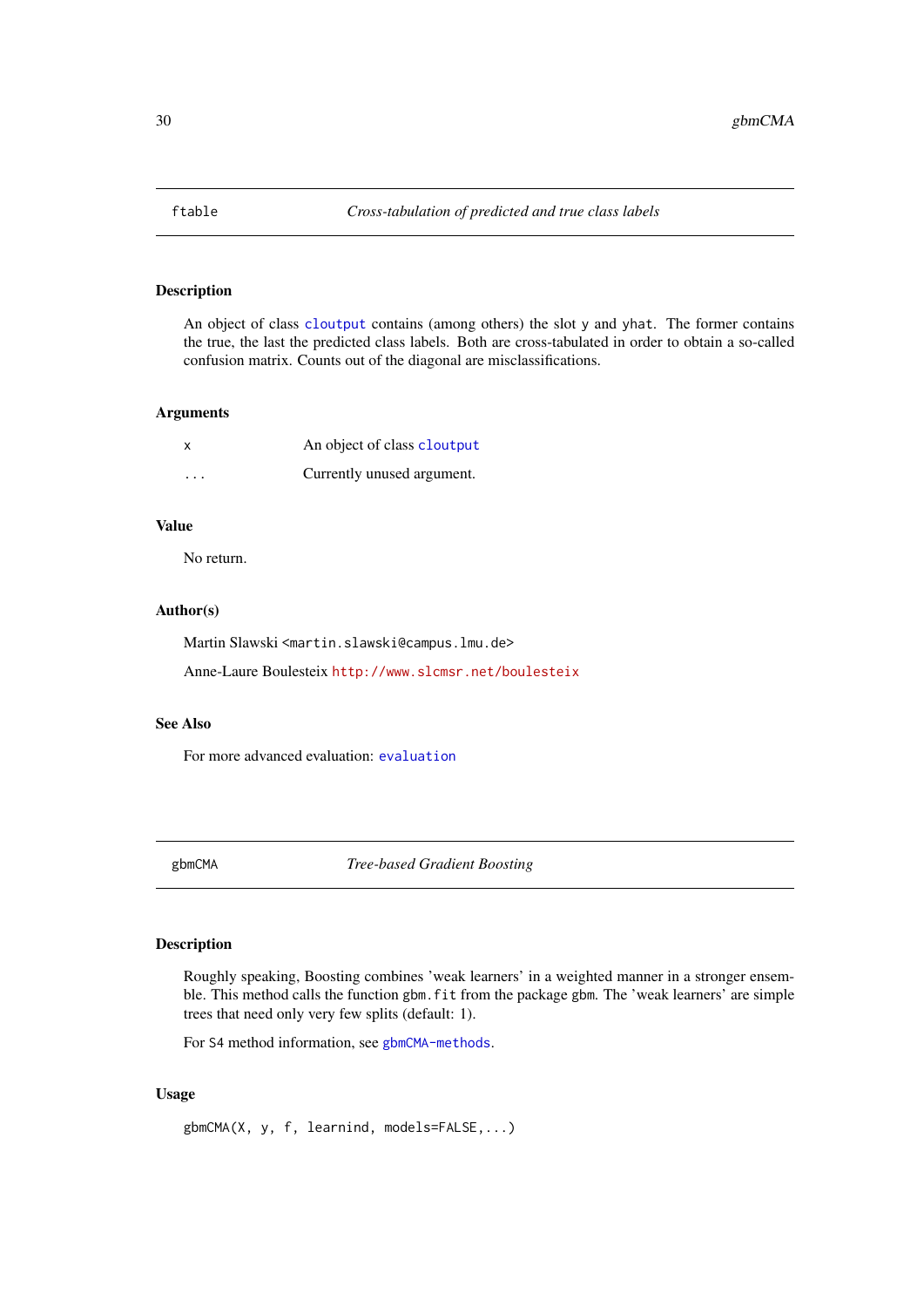| <b>Arguments</b> |                                                                                                                                                                                                                                                                                                                                                                                                                                                                |
|------------------|----------------------------------------------------------------------------------------------------------------------------------------------------------------------------------------------------------------------------------------------------------------------------------------------------------------------------------------------------------------------------------------------------------------------------------------------------------------|
| X                | Gene expression data. Can be one of the following:<br>• A matrix. Rows correspond to observations, columns to variables.<br>• A data. frame, when f is <i>not</i> missing (s. below).<br>• An object of class ExpressionSet.                                                                                                                                                                                                                                   |
| y                | Class labels. Can be one of the following:<br>• A numeric vector.<br>• A factor.<br>• A character if X is an ExpressionSet that specifies the phenotype vari-<br>able.<br>• missing, if X is a data. frame and a proper formula f is provided.                                                                                                                                                                                                                 |
|                  | <b>WARNING:</b> The class labels will be re-coded to range from $\theta$ to $K-1$ , where K<br>is the total number of different classes in the learning set.                                                                                                                                                                                                                                                                                                   |
| f                | A two-sided formula, if X is a data. frame. The left part correspond to class<br>labels, the right to variables.                                                                                                                                                                                                                                                                                                                                               |
| learnind         | An index vector specifying the observations that belong to the learning set. May<br>be missing; in that case, the learning set consists of all observations and pre-<br>dictions are made on the learning set.                                                                                                                                                                                                                                                 |
| models           | a logical value indicating whether the model object shall be returned                                                                                                                                                                                                                                                                                                                                                                                          |
| .                | Further arguments passed to the function gbm. fit from the package of the same<br>name. Worth mentionning are                                                                                                                                                                                                                                                                                                                                                  |
|                  | ntrees Number of trees to fit (size of the ensemble), defaults to 100. This<br>parameter should be optimized using tune.<br>shrinkage The learning rate (default is 0.001). Usually fixed to a very low<br>value.<br>distribution Loss function to be used. Default is "bernoulli", i.e. LogitBoost,<br>a (less robust) alternative is "adaboost".<br>interaction.depth Number of splits used by the 'weak learner' (single deci-<br>sion tree). Default is 1. |
|                  |                                                                                                                                                                                                                                                                                                                                                                                                                                                                |

# Value

An onject of class [cloutput](#page-8-2).

#### Note

Up to now, this method can only be applied to binary classification.

# Author(s)

Martin Slawski <ms@cs.uni-sb.de> Anne-Laure Boulesteix <boulesteix@ibe.med.uni-muenchen.de>

# References

Ridgeway, G. (1999). The state of boosting. *Computing Science and Statistics, 31:172-181*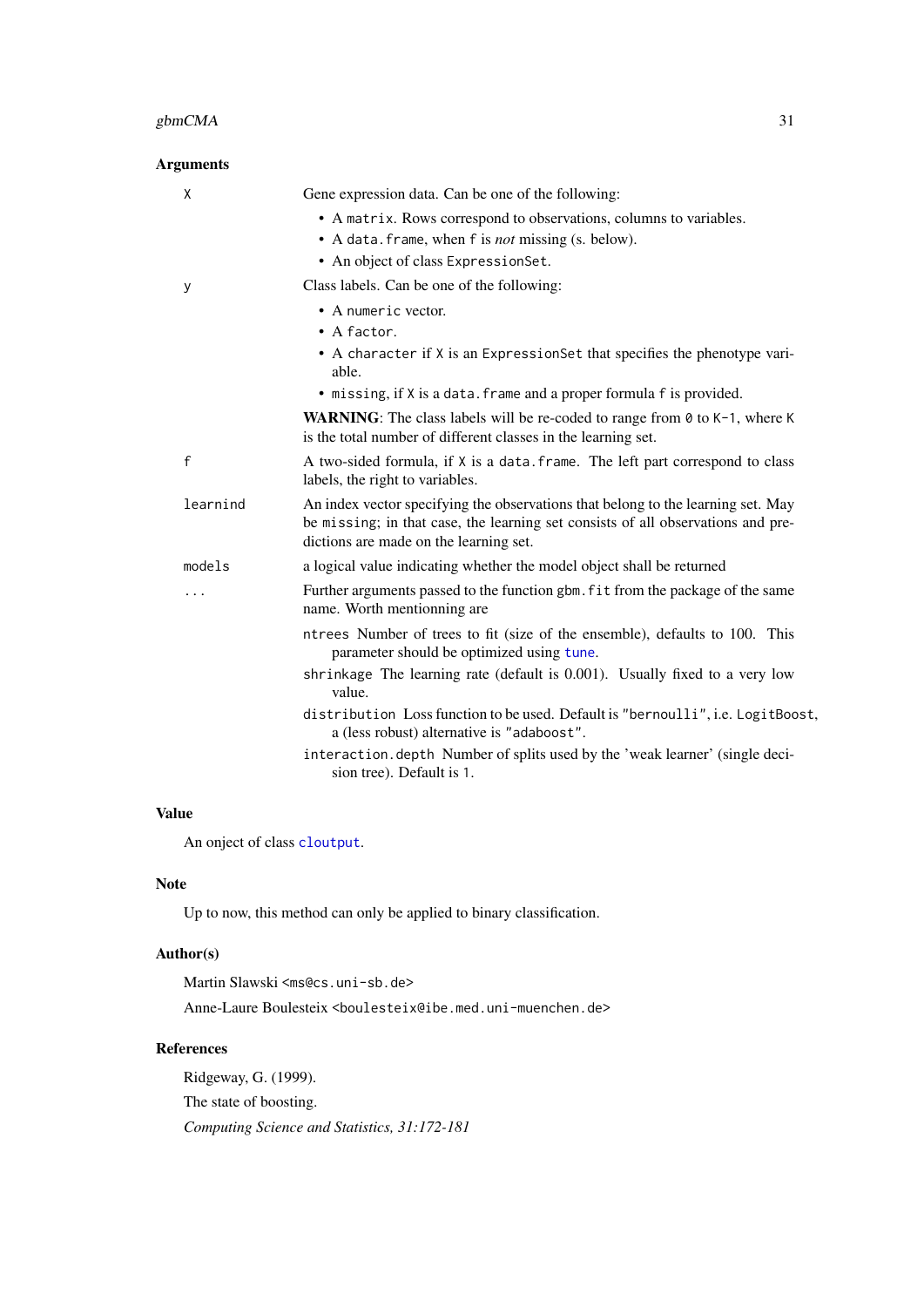Friedman, J. (2001).

Greedy Function Approximation: A Gradient Boosting Machine.

*Annals of Statistics 29(5):1189-1232*.

# See Also

[compBoostCMA](#page-13-1), [dldaCMA](#page-15-1), [ElasticNetCMA](#page-18-1), [fdaCMA](#page-23-1), [flexdaCMA](#page-26-1), [knnCMA](#page-40-1), [ldaCMA](#page-44-1), [LassoCMA](#page-42-1), [nnetCMA](#page-47-1), [pknnCMA](#page-51-1), [plrCMA](#page-57-1), [pls\\_ldaCMA](#page-59-1), [pls\\_lrCMA](#page-61-1), [pls\\_rfCMA](#page-63-1), [pnnCMA](#page-65-1), [qdaCMA](#page-70-1), [rfCMA](#page-72-1), [scdaCMA](#page-75-1), [shrinkldaCMA](#page-77-1), [svmCMA](#page-80-1)

# Examples

```
### load Golub AML/ALL data
data(golub)
### extract class labels
golubY <- golub[,1]
### extract gene expression
golubX <- as.matrix(golub[,-1])
### select learningset
ratio <- 2/3
set.seed(111)
learnind <- sample(length(golubY), size=floor(ratio*length(golubY)))
### run tree-based gradient boosting (no tuning)
gbmresult <- gbmCMA(X=golubX, y=golubY, learnind=learnind, n.trees = 500)
show(gbmresult)
ftable(gbmresult)
plot(gbmresult)
```
<span id="page-31-1"></span>gbmCMA-methods *Tree-based Gradient Boosting*

# Description

Roughly speaking, Boosting combines 'weak learners' in a weighted manner in a stronger ensemble. This method calls the function gbm. fit from the package gbm. The 'weak learners' are simple trees that need only very few splits (default: 1).

# Methods

 $X = "matrix", y = "numeric", f = "missing" signature 1$ 

 $X = "matrix", y = "factor", f = "missing" signature 2$ 

 $X = "data-frame", y = "missing", f = "formula" signature 3$ 

 $X = "ExpressionSet", y = "character", f = "missing" signature 4$ 

For further argument and output information, consult [gbmCMA.](#page-29-1)

<span id="page-31-0"></span>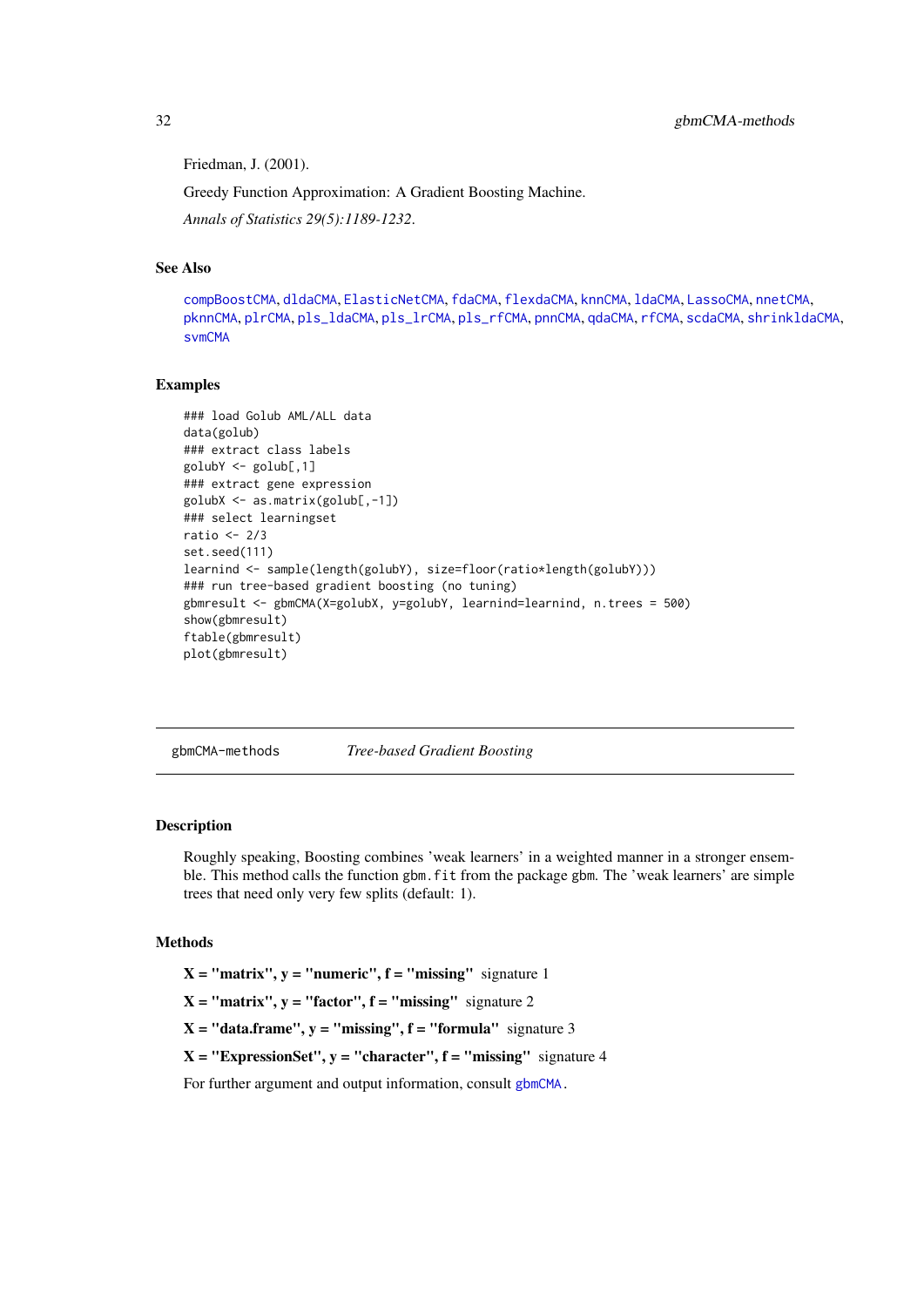<span id="page-32-1"></span><span id="page-32-0"></span>GenerateLearningsets *Repeated Divisions into learn- and tets sets*

# Description

Due to very small sample sizes, the classical division learnset/testset does not give accurate information about the classification performance. Therefore, several different divisions should be used and aggregated. The implemented methods are discussed in Braga-Neto and Dougherty (2003) and Molinaro et al. (2005) whose terminology is adopted.

This function is usually the basis for all deeper analyses.

#### Usage

GenerateLearningsets(n, y, method = c("LOOCV", "CV", "MCCV", "bootstrap"), fold = NULL, niter = NULL, ntrain = NULL, strat = FALSE)

# Arguments

| n      | The total number of observations in the available data set. May be missing if y<br>is provided instead.                                                              |
|--------|----------------------------------------------------------------------------------------------------------------------------------------------------------------------|
| y      | A vector of class labels, either numeric or a factor. Must be given if strat=TRUE<br>or n is not specified.                                                          |
| method | Which kind of scheme should be used to generate divisions into learning sets<br>and test sets? Can be one of the following:                                          |
|        | "LOOCV" Leaving-One-Out Cross Validation.                                                                                                                            |
|        | "CV" (Ordinary) Cross-Validation. Note that fold must as well be specified.                                                                                          |
|        | "MCCV" Monte-Carlo Cross Validation, i.e. random divisions into learning<br>sets with ntrain(s.below) observations and tests sets with ntrain obser-<br>vations.     |
|        | " <b>bootstrap</b> " Learning sets are generated by drawing n times with replacement<br>from all observations. Those not drawn not all form the test set.            |
| fold   | Gives the number of CV-groups. Used only when method="CV"                                                                                                            |
| niter  | Number of iterations (s.details).                                                                                                                                    |
| ntrain | Number of observations in the learning sets. Used only when method="MCCV".                                                                                           |
| strat  | Logical. Should stratified sampling be performed, i.e. the proportion of obser-<br>vations from each class in the learning sets be the same as in the whole data set |
|        | Does not apply for method = $"$ LOOCV".                                                                                                                              |

# Details

- When method="CV", niter gives the number of times the whole CV-procedure is repeated. The output matrix has then foldxniter rows. When method="MCCV" or method="bootstrap", niter is simply the number of considered learning sets.
- Note that method="CV", fold=n is equivalent to method="LOOCV".

# Value

An object of class [learningsets](#page-46-1)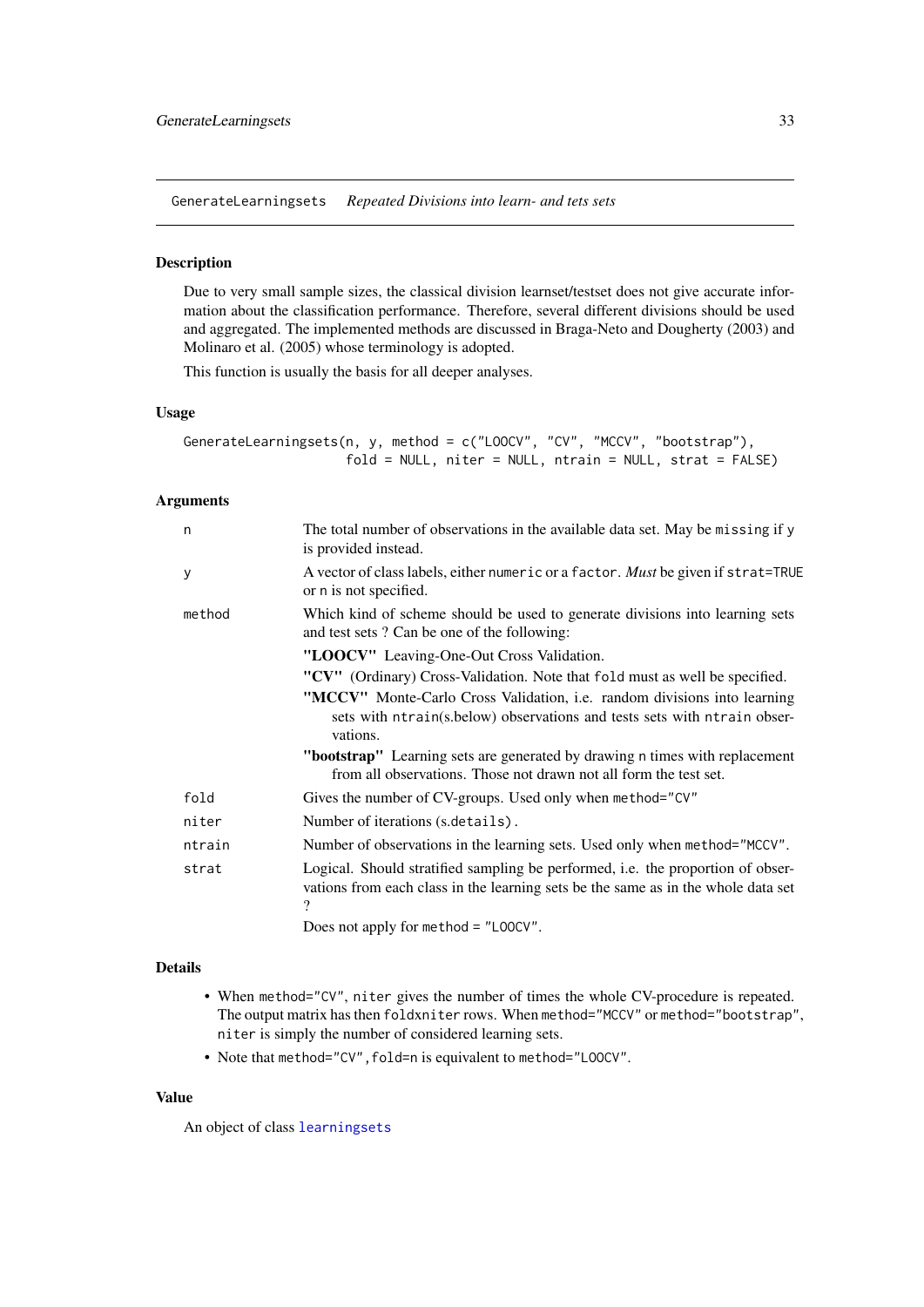<span id="page-33-0"></span>34 genesel-class

#### Author(s)

Martin Slawski <ms@cs.uni-sb.de>

Anne-Laure Boulesteix <boulesteix@ibe.med.uni-muenchen.de>

Christoph Bernau <bernau@ibe.med.uni-muenchen.de>

# References

Braga-Neto, U.M., Dougherty, E.R. (2003).

Is cross-validation valid for small-sample microarray classification ?

*Bioinformatics, 20(3), 374-380*

Molinaro, A.M., Simon, R., Pfeiffer, R.M. (2005).

Prediction error estimation: a comparison of resampling methods.

*Bioinformatics, 21(15), 3301-3307*

Slawski, M. Daumer, M. Boulesteix, A.-L. (2008) CMA - A comprehensive Bioconductor package for supervised classification with high dimensional data. *BMC Bioinformatics 9: 439*

#### See Also

[learningsets](#page-46-1), [GeneSelection](#page-34-1), [tune](#page-83-1), [classification](#page-6-1)

#### Examples

```
# LOOCV
loo <- GenerateLearningsets(n=40, method="LOOCV")
show(loo)
# five-fold-CV
CV5 <- GenerateLearningsets(n=40, method="CV", fold=5)
show(loo)
# MCCV
mccv <- GenerateLearningsets(n=40, method = "MCCV", niter=3, ntrain=30)
show(mccv)
# Bootstrap
boot <- GenerateLearningsets(n=40, method="bootstrap", niter=3)
# stratified five-fold-CV
set.seed(113)
classlabels \leq sample(1:3, size = 50, replace = TRUE, prob = c(0.3, 0.5, 0.2))
CV5strat <- GenerateLearningsets(y = classlabels, method="CV", fold=5, strat = TRUE)
show(CV5strat)
```
genesel-class *"genesel"*

# <span id="page-33-1"></span>Description

Object returned from a call to [GeneSelection](#page-34-1)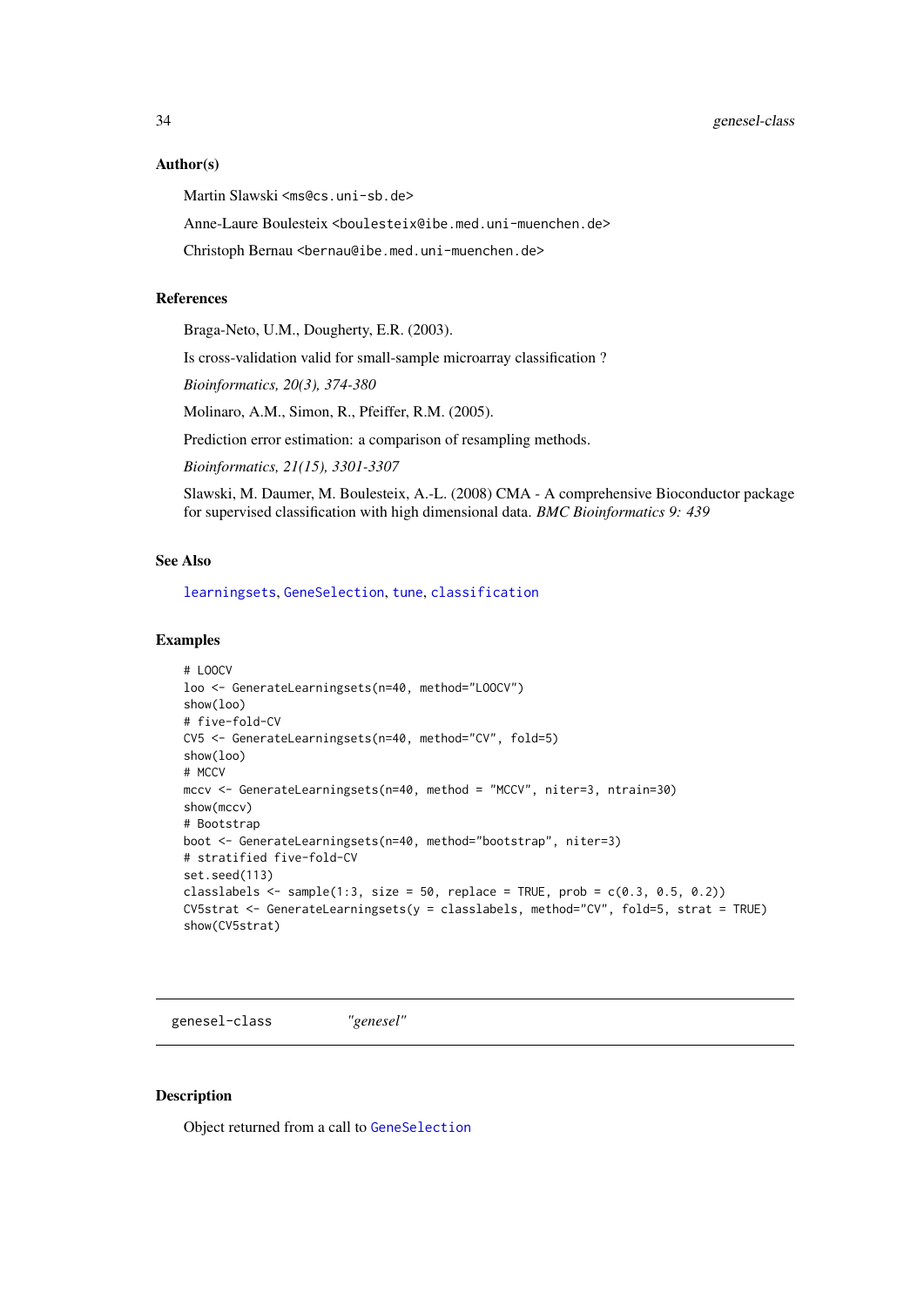#### <span id="page-34-0"></span>GeneSelection 35

#### Slots

- rankings: A list of matrices. For the two-class case and the multi-class case where a genuine multi-class method has been used for variable selection, the length of the list is one. Otherwise, it is named according to the different binary scenarios (e.g. 1 vs 3). Each list element is a matrix with rows corresponding to iterations (different learningsets) and columns to variables. Each row thus contains an index vector representing the order of the variables with respect to their variable importance (s. slot importance)
- importance: A list of matrices, with the same structure as described for the slot rankings. Each row of these matrices are ordered according to rankings and contain the variable importance measure (absolute value of test statistic or regression coefficient).
- method: Name of the method used for variable selection, s. [GeneSelection](#page-34-1).
- scheme: The scheme used in the case of a non-binary response, one of "pairwise", "one-vs-all" or "multiclass".

# **Methods**

show Use show(genesel-object) for brief information

- toplist Use toplist(genesel-object,k=10,iter = 1) to display the top first 10 variables and their variable importance for the first iteration (first learningset), s.[toplist](#page-82-1).
- plot Use plot(genesel-object,k=10,iter=1) to display a barplot of the variable importance of the top first 10 variables, s. [plot,genesel-method](#page-0-0)

#### Author(s)

Martin Slawski <ms@cs.uni-sb.de>

Anne-Laure Boulesteix <boulesteix@ibe.med.uni-muenchen.de>

# See Also

[GeneSelection](#page-34-1)

<span id="page-34-1"></span>

GeneSelection *General method for variable selection with various methods*

#### Description

For different learning data sets as defined by the argument learningsets, this method ranks the genes from the most relevant to the less relevant using one of various 'filter' criteria or provides a sparse collection of variables (Lasso, ElasticNet, Boosting). The results are typically used for variable selection for the classification procedure that follows. For S4 class information, s. GeneSelection-methods.

# Usage

```
GeneSelection(X, y, f, learningsets, method = c("t.test", "welch.test", "wilcox.test", "f.test", "k
```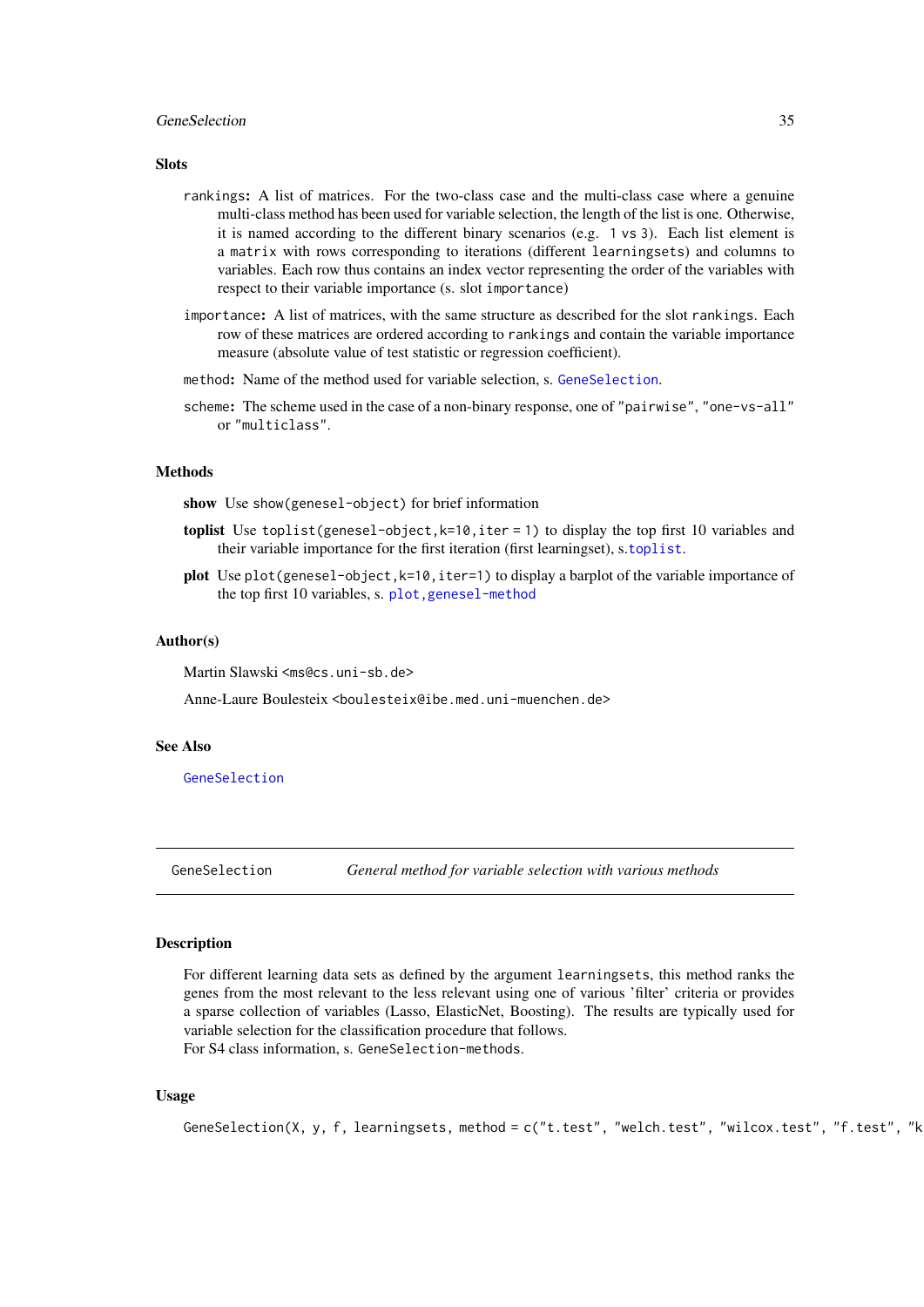| X            | Gene expression data. Can be one of the following:                                                                                                                                                                                                                                                   |
|--------------|------------------------------------------------------------------------------------------------------------------------------------------------------------------------------------------------------------------------------------------------------------------------------------------------------|
|              | • A matrix. Rows correspond to observations, columns to variables.                                                                                                                                                                                                                                   |
|              | • A data. frame, when f is <i>not</i> missing (s. below).                                                                                                                                                                                                                                            |
|              | • An object of class ExpressionSet.                                                                                                                                                                                                                                                                  |
| у            | Class labels. Can be one of the following:                                                                                                                                                                                                                                                           |
|              | • A numeric vector.                                                                                                                                                                                                                                                                                  |
|              | • A factor.                                                                                                                                                                                                                                                                                          |
|              | • A character if X is an ExpressionSet.                                                                                                                                                                                                                                                              |
|              | • missing, if X is a data. frame and a proper formula f is provided.                                                                                                                                                                                                                                 |
| $\mathsf{f}$ | A two-sided formula, if X is a data. frame. The left part correspond to class<br>labels, the right to variables.                                                                                                                                                                                     |
| learningsets | An object of class learningsets. May be missing, then the complete datasets<br>is used as learning set.                                                                                                                                                                                              |
| method       | A character specifying the method to be used:                                                                                                                                                                                                                                                        |
|              | t. test two-sample t.test (equal variances for both classes assumed).                                                                                                                                                                                                                                |
|              | welch. test Welch modification of the t.test (unequal variances for both classes).                                                                                                                                                                                                                   |
|              | wilcox.test Wilcoxon rank sum test.                                                                                                                                                                                                                                                                  |
|              | f. test F test belonging to the linear hypothesis that the mean is the same for<br>all classes. Usually used for the multiclass scheme, is equivalent to method<br>$= t$ . test in the two-class case.                                                                                               |
|              | kruskal.test Multi-class generalization of the Wilcoxon rank sum test and<br>the nonparametric pendant to the F test, respectively.                                                                                                                                                                  |
|              | 1imma 'Moderated t' statistic for the two-class case and 'moderated F' statistic<br>for the multiclass case, described in Smyth (2003). Requires the package<br>limma.                                                                                                                               |
|              | rfe One-step Recursive Feature Elimination, based on the Support Vector Ma-<br>chine. The method is decribed in Guyon et al. (2002). Requires the package<br>e1071. Take care that appropriate hyperparameters are passed by the<br>argument.                                                        |
|              | rf Random Forest Variable Importance Measure. Requires the package random Forest                                                                                                                                                                                                                     |
|              | lasso L1 penalized logistic regression leads to sparsity with respect to the<br>variables used. Calls the function LassoCMA, which requires the package<br>glmpath. warning: Take care that appropriate hyperparameters are passed<br>by the $\dots$ argument.                                       |
|              | elasticnet Penalized logistic regression with both L1 and L2 penalty, claimed<br>by Zhou and Hastie (2004) to select 'variable groups'. Calls the function<br>ElasticNetCMA, which requires the package glmpath. warning: Take care<br>that appropriate hyperparameters are passed by the  argument. |
|              | boosting Componentwise boosting (Buehlmann and Yu, 2003) has been shown<br>to mimic the LASSO (Efron et al., 2004; Buehlmann and Yu, 2006). Calls<br>the function compBoostCMA Take care that appropriate hyperparameters are<br>passed by the  argument.                                            |
|              | golub The (theoretically unfounded) variable selection criterion used by Golub<br>et al. (1999), s. golub.                                                                                                                                                                                           |
|              | shrinkcat The correlation-adjusted t-score from Zuber and Strimmer (2009)                                                                                                                                                                                                                            |
|              |                                                                                                                                                                                                                                                                                                      |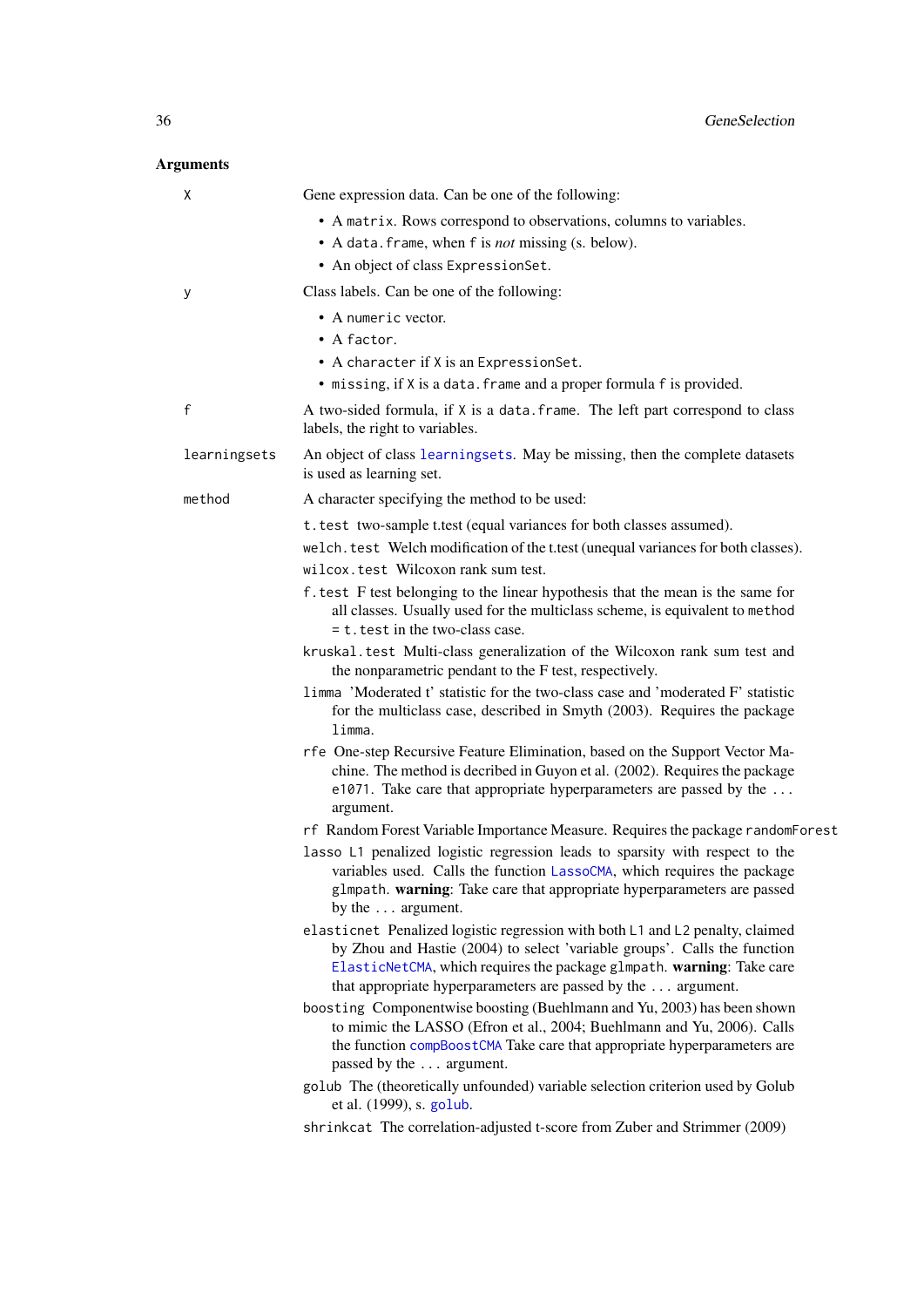#### GeneSelection 37

| scheme   | The scheme to be used in the case of a non-binary response. Must be one of         |
|----------|------------------------------------------------------------------------------------|
|          | "pairwise","one-vs-all" or "multiclass". The last case only makes sense            |
|          | if method is one of f. test, limma, rf, boosting, which can directly be applied    |
|          | to the multi class case.                                                           |
| trace    | Should the progress be traced? Default is TRUE.                                    |
| $\cdots$ | Further arguments passed to the function performing variable selection, s. method. |
|          |                                                                                    |

## Value

An object of class [genesel](#page-33-0).

#### Note

most of the methods described above are only apt for the binary classification case. The only ones that can be used without restriction in the multiclass case are

- f.test
- kruskal.test
- rf
- boosting

For the rest, pairwise or one-vs-all schemes are used.

#### Author(s)

Martin Slawski <ms@cs.uni-sb.de>

Anne-Laure Boulesteix <boulesteix@ibe.med.uni-muenchen.de>

Christoph Bernau <bernau@ibe.med.uni-muenchen.de>

## References

Smyth, G. K., Yang, Y.-H., Speed, T. P. (2003). Statistical issues in microarray data analysis. *Methods in Molecular Biology 224, 111-136*.

Guyon, I., Weston, J., Barnhill, S., Vapnik, V. (2002). Gene Selection for Cancer Classification using support vector machines. *Journal of Machine Learning Research, 46, 389-422*

Zhou, H., Hastie, T. (2004). Regularization and variable selection via the elastic net. *Journal of the Royal Statistical Society B, 67(2),301-320*

Buelmann, P., Yu, B. (2003). Boosting with the L2 loss: Regression and Classification. *Journal of the American Statistical Association, 98, 324-339*

Efron, B., Hastie, T., Johnstone, I., Tibshirani, R. (2004). Least Angle Regression. *Annals of Statistics, 32:407-499*

Buehlmann, P., Yu, B. (2006). Sparse Boosting. *Journal of Machine Learning Research, 7- 1001:1024*

Slawski, M. Daumer, M. Boulesteix, A.-L. (2008) CMA - A comprehensive Bioconductor package for supervised classification with high dimensional data. *BMC Bioinformatics 9: 439*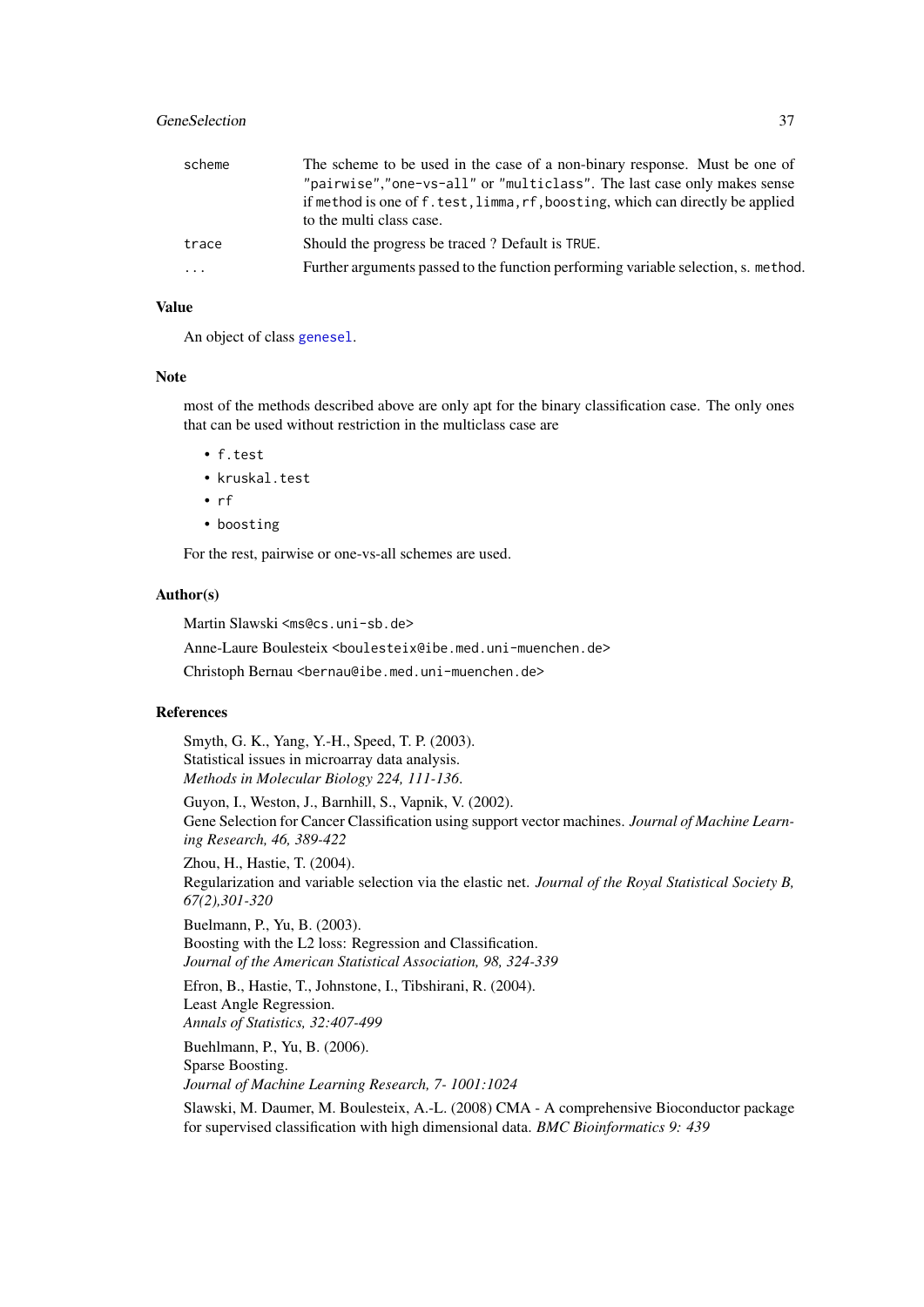#### See Also

[filter](#page-26-0), [GenerateLearningsets](#page-32-0), [tune](#page-83-0), [classification](#page-6-0)

### Examples

```
# load Golub AML/ALL data
data(golub)
### extract class labels
golubY <- golub[,1]
### extract gene expression from first 10 genes
golubX <- as.matrix(golub[,-1])
### Generate five different learningsets
set.seed(111)
five <- GenerateLearningsets(y=golubY, method = "CV", fold = 5, strat = TRUE)
### simple t-test:
selttest <- GeneSelection(golubX, golubY, learningsets = five, method = "t.test")
### show result:
show(selttest)
toplist(selttest, k = 10, iter = 1)
plot(selttest, iter = 1)
```
GeneSelection-methods *General method for variable selection with various methods*

# Description

Performs gene selection for the following signatures:

## Methods

 $X = "matrix", y = "numeric", f = "missing" signature 1$ 

 $X = "matrix", y = "factor", f = "missing" signature 2$ 

 $X = "data-frame", y = "missing", f = "formula" signature 3$ 

 $X = "ExpressionSet", y = "character", f = "missing" signature 4$ 

For further argument and output information, consult [GeneSelection](#page-34-0).

golub *ALL/AML dataset of Golub et al. (1999)*

# Description

s. below

# Usage

data(golub)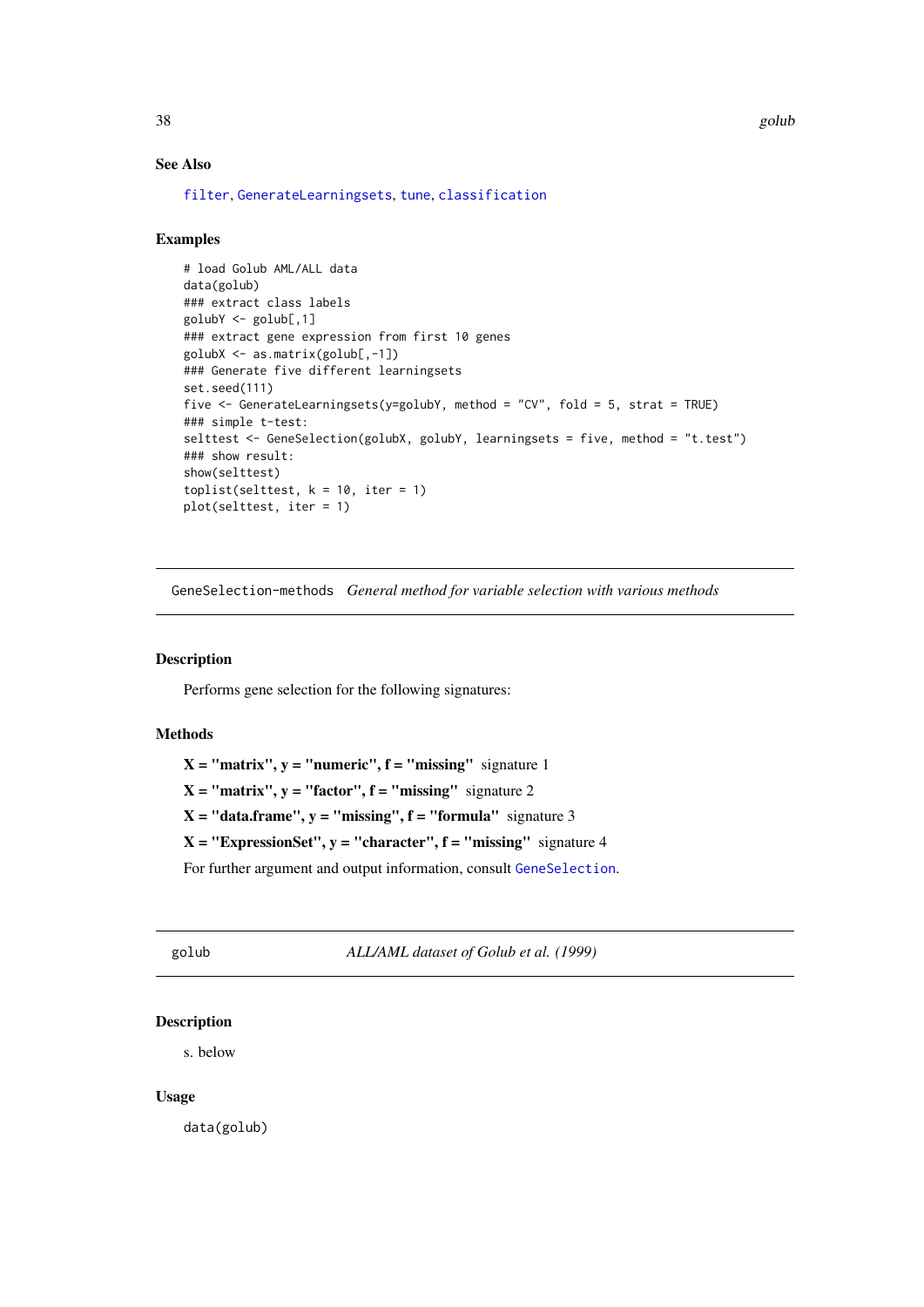#### internals 39

#### Format

A data frame with 38 observations and 3052 variables. The first column (named golub.cl) contains the tumor classes (ALL = acute lymphatic leukaemia, AML = acute myeloid leukaemia). $\lambda$ golub.cl: a factor with levels ALL AML.\ X2-X3051: Gene expression values.

#### Source

Adopted from the dataset in the package multtest.

#### References

Golub, T., Slonim, D. K., Tamayo, P., Huard, C., Gaasenbeek, M., Mesirov, J. P.,

Coller, H., Loh, M. L., Downing, J., Caligiuri, M. A., Bloomfeld, C. D., Lander, E. S. (1999).

Molecular classification of cancer: class discovery and class prediction by gene expression monitoring.

*Science 286, 531-537*.

#### Examples

data(golub)

internals *Internal functions*

#### Description

Not intended to be called directly by the user.

<span id="page-38-0"></span>join *Combine list elements returned by the method classification*

#### Description

The method classification returns a list of class [cloutput](#page-8-0) or [clvarseloutput](#page-9-0). It is often more convenient to work with an object of class [cloutput](#page-8-0) instead with a whole list, e.g. because the convenience method defined for that class can be used.

For S4 method information, s. [join-methods](#page-39-0)

## Usage

```
join(cloutputlist)
```
## Arguments

cloutputlist A list of objects of classes [cloutput](#page-8-0) or [clvarseloutput](#page-9-0), usually that returned by a call to the method [classification](#page-6-0). The only requirement for a succesful join is that the used dataset and classfier are the same for each list element.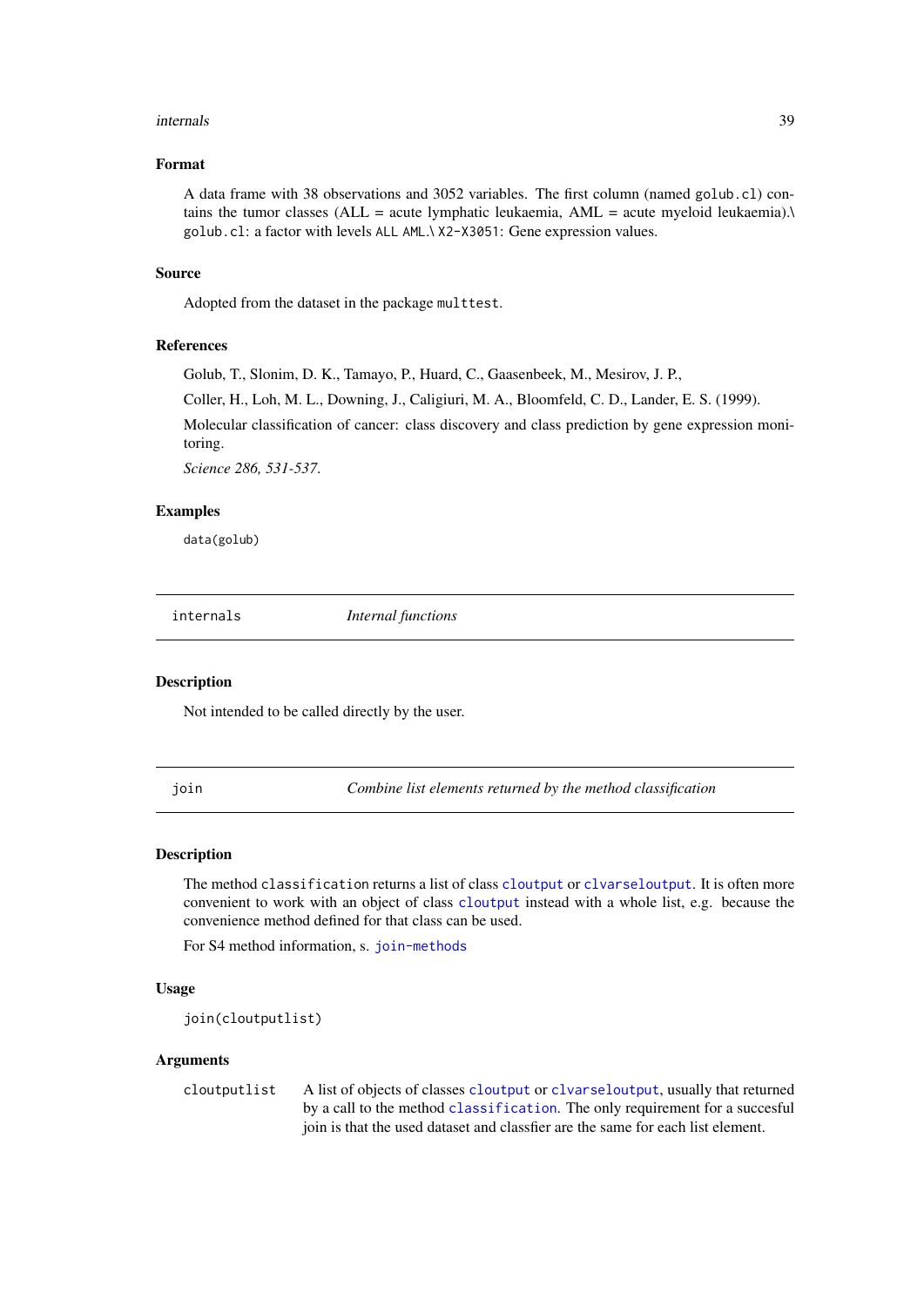An object of class [cloutput](#page-8-0). warning:If the elements of cloutputlist have originally been of class [clvarseloutput](#page-9-0), the slot varsel will be dropped !

#### Note

The result of the join method is incompatible with the methods [evaluation](#page-21-0), [compare](#page-10-0). These require the lists returned by [classification](#page-6-0).

## See Also

[classification](#page-6-0), [evaluation](#page-21-0)

<span id="page-39-0"></span>join-methods *Combine list elements returned by the method classification*

### Description

The list of objects of class [cloutput](#page-8-0) can be unified into one object for the following signatures:

#### Methods

```
cloutputlist = "list" signature 1
```
For further argument and output information, consult [join](#page-38-0).

khan *Small blue round cell tumor dataset of Khan et al. (2001)*

#### Description

s. below

#### Usage

data(khan)

## Format

A data frame with 63 observations on the following 2309 variables. The first column (named khanY) contains the tumor classes ( $BL = Burk$ itt Lymphoma,  $EWS = Ewing$  Sarcoma,  $NB = Neuro$ Blastoma, RMS = Rhabdomyosarcoma).\

khanY: a factor with levels BL EWS NB RMS \ X2-X2309: Gene expression values.

## Source

Adopted from the dataset in the package pamr.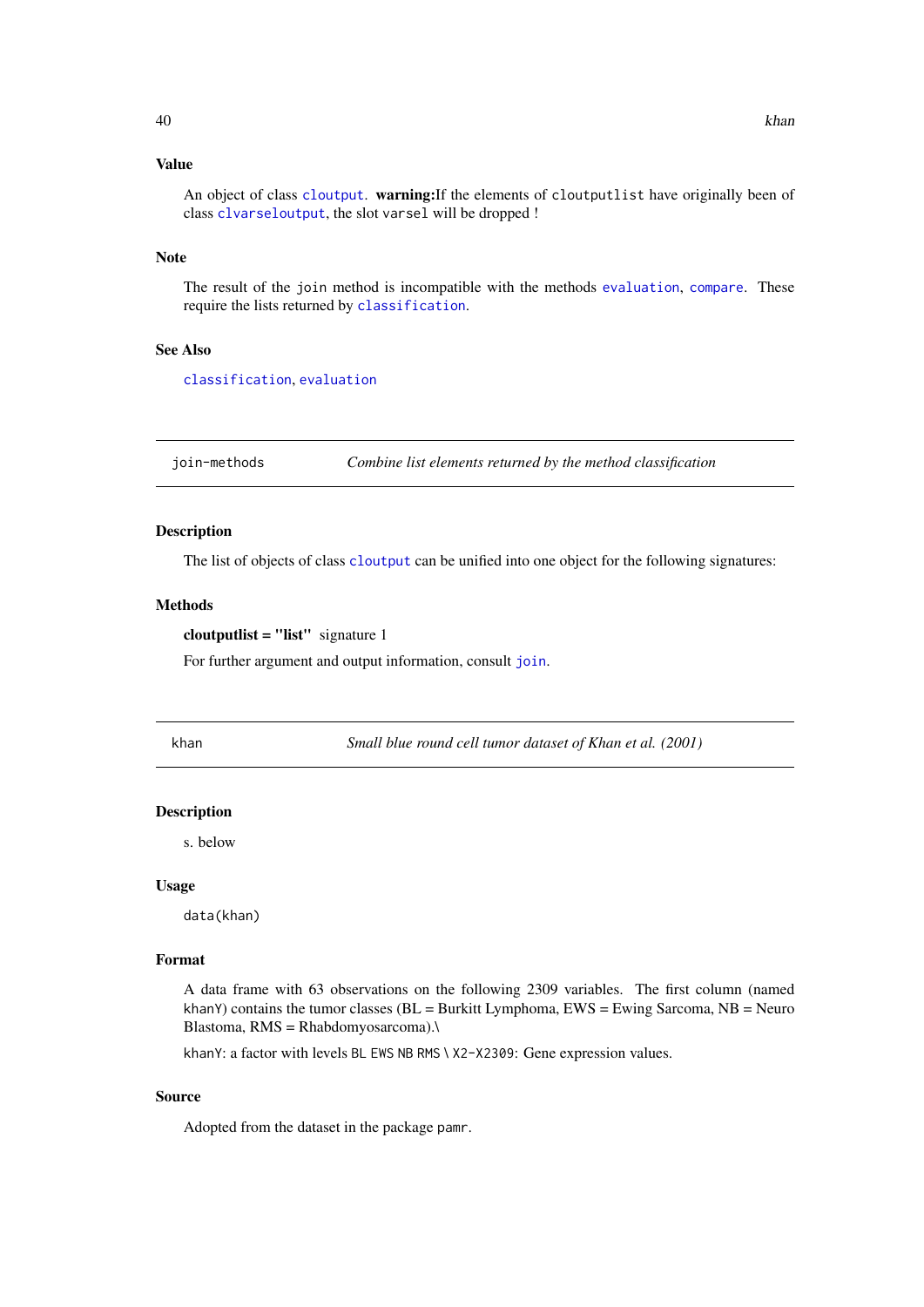#### $knnCMA$  41

## References

Khan, J., Wei, J. S., Ringner, M., Saal, L. H., Ladanyi, M., Westermann, F., Berthold, F., Schwab, M., Antonescu, C. R., Peterson, C., Meltzer, P. S., (2001).

Classification and diagnostic prediction of cancers using gene expression profiling and artificial neural networks.

*Nature Medicine 7, 673-679*.

# Examples

data(khan)

<span id="page-40-0"></span>

knnCMA *Nearest Neighbours*

# Description

Ordinary k nearest neighbours algorithm from the very fast implementation in the package class. For S4 method information, see [knnCMA-methods.](#page-42-0)

# Usage

knnCMA(X, y, f, learnind, models=FALSE, ...)

## Arguments

| X            | Gene expression data. Can be one of the following:                                                                                                           |
|--------------|--------------------------------------------------------------------------------------------------------------------------------------------------------------|
|              | • A matrix. Rows correspond to observations, columns to variables.                                                                                           |
|              | • A data. frame, when f is <i>not</i> missing (s. below).                                                                                                    |
|              | • An object of class Expression Set.                                                                                                                         |
| у            | Class labels. Can be one of the following:                                                                                                                   |
|              | • A numeric vector.                                                                                                                                          |
|              | $\bullet$ A factor.                                                                                                                                          |
|              | • A character if X is an Expression Set that specifies the phenotype vari-<br>able.                                                                          |
|              | • missing, if X is a data. frame and a proper formula f is provided.                                                                                         |
|              | <b>WARNING:</b> The class labels will be re-coded to range from $\theta$ to $K-1$ , where K<br>is the total number of different classes in the learning set. |
| $\mathsf{f}$ | A two-sided formula, if X is a data. frame. The left part correspond to class<br>labels, the right to variables.                                             |
| learnind     | An index vector specifying the observations that belong to the learning set. Must<br>not be missing for this method.                                         |
| models       | a logical value indicating whether the model object shall be returned                                                                                        |
| .            | Further arguments to be passed to knn from the package class, in particular the<br>number of nearest neighbours to use (argument k).                         |

# Value

An object of class [cloutput](#page-8-0).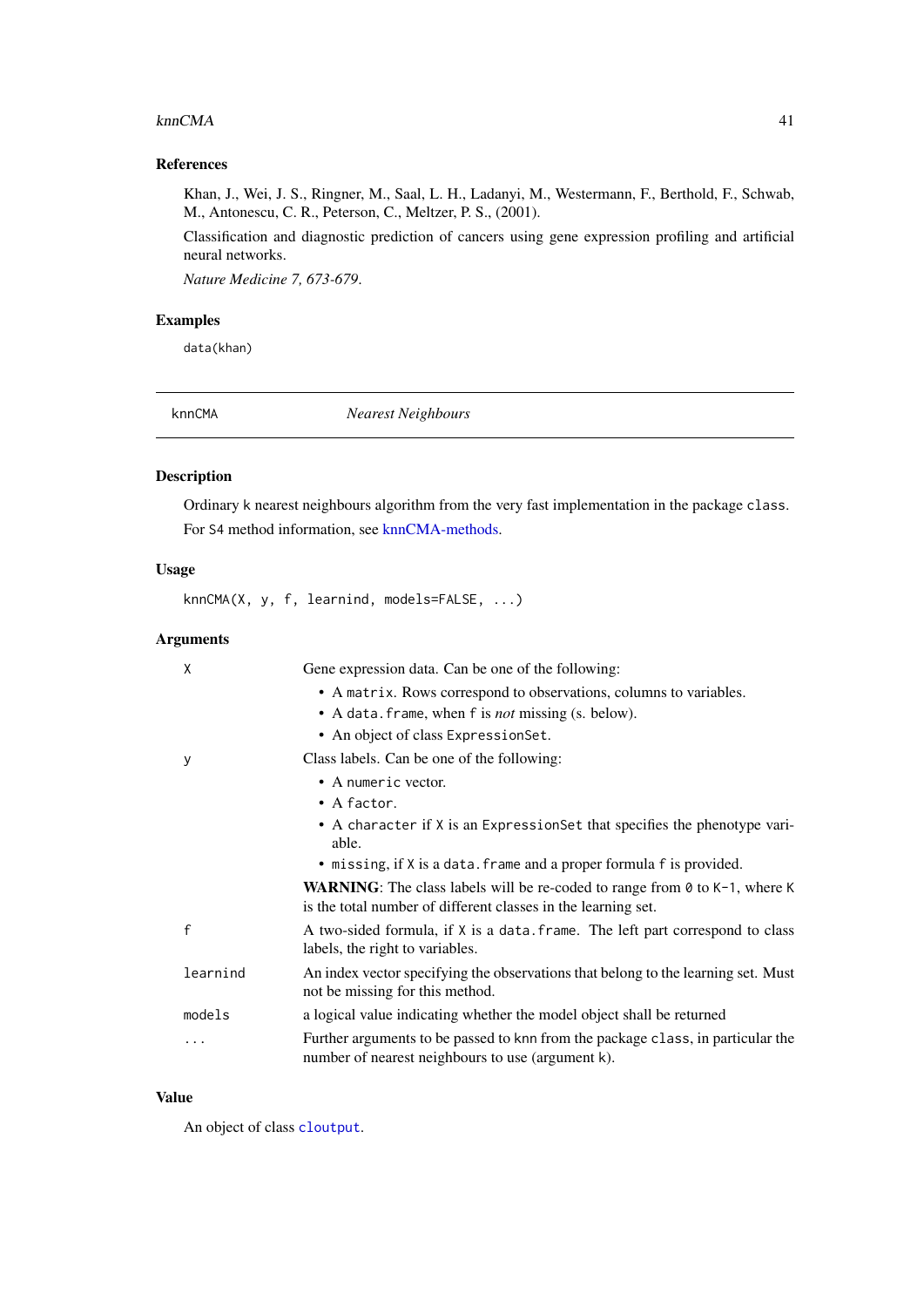## Note

Class probabilities are *not* returned. For a probabilistic variant of knn, s. [pknnCMA](#page-51-0).

#### Author(s)

Martin Slawski <ms@cs.uni-sb.de>

Anne-Laure Boulesteix <boulesteix@ibe.med.uni-muenchen.de>

#### References

Ripley, B.D. (1996)

Pattern Recognition and Neural Networks.

*Cambridge University Press*

# See Also

```
compBoostCMA, dldaCMA, ElasticNetCMA, fdaCMA, flexdaCMA, gbmCMA, ldaCMA, LassoCMA, nnetCMA,
pknnCMA, plrCMA, pls_ldaCMA, pls_lrCMA, pls_rfCMA, pnnCMA, qdaCMA, rfCMA, scdaCMA, shrinkldaCMA,
svmCMA
```
## Examples

```
### load Golub AML/ALL data
data(golub)
### extract class labels
golubY <- golub[,1]
### extract gene expression from first 10 genes
golubX <- as.matrix(golub[,-1])
### select learningset
ratio <- 2/3
set.seed(111)
learnind <- sample(length(golubY), size=floor(ratio*length(golubY)))
### run k-nearest neighbours
result <- knnCMA(X=golubX, y=golubY, learnind=learnind, k = 3)
### show results
show(result)
ftable(result)
### multiclass example:
### load Khan data
data(khan)
### extract class labels
khanY \leq khan[,1]### extract gene expression
khanX <- as.matrix(khan[,-1])
### select learningset
set.seed(111)
learnind <- sample(length(khanY), size=floor(ratio*length(khanY)))
### run knn
result <- knnCMA(X=khanX, y=khanY, learnind=learnind, k = 5)
### show results
show(result)
ftable(result)
```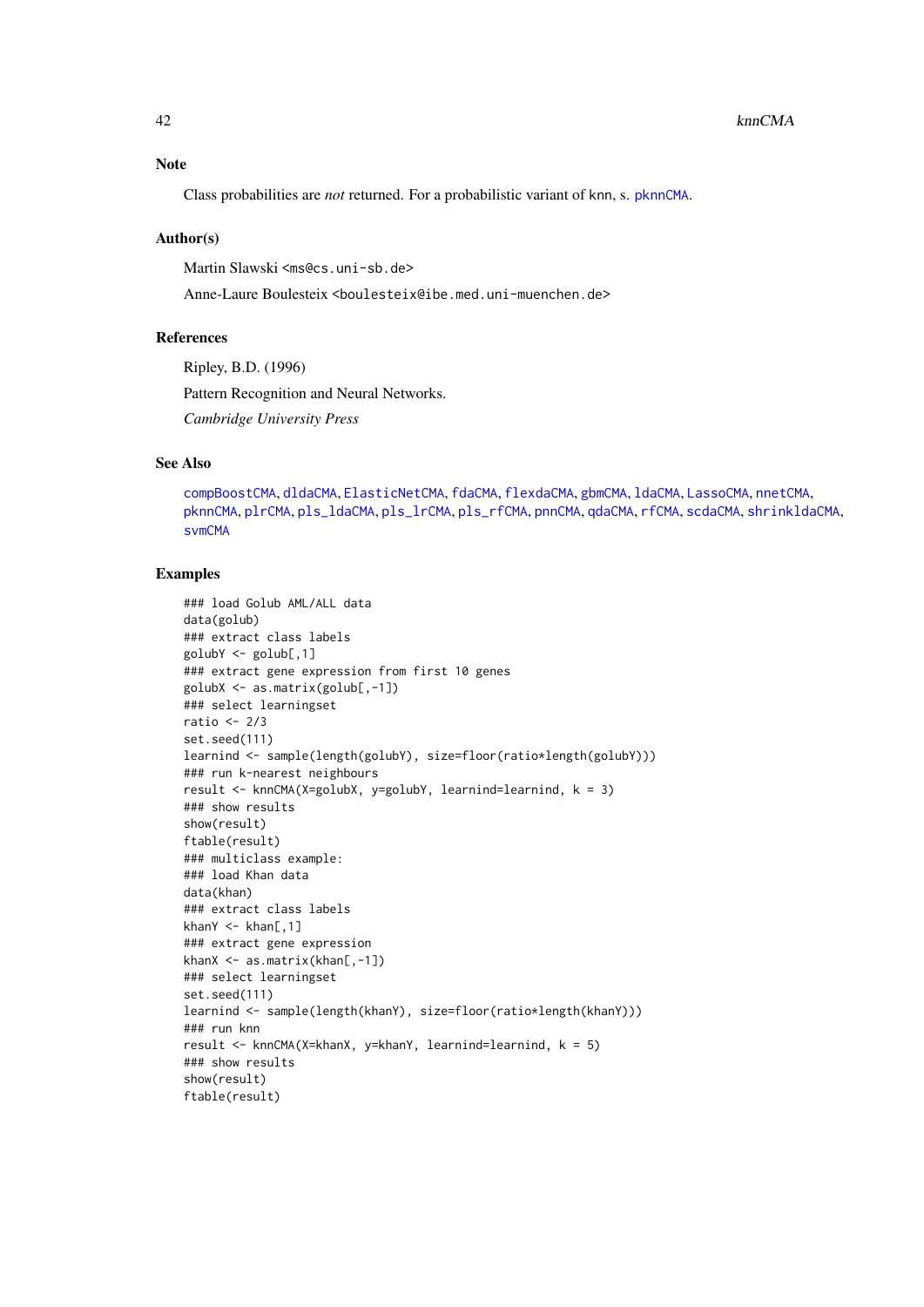<span id="page-42-0"></span>knnCMA-methods *Nearest Neighbours*

#### Description

Ordinary k nearest neighbours algorithm from the very fast implementation in the package class

#### Methods

 $X = "matrix", y = "numeric", f = "missing" signature 1$  $X = "matrix", y = "factor", f = "missing" signature 2$  $X = "data-frame", y = "missing", f = "formula" signature 3$  $X = "ExpressionSet", y = "character", f = "missing" signature 4$ For further argument and output information, consult [knnCMA](#page-40-0).

<span id="page-42-1"></span>LassoCMA *L1 penalized logistic regression*

## Description

The Lasso (Tibshirani, 1996) is one of the most popular tools for simultaneous shrinkage and variable selection. Recently, Friedman, Hastie and Tibshirani (2008) have developped and algorithm to compute the entire solution path of the Lasso for an arbitrary generalized linear model, implemented in the package glmnet. The method can be used for variable selection alone, s. [GeneSelection](#page-34-0). For S4 method information, see LassoCMA-methods.

# Usage

```
LassoCMA(X, y, f, learnind, norm.fraction = 0.1, models=FALSE,...)
```
#### Arguments

X Gene expression data. Can be one of the following:

- A matrix. Rows correspond to observations, columns to variables.
- A data.frame, when f is *not* missing (s. below).
- An object of class ExpressionSet. note: by default, the predictors are scaled to have unit variance and zero mean. Can be changed by passing standardize = FALSE via the ... argument.

- y Class labels. Can be one of the following:
	- A numeric vector.
	- A factor.
	- A character if X is an ExpressionSet that specifies the phenotype variable.
	- missing, if X is a data. frame and a proper formula f is provided.

WARNING: The class labels will be re-coded to range from  $\theta$  to K-1, where K is the total number of different classes in the learning set.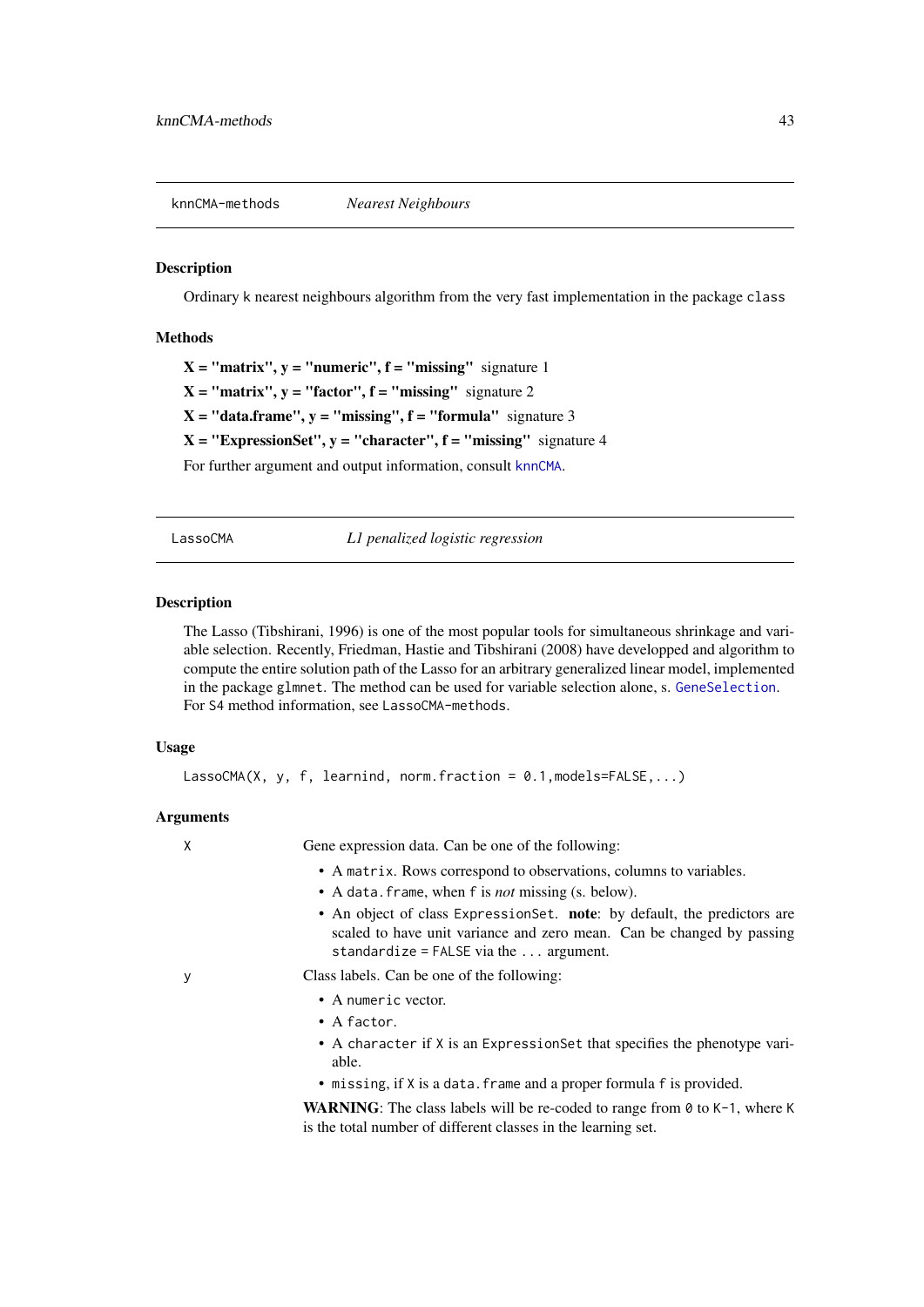| $\mathsf{f}$  | A two-sided formula, if X is a data. frame. The left part correspond to class<br>labels, the right to variables.                                                                                                                                                                                                        |
|---------------|-------------------------------------------------------------------------------------------------------------------------------------------------------------------------------------------------------------------------------------------------------------------------------------------------------------------------|
| learnind      | An index vector specifying the observations that belong to the learning set. May<br>be missing; in that case, the learning set consists of all observations and pre-<br>dictions are made on the learning set.                                                                                                          |
| norm.fraction | L1 Shrinkage intensity, expressed as the fraction of the coefficient L1 norm<br>compared to the maximum possible $L1$ norm (corresponds to fraction = 1).<br>Lower values correspond to higher shrinkage. Note that the default $(0.1)$ need<br>not produce good results, i.e. tuning of this parameter is recommended. |
| models        | a logical value indicating whether the model object shall be returned                                                                                                                                                                                                                                                   |
| .             | Further arguments passed to the function glmpath from the package of the same<br>name.                                                                                                                                                                                                                                  |

An object of class clvarseloutput.

### Note

For a strongly related method, s. [ElasticNetCMA](#page-18-0). Up to now, this method can only be applied to binary classification.

## Author(s)

Martin Slawski <ms@cs.uni-sb.de> Anne-Laure Boulesteix <boulesteix@ibe.med.uni-muenchen.de> Christoph Bernau <bernau@ibe.med.uni-muenchen.de>

## References

Tibshirani, R. (1996) Regression shrinkage and selection via the lasso. *Journal of the Royal Statistical Society B, 58(1), 267-288*

Friedman, J., Hastie, T. and Tibshirani, R. (2008) Regularization Paths for Generalized Linear Models via Coordinate Descent <http://www-stat.stanford.edu/~hastie/Papers/glmnet.pdf>

## See Also

```
compBoostCMA, dldaCMA, ElasticNetCMA, fdaCMA, flexdaCMA, gbmCMA, knnCMA, ldaCMA, nnetCMA,
pknnCMA, plrCMA, pls_ldaCMA, pls_lrCMA, pls_rfCMA, pnnCMA, qdaCMA, rfCMA, scdaCMA, shrinkldaCMA,
svmCMA
```
## Examples

```
### load Golub AML/ALL data
data(golub)
### extract class labels
golubY <- golub[,1]
### extract gene expression
golubX <- as.matrix(golub[,-1])
### select learningset
ratio <- 2/3
```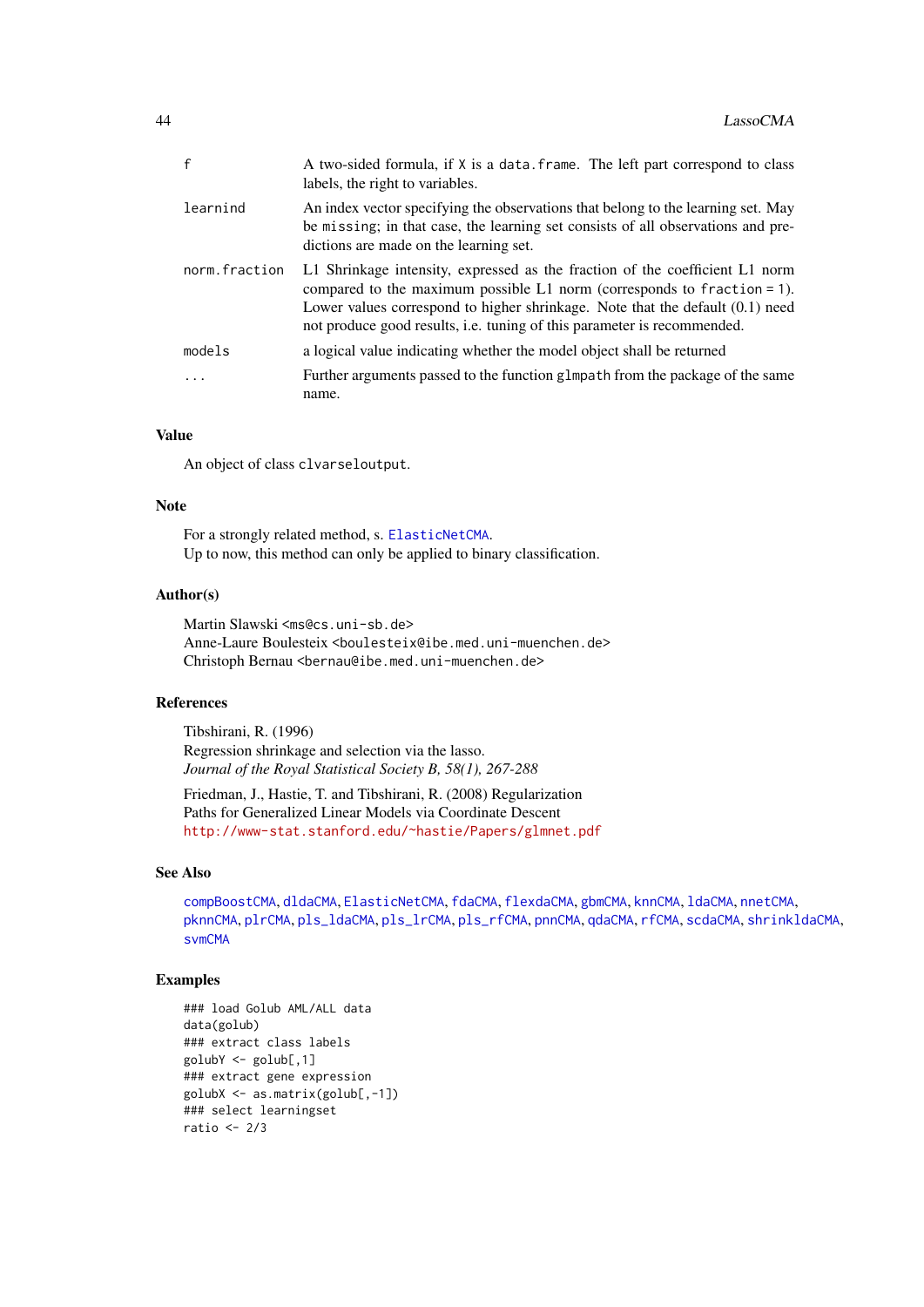#### LassoCMA-methods 45

```
set.seed(111)
learnind <- sample(length(golubY), size=floor(ratio*length(golubY)))
### run L1 penalized logistic regression (no tuning)
lassoresult <- LassoCMA(X=golubX, y=golubY, learnind=learnind, norm.fraction = 0.2)
show(lassoresult)
ftable(lassoresult)
plot(lassoresult)
```
LassoCMA-methods *L1 penalized logistic regression*

#### Description

The Lasso (Tibshirani, 1996) is one of the most popular tools for simultaneous shrinkage and variable selection. Recently, Friedman, Hastie and Tibshirani (2008) have developped and algorithm to compute the entire solution path of the Lasso for an arbitrary generalized linear model, implemented in the package glmnet. The method can be used for variable selection alone, s. [GeneSelection](#page-34-0)

#### Methods

 $X = "matrix", y = "numeric", f = "missing" signature 1$ 

 $X = "matrix", y = "factor", f = "missing"$  signature 2

 $X = "data-frame", y = "missing", f = "formula" signature 3$ 

 $X = "ExpressionSet", y = "character", f = "missing" signature 4$ 

For references, further argument and output information, consult [LassoCMA](#page-42-1).

<span id="page-44-0"></span>

ldaCMA *Linear Discriminant Analysis*

#### Description

Performs a linear discriminant analysis under the assumption of a multivariate normal distribution in each classes (with equal, but generally structured) covariance matrices. The function lda from the package MASS is called for computation.

For S4 method information, see [ldaCMA-methods.](#page-46-0)

#### Usage

ldaCMA(X, y, f, learnind, models=FALSE, ...)

## Arguments

X Gene expression data. Can be one of the following:

- A matrix. Rows correspond to observations, columns to variables.
- A data.frame, when f is *not* missing (s. below).
- An object of class ExpressionSet.

y Class labels. Can be one of the following: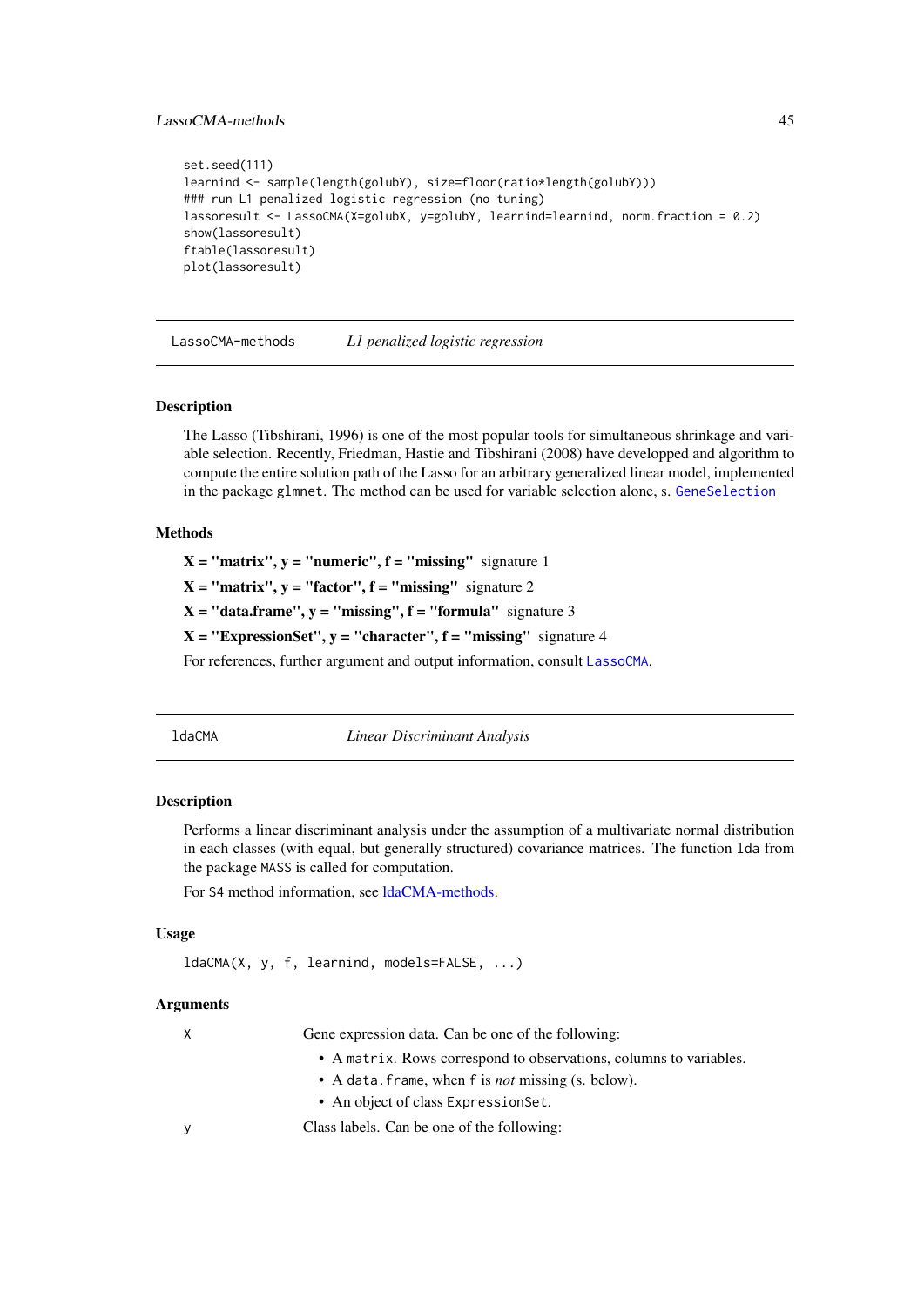|          | • A numeric vector.                                                                                                                                                                                            |
|----------|----------------------------------------------------------------------------------------------------------------------------------------------------------------------------------------------------------------|
|          | $\bullet$ A factor.                                                                                                                                                                                            |
|          | • A character if X is an ExpressionSet that specifies the phenotype vari-<br>able.                                                                                                                             |
|          | • missing, if X is a data. frame and a proper formula f is provided.                                                                                                                                           |
|          | <b>WARNING:</b> The class labels will be re-coded to range from $\theta$ to K-1, where K<br>is the total number of different classes in the learning set.                                                      |
|          | A two-sided formula, if X is a data. frame. The left part correspond to class<br>labels, the right to variables.                                                                                               |
| learnind | An index vector specifying the observations that belong to the learning set. May<br>be missing; in that case, the learning set consists of all observations and pre-<br>dictions are made on the learning set. |
| models   | a logical value indicating whether the model object shall be returned                                                                                                                                          |
| .        | Further arguments to be passed to 1 da from the package MASS                                                                                                                                                   |
|          |                                                                                                                                                                                                                |

An object of class [cloutput](#page-8-0).

# Note

Excessive variable selection has usually to performed before 1 daCMA can be applied in the  $p > n$ setting. Not reducing the number of variables can result in an error message.

## Author(s)

Martin Slawski <ms@cs.uni-sb.de>

Anne-Laure Boulesteix <boulesteix@ibe.med.uni-muenchen.de>

## References

McLachlan, G.J. (1992). Discriminant Analysis and Statistical Pattern Recognition. *Wiley, New York*

## See Also

```
compBoostCMA, dldaCMA, ElasticNetCMA, fdaCMA, flexdaCMA, gbmCMA, knnCMA, LassoCMA, nnetCMA,
pknnCMA, plrCMA, pls_ldaCMA, pls_lrCMA, pls_rfCMA, pnnCMA, qdaCMA, rfCMA, scdaCMA, shrinkldaCMA,
svmCMA
```
# Examples

```
## Not run:
### load Golub AML/ALL data
data(golub)
### extract class labels
golubY <- golub[,1]
### extract gene expression from first 10 genes
golubX <- as.matrix(golub[,2:11])
### select learningset
ratio <- 2/3
```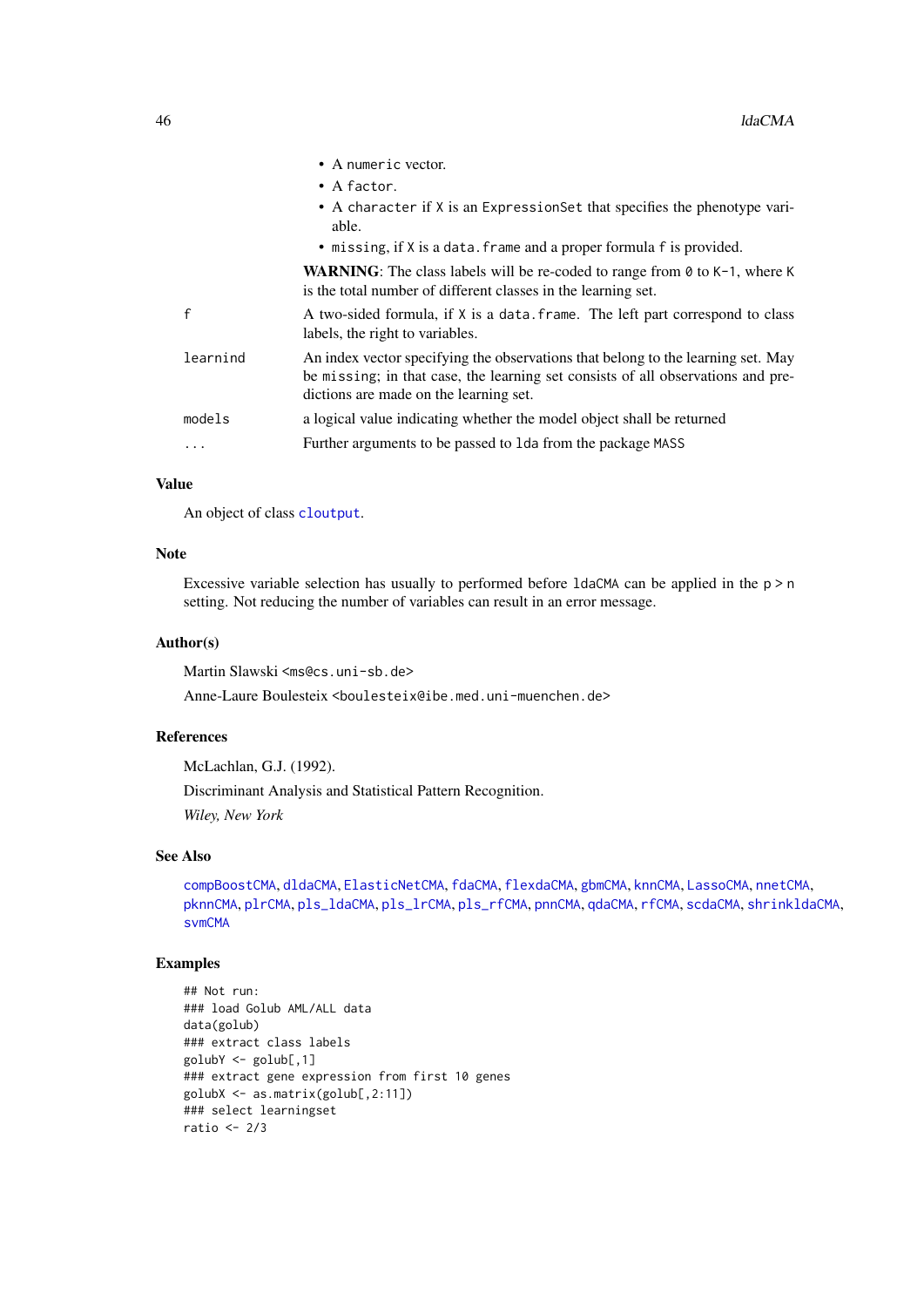### ldaCMA-methods 47

```
set.seed(111)
learnind <- sample(length(golubY), size=floor(ratio*length(golubY)))
### run LDA
ldaresult <- ldaCMA(X=golubX, y=golubY, learnind=learnind)
### show results
show(ldaresult)
ftable(ldaresult)
plot(ldaresult)
### multiclass example:
### load Khan data
data(khan)
### extract class labels
khanY \leq khan[,1]
### extract gene expression from first 10 genes
khanX \leftarrow as_matrix(khan[, 2:11])### select learningset
set.seed(111)
learnind <- sample(length(khanY), size=floor(ratio*length(khanY)))
### run LDA
ldaresult <- ldaCMA(X=khanX, y=khanY, learnind=learnind)
### show results
show(ldaresult)
ftable(ldaresult)
plot(ldaresult)
## End(Not run)
```
<span id="page-46-0"></span>ldaCMA-methods *Linear Discriminant Analysis*

#### Description

Performs a linear discriminant analysis for the following signatures:

#### Methods

 $X = "matrix", y = "numeric", f = "missing" signature 1$  $X = "matrix", y = "factor", f = "missing" signature 2$  $X = "data-frame", y = "missing", f = "formula" signature 3$  $X = "ExpressionSet", y = "character", f = "missing" signature 4$ For further argument and output information, consult [ldaCMA](#page-44-0).

learningsets-class *"learningsets"*

# <span id="page-46-1"></span>Description

An object returned from [GenerateLearningsets](#page-32-0) which is usually passed as arguments to [GeneSelection](#page-34-0), [tune](#page-83-0) and [classification](#page-6-0).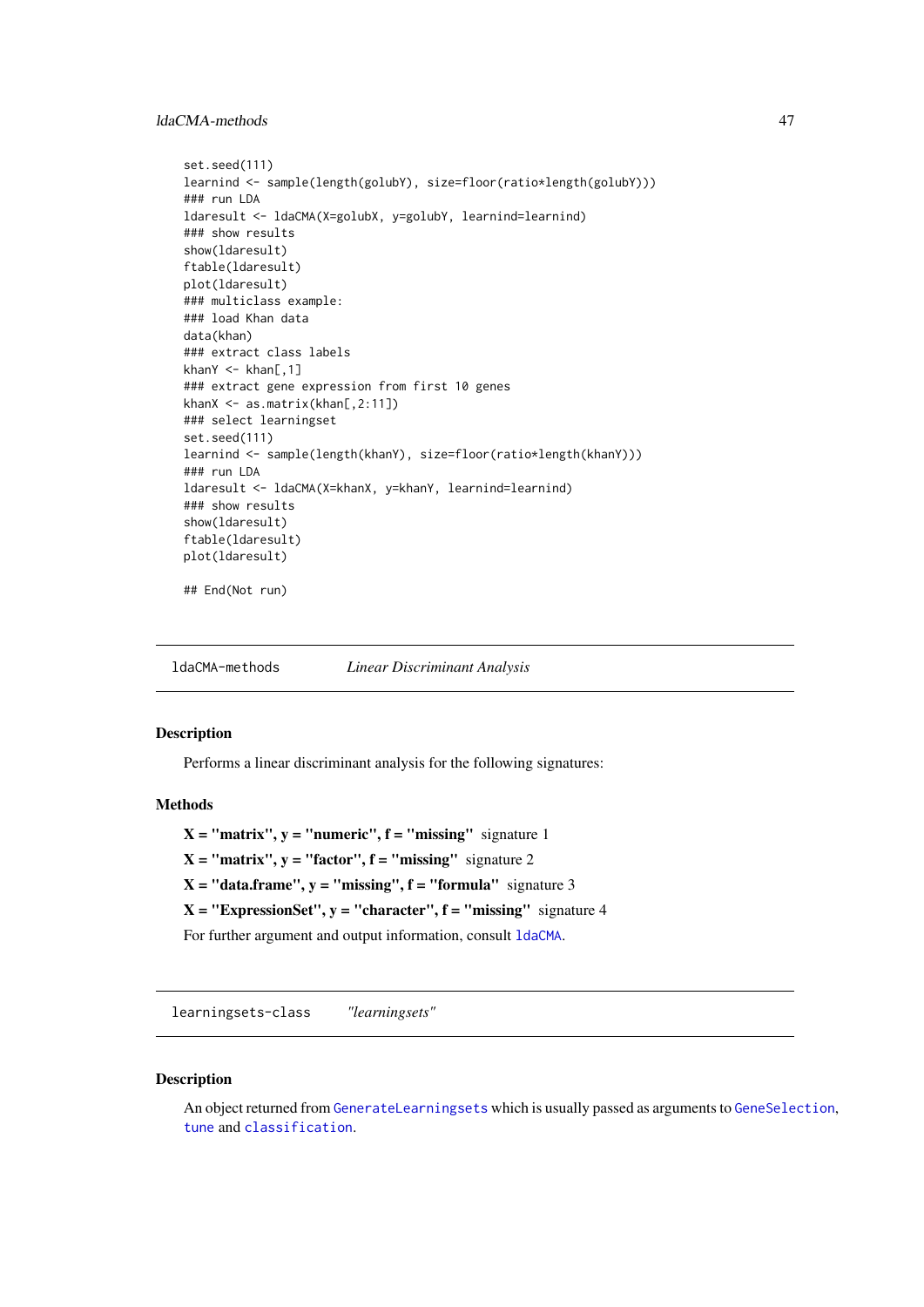## Slots

- learnmatrix: A matrix of dimension niter x ntrain. Each row contains the indices of those observations representing the learningset for one iteration. If method = CV, zeros appear due to rounding issues.
- method: The method used to generate the learnmatrix, s.[GenerateLearningsets](#page-32-0)
- ntrain: Number of observations in one learning set.If method = CV, this number is not attained for all iterations, due to rounding issues.
- iter: Number of iterations (different learningsets) that are stored in learnmatrix.

# Methods

• showUse show(learningsets-object) for brief information.

## Author(s)

Martin Slawski <ms@cs.uni-sb.de>

Anne-Laure Boulesteix <boulesteix@ibe.med.uni-muenchen.de>

Christoph Bernau <bernau@ibe.med.uni-muenchen.de>

## See Also

[GenerateLearningsets](#page-32-0), [GeneSelection](#page-34-0), [tune](#page-83-0), [classification](#page-6-0)

<span id="page-47-0"></span>nnetCMA *Feed-forward Neural Networks*

#### Description

This method provides access to the function nnet in the package of the same name that trains Feedforward Neural Networks with one hidden layer.

For S4 method information, see [nnetCMA-methods](#page-49-0)

## Usage

nnetCMA(X, y, f, learnind, eigengenes = FALSE, models=FALSE,...)

#### Arguments

| Gene expression data. Can be one of the following:                                  |
|-------------------------------------------------------------------------------------|
| • A matrix. Rows correspond to observations, columns to variables.                  |
| • A data. frame, when f is <i>not</i> missing (s. below).                           |
| • An object of class Expression Set.                                                |
| Class labels. Can be one of the following:                                          |
| $\bullet$ A numeric vector.                                                         |
| $\bullet$ A factor.                                                                 |
| • A character if X is an Expression Set that specifies the phenotype vari-<br>able. |
| • missing, if X is a data. frame and a proper formula f is provided.                |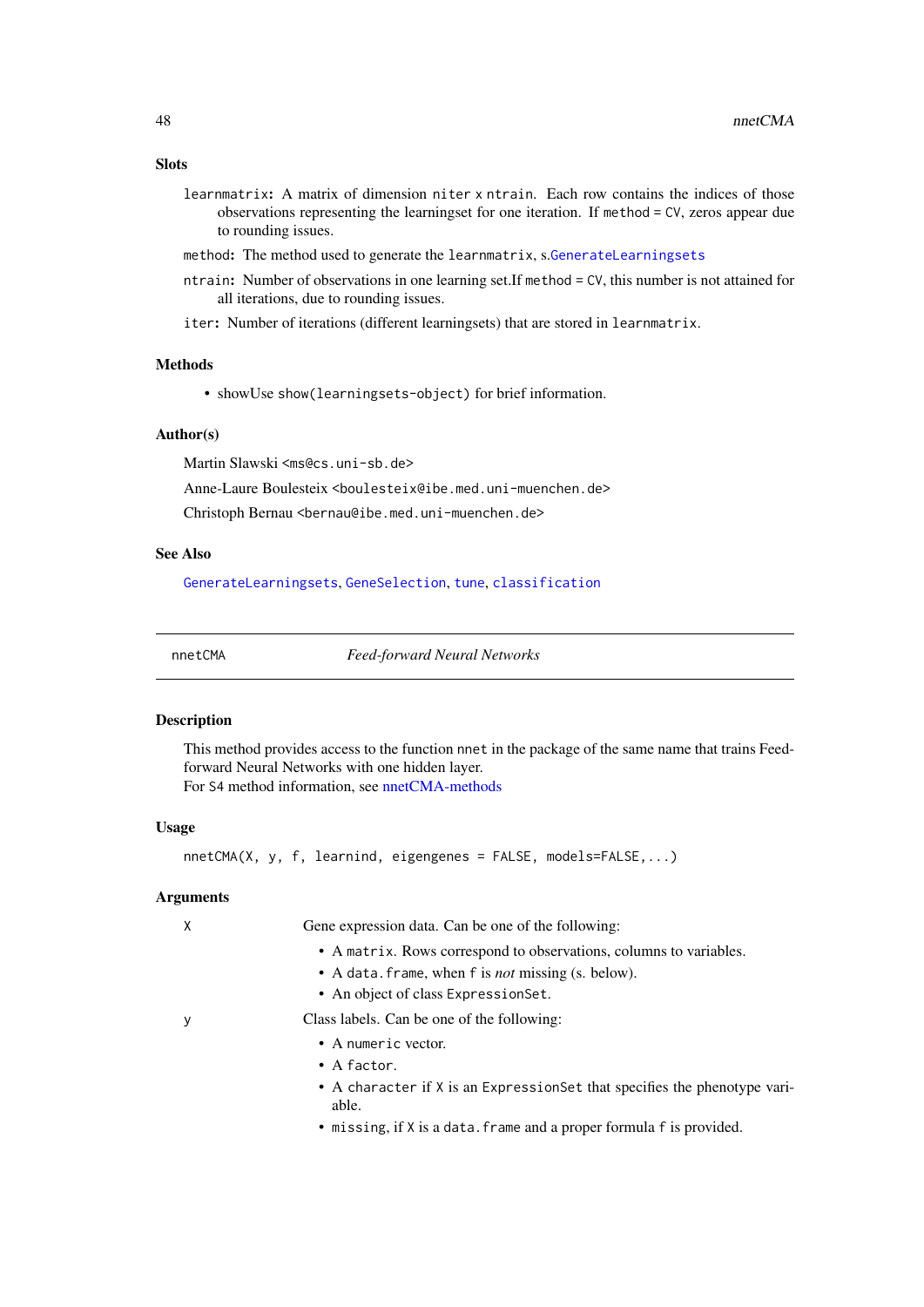|              | <b>WARNING:</b> The class labels will be re-coded to range from $\theta$ to K-1, where K<br>is the total number of different classes in the learning set.                                                                                                                            |
|--------------|--------------------------------------------------------------------------------------------------------------------------------------------------------------------------------------------------------------------------------------------------------------------------------------|
| $\mathsf{f}$ | A two-sided formula, if X is a data. frame. The left part correspond to class<br>labels, the right to variables.                                                                                                                                                                     |
| learnind     | An index vector specifying the observations that belong to the learning set. May<br>be missing; in that case, the learning set consists of all observations and pre-<br>dictions are made on the learning set.                                                                       |
| eigengenes   | Should the training be performed be in the space of eigengenes obtained from<br>a singular value decomposition of the Gene expression data matrix ? Default<br>is FALSE; in this case, variable selection is necessary to reduce the number of<br>weights that have to be optimized. |
| models       | a logical value indicating whether the model object shall be returned                                                                                                                                                                                                                |
| .            | Further arguments passed to the function nnet from the package of the same<br>name.<br>Important parameters are:                                                                                                                                                                     |
|              | • "size", i.e. the number of units in the hidden layer<br>• "decay" for weight decay.                                                                                                                                                                                                |

An object of class [cloutput](#page-8-0).

#### Note

- Excessive variable selection is usually necessary if eigengenes = FALSE
- Different runs of this method on the same dataset not necessarily produce the same results due to the fact that optimization for Feed-Forward Neural Networks is rather difficult and depends on the choice of (normally randomly chosen) starting values for the network weights.

#### Author(s)

Martin Slawski <ms@cs.uni-sb.de>

Anne-Laure Boulesteix <boulesteix@ibe.med.uni-muenchen.de>

Christoph Bernau <bernau@ibe.med.uni-muenchen.de>

## References

Ripley, B.D. (1996) Pattern Recognition and Neural Networks. *Cambridge University Press*

# See Also

```
compBoostCMA, dldaCMA, ElasticNetCMA, fdaCMA, flexdaCMA, gbmCMA, knnCMA, ldaCMA, LassoCMA,
nnetCMA, pknnCMA, plrCMA, pls_ldaCMA, pls_lrCMA, pls_rfCMA, pnnCMA, qdaCMA, rfCMA, scdaCMA,
shrinkldaCMA, svmCMA
```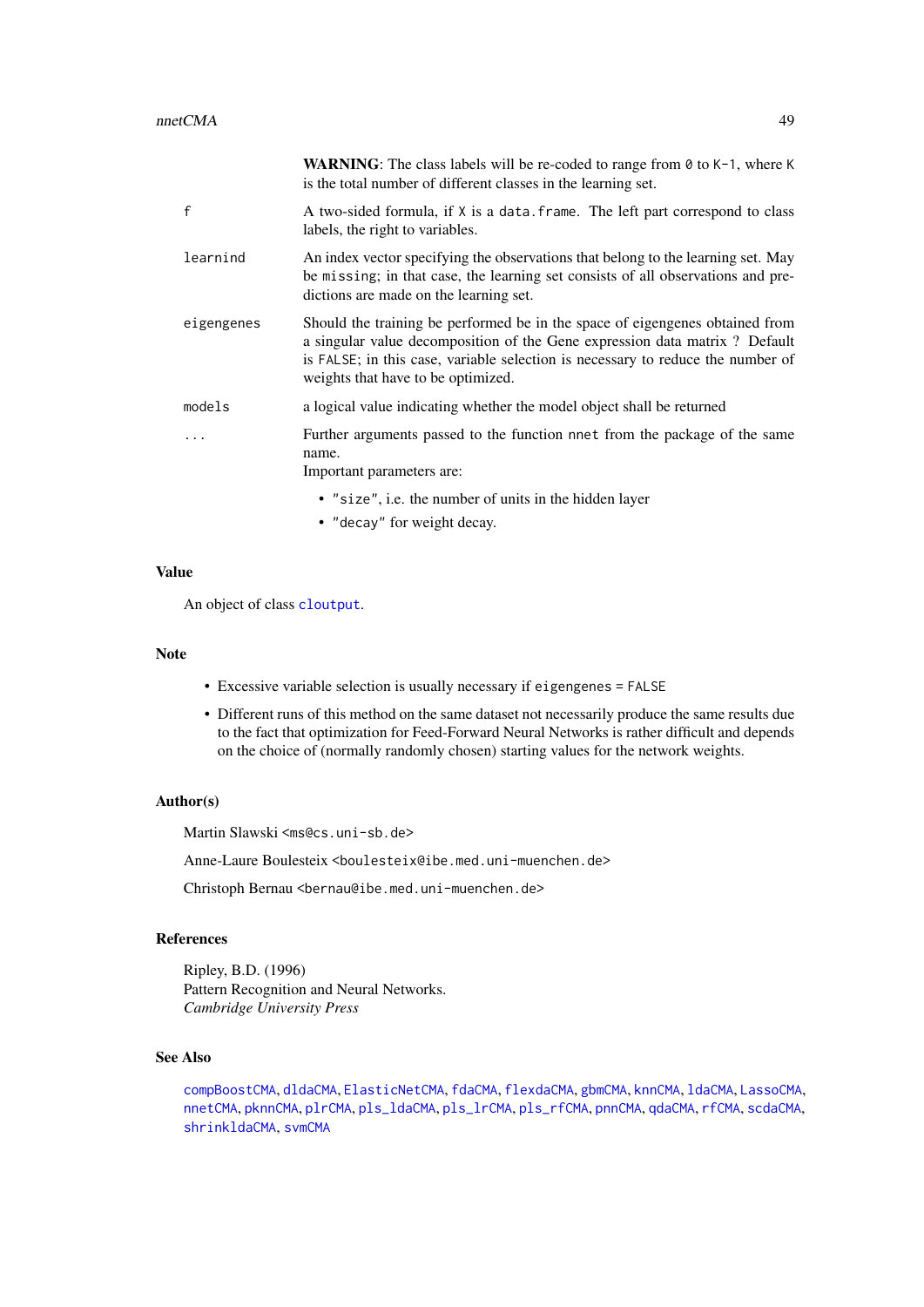## Examples

```
### load Golub AML/ALL data
data(golub)
### extract class labels
golubY <- golub[,1]
### extract gene expression from first 10 genes
golubX <- as.matrix(golub[,2:11])
### select learningset
ratio <-2/3set.seed(111)
learnind <- sample(length(golubY), size=floor(ratio*length(golubY)))
### run nnet (not tuned)
nnetresult <- nnetCMA(X=golubX, y=golubY, learnind=learnind, size = 3, decay = 0.01)
### show results
show(nnetresult)
ftable(nnetresult)
plot(nnetresult)
### in the space of eigengenes (not tuned)
golubXfull <- as.matrix(golubX[,-1])
nnetresult <- nnetCMA(X=golubXfull, y=golubY, learnind = learnind, eigengenes = TRUE,
                      size = 3, decay = 0.01### show results
show(nnetresult)
ftable(nnetresult)
plot(nnetresult)
```
<span id="page-49-0"></span>

| <b>Feed-Forward Neural Networks</b><br>nnetCMA-methods |
|--------------------------------------------------------|
|--------------------------------------------------------|

#### Description

This method provides access to the function nnet in the package of the same name that trains Feed-forward Neural Networks with one hidden layer.

# Methods

 $X = "matrix", y = "numeric", f = "missing" signature 1$ 

 $X = "matrix", y = "factor", f = "missing" signature 2$ 

 $X = "data-frame", y = "missing", f = "formula" signature 3$ 

 $X = "ExpressionSet", y = "character", f = "missing" signature 4$ 

For further argument and output information, consult [nnetCMA](#page-47-0).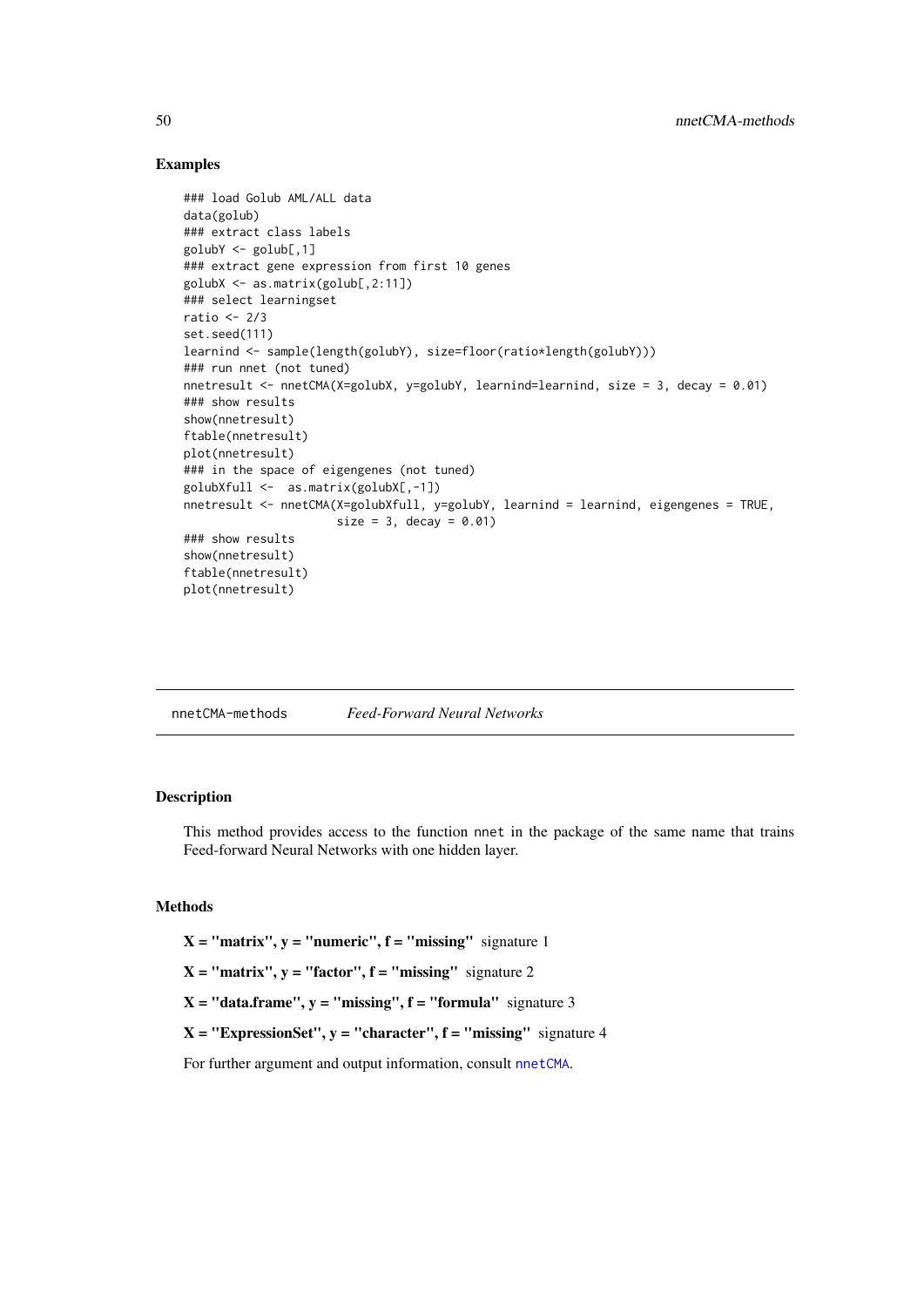## Description

Some observations are harder to classify than others. It is frequently of interest to know which observations are consistenly misclassified; these are candiates for outliers or wrong class labels.

#### Arguments

| object    | An object of class evaluation, generated with scheme = "observationwise"                                                                                                                                                                                                                                                                             |
|-----------|------------------------------------------------------------------------------------------------------------------------------------------------------------------------------------------------------------------------------------------------------------------------------------------------------------------------------------------------------|
| threshold | threshold value of (observation-wise) performance measure, s. evaluation that<br>has to be exceeded in order to speak of consistent misclassification. If measure<br>$=$ "average probability", then values <i>below</i> threshold are regarded as con-<br>sistent misclassification. Note that the default values 1 is not sensible in that<br>case |
| show      | Should the information be printed? Default is TRUE.                                                                                                                                                                                                                                                                                                  |

## Details

As not all observation must have been classified at least once, observations not classified at all are also shown.

## Value

A list with two components

misclassification

A data.frame containing the indices of consistenly misclassfied observations and the corresponding performance measure.

notclassified The indices of those observations not classfied at all, s. details.

## Author(s)

Martin Slawski <ms@cs.uni-sb.de>

Anne-Laure Boulesteix <boulesteix@ibe.med.uni-muenchen.de>

#### References

Slawski, M. Daumer, M. Boulesteix, A.-L. (2008) CMA - A comprehensive Bioconductor package for supervised classification with high dimensional data. *BMC Bioinformatics 9: 439*

#### See Also

[evaluation](#page-21-0)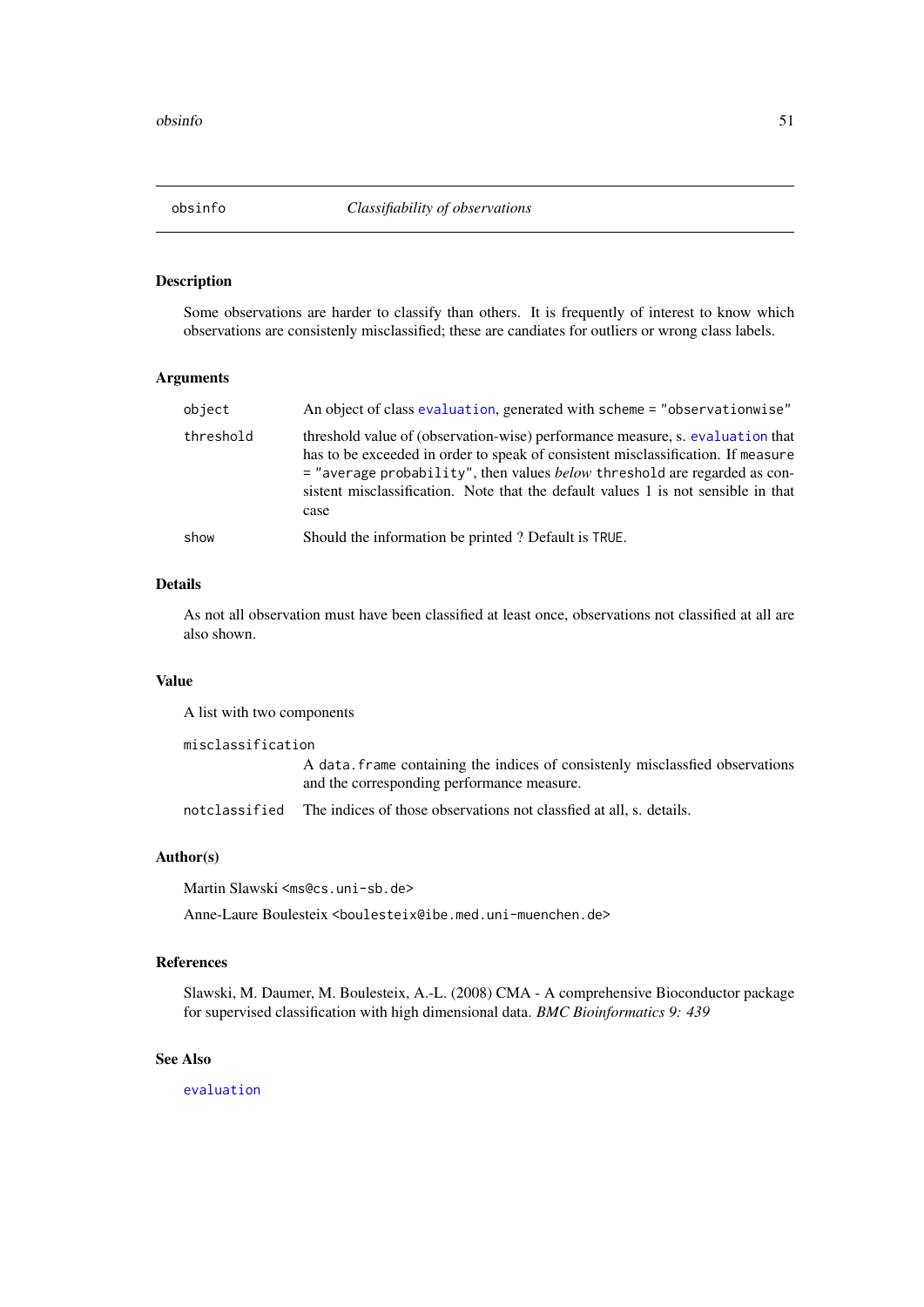## <span id="page-51-0"></span>Description

Nearest neighbour variant that replaces the simple voting scheme by a weighted one (based on euclidean distances). This is also used to compute class probabilities.

For S4 class information, see [pknnCMA-methods.](#page-52-0)

# Usage

```
phnnCMA(X, y, f, learning, beta = 1, k = 1, models = FALSE, ...)
```
# Arguments

| X        | Gene expression data. Can be one of the following:                                                                                                                                            |
|----------|-----------------------------------------------------------------------------------------------------------------------------------------------------------------------------------------------|
|          | • A matrix. Rows correspond to observations, columns to variables.<br>• A data. frame, when f is <i>not</i> missing (s. below).<br>• An object of class ExpressionSet.                        |
| у        | Class labels. Can be one of the following:                                                                                                                                                    |
|          | • A numeric vector.<br>$\bullet$ A factor.                                                                                                                                                    |
|          | • A character if X is an ExpressionSet that specifies the phenotype vari-<br>able.                                                                                                            |
|          | • missing, if X is a data. frame and a proper formula f is provided.                                                                                                                          |
|          | <b>WARNING:</b> The class labels will be re-coded to range from $\theta$ to $K-1$ , where K<br>is the total number of different classes in the learning set.                                  |
| f        | A two-sided formula, if X is a data. frame. The left part correspond to class<br>labels, the right to variables.                                                                              |
| learnind | An index vector specifying the observations that belong to the learning set. Must<br>not be missing for this method.                                                                          |
| beta     | Slope parameter for the logistic function which is used for the computation of<br>class probabilities. The default value (1) need not produce reasonable results<br>and can produce warnings. |
| k        | Number of nearest neighbours to use.                                                                                                                                                          |
| models   | a logical value indicating whether the model object shall be returned                                                                                                                         |
| .        | Currently unused argument.                                                                                                                                                                    |

# Details

The algorithm is as follows:

- Determine the k nearest neighbours
- For each class represented among these, compute the average euclidean distance.
- The negative distances are plugged into the logistic function with parameter beta.
- Classify into the class with highest probability.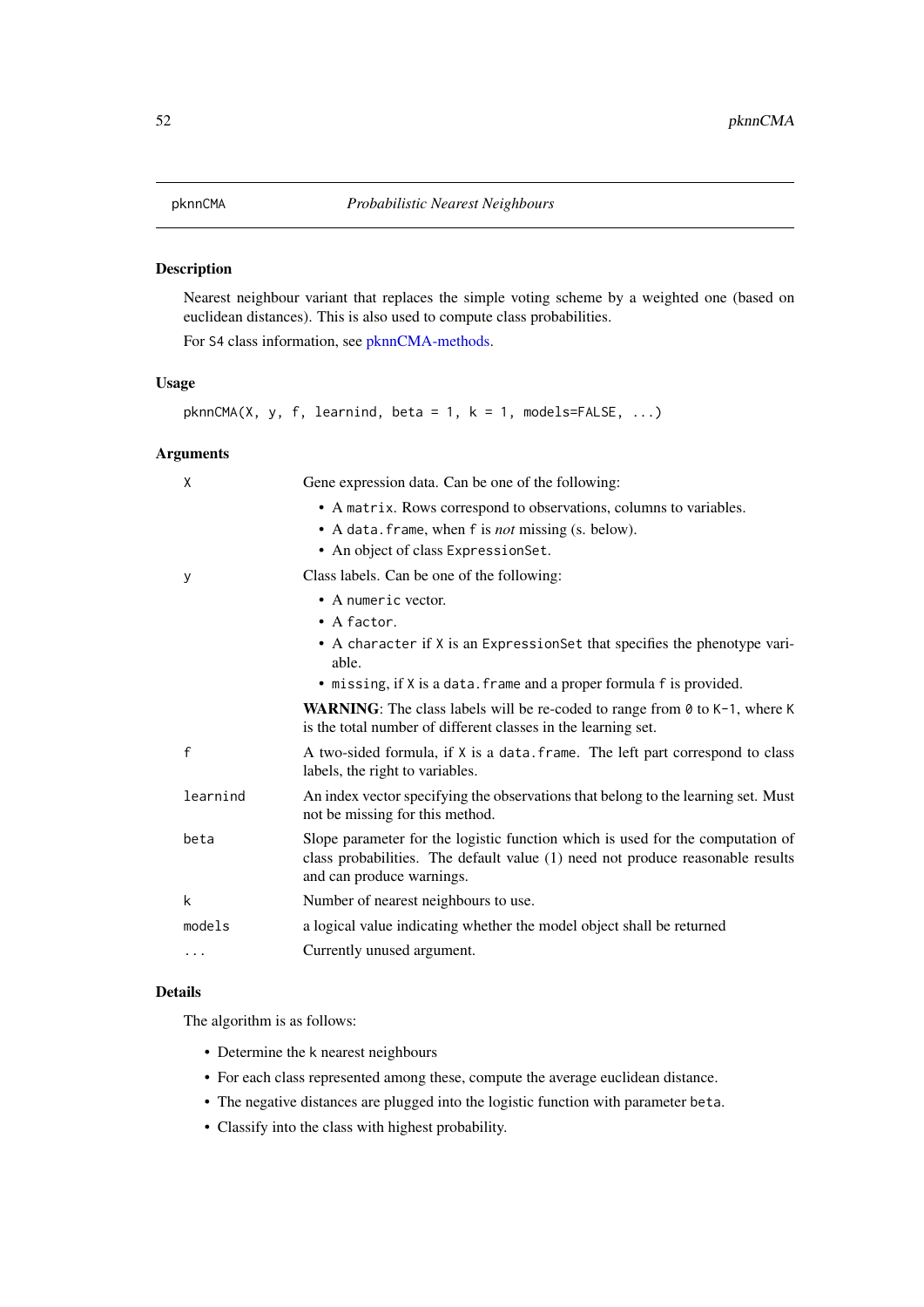#### pknnCMA-methods 53

### Value

An object of class [cloutput](#page-8-0).

## Author(s)

Martin Slawski <ms@cs.uni-sb.de>

Anne-Laure Boulesteix <boulesteix@ibe.med.uni-muenchen.de>

#### See Also

```
compBoostCMA, dldaCMA, ElasticNetCMA, fdaCMA, flexdaCMA, gbmCMA, knnCMA, ldaCMA, LassoCMA,
nnetCMA, plrCMA, pls_ldaCMA, pls_lrCMA, pls_rfCMA, pnnCMA, qdaCMA, rfCMA, scdaCMA, shrinkldaCMA,
svmCMA
```
#### Examples

```
### load Golub AML/ALL data
data(golub)
### extract class labels
golubY <- golub[,1]
### extract gene expression from first 10 genes
golubX <- as.matrix(golub[,-1])
### select learningset
ratio <-2/3set.seed(111)
learnind <- sample(length(golubY), size=floor(ratio*length(golubY)))
### run probabilistic k-nearest neighbours
result <- pknnCMA(X=golubX, y=golubY, learnind=learnind, k = 3)
### show results
show(result)
ftable(result)
plot(result)
```
<span id="page-52-0"></span>pknnCMA-methods *Probabilistic nearest neighbours*

#### Description

Nearest neighbour variant that replaces the simple voting scheme by a weighted one (based on euclidean distances). This is also used to compute class probabilities.

## Methods

 $X = "matrix", y = "numeric", f = "missing" signature 1$ 

 $X = "matrix", y = "factor", f = "missing" signature 2$ 

 $X = "data-frame", y = "missing", f = "formula" signature 3$ 

 $X = "ExpressionSet", y = "character", f = "missing" signature 4$ 

For further argument and output information, consult [pknnCMA.](#page-51-0)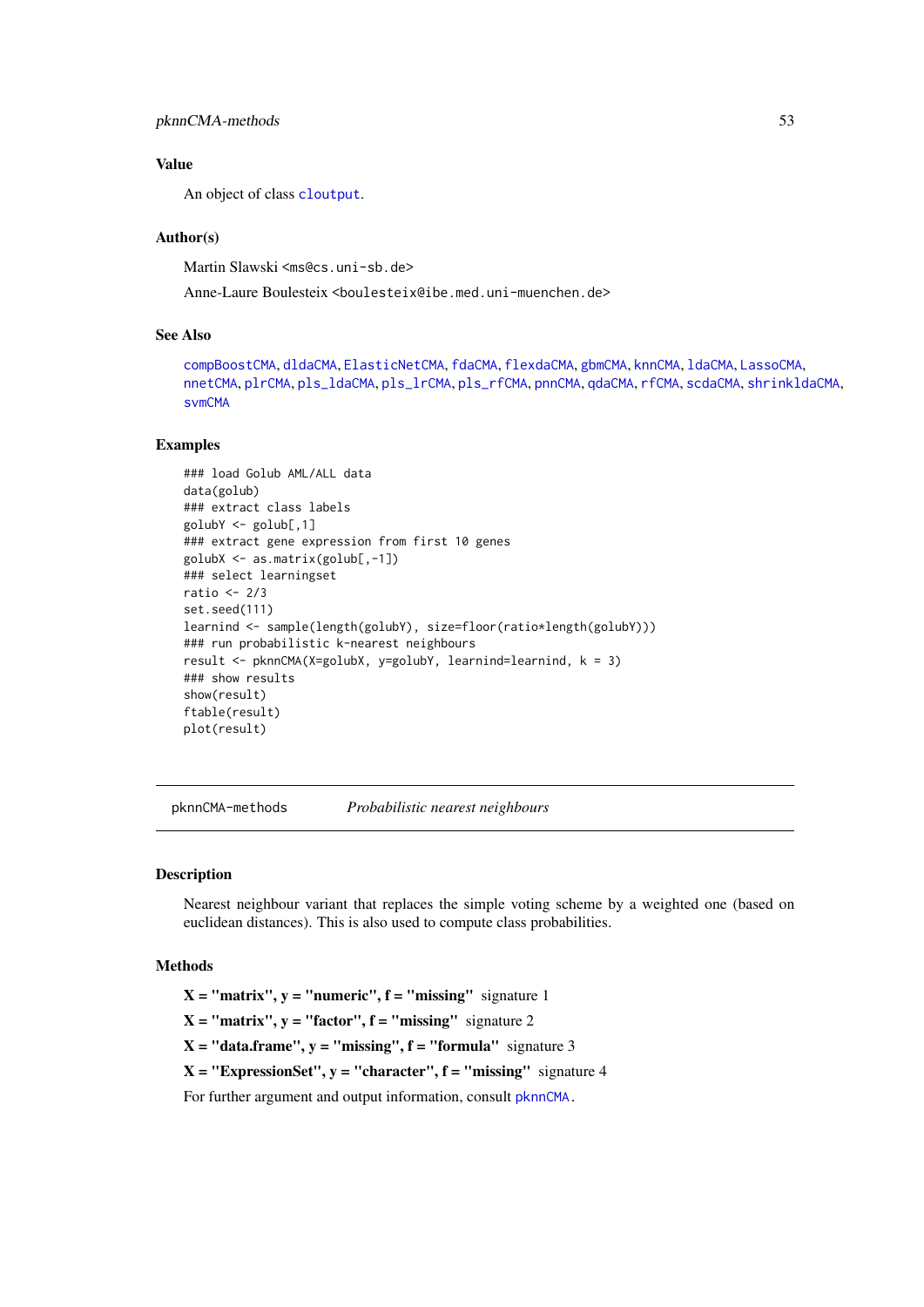## <span id="page-53-0"></span>Description

Given two variables, the methods trains a classifier (argument classifier) based on these two variables and plots the resulting class regions, learning- and test observations in the plane.

Appropriate variables are usually found by [GeneSelection](#page-34-0).

For S4 method information, s. [Planarplot-methods](#page-54-0).

# Usage

```
Planarplot(X, y, f, learnind, predind, classifier, gridsize = 100, ...)
```
# Arguments

| X            | Gene expression data. Can be one of the following:                                                                                                                                                                                                                                                              |
|--------------|-----------------------------------------------------------------------------------------------------------------------------------------------------------------------------------------------------------------------------------------------------------------------------------------------------------------|
|              | • A matrix. Rows correspond to observations, columns to variables.<br>• A data. frame, when f is <i>not</i> missing (s. below).<br>• An object of class ExpressionSet.                                                                                                                                          |
| У            | Class labels. Can be one of the following:                                                                                                                                                                                                                                                                      |
|              | • A numeric vector.                                                                                                                                                                                                                                                                                             |
|              | $\bullet$ A factor.                                                                                                                                                                                                                                                                                             |
|              | • A character if X is an Expression Set that specifies the phenotype vari-<br>able.                                                                                                                                                                                                                             |
|              | • missing, if X is a data. frame and a proper formula f is provided.                                                                                                                                                                                                                                            |
| $\mathsf{f}$ | A two-sided formula, if X is a data. frame. The left part correspond to class<br>labels, the right to variables.                                                                                                                                                                                                |
| learnind     | An index vector specifying the observations that belong to the learning set. May<br>be missing; in that case, the learning set consists of all observations and pre-<br>dictions are made on the learning set.                                                                                                  |
| predind      | A vector containing exactly two indices that denote the two variables used for<br>classification.                                                                                                                                                                                                               |
| classifier   | Name of function ending with CMA indicating the classifier to be used.                                                                                                                                                                                                                                          |
| gridsize     | The gridsize used for two-dimensional plotting.                                                                                                                                                                                                                                                                 |
|              | For both variables specified in predind, an equidistant grid of size gridsize is<br>created. The resulting two grids are then combined to obtain gridsize^2 points<br>in the real plane which are used to draw the class regions. Defaults to 100 which<br>is usually a reasonable choice, but takes some time. |
| .            | Further argument passed to classifier.                                                                                                                                                                                                                                                                          |

# Value

No return.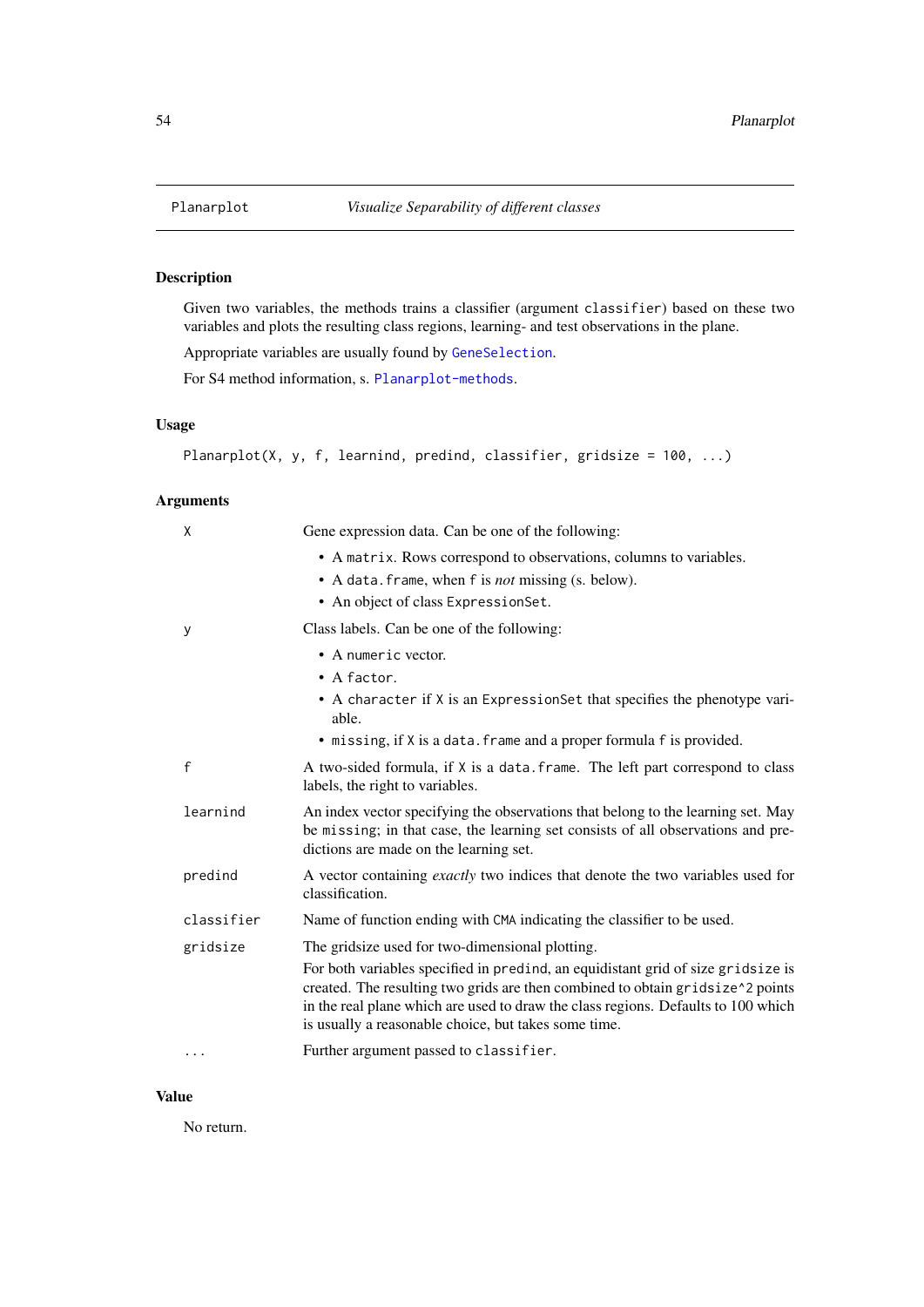#### Planarplot-methods 55

#### Author(s)

Martin Slawski <ms@cs.uni-sb.de>

Anne-Laure Boulesteix <boulesteix@ibe.med.uni-muenchen.de>. Idea is from the MLInterfaces package, contributed by Jess Mar, Robert Gentleman and Vince Carey.

## See Also

```
GeneSelection, compBoostCMA, dldaCMA, ElasticNetCMA, fdaCMA, flexdaCMA, gbmCMA, knnCMA,
ldaCMA, LassoCMA, nnetCMA, pknnCMA, plrCMA, pls_ldaCMA, pls_lrCMA, pls_rfCMA, pnnCMA,
qdaCMA, rfCMA, scdaCMA, shrinkldaCMA, svmCMA
```
## Examples

```
### simple linear discrimination for the golub data:
data(golub)
golubY <- golub[,1]
golubX <- as.matrix(golub[,-1])
golubn <- nrow(golubX)
set.seed(111)
learnind <- sample(golubn, size=floor(2/3*golubn))
Planarplot(X=golubX, y=golubY, learnind=learnind, predind=c(2,4),
           classifier=ldaCMA)
```
<span id="page-54-0"></span>Planarplot-methods *Visualize Separability of different classes*

# Description

Given two variables, the methods trains a classifier (argument classifier) based on these two variables and plots the resulting class regions, learning- and test observations in the plane.

Appropriate variables are usually found by [GeneSelection](#page-34-0).

## Methods

 $X = "matrix", y = "numeric", f = "missing" signature 1$ 

 $X = "matrix", y = "factor", f = "missing" signature 2$ 

 $X = "data-frame", y = "missing", f = "formula" signature 3$ 

 $X = "ExpressionSet", y = "character", f = "missing" signature 4$ 

For further argument and output information, consult [Planarplot](#page-53-0).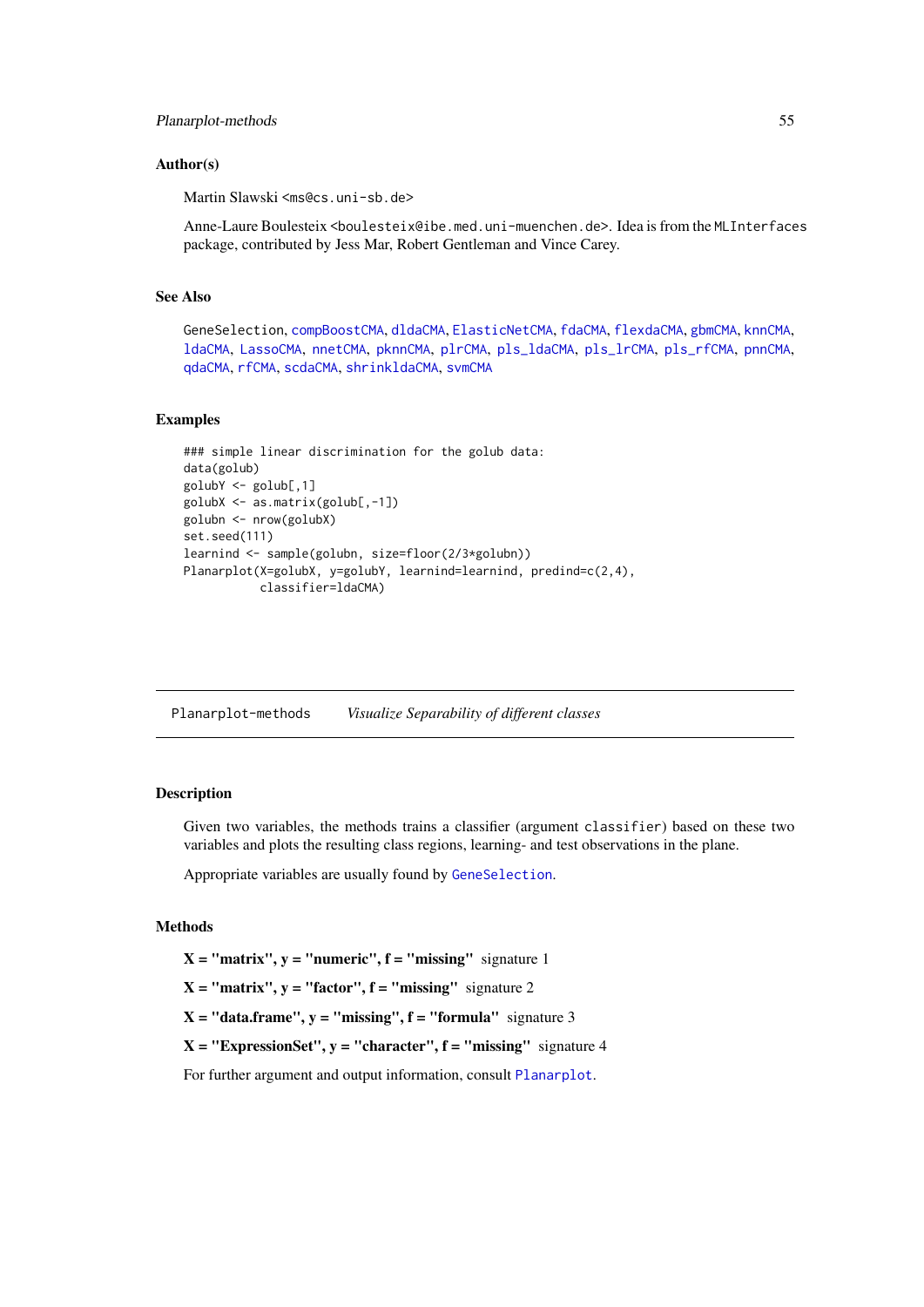#### Description

A popular way of visualizing the output of classifier is to plot, separately for each class, the predicted probability of each predicted observations for the respective class. For this purpose, the plot area is divided into K parts, where K is the number of classes. Predicted observations are assigned, according to their true class, to one of those parts. Then, for each part and each predicted observation, the predicted probabilities are plotted, displayed by coloured dots, where each colour corresponds to one class.

#### Arguments

|      | An object of class cloutput whose slot probmatrix does not contain any miss-<br>ing value, i.e. probability estimations are provided by the classifier. |
|------|---------------------------------------------------------------------------------------------------------------------------------------------------------|
| main | A title for the plot (character).                                                                                                                       |

# Value

No return.

## Note

The plot usually only makes sense if a sufficiently large numbers of observations has been classified. This is usually achieved by running the classifier on several [learningsets](#page-46-1) with the method [classification](#page-6-0). The output can then be processed via [join](#page-38-0) to obtain an object of class [cloutput](#page-8-0) to which this method can be applied.

## Author(s)

Martin Slawski <ms@cs.uni-sb.de>

Anne-Laure Boulesteix <boulesteix@ibe.med.uni-muenchen.de>

#### References

Slawski, M. Daumer, M. Boulesteix, A.-L. (2008) CMA - A comprehensive Bioconductor package for supervised classification with high dimensional data. *BMC Bioinformatics 9: 439*

# See Also

[cloutput](#page-8-0)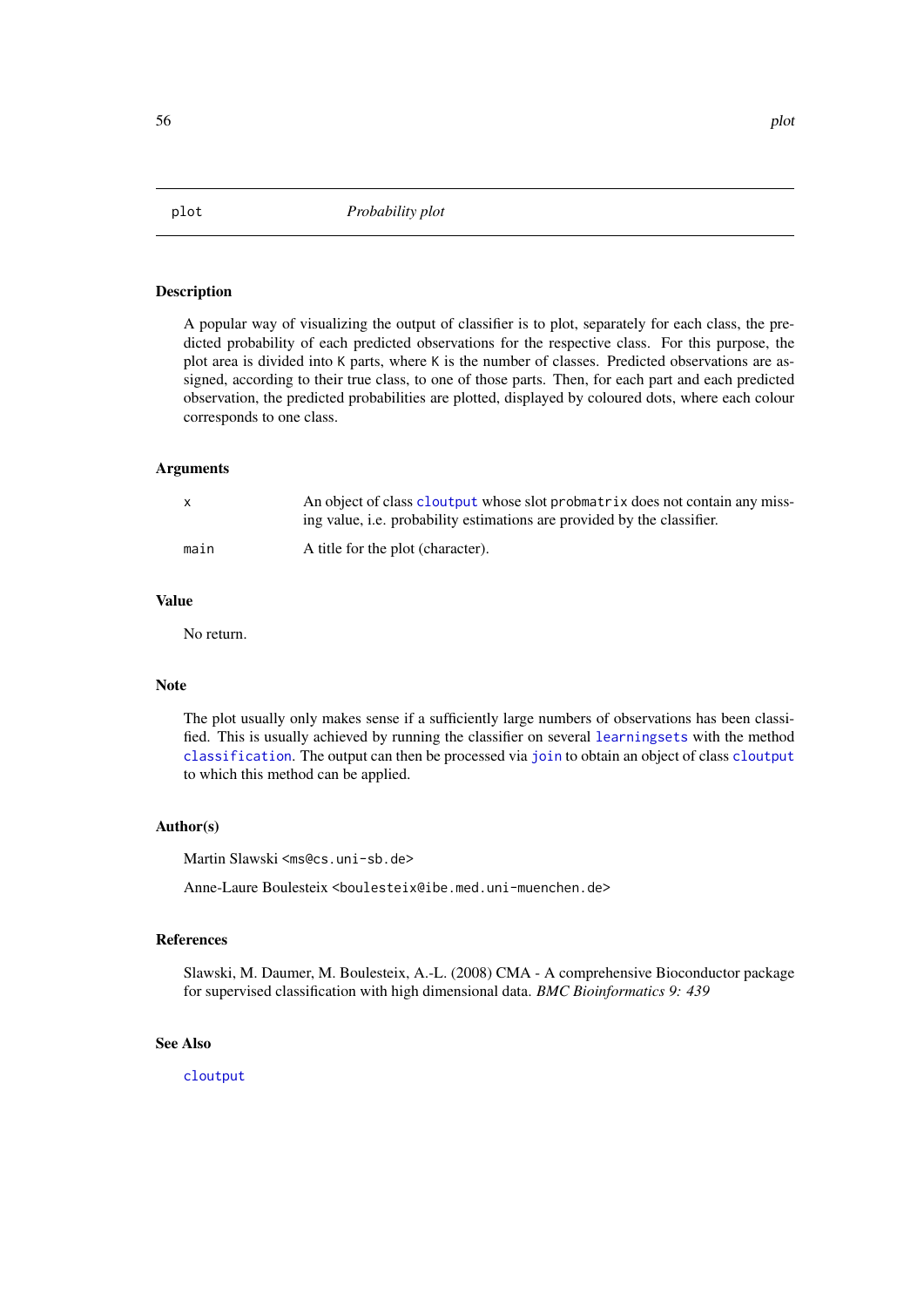plot tuningresult *Visualize results of tuning*

## Description

After hyperparameter tuning using [tune](#page-83-0) it is useful to see which choice of hyperparameters is suitable and how good the performance is.

## Arguments

| $\boldsymbol{\mathsf{x}}$ | An object of class tuningresult.                                                                                                                                                                                                                                                                                                                                                                                                                          |
|---------------------------|-----------------------------------------------------------------------------------------------------------------------------------------------------------------------------------------------------------------------------------------------------------------------------------------------------------------------------------------------------------------------------------------------------------------------------------------------------------|
| iter                      | Iteration number (learningset) for which tuning results should be displayed.                                                                                                                                                                                                                                                                                                                                                                              |
| which                     | Character vector (maximum length is two) naming the arguments for which tun-<br>ing results should be display. Default is NULL; if the number of tuned hyperpa-<br>rameter is less or equal than two, then the results for these hyperparameters will<br>be plotted. If this number is two, then a contour plot will be made, otherwise a<br>simple line segment plot. If the number of tuned hyperparameters exceeds two,<br>then which may not be NULL. |
| $\ddotsc$                 | Further graphical options passed either to plot or contour.                                                                                                                                                                                                                                                                                                                                                                                               |

## Value

no return.

# Note

Frequently, several hyperparameter (combinations) perform "best", s. also the remark in [best](#page-4-0).

## Author(s)

Martin Slawski <ms@cs.uni-sb.de>

Anne-Laure Boulesteix <boulesteix@ibe.med.uni-muenchen.de>

#### References

Slawski, M. Daumer, M. Boulesteix, A.-L. (2008) CMA - A comprehensive Bioconductor package for supervised classification with high dimensional data. *BMC Bioinformatics 9: 439*

# See Also

[tune](#page-83-0), [tuningresult](#page-86-0)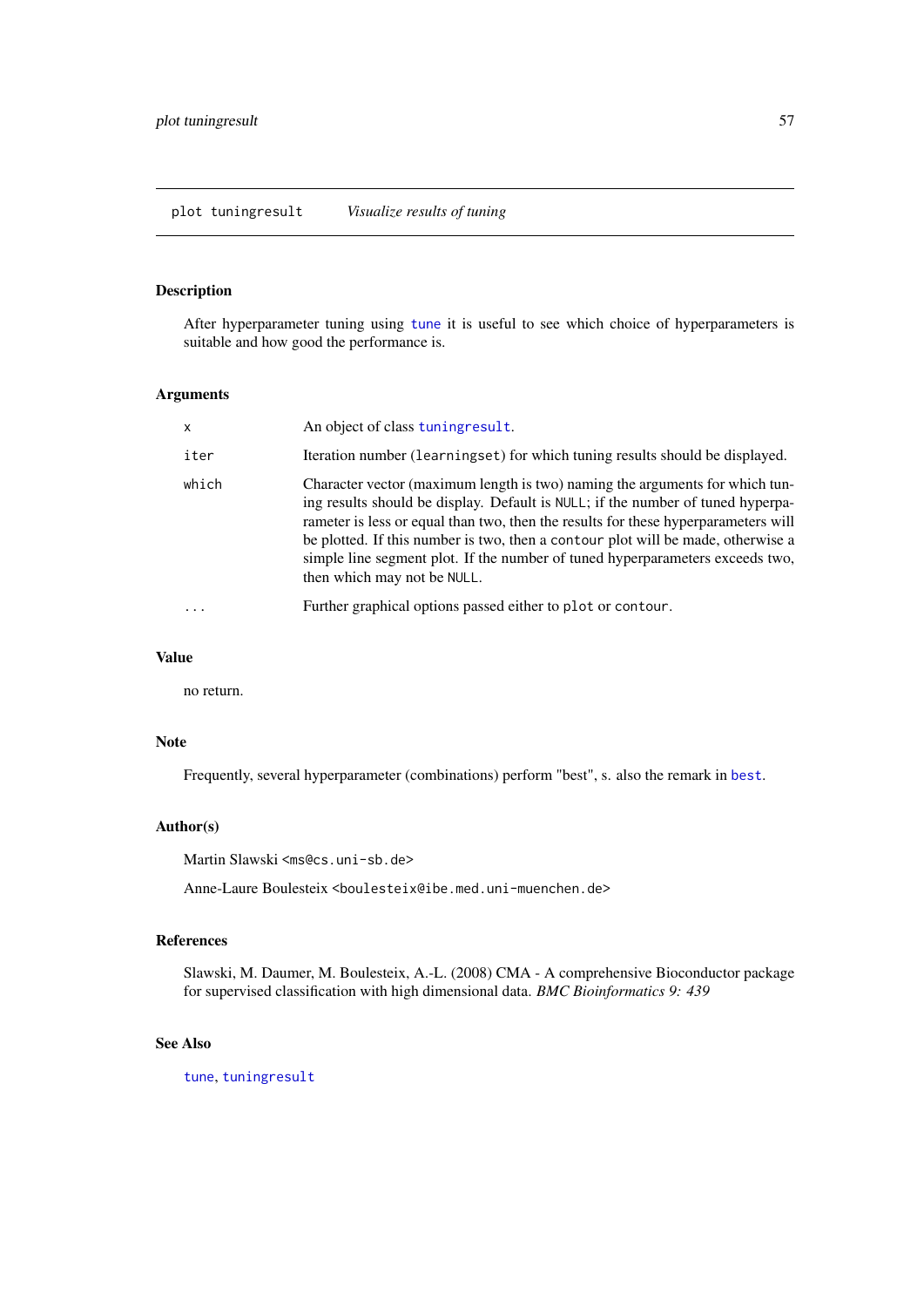<span id="page-57-0"></span>

## Description

High dimensional logistic regression combined with an L2-type (Ridge-)penalty. Multiclass case is also possible. For S4 method information, see [plrCMA-methods](#page-58-0)

#### Usage

|  |  |  |  |  |  |  | $plrCMA(X, y, f, learning, lambda = 0.01, scale = TRUE, models=FALSE,)$ |  |
|--|--|--|--|--|--|--|-------------------------------------------------------------------------|--|
|--|--|--|--|--|--|--|-------------------------------------------------------------------------|--|

# Arguments

| X            | Gene expression data. Can be one of the following:                                                                                                                                                             |
|--------------|----------------------------------------------------------------------------------------------------------------------------------------------------------------------------------------------------------------|
|              | • A matrix. Rows correspond to observations, columns to variables.                                                                                                                                             |
|              | • A data. frame, when f is <i>not</i> missing (s. below).                                                                                                                                                      |
|              | • An object of class ExpressionSet.                                                                                                                                                                            |
| У            | Class labels. Can be one of the following:                                                                                                                                                                     |
|              | • A numeric vector.                                                                                                                                                                                            |
|              | $\bullet$ A factor.                                                                                                                                                                                            |
|              | • A character if X is an ExpressionSet that specifies the phenotype vari-<br>able.                                                                                                                             |
|              | • missing, if X is a data. frame and a proper formula f is provided.                                                                                                                                           |
|              | <b>WARNING:</b> The class labels will be re-coded to range from $\theta$ to $K-1$ , where K<br>is the total number of different classes in the learning set.                                                   |
| $\mathsf{f}$ | A two-sided formula, if X is a data. frame. The left part correspond to class<br>labels, the right to variables.                                                                                               |
| learnind     | An index vector specifying the observations that belong to the learning set. May<br>be missing; in that case, the learning set consists of all observations and pre-<br>dictions are made on the learning set. |
| lambda       | Parameter governing the amount of penalization. This hyperparameter should<br>be tuned.                                                                                                                        |
| scale        | Scale the predictors as specified by X to have unit variance and zero mean.                                                                                                                                    |
| models       | a logical value indicating whether the model object shall be returned                                                                                                                                          |
| .            | Currently unused argument.                                                                                                                                                                                     |
|              |                                                                                                                                                                                                                |

# Value

An object of class [cloutput](#page-8-0).

# Author(s)

Special thanks go to

Ji Zhu (University of Ann Arbor, Michigan) Trevor Hastie (Stanford University) who provided the basic code that was then adapted by Martin Slawski <ms@cs.uni-sb.de> Anne-Laure Boulesteix <boulesteix@ibe.med.uni-muenchen.de>.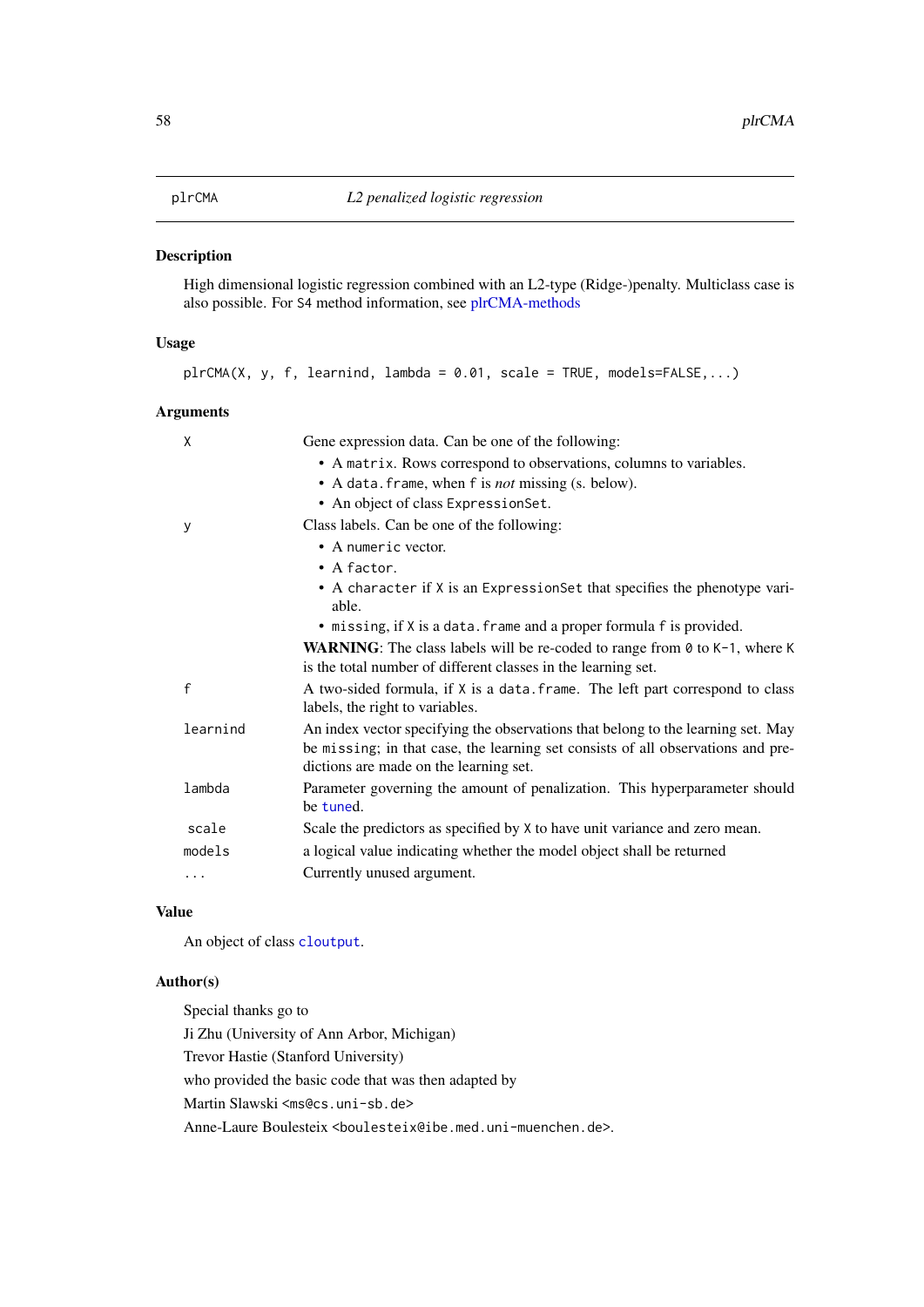#### plrCMA-methods 59

#### References

Zhu, J., Hastie, T. (2004). Classification of gene microarrays by penalized logistic regression. *Biostatistics 5:427-443*.

## See Also

```
compBoostCMA, dldaCMA, ElasticNetCMA, fdaCMA, flexdaCMA, gbmCMA, knnCMA, ldaCMA, LassoCMA,
nnetCMA, pknnCMA, pls_ldaCMA, pls_lrCMA, pls_rfCMA, pnnCMA, qdaCMA, rfCMA, scdaCMA, shrinkldaCMA,
svmCMA
```
#### Examples

```
### load Golub AML/ALL data
data(golub)
### extract class labels
golubY <- golub[,1]
### extract gene expression from first 10 genes
golubX <- as.matrix(golub[,-1])
### select learningset
ratio <-2/3set.seed(111)
learnind <- sample(length(golubY), size=floor(ratio*length(golubY)))
### run penalized logistic regression (no tuning)
plrresult <- plrCMA(X=golubX, y=golubY, learnind=learnind)
### show results
show(plrresult)
ftable(plrresult)
plot(plrresult)
### multiclass example:
### load Khan data
data(khan)
### extract class labels
khanY \leq khan[,1]
### extract gene expression from first 10 genes
khanX <- as.matrix(khan[,-1])
### select learningset
set.seed(111)
learnind <- sample(length(khanY), size=floor(ratio*length(khanY)))
### run penalized logistic regression (no tuning)
plrresult <- plrCMA(X=khanX, y=khanY, learnind=learnind)
### show results
show(plrresult)
ftable(plrresult)
plot(plrresult)
```
<span id="page-58-0"></span>plrCMA-methods *L2 penalized logistic regression*

#### Description

High dimensional logistic regression combined with an L2-type (Ridge-)penalty. Multiclass case is also possible.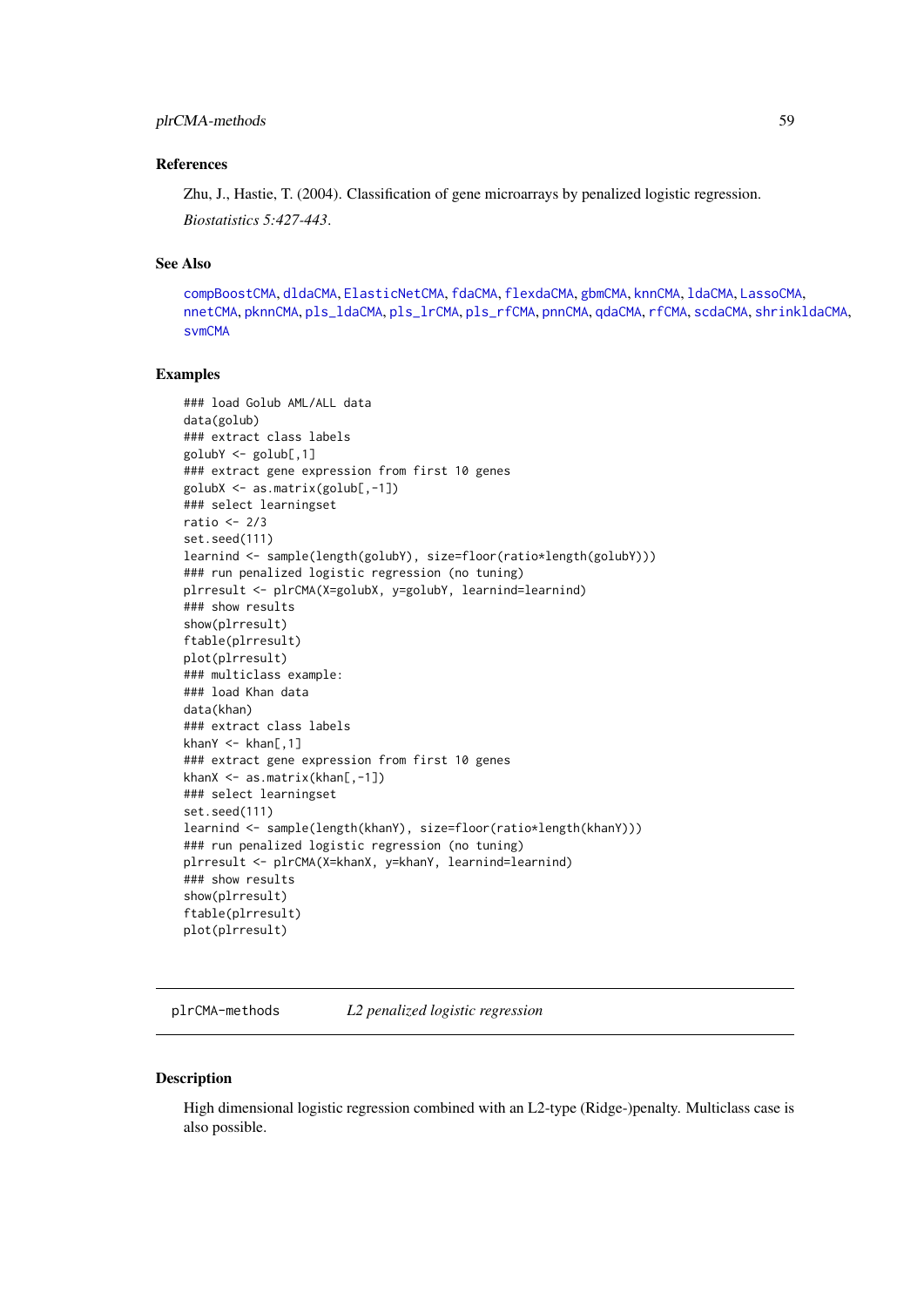# Methods

 $X = "matrix", y = "numeric", f = "missing" signature 1$  $X = "matrix", y = "factor", f = "missing" signature 2$  $X = "data-frame", y = "missing", f = "formula" signature 3$  $X = "ExpressionSet", y = "character", f = "missing" signature 4$ For further argument and output information, consult [plrCMA](#page-57-0).

<span id="page-59-0"></span>pls\_ldaCMA *Partial Least Squares combined with Linear Discriminant Analysis*

## Description

This method constructs a classifier that extracts Partial Least Squares components that are plugged into Linear Discriminant Analysis. The Partial Least Squares components are computed by the package plsgenomics.

For S4 method information, see [pls\\_ldaCMA-methods](#page-60-0).

# Usage

```
pls_ldaCMA(X, y, f, learnind, comp = 2, plot = FALSE,models=FALSE)
```
# Arguments

| X        | Gene expression data. Can be one of the following:                                                                                                                                                             |
|----------|----------------------------------------------------------------------------------------------------------------------------------------------------------------------------------------------------------------|
|          | • A matrix. Rows correspond to observations, columns to variables.                                                                                                                                             |
|          | • A data. frame, when f is <i>not</i> missing (s. below).                                                                                                                                                      |
|          | • An object of class Expression Set.                                                                                                                                                                           |
| У        | Class labels. Can be one of the following:                                                                                                                                                                     |
|          | • A numeric vector.                                                                                                                                                                                            |
|          | $\bullet$ A factor.                                                                                                                                                                                            |
|          | • A character if X is an ExpressionSet that specifies the phenotype vari-<br>able.                                                                                                                             |
|          | • missing, if X is a data. frame and a proper formula f is provided.                                                                                                                                           |
|          | <b>WARNING:</b> The class labels will be re-coded to range from $\theta$ to $K-1$ , where K<br>is the total number of different classes in the learning set.                                                   |
| f        | A two-sided formula, if X is a data. frame. The left part correspond to class<br>labels, the right to variables.                                                                                               |
| learnind | An index vector specifying the observations that belong to the learning set. May<br>be missing; in that case, the learning set consists of all observations and pre-<br>dictions are made on the learning set. |
| comp     | Number of Partial Least Squares components to extract. Default is 2 which can<br>be suboptimal, depending on the particular dataset. Can be optimized using<br>tune.                                           |
| plot     | If comp $\leq$ 2, should the classification space of the Partial Least Squares compo-<br>nents be plotted ? Default is FALSE.                                                                                  |
| models   | a logical value indicating whether the model object shall be returned                                                                                                                                          |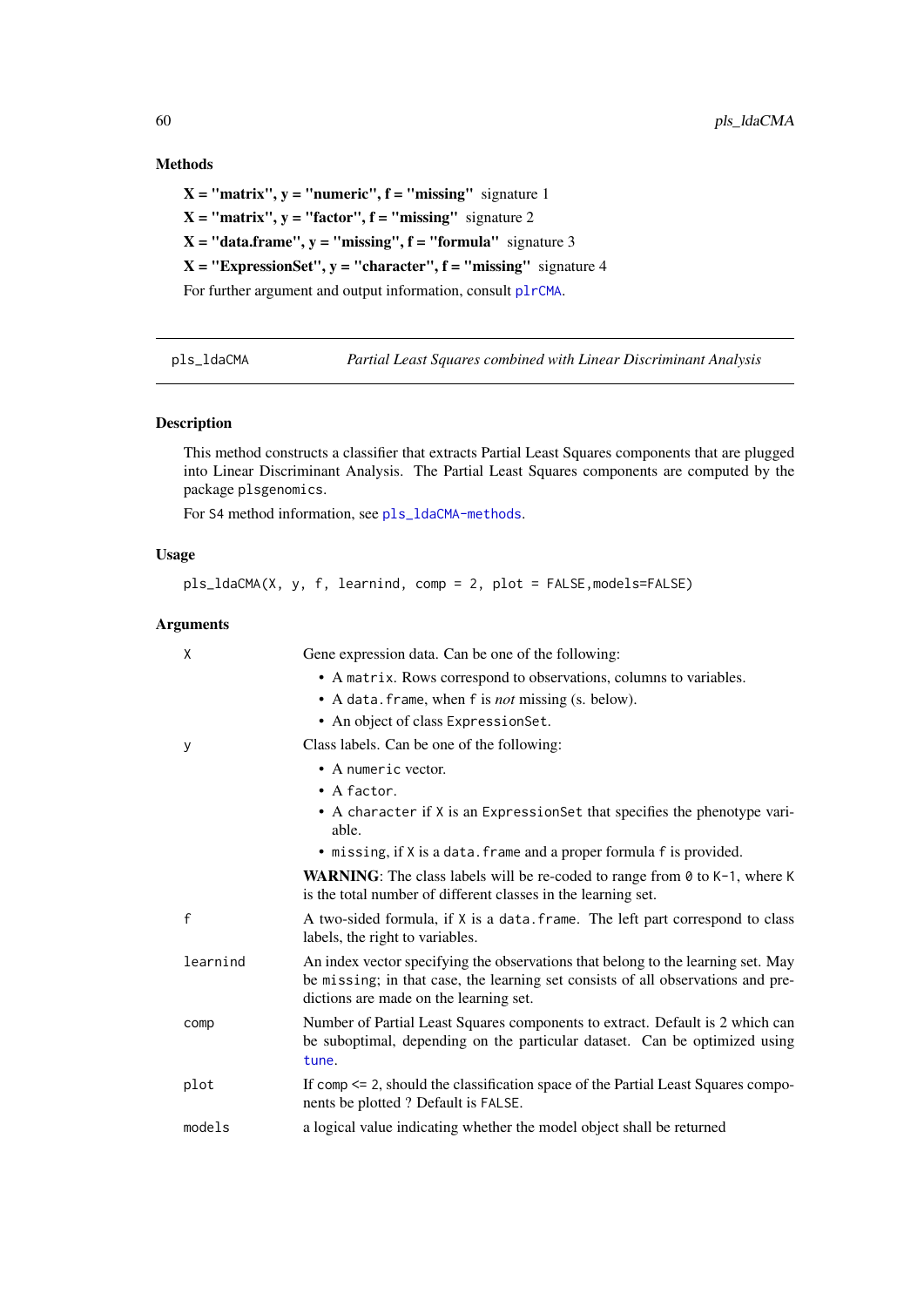An object of class [cloutput](#page-8-0).

#### Author(s)

Martin Slawski <ms@cs.uni-sb.de>

Anne-Laure Boulesteix <boulesteix@ibe.med.uni-muenchen.de>

#### References

Nguyen, D., Rocke, D. M., (2002).

Tumor classifcation by partial least squares using microarray gene expression data.

*Bioinformatics 18, 39-50*

Boulesteix, A.L., Strimmer, K. (2007).

Partial least squares: a versatile tool for the analysis of high-dimensional genomic data.

*Briefings in Bioinformatics 7:32-44.*

# See Also

[compBoostCMA](#page-13-0), [dldaCMA](#page-15-0), [ElasticNetCMA](#page-18-0), [fdaCMA](#page-23-0), [flexdaCMA](#page-26-1), [gbmCMA](#page-29-0), [knnCMA](#page-40-0), [ldaCMA](#page-44-0), [LassoCMA](#page-42-1), [nnetCMA](#page-47-0), [pknnCMA](#page-51-0), [plrCMA](#page-57-0), [pls\\_ldaCMA](#page-59-0), [pls\\_lrCMA](#page-61-0), [pls\\_rfCMA](#page-63-0), [pnnCMA](#page-65-0), [qdaCMA](#page-70-0), [rfCMA](#page-72-0), [scdaCMA](#page-75-0), [shrinkldaCMA](#page-77-0), [svmCMA](#page-80-0)

#### Examples

```
## Not run:
### load Khan data
data(khan)
### extract class labels
khanY \leq khan[,1]
### extract gene expression
khanX <- as.matrix(khan[,-1])
### select learningset
set.seed(111)
learnind <- sample(length(khanY), size=floor(2/3*length(khanY)))
### run Shrunken Centroids classfier, without tuning
plsresult <- pls_ldaCMA(X=khanX, y=khanY, learnind=learnind, comp = 4)
### show results
show(plsresult)
ftable(plsresult)
plot(plsresult)
## End(Not run)
```
<span id="page-60-0"></span>pls\_ldaCMA-methods *Partial Least Squares combined with Linear Discriminant Analysis*

#### Description

-This method constructs a classifier that extracts Partial Least Squares components that are plugged into Linear Discriminant Analysis. The Partial Least Squares components are computed by the package plsgenomics.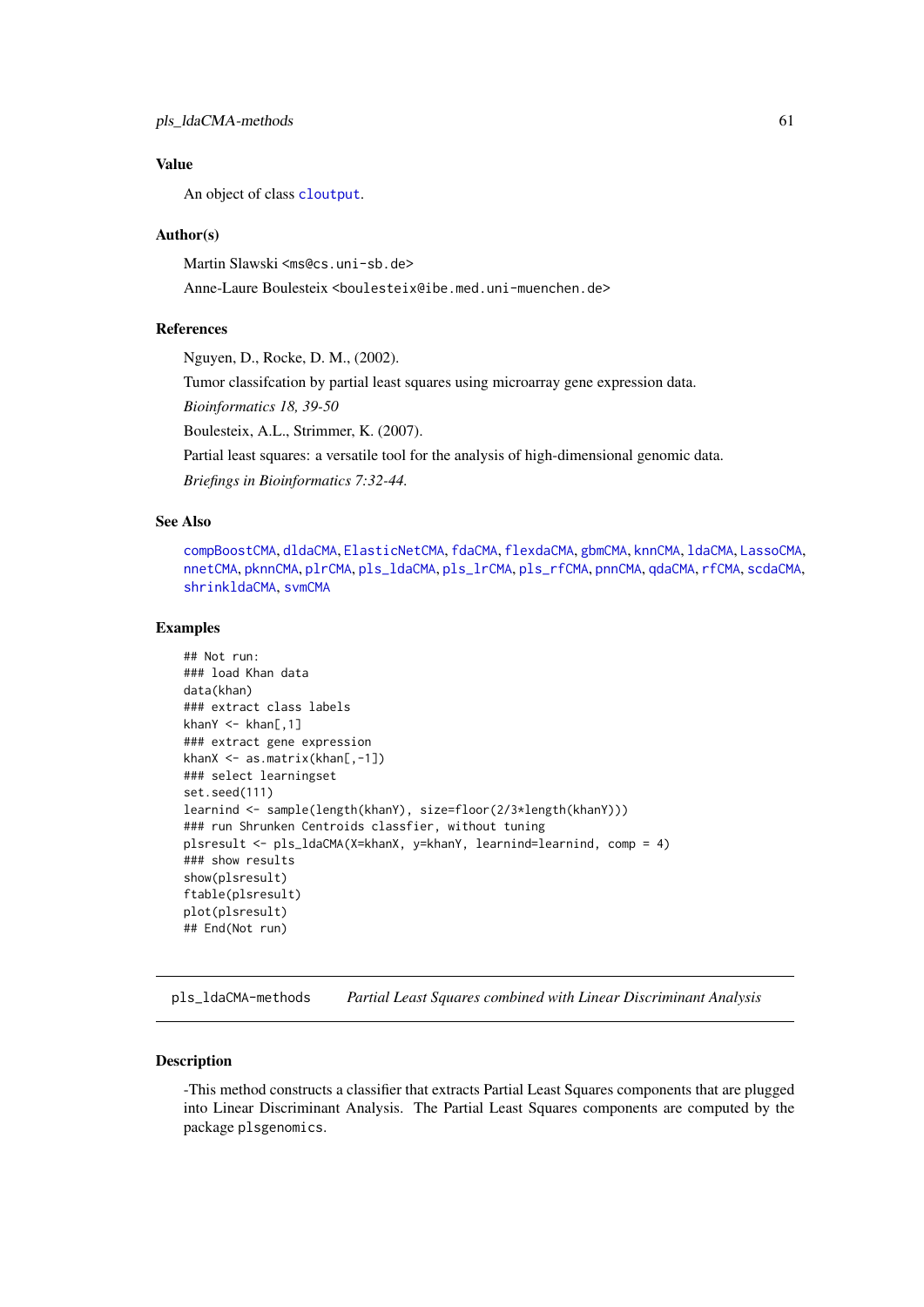# Methods

 $X = "matrix", y = "numeric", f = "missing" signature 1$  $X = "matrix", y = "factor", f = "missing" signature 2$  $X = "data-frame", y = "missing", f = "formula" signature 3$  $X = "ExpressionSet", y = "character", f = "missing" signature 4$ For further argument and output information, consult [pls\\_ldaCMA.](#page-59-0)

<span id="page-61-0"></span>

pls\_lrCMA *Partial Least Squares followed by logistic regression*

## Description

This method constructs a classifier that extracts Partial Least Squares components that form the the covariates in a binary logistic regression model. The Partial Least Squares components are computed by the package plsgenomics.

For S4 method information, see [pls\\_lrCMA-methods](#page-62-0).

# Usage

```
pls_lrCMA(X, y, f, learnind, comp = 2, lambda = 1e-4, plot = FALSE,models=FALSE)
```
#### Arguments

| X            | Gene expression data. Can be one of the following:                                                                                                                                                             |
|--------------|----------------------------------------------------------------------------------------------------------------------------------------------------------------------------------------------------------------|
|              | • A matrix. Rows correspond to observations, columns to variables.                                                                                                                                             |
|              | • A data. frame, when f is <i>not</i> missing (s. below).                                                                                                                                                      |
|              | • An object of class ExpressionSet.                                                                                                                                                                            |
| У            | Class labels. Can be one of the following:                                                                                                                                                                     |
|              | • A numeric vector.                                                                                                                                                                                            |
|              | $\bullet$ A factor.                                                                                                                                                                                            |
|              | • A character if X is an ExpressionSet that specifies the phenotype vari-<br>able.                                                                                                                             |
|              | • missing, if X is a data. frame and a proper formula f is provided.                                                                                                                                           |
|              | <b>WARNING:</b> The class labels will be re-coded to range from $\theta$ to $K-1$ , where K<br>is the total number of different classes in the learning set.                                                   |
| $\mathsf{f}$ | A two-sided formula, if X is a data. frame. The left part correspond to class<br>labels, the right to variables.                                                                                               |
| learnind     | An index vector specifying the observations that belong to the learning set. May<br>be missing; in that case, the learning set consists of all observations and pre-<br>dictions are made on the learning set. |
| comp         | Number of Partial Least Squares components to extract. Default is 2 which can<br>be suboptimal, depending on the particular dataset. Can be optimized using<br>tune.                                           |
| lambda       | Parameter controlling the amount of L2 penalization for logistic regression, usu-<br>ally taken to be a small value in order to stabilize estimation in the case of sepa-<br>rable data.                       |
| plot         | If comp $\leq$ 2, should the classification space of the Partial Least Squares compo-<br>nents be plotted ? Default is FALSE.                                                                                  |
| models       | a logical value indicating whether the model object shall be returned                                                                                                                                          |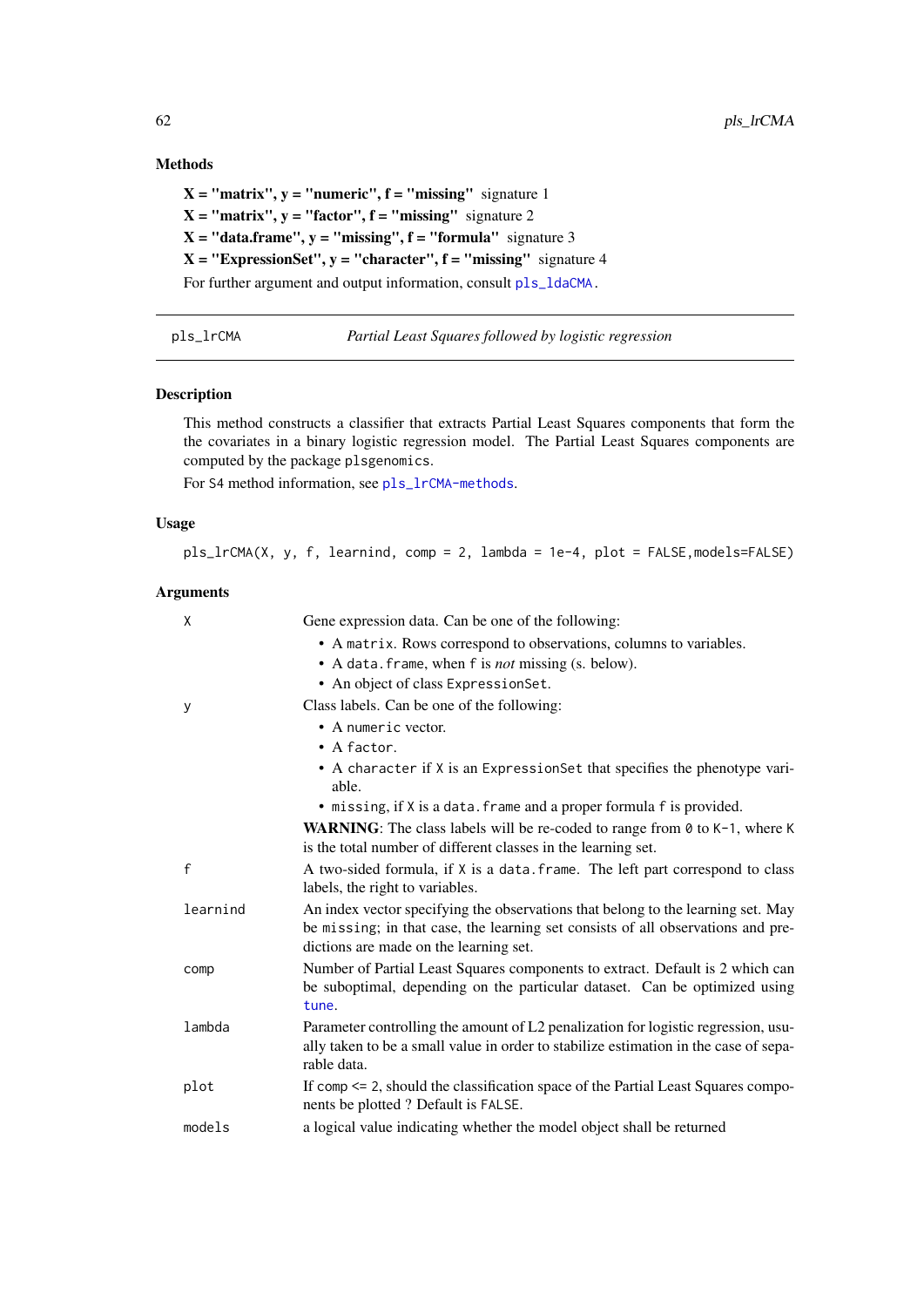An object of class [cloutput](#page-8-0).

# Note

Up to now, only the two-class case is supported.

#### Author(s)

Martin Slawski <ms@cs.uni-sb.de>

Anne-Laure Boulesteix <boulesteix@ibe.med.uni-muenchen.de>

## References

Boulesteix, A.L., Strimmer, K. (2007).

Partial least squares: a versatile tool for the analysis of high-dimensional genomic data. *Briefings in Bioinformatics 7:32-44.*

## See Also

[compBoostCMA](#page-13-0), [dldaCMA](#page-15-0), [ElasticNetCMA](#page-18-0), [fdaCMA](#page-23-0), [flexdaCMA](#page-26-1), [gbmCMA](#page-29-0), [knnCMA](#page-40-0), [ldaCMA](#page-44-0), [LassoCMA](#page-42-1), [nnetCMA](#page-47-0), [pknnCMA](#page-51-0), [plrCMA](#page-57-0), [pls\\_ldaCMA](#page-59-0), [pls\\_rfCMA](#page-63-0), [pnnCMA](#page-65-0), [qdaCMA](#page-70-0), [rfCMA](#page-72-0), [scdaCMA](#page-75-0), [shrinkldaCMA](#page-77-0), [svmCMA](#page-80-0)

#### Examples

```
### load Golub AML/ALL data
data(golub)
### extract class labels
golubY <- golub[,1]
### extract gene expression
golubX <- as.matrix(golub[,-1])
### select learningset
ratio <-2/3set.seed(111)
learnind <- sample(length(golubY), size=floor(ratio*length(golubY)))
### run PLS, combined with logistic regression
result <- pls_lrCMA(X=golubX, y=golubY, learnind=learnind)
### show results
show(result)
ftable(result)
plot(result)
```
<span id="page-62-0"></span>pls\_lrCMA-methods *Partial Least Squares followed by logistic regression*

## Description

This method constructs a classifier that extracts Partial Least Squares components that form the the covariates in a binary logistic regression model. The Partial Least Squares components are computed by the package plsgenomics.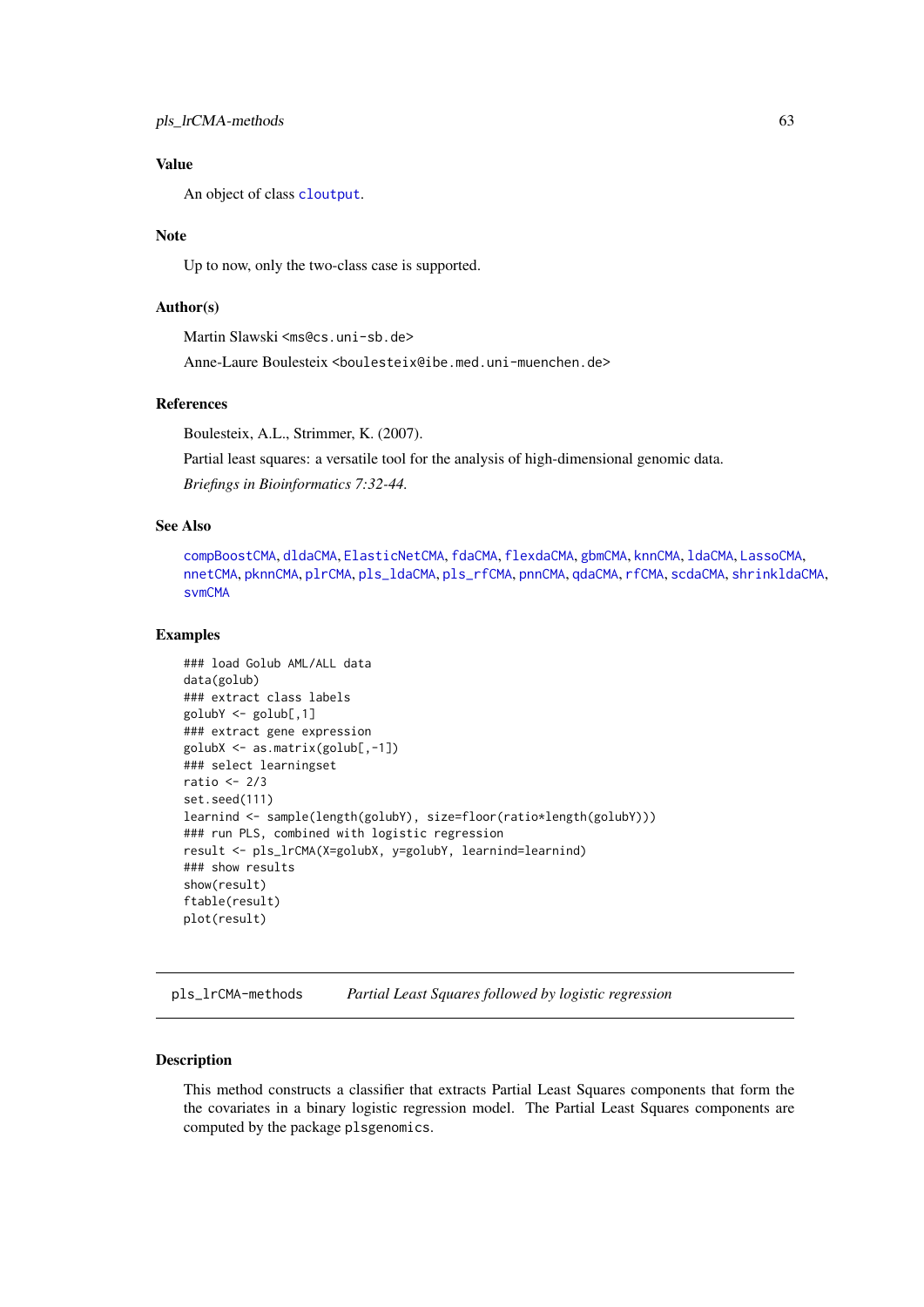# Methods

 $X = "matrix", y = "numeric", f = "missing" signature 1$  $X = "matrix", y = "factor", f = "missing" signature 2$  $X = "data-frame", y = "missing", f = "formula" signature 3$  $X = "ExpressionSet", y = "character", f = "missing" signature 4$ For further argument and output information, consult [pls\\_lrCMA](#page-61-0)

<span id="page-63-0"></span>pls\_rfCMA *Partial Least Squares followed by random forests*

## Description

This method constructs a classifier that extracts Partial Least Squares components used to generate Random Forests, s. [rfCMA](#page-72-0).

For S4 method information, see [pls\\_rfCMA-methods](#page-64-0).

## Usage

```
pls_rfCMA(X, y, f, learnind, comp = 2 * nlevels(as.factor(y)), seed = 111,models=FALSE, ...)
```
# Arguments

| X        | Gene expression data. Can be one of the following:                                                                                                                                                             |
|----------|----------------------------------------------------------------------------------------------------------------------------------------------------------------------------------------------------------------|
|          | • A matrix. Rows correspond to observations, columns to variables.<br>• A data. frame, when f is <i>not</i> missing (s. below).                                                                                |
|          | • An object of class ExpressionSet.                                                                                                                                                                            |
|          |                                                                                                                                                                                                                |
| У        | Class labels. Can be one of the following:                                                                                                                                                                     |
|          | • A numeric vector.                                                                                                                                                                                            |
|          | $\bullet$ A factor.                                                                                                                                                                                            |
|          | • A character if X is an ExpressionSet that specifies the phenotype vari-<br>able.                                                                                                                             |
|          | • missing, if X is a data. frame and a proper formula f is provided.                                                                                                                                           |
|          | <b>WARNING:</b> The class labels will be re-coded to range from $\theta$ to $K-1$ , where K<br>is the total number of different classes in the learning set.                                                   |
| f        | A two-sided formula, if X is a data. frame. The left part correspond to class<br>labels, the right to variables.                                                                                               |
| learnind | An index vector specifying the observations that belong to the learning set. May<br>be missing; in that case, the learning set consists of all observations and pre-<br>dictions are made on the learning set. |
| comp     | Number of Partial Least Squares components to extract. Default ist two times<br>the number of different classes.                                                                                               |
| seed     | Fix Random number generator seed to seed. This is useful to guarantee repro-<br>ducibility of the results, due to the random component in the random Forest.                                                   |
| models   | a logical value indicating whether the model object shall be returned                                                                                                                                          |
| .        | Further arguments to be passed to randomForests from the package of the same<br>name.                                                                                                                          |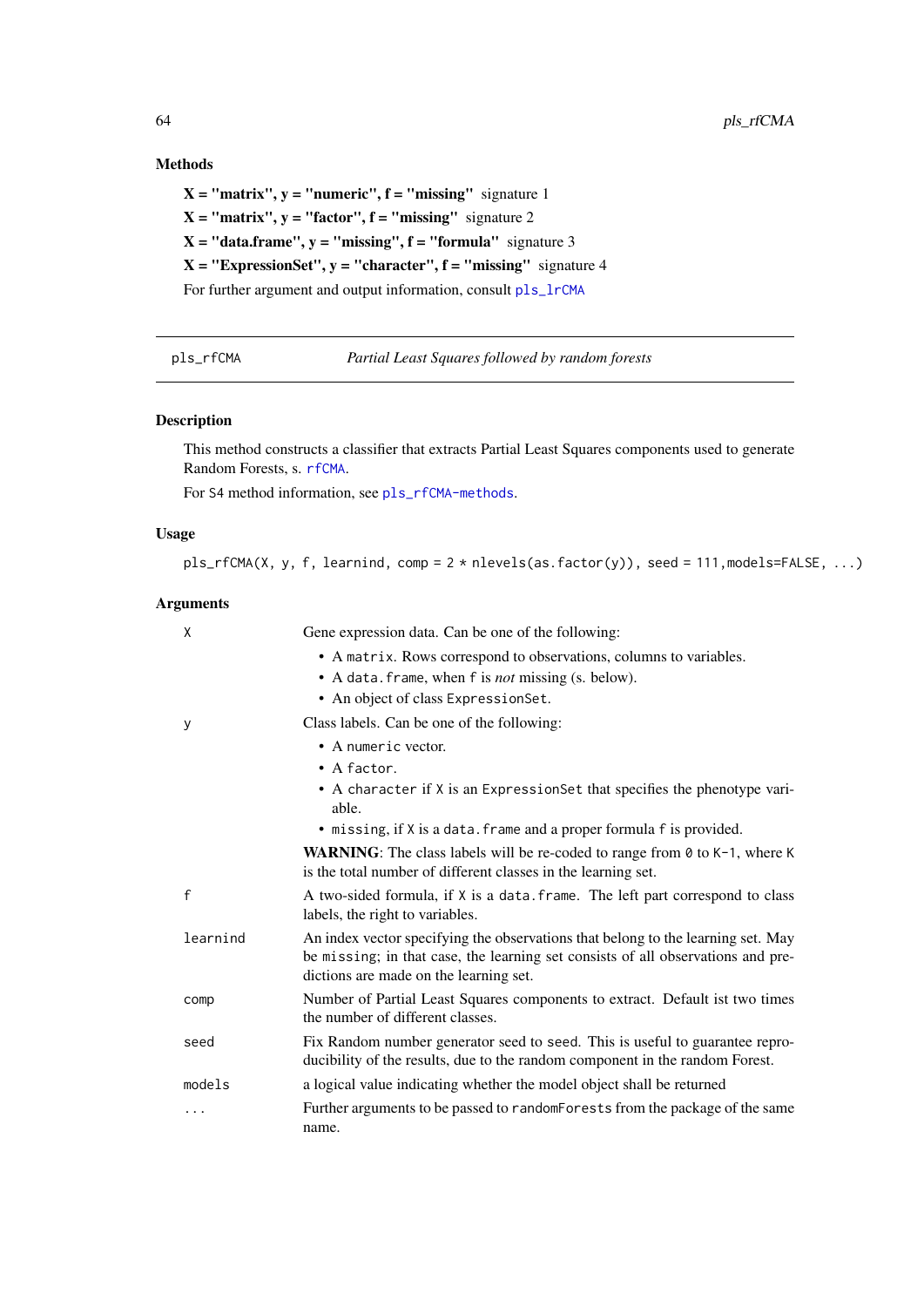An object of class [cloutput](#page-8-0).

## Author(s)

Martin Slawski <ms@cs.uni-sb.de>

Anne-Laure Boulesteix <boulesteix@ibe.med.uni-muenchen.de>

### References

Boulesteix, A.L., Strimmer, K. (2007).

Partial least squares: a versatile tool for the analysis of high-dimensional genomic data.

*Briefings in Bioinformatics 7:32-44.*

## See Also

[compBoostCMA](#page-13-0), [dldaCMA](#page-15-0), [ElasticNetCMA](#page-18-0), [fdaCMA](#page-23-0), [flexdaCMA](#page-26-1), [gbmCMA](#page-29-0), [knnCMA](#page-40-0), [ldaCMA](#page-44-0), [LassoCMA](#page-42-1), [nnetCMA](#page-47-0), [pknnCMA](#page-51-0), [plrCMA](#page-57-0), [pls\\_ldaCMA](#page-59-0), [pls\\_lrCMA](#page-61-0), [pnnCMA](#page-65-0), [qdaCMA](#page-70-0), [rfCMA](#page-72-0), [scdaCMA](#page-75-0), [shrinkldaCMA](#page-77-0), [svmCMA](#page-80-0)

## Examples

```
### load Golub AML/ALL data
data(golub)
### extract class labels
golubY <- golub[,1]
### extract gene expression
golubX <- as.matrix(golub[,-1])
### select learningset
ratio <-2/3set.seed(111)
learnind <- sample(length(golubY), size=floor(ratio*length(golubY)))
### run PLS, combined with Random Forest
#result <- pls_rfCMA(X=golubX, y=golubY, learnind=learnind)
### show results
#show(result)
#ftable(result)
#plot(result)
```
<span id="page-64-0"></span>pls\_rfCMA-methods *Partial Least Squares followed by random forests*

#### Description

This method constructs a classifier that extracts Partial Least Squares components used to generate Random Forests, s. [rfCMA](#page-72-0). The Partial Least Squares components are computed by the package plsgenomics.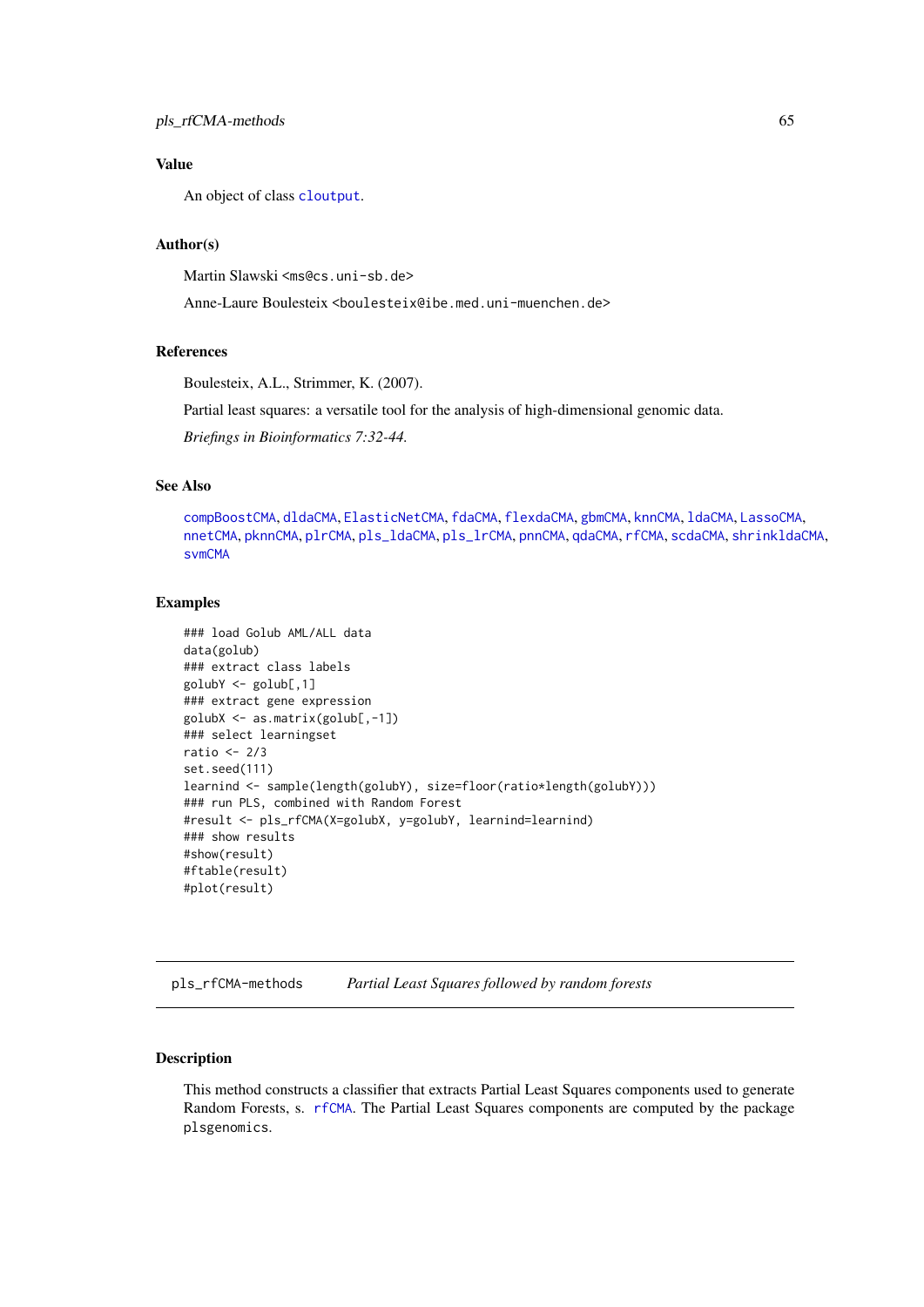# Methods

 $X = "matrix", y = "numeric", f = "missing" signature 1$  $X = "matrix", y = "factor", f = "missing" signature 2$  $X = "data-frame", y = "missing", f = "formula" signature 3$  $X = "ExpressionSet", y = "character", f = "missing" signature 4$ For further argument and output information, consult [pls\\_rfCMA](#page-63-0).

<span id="page-65-0"></span>pnnCMA *Probabilistic Neural Networks*

# Description

Probabilistic Neural Networks is the term Specht (1990) used for a Gaussian kernel estimator for the conditional class densities.

For S4 method information, see [pnnCMA-methods.](#page-66-0)

### Usage

pnnCMA(X, y, f, learnind, sigma = 1,models=FALSE)

## Arguments

| X            | Gene expression data. Can be one of the following:                                                                                                                                                                                                               |
|--------------|------------------------------------------------------------------------------------------------------------------------------------------------------------------------------------------------------------------------------------------------------------------|
|              | • A matrix. Rows correspond to observations, columns to variables.<br>• A data. frame, when f is <i>not</i> missing (s. below).<br>• An object of class ExpressionSet.<br>Each variable (gene) will be scaled for unit variance and zero mean.                   |
| у            | Class labels. Can be one of the following:                                                                                                                                                                                                                       |
|              | • A numeric vector.<br>$\bullet$ A factor.                                                                                                                                                                                                                       |
|              | • A character if X is an ExpressionSet that specifies the phenotype vari-<br>able.                                                                                                                                                                               |
|              | • missing, if X is a data. frame and a proper formula f is provided.                                                                                                                                                                                             |
|              | <b>WARNING:</b> The class labels will be re-coded to range from $\theta$ to $K-1$ , where K<br>is the total number of different classes in the learning set.                                                                                                     |
| $\mathsf{f}$ | A two-sided formula, if X is a data. frame. The left part correspond to class<br>labels, the right to variables.                                                                                                                                                 |
| learnind     | An index vector specifying the observations that belong to the learning set. For<br>this method, this must <i>not</i> be missing.                                                                                                                                |
| sigma        | Standard deviation of the Gaussian Kernel used.                                                                                                                                                                                                                  |
|              | This hyperparameter should be tuned, s. tune. The default is 1, but this gener-<br>ally does not lead to good results. Actually, this method reacts very sensitively<br>to the value of sigma. Take care if warnings appear related to the particular<br>choice. |
| models       | a logical value indicating whether the model object shall be returned                                                                                                                                                                                            |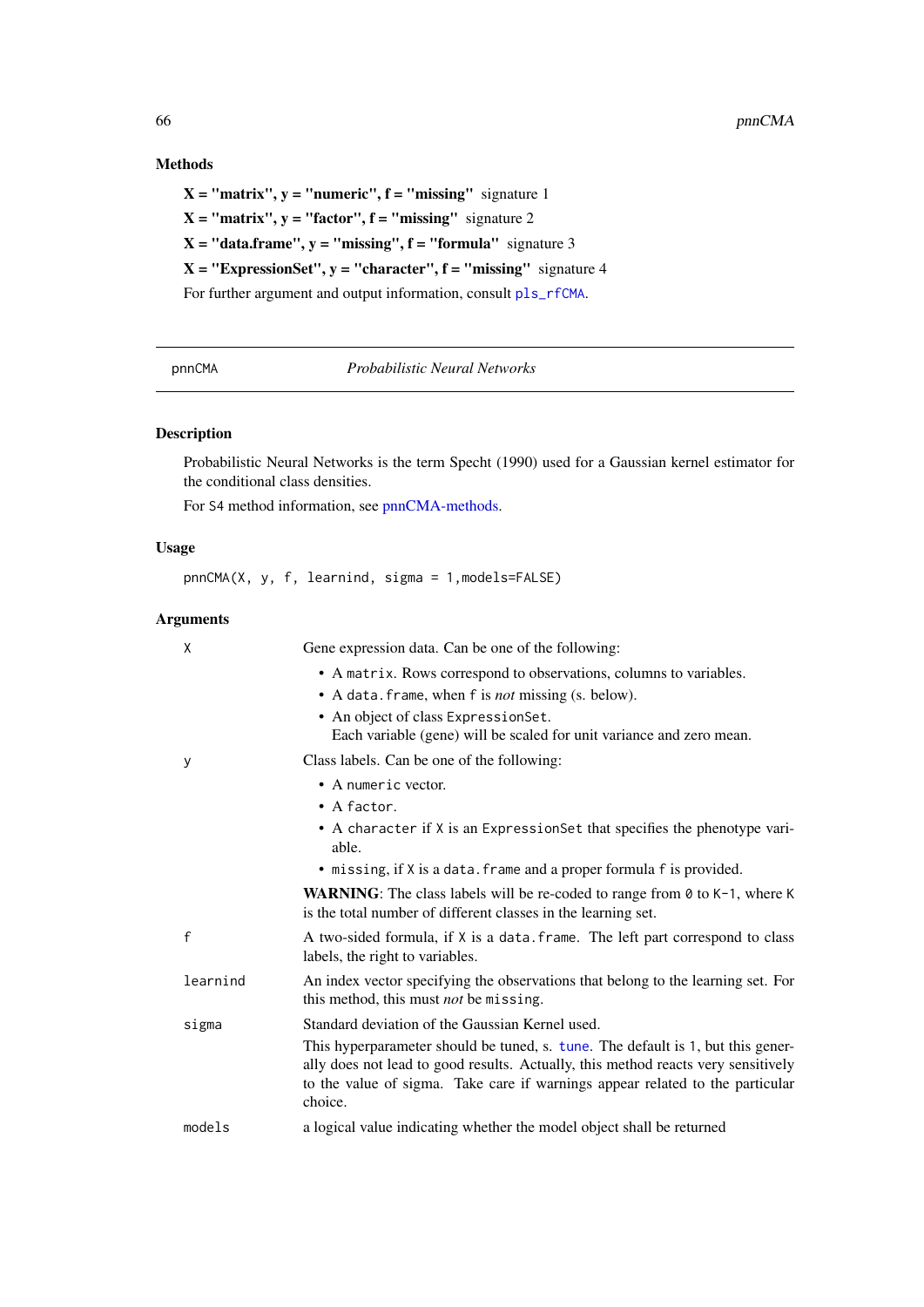An object of class [cloutput](#page-8-0).

#### Note

There is actually no strong relation of this method to Feed-Forward Neural Networks, s. [nnetCMA](#page-47-0).

## Author(s)

Martin Slawski <ms@cs.uni-sb.de>

Anne-Laure Boulesteix <boulesteix@ibe.med.uni-muenchen.de>

## References

Specht, D.F. (1990).

Probabilistic Neural Networks. *Neural Networks, 3, 109-118*.

## See Also

[compBoostCMA](#page-13-0), [dldaCMA](#page-15-0), [ElasticNetCMA](#page-18-0), [fdaCMA](#page-23-0), [flexdaCMA](#page-26-1), [gbmCMA](#page-29-0), [knnCMA](#page-40-0), [ldaCMA](#page-44-0), [LassoCMA](#page-42-1), [nnetCMA](#page-47-0), [pknnCMA](#page-51-0), [plrCMA](#page-57-0), [pls\\_ldaCMA](#page-59-0), [pls\\_lrCMA](#page-61-0), [pls\\_rfCMA](#page-63-0), [qdaCMA](#page-70-0), [rfCMA](#page-72-0), [scdaCMA](#page-75-0), [shrinkldaCMA](#page-77-0), [svmCMA](#page-80-0)

#### Examples

```
### load Golub AML/ALL data
data(golub)
### extract class labels
golubY <- golub[,1]
### extract gene expression from first 10 genes
golubX <- as.matrix(golub[,2:11])
### select learningset
ratio <-2/3set.seed(111)
learnind <- sample(length(golubY), size=floor(ratio*length(golubY)))
### run PNN
pnnresult <- pnnCMA(X=golubX, y=golubY, learnind=learnind, sigma = 3)
### show results
show(pnnresult)
ftable(pnnresult)
plot(pnnresult)
```
<span id="page-66-0"></span>pnnCMA-methods *Probabilistic Neural Networks*

# Description

Probabilistic Neural Networks is the term Specht (1990) used for a Gaussian kernel estimator for the conditional class densities.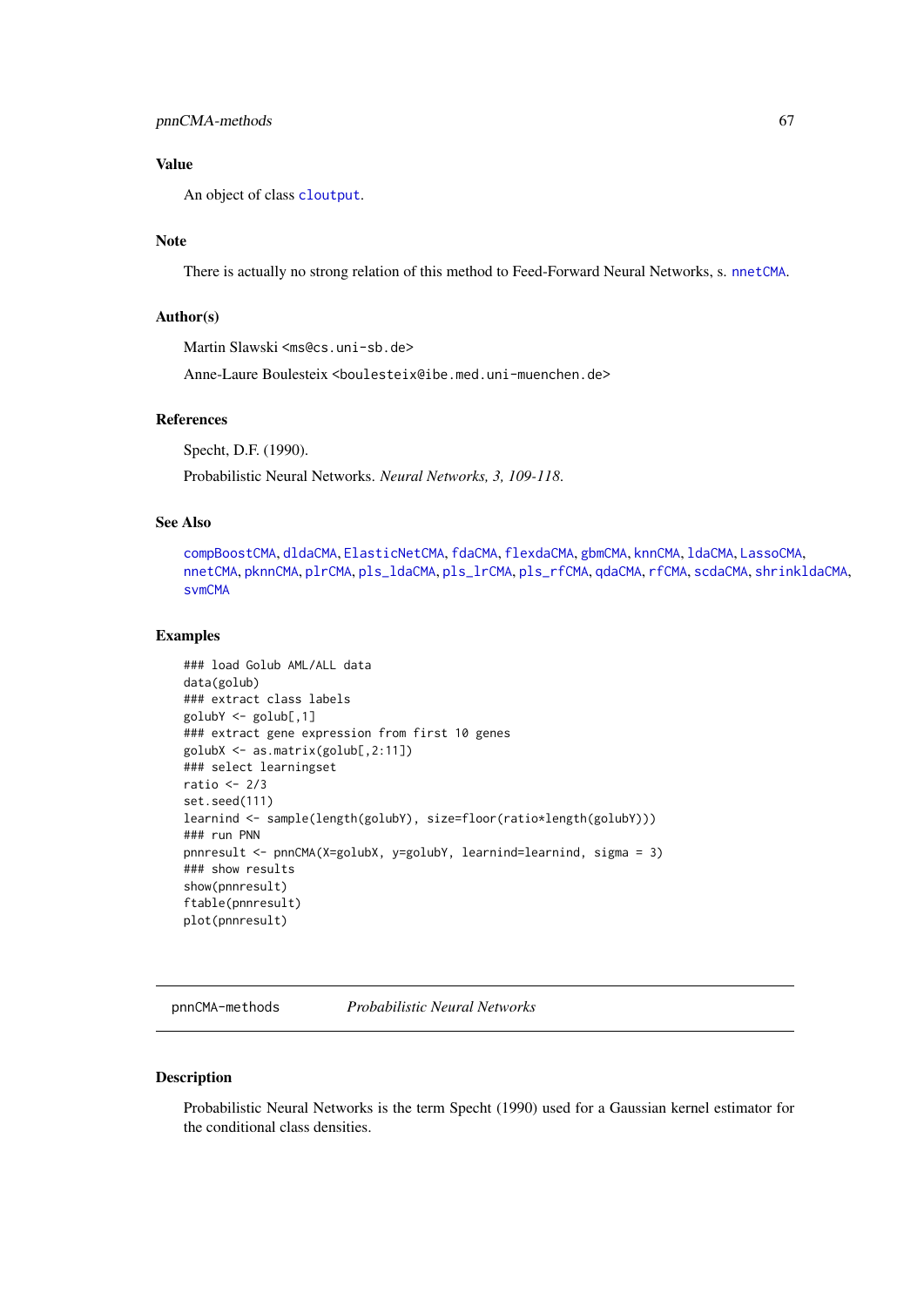# Methods

 $X = "matrix", y = "numeric", f = "missing" signature 1$  $X = "matrix", y = "factor", f = "missing" signature 2$  $X = "data-frame", y = "missing", f = "formula" signature 3$  $X = "ExpressionSet", y = "character", f = "missing" signature 4$ For references, further argument and output information, consult [pnnCMA](#page-65-0).

prediction *General method for predicting classes of new observations*

## Description

This method constructs the given classifier using the specified training data, gene selection and tuning results.. Subsequently, class labels are predicted for new observations. For S4 method information, s. [classification-methods](#page-8-1).

## Usage

prediction(X.tr,y.tr,X.new,f,classifier,genesel,models=F,nbgene,tuneres,...)

# Arguments

| X.tr    | Training gene expression data. Can be one of the following:                                                                                                                                                                                                                                                                                                                                            |
|---------|--------------------------------------------------------------------------------------------------------------------------------------------------------------------------------------------------------------------------------------------------------------------------------------------------------------------------------------------------------------------------------------------------------|
|         | • A matrix. Rows correspond to observations, columns to variables.                                                                                                                                                                                                                                                                                                                                     |
|         | • A data. frame, when f is <i>not</i> missing (s. below).                                                                                                                                                                                                                                                                                                                                              |
|         | • An object of class ExpressionSet.                                                                                                                                                                                                                                                                                                                                                                    |
| X.new   | gene expression data. Can be one of the following:                                                                                                                                                                                                                                                                                                                                                     |
|         | • A matrix. Rows correspond to observations, columns to variables.                                                                                                                                                                                                                                                                                                                                     |
|         | • A data. frame, when f is <i>not</i> missing (s. below).                                                                                                                                                                                                                                                                                                                                              |
|         | • An object of class ExpressionSet.                                                                                                                                                                                                                                                                                                                                                                    |
| y.tr    | Class labels of training observation. Can be one of the following:                                                                                                                                                                                                                                                                                                                                     |
|         | • A numeric vector.                                                                                                                                                                                                                                                                                                                                                                                    |
|         | • A factor.                                                                                                                                                                                                                                                                                                                                                                                            |
|         | • A character if X is an ExpressionSet that specifies the phenotype vari-<br>able.                                                                                                                                                                                                                                                                                                                     |
|         | • missing, if X is a data. frame and a proper formula f is provided.                                                                                                                                                                                                                                                                                                                                   |
|         | <b>WARNING</b> : The class labels will be re-coded for classifier construction to<br>range from $\theta$ to K-1, where K is the total number of different classes in the<br>learning set.                                                                                                                                                                                                              |
| f       | A two-sided formula, if X is a data. frame. The left part correspond to class<br>labels, the right to variables.                                                                                                                                                                                                                                                                                       |
| genesel | Optional (but usually recommended) object of class genesel containing vari-<br>able importance information for the argument learningsets. In this case the<br>object contains a single variable selection. Appropriate genesel-objects can be<br>obtained using the function genesel without learningset and setting X=X. tr and<br>y=y.tr (i.e. corresponding to the training data of this function). |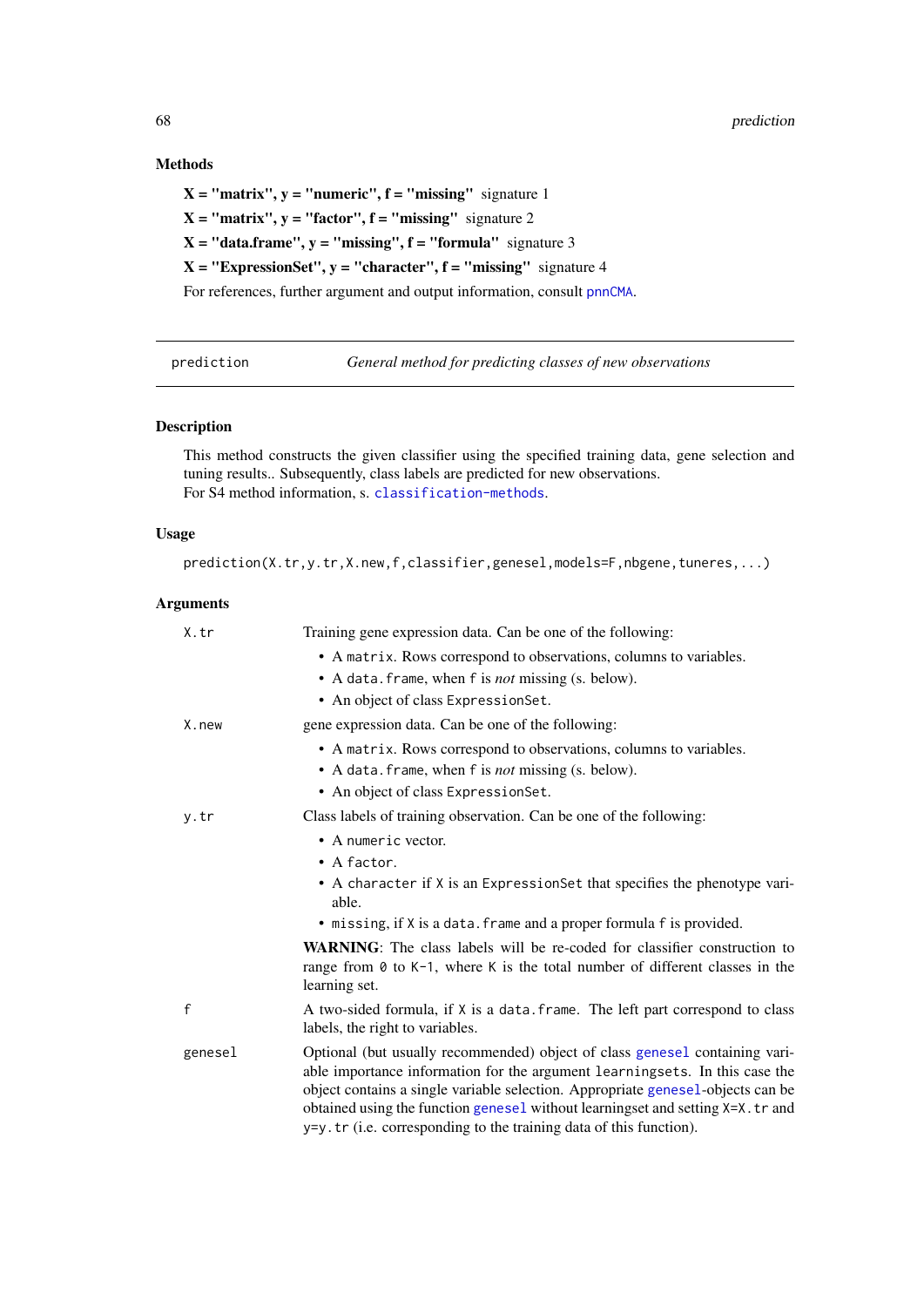#### prediction 69

| nbgene     | Number of best genes to be kept for classification, based on either genesel<br>or the call to GeneSelection using genesellist. In the case that both are<br>missing, this argument is not necessary. note:                                                                                                                                                                                            |
|------------|-------------------------------------------------------------------------------------------------------------------------------------------------------------------------------------------------------------------------------------------------------------------------------------------------------------------------------------------------------------------------------------------------------|
|            | • If the gene selection method has been one of "lasso", "elasticnet", "boosting",<br>nbgene will be reset to min(s, nbgene) where s is the number of nonzero<br>coefficients.                                                                                                                                                                                                                         |
|            | • if the gene selection scheme has been "one-vs-all", "pairwise" for the<br>multiclass case, there exist several rankings. The top nbgene will be kept<br>of each of them, so the number of effective used genes will sometimes be<br>much larger.                                                                                                                                                    |
| classifier | Name of function ending with CMA indicating the classifier to be used.                                                                                                                                                                                                                                                                                                                                |
| tuneres    | Analogous to the argument genesel - object of class tuning result containing<br>information about the best hyperparameter choice for the argument learningsets.<br>Appropriate tuning-objects can be obtained using the function tune without<br>learningsets and setting parameters X=X.tr, y=y.tr and genesel=genesel (i.e.<br>using the same training data and gene selection as in this function) |
| models     | a logical value indicating whether the model object shall be returned                                                                                                                                                                                                                                                                                                                                 |
| .          | Further arguments passed to the function classifier.                                                                                                                                                                                                                                                                                                                                                  |

# Details

This function builds the specified classifier and predicts the class labels of new observations. Hence, its usage differs from those of most other prediction functions in R.

#### Value

A object of class [predoutput-class](#page-69-0); Predicted classes can be seen by show(predoutput)

#### Author(s)

Christoph Bernau <bernau@ibe.med.uni-muenchen.de>

Anne-Laure Boulesteix <boulesteix@ibe.med.uni-muenchen.de>

## References

Slawski, M. Daumer, M. Boulesteix, A.-L. (2008) CMA - A comprehensive Bioconductor package for supervised classification with high dimensional data. *BMC Bioinformatics 9: 439*

#### See Also

[GeneSelection](#page-34-0), [tune](#page-83-0), [evaluation](#page-21-0), [compBoostCMA](#page-13-0), [dldaCMA](#page-15-0), [ElasticNetCMA](#page-18-0), [fdaCMA](#page-23-0), [flexdaCMA](#page-26-1), [gbmCMA](#page-29-0), [knnCMA](#page-40-0), [ldaCMA](#page-44-0), [LassoCMA](#page-42-1), [nnetCMA](#page-47-0), [pknnCMA](#page-51-0), [plrCMA](#page-57-0), [pls\\_ldaCMA](#page-59-0), [pls\\_lrCMA](#page-61-0), [pls\\_rfCMA](#page-63-0), [pnnCMA](#page-65-0), [qdaCMA](#page-70-0), [rfCMA](#page-72-0), [scdaCMA](#page-75-0), [shrinkldaCMA](#page-77-0), [svmCMA](#page-80-0)[classification](#page-6-0)

## Examples

```
### a simple k-nearest neighbour example
### datasets
## Not run: plot(x)
data(golub)
golubY <- golub[,1]
golubX <- as.matrix(golub[,-1])
```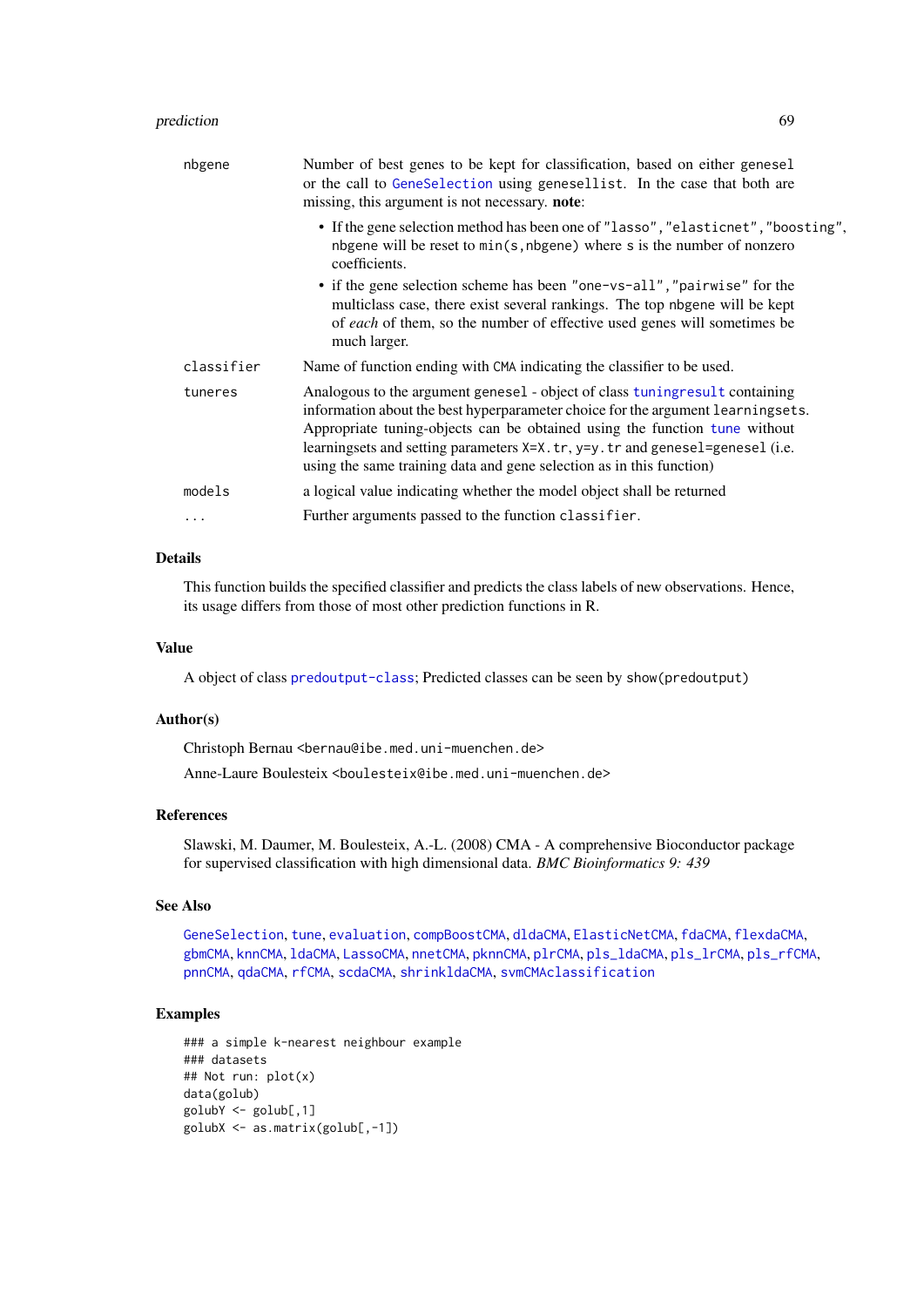```
###Splitting data into training and test set
X.tr<-golubX[1:30]
X.new<-golubX[31:39]
y.tr<-golubY[1:30]
### 1. GeneSelection
selttest <- GeneSelection(X=X.tr, y=y.tr, method = "t.test")
### 2. tuning
tunek <- tune(X.tr, y.tr, genesel = selttest, nbgene = 20, classifier = knnCMA)
### 3. classification
pred <- prediction(X.tr=X.tr,y.tr=y.tr,X.new=X.new, genesel = selttest,
                       tuneres = tunek, nbgene = 20, classifier = knnCMA)
### show and analyze results:
show(pred)
```

```
## End(Not run)
```
prediction-methods *General method for predicting class lables of new observations*

#### Description

Perform prediction signatures:

## Methods

```
X.tr = "matrix", X.new='matrix", y.tr='any", f = "missing" signature 1X.tr = "data.frame", X.new='data.frame", y.tr = "missing", f = "formula" signature 2X.tr = "ExpressionSet",X.new = "ExpressionSet", y.tr = "character", f = "missing" signature
     3
```
For further argument and output information, consult [classification](#page-6-0).

<span id="page-69-0"></span>predoutput-class *"predoutput"*

#### Description

Object returned by the function prediction

## Slots

Xnew: Gene Expression matrix of new observations

yhat: Predicted class labels for the new data.

model: List containing the constructed classifier.

## Methods

show Returns predicted class labels for the new data.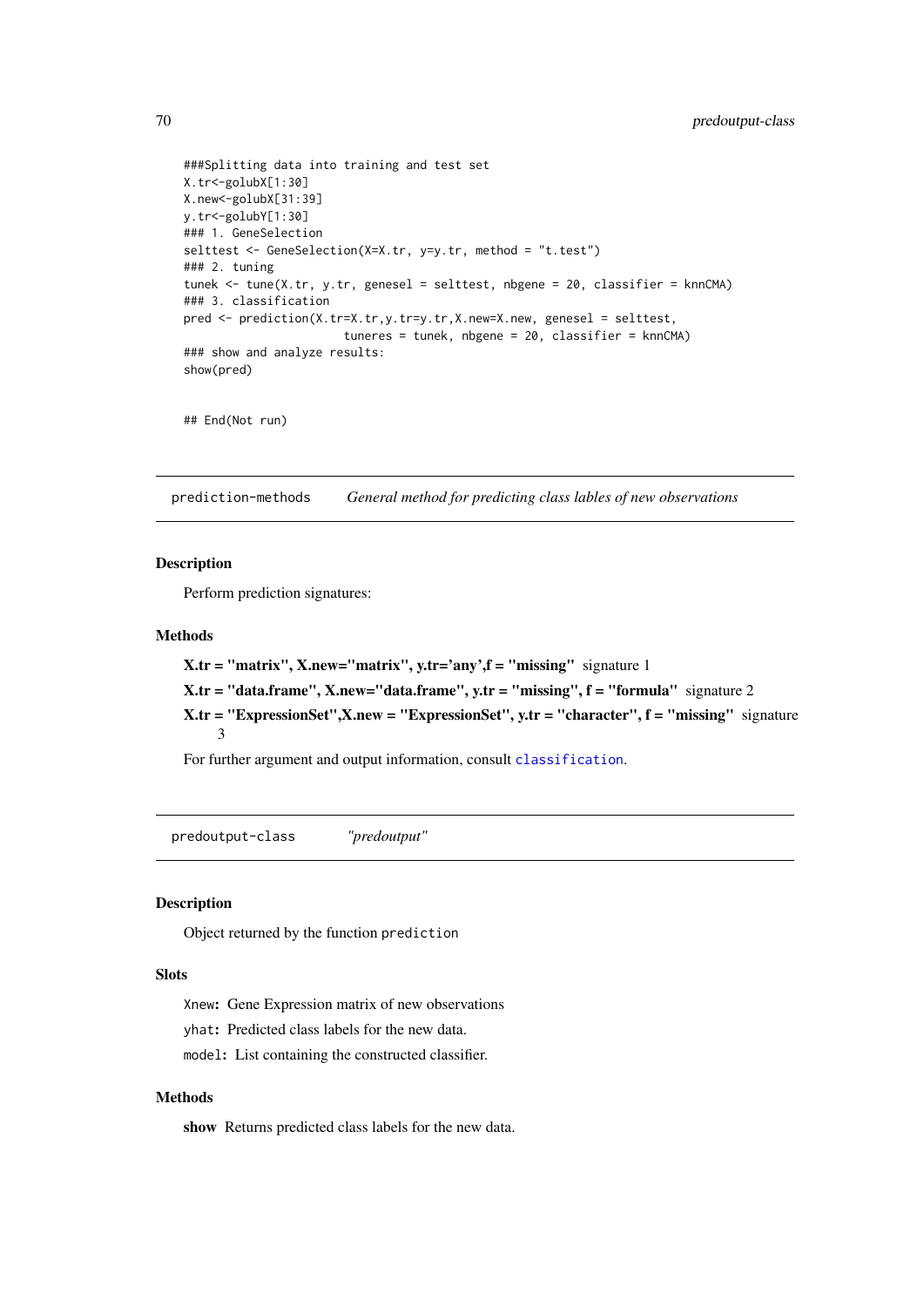#### $q$ daCMA  $q$

## Author(s)

Christoph Bernau <bernau@ibe.med.uni-muenchen.de>

Anne-Laure Boulesteix <boulesteix@ibe.med.uni-muenchen.de>

# See Also

[compBoostCMA](#page-13-0), [dldaCMA](#page-15-0), [ElasticNetCMA](#page-18-0), [fdaCMA](#page-23-0), [flexdaCMA](#page-26-1), [gbmCMA](#page-29-0), [knnCMA](#page-40-0), [ldaCMA](#page-44-0), [LassoCMA](#page-42-1), [nnetCMA](#page-47-0), [pknnCMA](#page-51-0), [plrCMA](#page-57-0), [pls\\_ldaCMA](#page-59-0), [pls\\_lrCMA](#page-61-0), [pls\\_rfCMA](#page-63-0), [pnnCMA](#page-65-0), [qdaCMA](#page-70-0), [rfCMA](#page-72-0), [scdaCMA](#page-75-0), [shrinkldaCMA](#page-77-0), [svmCMA](#page-80-0)

<span id="page-70-0"></span>

qdaCMA *Quadratic Discriminant Analysis*

## Description

Performs a quadratic discriminant analysis under the assumption of a multivariate normal distribution in each classes without restriction concerning the covariance matrices. The function qda from the package MASS is called for computation.

For S4 method information, see [qdaCMA-methods.](#page-72-1)

#### Usage

qdaCMA(X, y, f, learnind,models=FALSE, ...)

## Arguments

| X        | Gene expression data. Can be one of the following:                                                                                                                                                             |
|----------|----------------------------------------------------------------------------------------------------------------------------------------------------------------------------------------------------------------|
|          | • A matrix. Rows correspond to observations, columns to variables.                                                                                                                                             |
|          | • A data. frame, when f is <i>not</i> missing (s. below).                                                                                                                                                      |
|          | • An object of class Expression Set.                                                                                                                                                                           |
| у        | Class labels. Can be one of the following:                                                                                                                                                                     |
|          | • A numeric vector.                                                                                                                                                                                            |
|          | • A factor.                                                                                                                                                                                                    |
|          | • A character if X is an ExpressionSet that specifies the phenotype vari-<br>able.                                                                                                                             |
|          | • missing, if X is a data. frame and a proper formula f is provided.                                                                                                                                           |
|          | <b>WARNING:</b> The class labels will be re-coded to range from $\theta$ to K-1, where K<br>is the total number of different classes in the learning set.                                                      |
| f        | A two-sided formula, if X is a data. frame. The left part correspond to class<br>labels, the right to variables.                                                                                               |
| learnind | An index vector specifying the observations that belong to the learning set. May<br>be missing; in that case, the learning set consists of all observations and pre-<br>dictions are made on the learning set. |
| models   | a logical value indicating whether the model object shall be returned                                                                                                                                          |
| $\cdots$ | Further arguments to be passed to qda from the package MASS                                                                                                                                                    |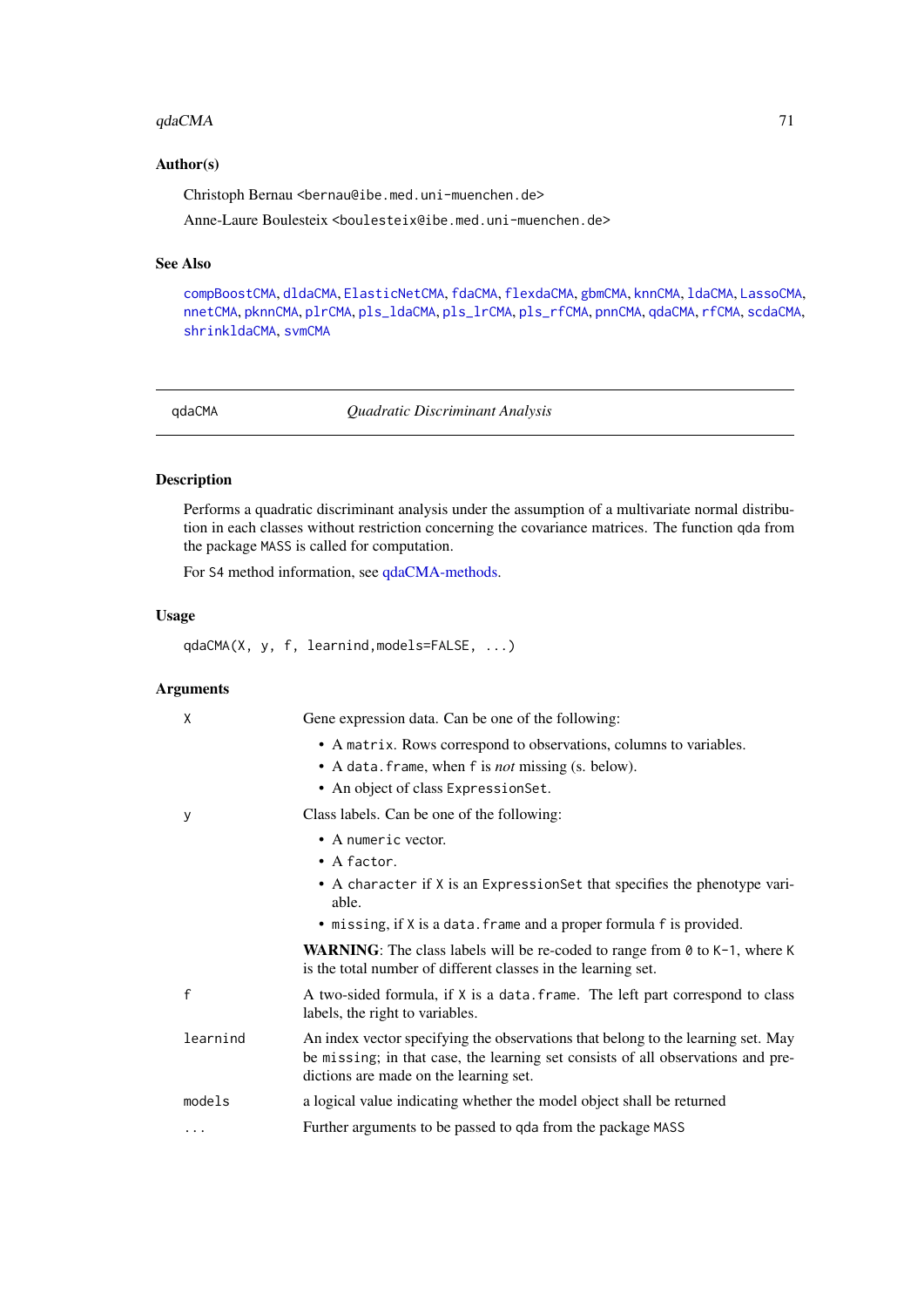An object of class [cloutput](#page-8-0).

## Note

Excessive variable selection has usually to performed before qdaCMA can be applied in the  $p > n$ setting. Not reducing the number of variables can result in an error message.

## Author(s)

Martin Slawski <ms@cs.uni-sb.de>

Anne-Laure Boulesteix <boulesteix@ibe.med.uni-muenchen.de>

## References

McLachlan, G.J. (1992).

Discriminant Analysis and Statistical Pattern Recognition.

*Wiley, New York*

#### See Also

[compBoostCMA](#page-13-0), [dldaCMA](#page-15-0), [ElasticNetCMA](#page-18-0), [fdaCMA](#page-23-0), [flexdaCMA](#page-26-1), [gbmCMA](#page-29-0), [knnCMA](#page-40-0), [ldaCMA](#page-44-0), [LassoCMA](#page-42-1), [nnetCMA](#page-47-0), [pknnCMA](#page-51-0), [plrCMA](#page-57-0), [pls\\_ldaCMA](#page-59-0), [pls\\_lrCMA](#page-61-0), [pls\\_rfCMA](#page-63-0), [pnnCMA](#page-65-0), [rfCMA](#page-72-0), [scdaCMA](#page-75-0), [shrinkldaCMA](#page-77-0), [svmCMA](#page-80-0)

#### Examples

```
### load Golub AML/ALL data
data(golub)
### extract class labels
golubY \leftarrow golub[, 1]### extract gene expression from first 3 genes
golubX <- as.matrix(golub[,2:4])
### select learningset
ratio <- 2/3
set.seed(112)
learnind <- sample(length(golubY), size=floor(ratio*length(golubY)))
### run QDA
qdaresult <- qdaCMA(X=golubX, y=golubY, learnind=learnind)
### show results
show(qdaresult)
ftable(qdaresult)
plot(qdaresult)
### multiclass example:
### load Khan data
data(khan)
### extract class labels
khanY \leq khan[,1]### extract gene expression from first 4 genes
khanX <- as.matrix(khan[,2:5])
### select learningset
set.seed(111)
learnind <- sample(length(khanY), size=floor(ratio*length(khanY)))
### run QDA
```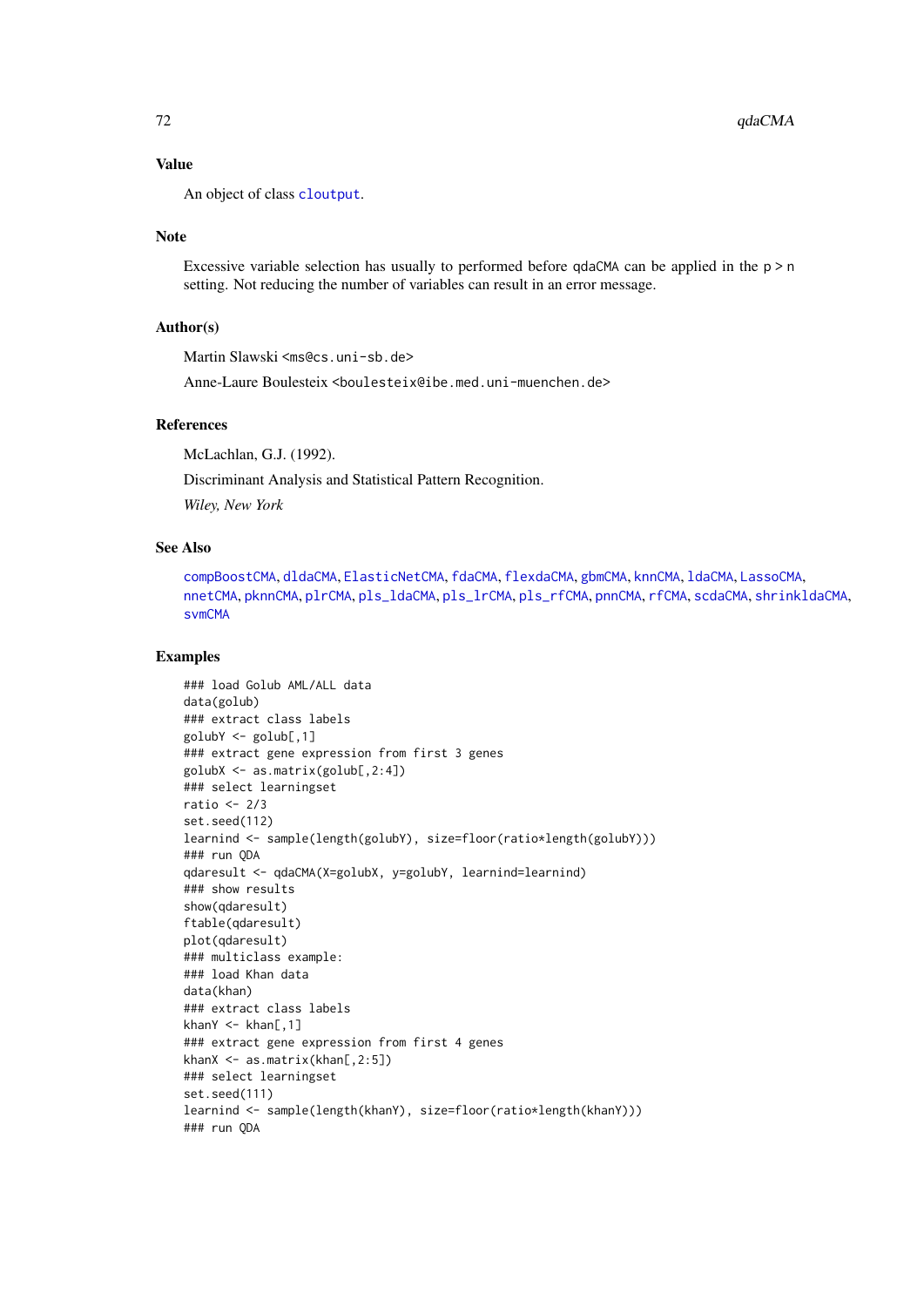#### <span id="page-72-1"></span>qdaCMA-methods 73

```
qdaresult <- qdaCMA(X=khanX, y=khanY, learnind=learnind)
### show results
show(qdaresult)
ftable(qdaresult)
plot(qdaresult)
```
qdaCMA-methods *Quadratic Discriminant Analysis*

# Description

Performs a quadratic discriminant analysis under the assumption of a multivariate normal distribution in each classes without restriction concerning the covariance matrices. The function qda from the package MASS is called for computation.

# Methods

 $X = "matrix", y = "numeric", f = "missing" signature 1$  $X = "matrix", y = "factor", f = "missing" signature 2$  $X = "data-frame", y = "missing", f = "formula" signature 3$  $X = "ExpressionSet", y = "character", f = "missing" signature 4$ For further argument and output information, consult [qdaCMA](#page-70-0).

<span id="page-72-0"></span>

rfCMA *Classification based on Random Forests*

#### **Description**

Random Forests were proposed by Breiman (2001) and are implemented in the package randomForest. In this package, they can as well be used to rank variables according to their importance, s. GeneSelection. For S4 method information, see [rfCMA-methods](#page-74-0)

# Usage

rfCMA(X, y, f, learnind, varimp = TRUE, seed = 111, models=FALSE, type=1, scale=FALSE, importance=TRUE

#### Arguments

| χ | Gene expression data. Can be one of the following:                                  |
|---|-------------------------------------------------------------------------------------|
|   | • A matrix. Rows correspond to observations, columns to variables.                  |
|   | • A data. frame, when f is <i>not</i> missing (s. below).                           |
|   | • An object of class Expression Set.                                                |
| у | Class labels. Can be one of the following:                                          |
|   | • A numeric vector.                                                                 |
|   | $\bullet$ A factor.                                                                 |
|   | • A character if X is an Expression Set that specifies the phenotype vari-<br>able. |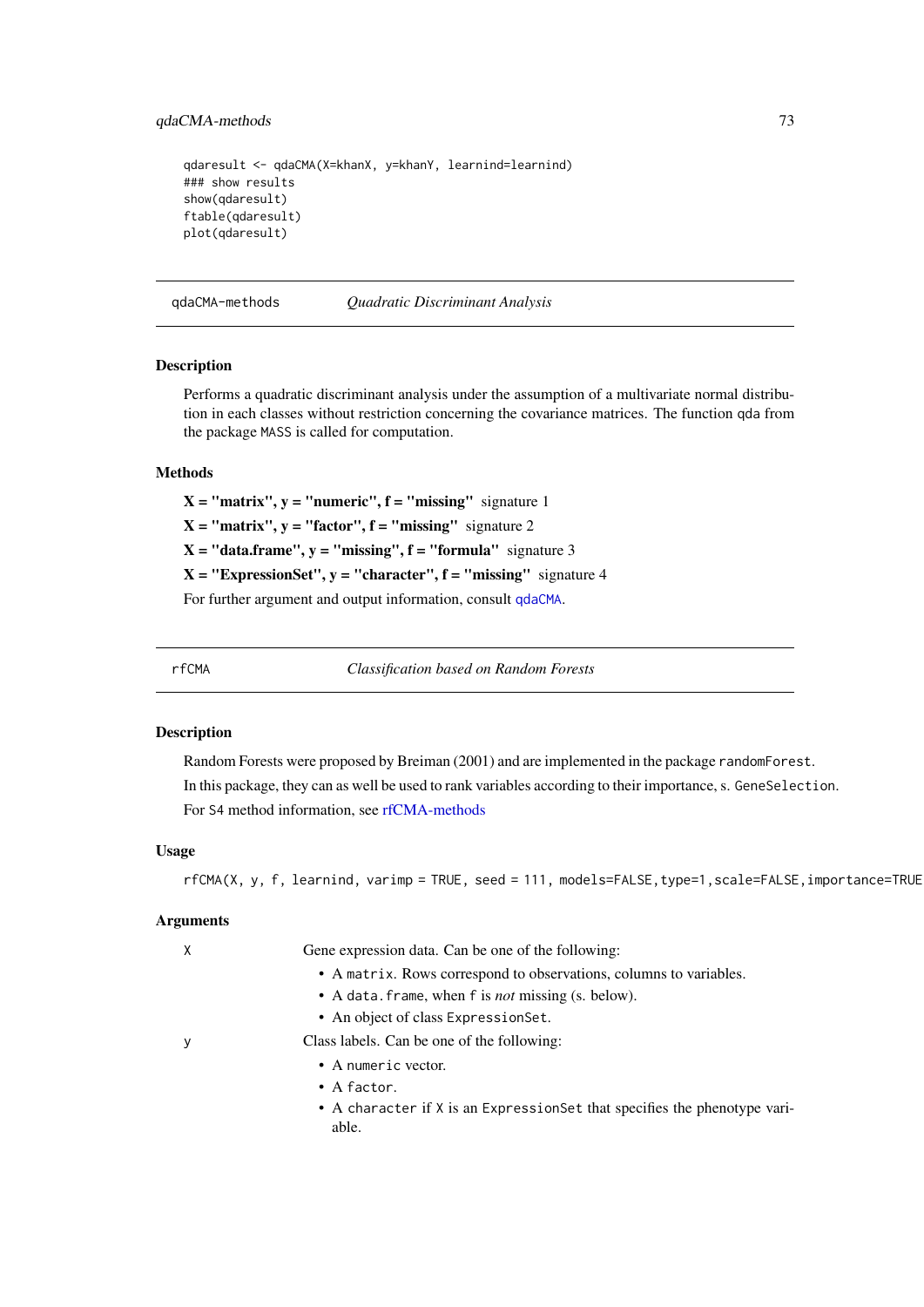<span id="page-73-0"></span>

|              | • missing, if X is a data. frame and a proper formula f is provided.                                                                                                                                           |
|--------------|----------------------------------------------------------------------------------------------------------------------------------------------------------------------------------------------------------------|
|              | <b>WARNING:</b> The class labels will be re-coded to range from $\theta$ to $K-1$ , where K<br>is the total number of different classes in the learning set.                                                   |
| $\mathsf{f}$ | A two-sided formula, if X is a data. frame. The left part correspond to class<br>labels, the right to variables.                                                                                               |
| learnind     | An index vector specifying the observations that belong to the learning set. May<br>be missing; in that case, the learning set consists of all observations and pre-<br>dictions are made on the learning set. |
| varimp       | Should additional information for variable selection be provided? Defaults to<br>TRUE.                                                                                                                         |
| seed         | Fix Random number generator seed to seed. This is useful to guarantee repro-<br>ducibility of the results.                                                                                                     |
| models       | a logical value indicating whether the model object shall be returned                                                                                                                                          |
| type         | Parameter passed to function importance. Either 1 or 2, specifying the type of<br>importance measure (1=mean decrease in accuracy, 2=mean decrease in node<br>impurity).                                       |
| scale        | Parameter passed to function importance. For permutation based measures,<br>should the measures be divided by their standard errors?                                                                           |
| importance   | Parameter passed to function randomForest.Should importance of predictors<br>be assessed by permutation?                                                                                                       |
| .            | Further arguments to be passed to randomForest from the package of the same<br>name.                                                                                                                           |

# Value

If varimp, then an object of class [clvarseloutput](#page-9-0) is returned, otherwise an object of class [cloutput](#page-8-0)

#### Author(s)

Martin Slawski <ms@cs.uni-sb.de>

Anne-Laure Boulesteix <boulesteix@ibe.med.uni-muenchen.de>

# References

Breiman, L. (2001)

Random Forest.

*Machine Learning, 45:5-32.*

# See Also

[compBoostCMA](#page-13-0), [dldaCMA](#page-15-0), [ElasticNetCMA](#page-18-0), [fdaCMA](#page-23-0), [flexdaCMA](#page-26-0), [gbmCMA](#page-29-0), [knnCMA](#page-40-0), [ldaCMA](#page-44-0), [LassoCMA](#page-42-0), [nnetCMA](#page-47-0), [pknnCMA](#page-51-0), [plrCMA](#page-57-0), [pls\\_ldaCMA](#page-59-0), [pls\\_lrCMA](#page-61-0), [pls\\_rfCMA](#page-63-0), [pnnCMA](#page-65-0), [qdaCMA](#page-70-0), [scdaCMA](#page-75-0), [shrinkldaCMA](#page-77-0), [svmCMA](#page-80-0)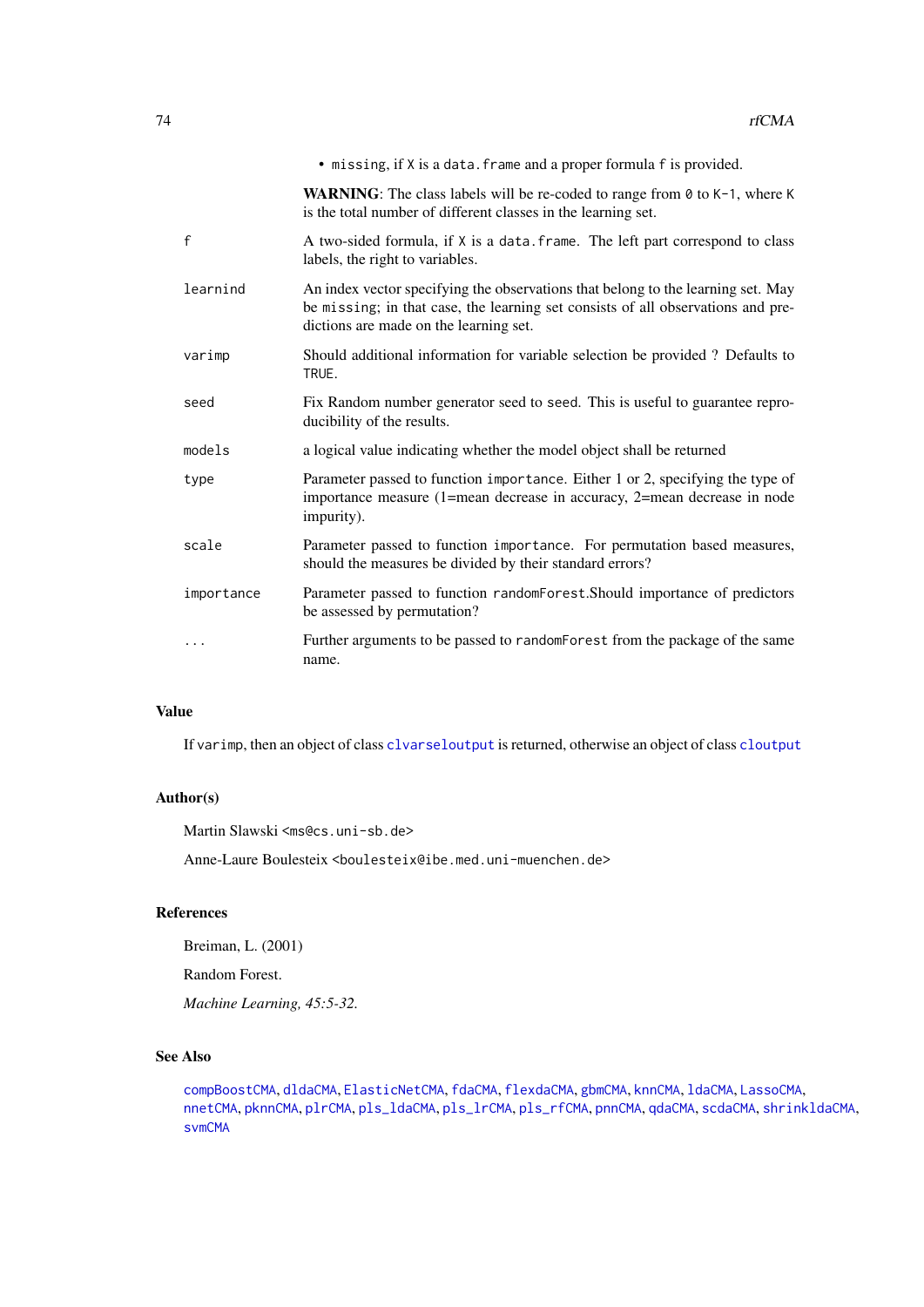#### <span id="page-74-1"></span>rfCMA-methods 75

#### Examples

```
### load Khan data
data(khan)
### extract class labels
khanY \leq khan[,1]
### extract gene expression
khanX <- as.matrix(khan[,-1])
### select learningset
set.seed(111)
learnind <- sample(length(khanY), size=floor(2/3*length(khanY)))
### run random Forest
#rfresult <- rfCMA(X=khanX, y=khanY, learnind=learnind, varimp = FALSE)
### show results
#show(rfresult)
#ftable(rfresult)
#plot(rfresult)
```
<span id="page-74-0"></span>rfCMA-methods *Classification based on Random Forests*

#### Description

Random Forests were proposed by Breiman (2001) and are implemented in the package randomForest. In this package, they can as well be used to rank variables according to their importance, s. GeneSelection.

#### Methods

 $X = "matrix", y = "numeric", f = "missing" signature 1$  $X = "matrix", y = "factor", f = "missing" signature 2$  $X = "data-frame", y = "missing", f = "formula" signature 3$  $X = "ExpressionSet", y = "character", f = "missing" signature 4$ For references, further argument and output information, consult [rfCMA](#page-72-0)

roc *Receiver Operator Characteristic*

## Description

The empirical Receiver Operator Characteristic (ROC) is widely used for the evaluation of diagnostic tests, but also for the evaluation of classfiers. In this implementation, it can only be used for the binary classification case. The input are a numeric vector of class probabilities (which play the role of a test result) and the true class labels. Note that misclassifcation performance can (partly widely) differ from the Area under the ROC (AUC). This is due to the fact that misclassifcation rates are always computed for the threshold 'probability  $= 0.5$ '.

#### Arguments

| object                  | An object of cloutput.                            |
|-------------------------|---------------------------------------------------|
| plot                    | Should the ROC curve be plotted? Default is TRUE. |
| $\cdot$ $\cdot$ $\cdot$ | Argument to specifiv further graphical options.   |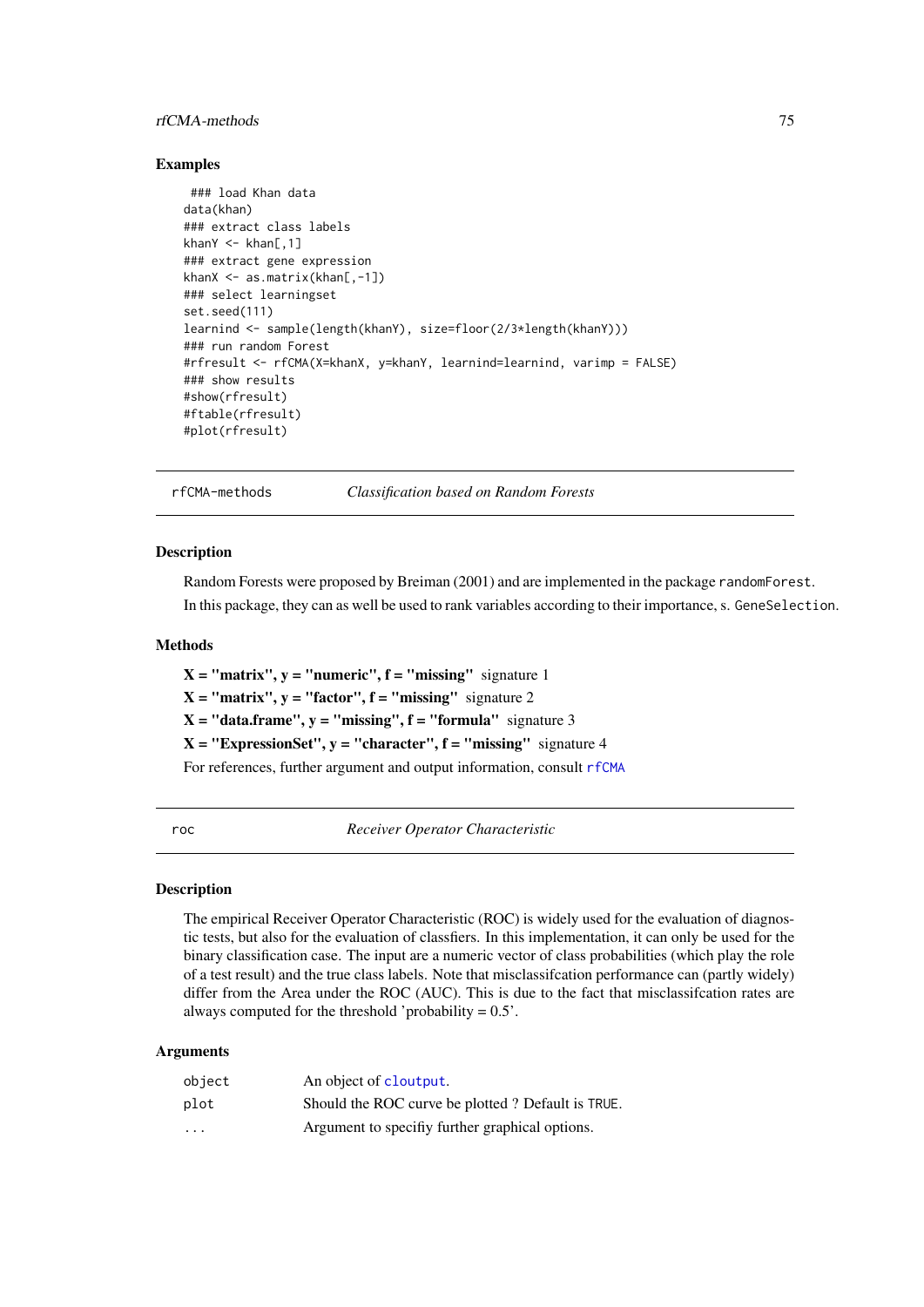The empirical area under the curve (AUC).

#### Author(s)

Martin Slawski <ms@cs.uni-sb.de>

Anne-Laure Boulesteix <boulesteix@ibe.med.uni-muenchen.de>

#### References

Slawski, M. Daumer, M. Boulesteix, A.-L. (2008) CMA - A comprehensive Bioconductor package for supervised classification with high dimensional data. *BMC Bioinformatics 9: 439*

#### See Also

[evaluation](#page-21-0)

<span id="page-75-0"></span>scdaCMA *Shrunken Centroids Discriminant Analysis*

#### Description

The nearest shrunken centroid classification algorithm is detailly described in Tibshirani et al. (2002).

It is widely known under the name PAM (prediction analysis for microarrays), which can also be found in the package pamr.

For S4 method information, see [scdaCMA-methods.](#page-77-1)

# Usage

 $scdaCMA(X, y, f, learning, delta = 0.5, models = FALSE,...)$ 

## Arguments

X Gene expression data. Can be one of the following:

- A matrix. Rows correspond to observations, columns to variables.
- A data.frame, when f is *not* missing (s. below).
- An object of class ExpressionSet.

- y Class labels. Can be one of the following:
	- A numeric vector.
	- A factor.
	- A character if X is an ExpressionSet that specifies the phenotype variable.
	- missing, if X is a data. frame and a proper formula f is provided.

WARNING: The class labels will be re-coded to range from 0 to K-1, where K is the total number of different classes in the learning set.

f A two-sided formula, if X is a data.frame. The left part correspond to class labels, the right to variables.

<span id="page-75-1"></span>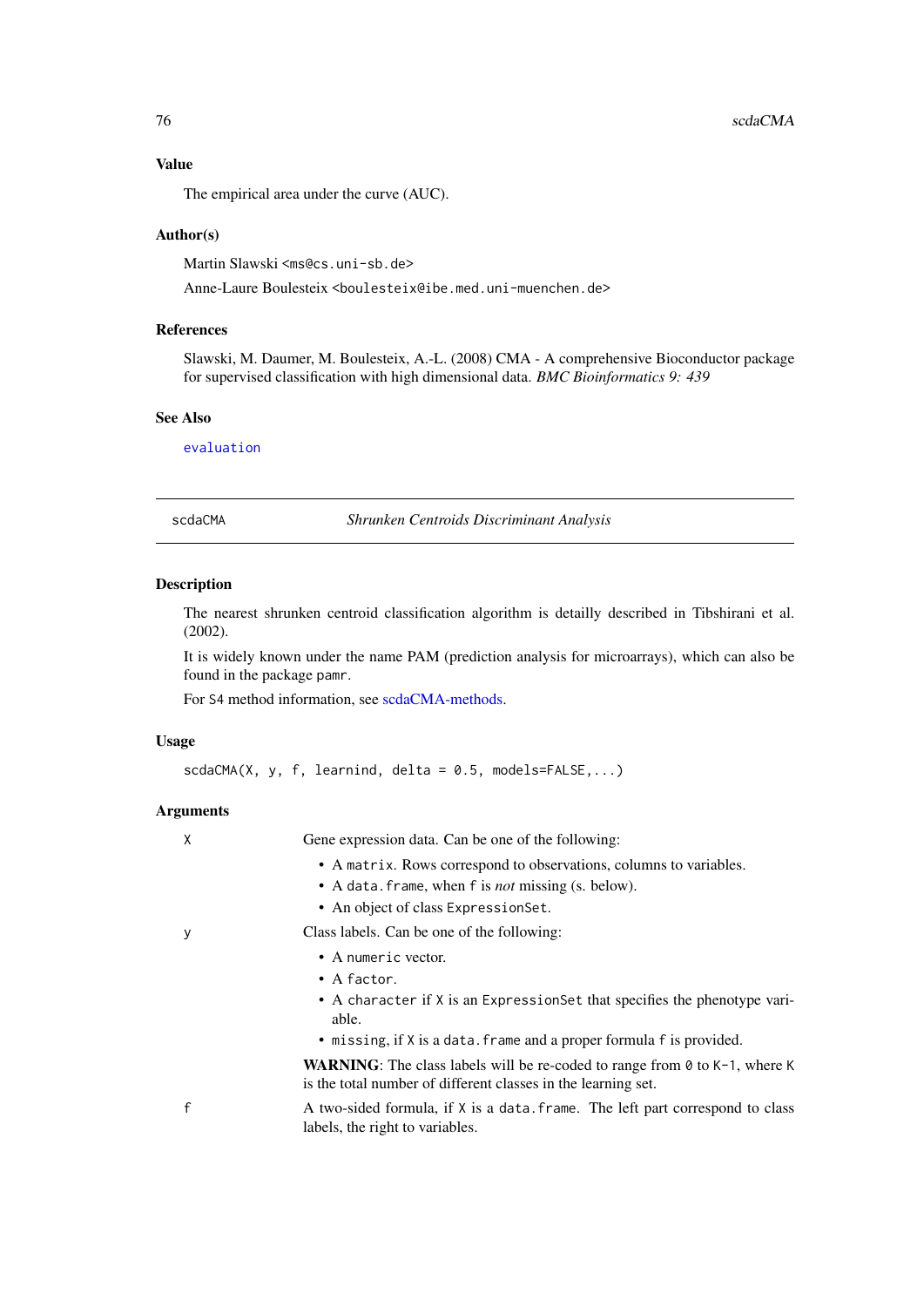#### <span id="page-76-0"></span>scdaCMA 77

| learnind | An index vector specifying the observations that belong to the learning set. May<br>be missing; in that case, the learning set consists of all observations and pre-<br>dictions are made on the learning set. |
|----------|----------------------------------------------------------------------------------------------------------------------------------------------------------------------------------------------------------------|
| delta    | The shrinkage intensity for the class centroids - a hyperparameter that must be<br>tuned. The default 0.5 not necessarily produces good results.                                                               |
| models   | a logical value indicating whether the model object shall be returned                                                                                                                                          |
| $\cdot$  | Currently unused argument.                                                                                                                                                                                     |

# Value

An object of class [cloutput](#page-8-0).

# Note

The results can differ from those obtained by using the package pamr.

#### Author(s)

Martin Slawski <ms@cs.uni-sb.de>

Anne-Laure Boulesteix <boulesteix@ibe.med.uni-muenchen.de>

# References

Tibshirani, R., Hastie, T., Narasimhan, B., and Chu, G., (2003).

Class prediction by nearest shrunken centroids with applications to DNA microarrays.

*Statistical Science, 18, 104-117*

#### See Also

[compBoostCMA](#page-13-0), [dldaCMA](#page-15-0), [ElasticNetCMA](#page-18-0), [fdaCMA](#page-23-0), [flexdaCMA](#page-26-0), [gbmCMA](#page-29-0), [knnCMA](#page-40-0), [ldaCMA](#page-44-0), [LassoCMA](#page-42-0), [nnetCMA](#page-47-0), [pknnCMA](#page-51-0), [plrCMA](#page-57-0), [pls\\_ldaCMA](#page-59-0), [pls\\_lrCMA](#page-61-0), [pls\\_rfCMA](#page-63-0), [pnnCMA](#page-65-0), [qdaCMA](#page-70-0), [rfCMA](#page-72-0), [shrinkldaCMA](#page-77-0), [svmCMA](#page-80-0)

#### Examples

```
### load Khan data
data(khan)
### extract class labels
khanY \leq khan[,1]### extract gene expression
khanX <- as.matrix(khan[,-1])
### select learningset
set.seed(111)
learnind <- sample(length(khanY), size=floor(2/3*length(khanY)))
### run Shrunken Centroids classfier, without tuning
scdaresult <- scdaCMA(X=khanX, y=khanY, learnind=learnind)
### show results
show(scdaresult)
ftable(scdaresult)
plot(scdaresult)
```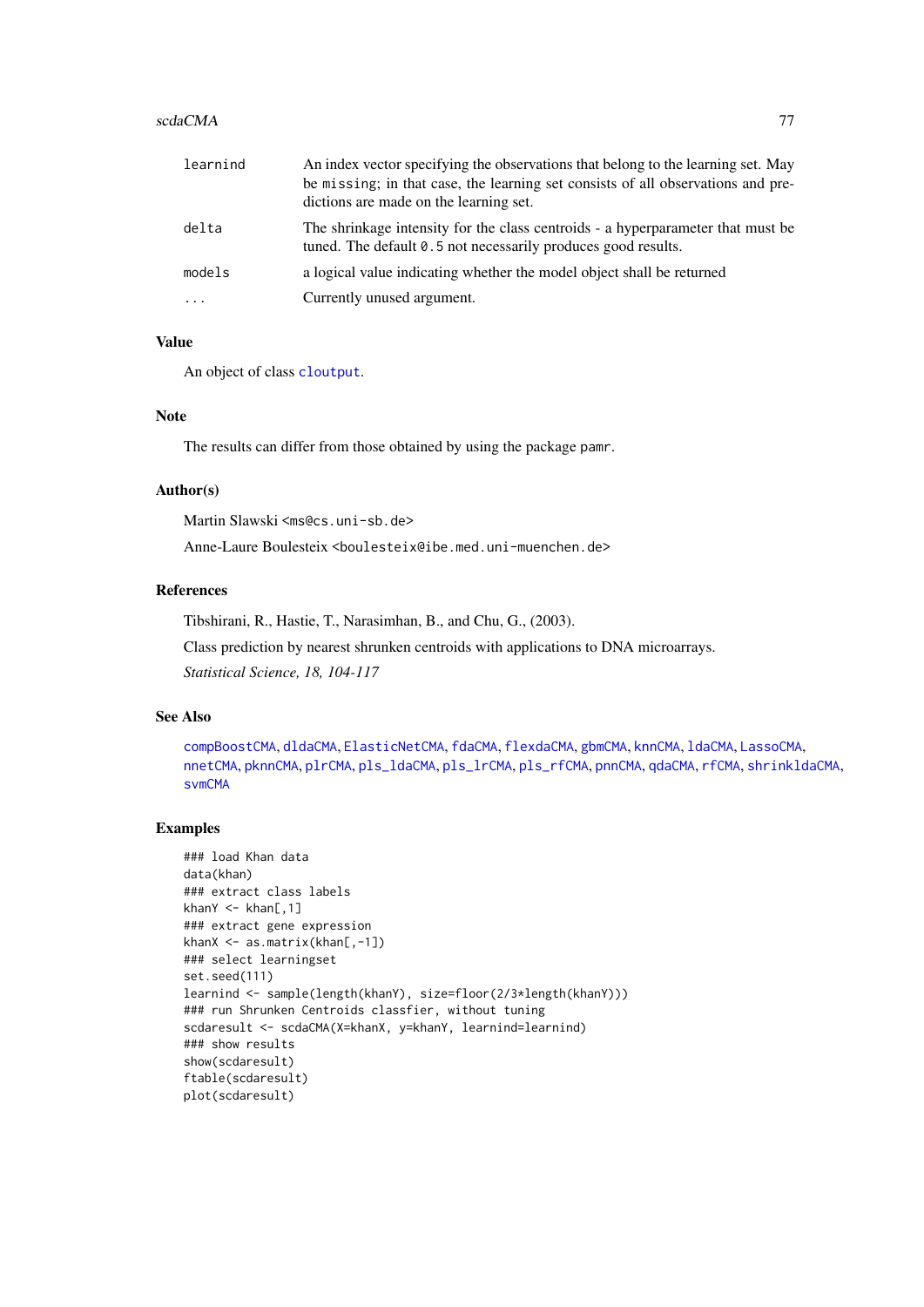<span id="page-77-2"></span><span id="page-77-1"></span>

#### Description

The nearest shrunken centroid classification algorithm is detailly described in Tibshirani et al. (2002).

It is widely known under the name PAM (prediction analysis for microarrays), which can also be found in the package pamr.

#### Methods

 $X = "matrix", y = "numeric", f = "missing" signature 1$ 

 $X = "matrix", y = "factor", f = "missing" signature 2$ 

 $X = "data-frame", y = "missing", f = "formula" signature 3$ 

 $X = "ExpressionSet", y = "character", f = "missing" signature 4$ 

For references, further argument and output information, consult [scdaCMA](#page-75-0).

<span id="page-77-0"></span>shrinkldaCMA *Shrinkage linear discriminant analysis*

# Description

Linear Discriminant Analysis combined with the James-Stein-Shrinkage approach of Schaefer and Strimmer (2005) for the covariance matrix.

Currently still an experimental version.

For S4 method information, see [shrinkldaCMA-methods](#page-79-0)

#### Usage

shrinkldaCMA(X, y, f, learnind, models=FALSE, ...)

# Arguments

X Gene expression data. Can be one of the following:

- A matrix. Rows correspond to observations, columns to variables.
- A data.frame, when f is *not* missing (s. below).
- An object of class ExpressionSet.

y Class labels. Can be one of the following:

- A numeric vector.
- A factor.
- A character if X is an ExpressionSet that specifies the phenotype variable.
- missing, if X is a data.frame and a proper formula f is provided.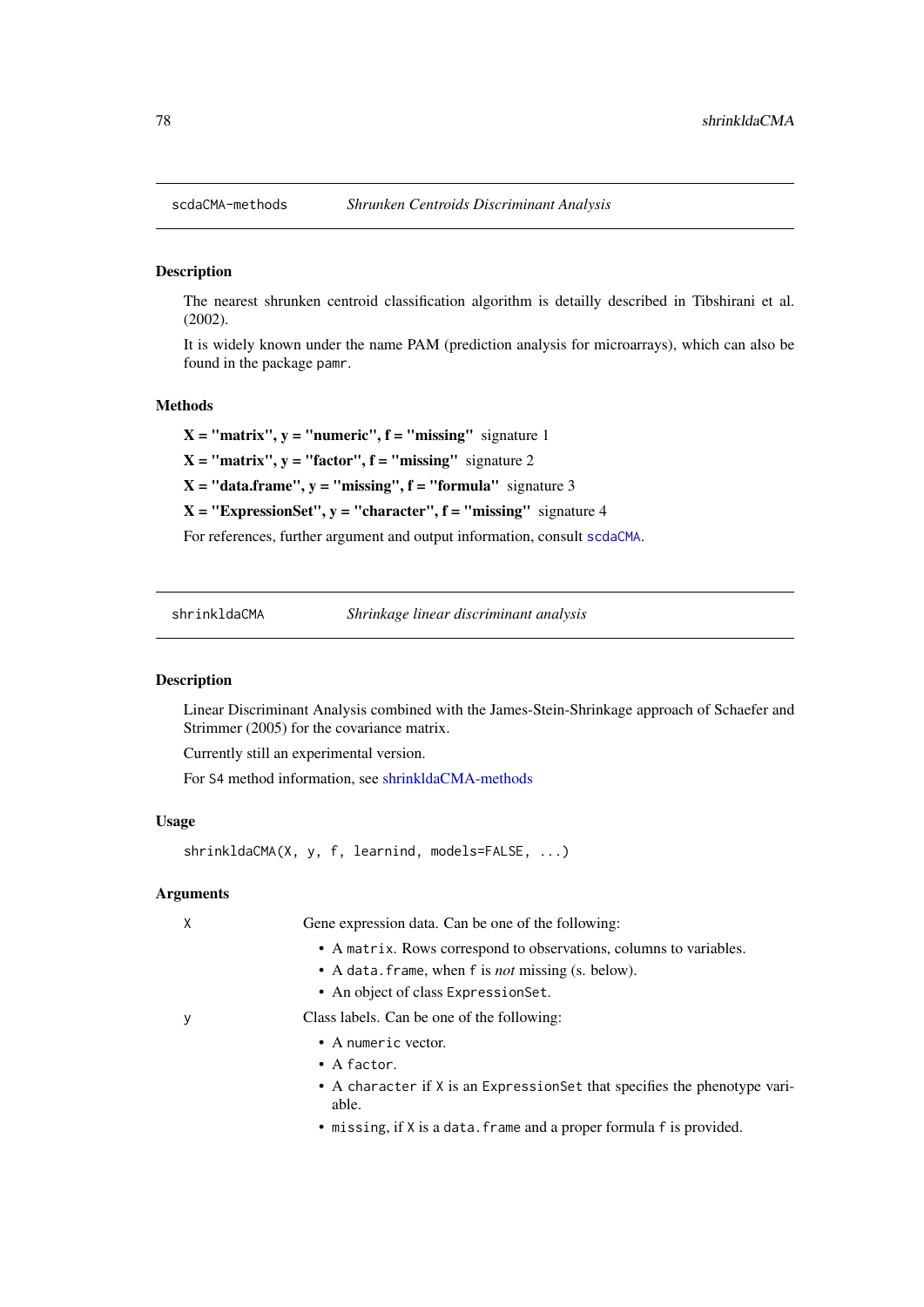<span id="page-78-0"></span>

|                         | <b>WARNING:</b> The class labels will be re-coded to range from $\theta$ to $K-1$ , where K<br>is the total number of different classes in the learning set.                                                   |
|-------------------------|----------------------------------------------------------------------------------------------------------------------------------------------------------------------------------------------------------------|
|                         | A two-sided formula, if X is a data. frame. The left part correspond to class<br>labels, the right to variables.                                                                                               |
| learnind                | An index vector specifying the observations that belong to the learning set. May<br>be missing; in that case, the learning set consists of all observations and pre-<br>dictions are made on the learning set. |
| models                  | a logical value indicating whether the model object shall be returned                                                                                                                                          |
| $\cdot$ $\cdot$ $\cdot$ | Further arguments to be passed to cov. shrink from the package corpoor                                                                                                                                         |

# Value

An object of class [cloutput](#page-8-0).

# Note

This is still an experimental version.

Covariance shrinkage is performed by calling functions from the package corpcor.

Variable selection is *not* necessary.

# Author(s)

Martin Slawski <ms@cs.uni-sb.de>

Anne-Laure Boulesteix <boulesteix@ibe.med.uni-muenchen.de>

#### References

Schaefer, J., Strimmer, K. (2005).

A shrinkage approach to large-scale covariance estimation and implications for functional genomics.

*Statististical Applications in Genetics and Molecular Biology, 4:32.*

# See Also

[compBoostCMA](#page-13-0), [dldaCMA](#page-15-0), [ElasticNetCMA](#page-18-0), [fdaCMA](#page-23-0), [flexdaCMA](#page-26-0), [gbmCMA](#page-29-0), [knnCMA](#page-40-0), [ldaCMA](#page-44-0), [LassoCMA](#page-42-0), [nnetCMA](#page-47-0), [pknnCMA](#page-51-0), [plrCMA](#page-57-0), [pls\\_ldaCMA](#page-59-0), [pls\\_lrCMA](#page-61-0), [pls\\_rfCMA](#page-63-0), [pnnCMA](#page-65-0), [qdaCMA](#page-70-0), [rfCMA](#page-72-0), [scdaCMA](#page-75-0), [svmCMA](#page-80-0).

# Examples

```
### load Golub AML/ALL data
data(golub)
### extract class labels
golubY <- golub[,1]
### extract gene expression
golubX <- as.matrix(golub[,-1])
### select learningset
ratio <-2/3set.seed(111)
learnind <- sample(length(golubY), size=floor(ratio*length(golubY)))
### run shrinkage-LDA
result <- shrinkldaCMA(X=golubX, y=golubY, learnind=learnind)
```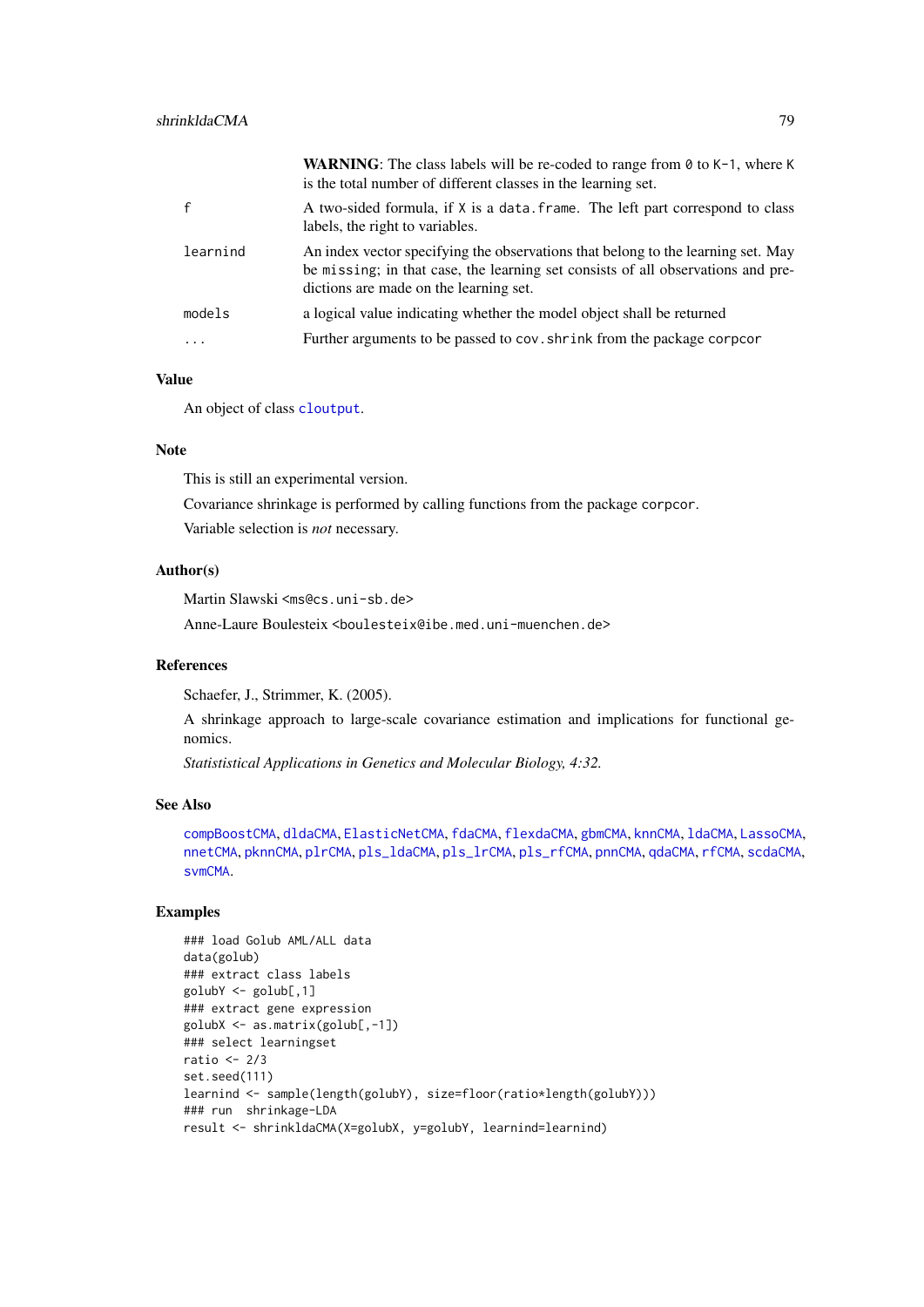<span id="page-79-1"></span>80 summary

```
### show results
show(result)
ftable(result)
plot(result)
```
<span id="page-79-0"></span>shrinkldaCMA-methods *Shrinkage linear discriminant analysis*

#### Description

Linear Discriminant Analysis combined with the James-Stein-Shrinkage approach of Schaefer and Strimmer (2005) for the covariance matrix.

Currently still an experimental version. For S4 method information, see [shrinkldaCMA-methods](#page-79-0)

#### Methods

 $X = "matrix", y = "numeric", f = "missing" signature 1$ 

 $X = "matrix", y = "factor", f = "missing" signature 2$ 

 $X = "data-frame", y = "missing", f = "formula" signature 3$ 

 $X = "ExpressionSet", y = "character", f = "missing" signature 4$ 

For further argument and output information, consult [shrinkldaCMA](#page-77-0).

summary *Summarize classifier evaluation*

# Description

This method principally does nothing more than applying the pre-implemented summary() function to the slot score of an object of class [evaloutput](#page-20-0). One then obtains the usual five-point-summary, consisting of minimum and maximum, lower and upper quartile and the median. Additionally, the mean is also shown.

#### Arguments

| object   | An object of class evaloutput.                                    |
|----------|-------------------------------------------------------------------|
| $\cdots$ | Further arguments passed to the pre-implemented summary function. |

# Value

No return.

#### Note

That the results normally differ for different evaluation schemes ("iterationwise" or "observationwise").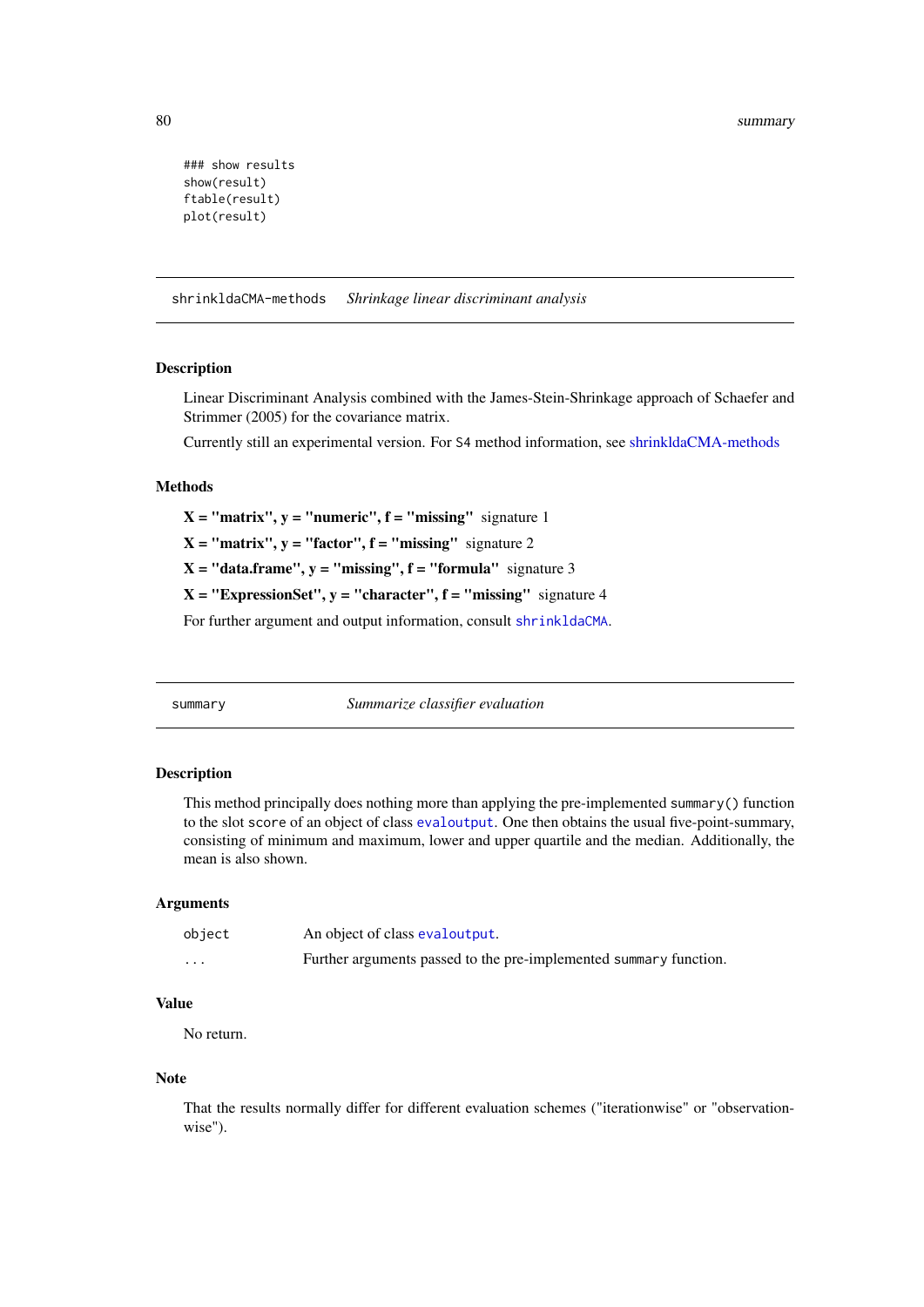#### <span id="page-80-1"></span> $svmCMA$  81

# Author(s)

Martin Slawski <ms@cs.uni-sb.de>

Anne-Laure Boulesteix <boulesteix@ibe.med.uni-muenchen.de>

# See Also

[evaluation](#page-21-0), [compare](#page-10-0), [obsinfo](#page-50-0).

<span id="page-80-0"></span>svmCMA *Support Vector Machine*

# Description

Calls the function svm from the package e1071 that provides an interface to the award-winning LIBSVM routines. For S4 method information, see [svmCMA-methods](#page-82-0)

#### Usage

svmCMA(X, y, f, learnind, probability, models=FALSE, seed=341,...)

# Arguments

| X            | Gene expression data. Can be one of the following:                                                                                                                                                             |
|--------------|----------------------------------------------------------------------------------------------------------------------------------------------------------------------------------------------------------------|
|              | • A matrix. Rows correspond to observations, columns to variables.                                                                                                                                             |
|              | • A data. frame, when f is <i>not</i> missing (s. below).                                                                                                                                                      |
|              | • An object of class ExpressionSet.                                                                                                                                                                            |
| У            | Class labels. Can be one of the following:                                                                                                                                                                     |
|              | • A numeric vector.                                                                                                                                                                                            |
|              | $\bullet$ A factor.                                                                                                                                                                                            |
|              | • A character if X is an ExpressionSet that specifies the phenotype vari-<br>able.                                                                                                                             |
|              | • missing, if X is a data. frame and a proper formula f is provided.                                                                                                                                           |
|              | <b>WARNING:</b> The class labels will be re-coded to range from $\theta$ to $K-1$ , where K<br>is the total number of different classes in the learning set.                                                   |
| $\mathsf{f}$ | A two-sided formula, if X is a data. frame. The left part correspond to class<br>labels, the right to variables.                                                                                               |
| learnind     | An index vector specifying the observations that belong to the learning set. May<br>be missing; in that case, the learning set consists of all observations and pre-<br>dictions are made on the learning set. |
| probability  | logical indicating whether the model should allow for probability predictions.                                                                                                                                 |
| seed         | Fix random number generator for reproducibility.                                                                                                                                                               |
| models       | a logical value indicating whether the model object shall be returned                                                                                                                                          |
|              | Further arguments to be passed to svm from the package e1071                                                                                                                                                   |
|              |                                                                                                                                                                                                                |

# Value

An object of class [cloutput](#page-8-0).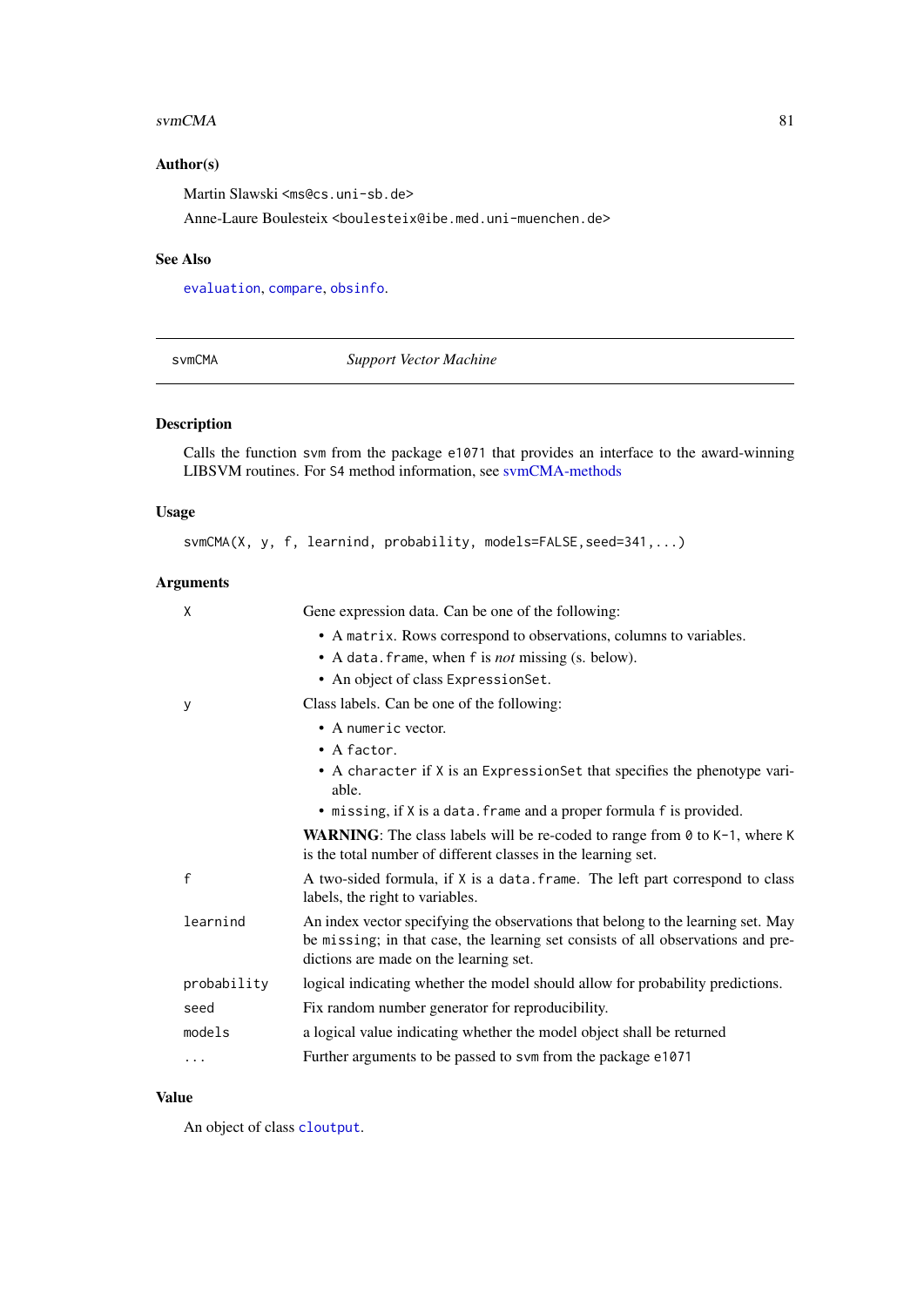#### Note

Contrary to the default settings in  $e1071$ ::: svm, the used kernel is a linear kernel which has turned to be out a better default setting in the small sample, large number of predictors - situation, because additional nonlinearity is mostly not necessary there. It additionally avoids the tuning of a further kernel parameter gamma, s. help of the package e1071 for details.

Nevertheless, hyperparameter tuning concerning the parameter cost must usually be performed to obtain reasonale results, s. [tune](#page-83-0).

#### Author(s)

Martin Slawski <ms@cs.uni-sb.de>

Anne-Laure Boulesteix <boulesteix@ibe.med.uni-muenchen.de>

Christoph Bernau <bernau@ibe.med.uni-muenchen.de>

# References

Boser, B., Guyon, I., Vapnik, V. (1992)

A training algorithm for optimal margin classifiers. *Proceedings of the fifth annual workshop on Computational learning theory, pages 144-152, ACM Press*.

Chang, Chih-Chung and Lin, Chih-Jen : LIBSVM: a library for Support Vector Machines [http:](http://www.csie.ntu.edu.tw/~cjlin/libsvm) [//www.csie.ntu.edu.tw/~cjlin/libsvm](http://www.csie.ntu.edu.tw/~cjlin/libsvm)

Schoelkopf, B., Smola, A.J. (2002) Learning with kernels. *MIT Press, Cambridge, MA.*

# See Also

[compBoostCMA](#page-13-0), [dldaCMA](#page-15-0), [ElasticNetCMA](#page-18-0), [fdaCMA](#page-23-0), [flexdaCMA](#page-26-0), [gbmCMA](#page-29-0), [knnCMA](#page-40-0), [ldaCMA](#page-44-0), [LassoCMA](#page-42-0), [nnetCMA](#page-47-0), [pknnCMA](#page-51-0), [plrCMA](#page-57-0), [pls\\_ldaCMA](#page-59-0), [pls\\_lrCMA](#page-61-0), [pls\\_rfCMA](#page-63-0), [pnnCMA](#page-65-0), [qdaCMA](#page-70-0), [rfCMA](#page-72-0), [scdaCMA](#page-75-0), [shrinkldaCMA](#page-77-0)

#### Examples

```
### load Golub AML/ALL data
data(golub)
### extract class labels
golubY <- golub[,1]
### extract gene expression
golubX <- as.matrix(golub[,-1])
### select learningset
ratio <-2/3set.seed(111)
learnind <- sample(length(golubY), size=floor(ratio*length(golubY)))
### run _untuned_linear SVM
svmresult <- svmCMA(X=golubX, y=golubY, learnind=learnind,probability=TRUE)
### show results
show(svmresult)
ftable(svmresult)
plot(svmresult)
```
<span id="page-81-0"></span>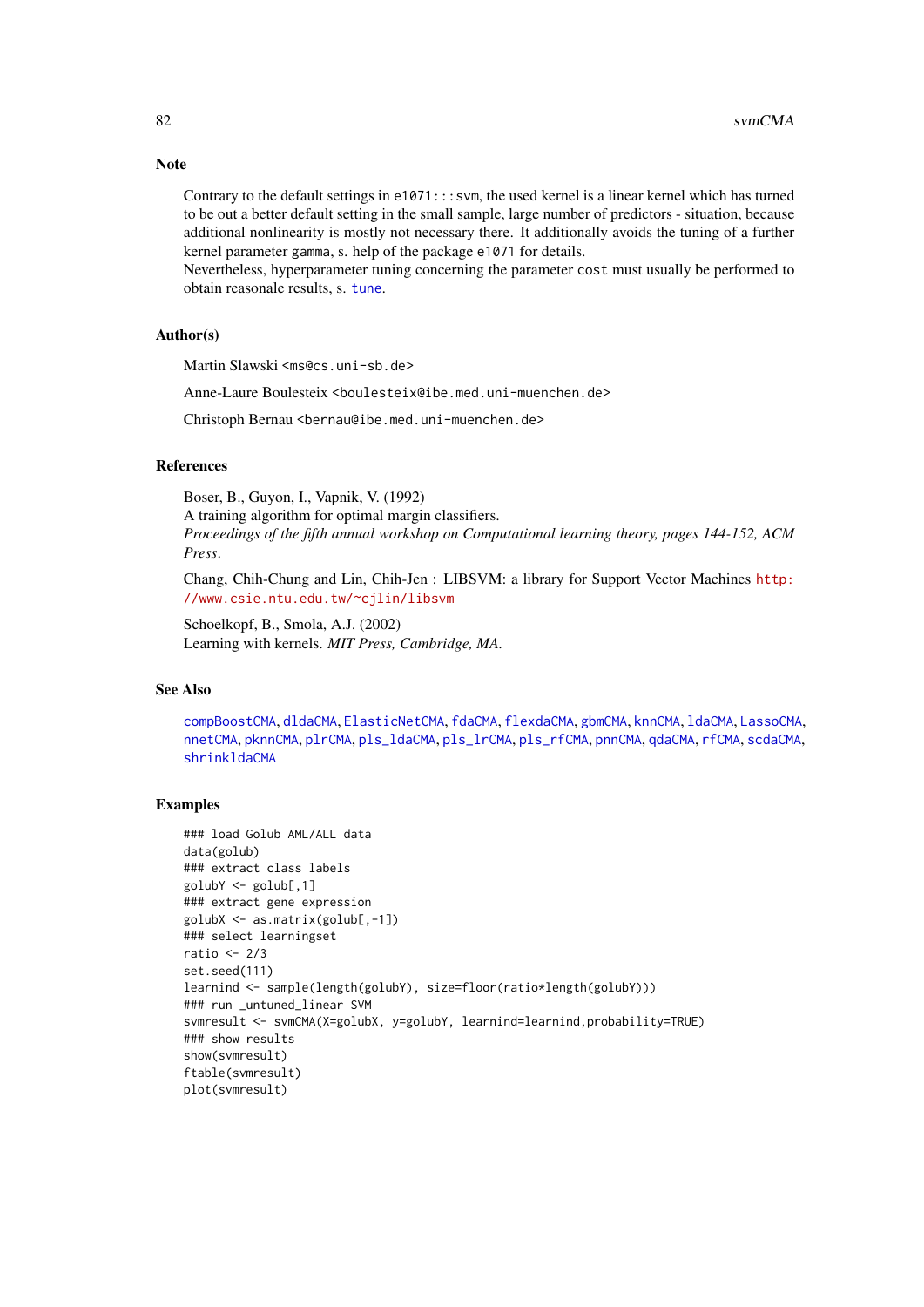<span id="page-82-1"></span><span id="page-82-0"></span>svmCMA-methods *Support Vector Machine*

#### Description

Calls the function svm from the package e1071 that provides an interface to the award-winning LIBSVM routines.

# Methods

 $X = "matrix", y = "numeric", f = "missing" signature 1$  $X = "matrix", y = "factor", f = "missing" signature 2$ 

 $X = "data-frame", y = "missing", f = "formula" signature 3$ 

 $X = "ExpressionSet", y = "character", f = "missing" signature 4$ 

For further argument and output information, consult [svmCMA](#page-80-0).

toplist *Display 'top' variables*

# Description

This is a convenient method to get quick access to the most important variables, based on the result of call to [GeneSelection](#page-34-0).

# Usage

toplist(object,  $k = 10$ , iter = 1, show = TRUE, ...)

# Arguments

| object       | An object of genesel.                                                          |
|--------------|--------------------------------------------------------------------------------|
| $\mathsf{k}$ | Number of top genes for which information should be displayed. Defaults to 10. |
| iter         | teration number (learningset) for which tuning results should be displayed.    |
| show         | Should the results be printed? Default is TRUE.                                |
| $\cdots$     | Currently unused argument.                                                     |

## Value

The type of output depends on the gene selection scheme. For the multiclass case, if gene selection has been run with the "pairwise" or "one-vs-all" scheme, then the output will be a list of data.frames, each containing the gene indices plus variable importance for the top k genes. The list elements are named according to the binary scenarios (e.g., 1 vs. 3). Otherwise, a single data.frame is returned.

#### Author(s)

Martin Slawski <ms@cs.uni-sb.de>

Anne-Laure Boulesteix <boulesteix@ibe.med.uni-muenchen.de>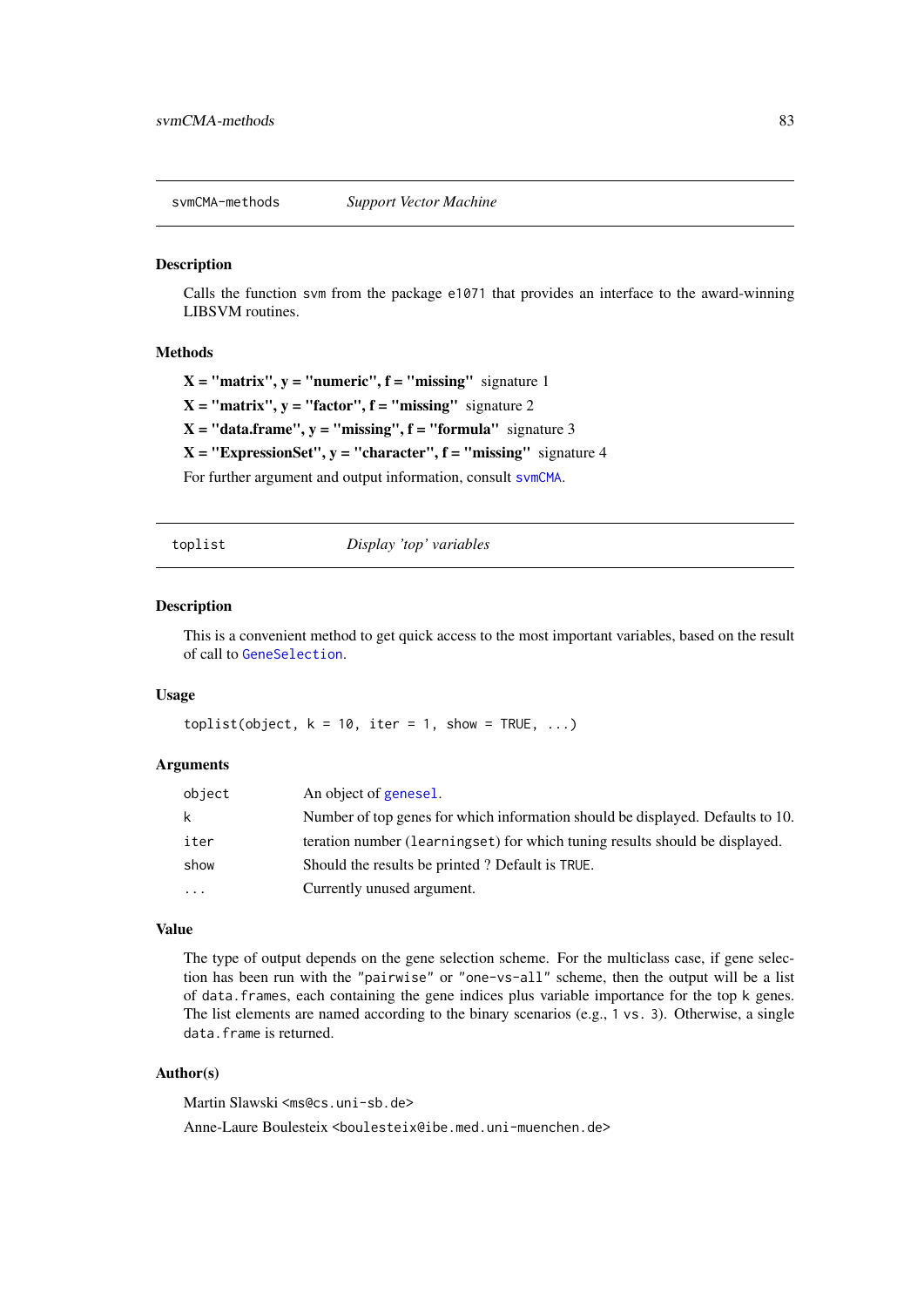#### <span id="page-83-1"></span>References

Slawski, M. Daumer, M. Boulesteix, A.-L. (2008) CMA - A comprehensive Bioconductor package for supervised classification with high dimensional data. *BMC Bioinformatics 9: 439*

#### See Also

[genesel](#page-33-0), [GeneSelection](#page-34-0), [plot,genesel-method](#page-0-0)

<span id="page-83-0"></span>tune *Hyperparameter tuning for classifiers*

#### Description

Most classifiers implemented in this package depend on one or even several hyperparameters (s. details) that should be optimized to obtain good (and comparable !) results. As tuning scheme, we propose three fold Cross-Validation on each learningset (for fixed selected variables). Note that learningsets usually do not contain the complete dataset, so tuning involves a second level of splitting the dataset. Increasing the number of folds leads to larger datasets (and possibly to higher accuracy), but also to higher computing times.

For S4 method information, s. link{tune-methods}

#### Usage

tune(X, y, f, learningsets, genesel, genesellist = list(), nbgene, classifier, fold = 3, strat = FALS

#### Arguments

| $\mathsf{X}$ | Gene expression data. Can be one of the following:                                                                                                                                         |
|--------------|--------------------------------------------------------------------------------------------------------------------------------------------------------------------------------------------|
|              | • A matrix. Rows correspond to observations, columns to variables.                                                                                                                         |
|              | • A data. frame, when f is <i>not</i> missing (s. below).                                                                                                                                  |
|              | • An object of class ExpressionSet.                                                                                                                                                        |
| $\mathbf{y}$ | Class labels. Can be one of the following:                                                                                                                                                 |
|              | • A numeric vector.                                                                                                                                                                        |
|              | $\bullet$ A factor.                                                                                                                                                                        |
|              | • A character if X is an ExpressionSet that specifies the phenotype vari-<br>able.                                                                                                         |
|              | • missing, if X is a data. frame and a proper formula f is provided.                                                                                                                       |
| $\mathsf{f}$ | A two-sided formula, if X is a data. frame. The left part correspond to class<br>labels, the right to variables.                                                                           |
| learningsets | An object of class learning sets. May be missing, then the complete datasets<br>is used as learning set.                                                                                   |
| genesel      | Optional (but usually recommended) object of class genesel containing vari-<br>able importance information for the argument learningsets                                                   |
| genesellist  | In the case that the argument genesel is missing, this is an argument list passed<br>to GeneSelection. If both genesel and genesellist are missing, no variable<br>selection is performed. |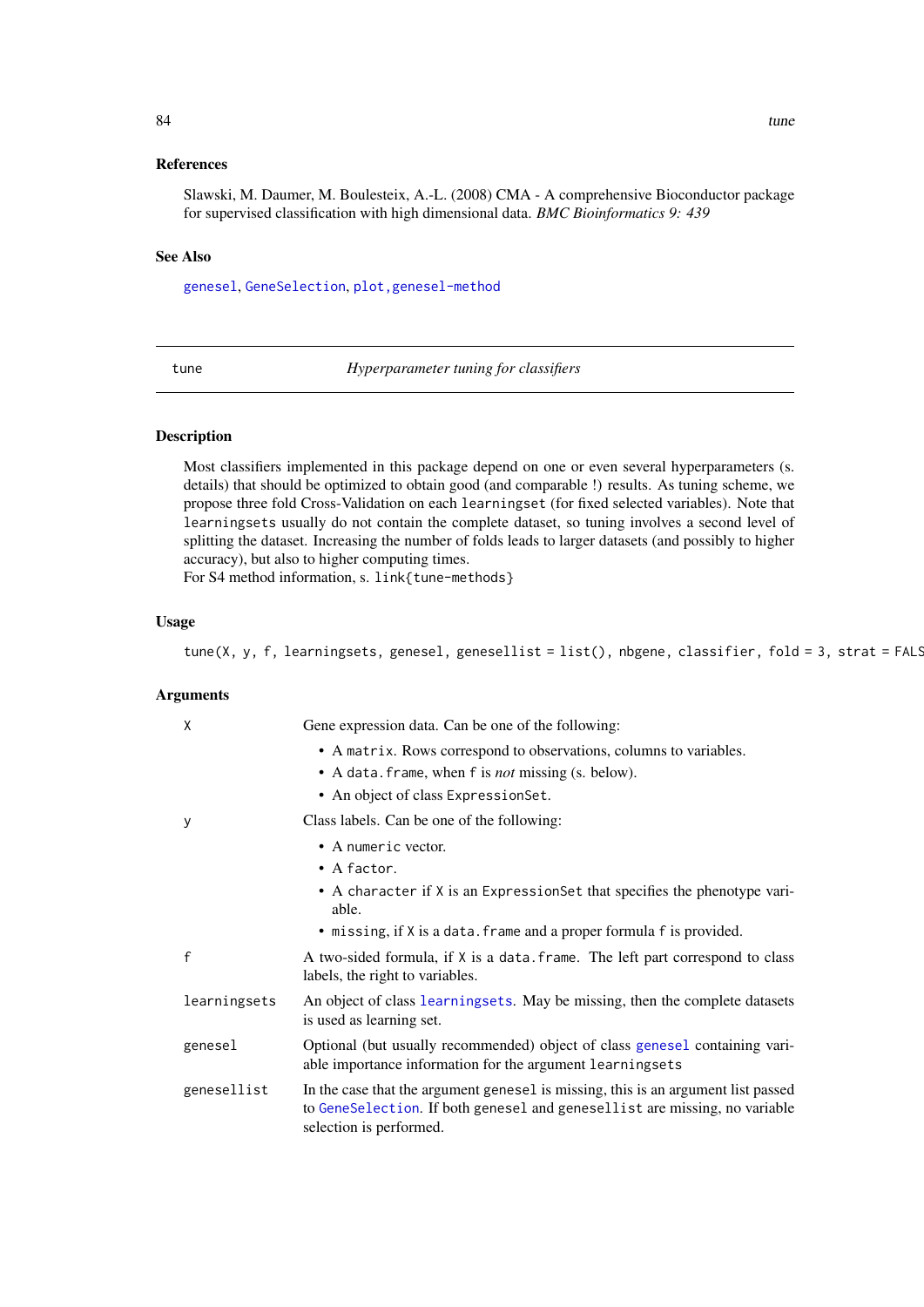<span id="page-84-0"></span>

| nbgene     | Number of best genes to be kept for classification, based on either genesel<br>or the call to GeneSelection using genesellist. In the case that both are<br>missing, this argument is not necessary. note:                                                                                                                                                                                                                    |
|------------|-------------------------------------------------------------------------------------------------------------------------------------------------------------------------------------------------------------------------------------------------------------------------------------------------------------------------------------------------------------------------------------------------------------------------------|
|            | • If the gene selection method has been one of "lasso", "elasticnet", "boosting",<br>nbgene will be reset to $min(s, nbgene)$ where s is the number of nonzero<br>coefficients.                                                                                                                                                                                                                                               |
|            | • if the gene selection scheme has been "one-vs-all", "pairwise" for the<br>multiclass case, there exist several rankings. The top nbgene will be kept<br>of each of them, so the number of effective used genes will sometimes be<br>much larger.                                                                                                                                                                            |
| classifier | Name of function ending with CMA indicating the classifier to be used.                                                                                                                                                                                                                                                                                                                                                        |
| fold       | The number of cross-validation folds used within each learningset. Default is<br>3. Increasing fold will lead to higher computing times.                                                                                                                                                                                                                                                                                      |
| strat      | Should stratified cross-validation according to the class proportions in the com-<br>plete dataset be used ? Default is FALSE.                                                                                                                                                                                                                                                                                                |
| grids      | A named list. The names correspond to the arguments to be tuned, e.g. k (the<br>number of nearest neighbours) for knnCMA, or cost for svmCMA. Each element<br>is a numeric vector defining the grid of candidate values. Of course, several<br>hyperparameters can be tuned simultaneously (though requiring much time).<br>By default, grids is an empty list. In that case, a pre-defined list will be used,<br>s. details. |
| trace      | Should progress be traced? Default is TRUE.                                                                                                                                                                                                                                                                                                                                                                                   |
| .          | Further arguments to be passed to classifier, of course not one of the argu-<br>ments to be tuned (!).                                                                                                                                                                                                                                                                                                                        |

# Details

The following default settings are used, if the arguments grids is an empty list:

```
gbmCMA n.trees = c(50,100,200,500,1000)
compBoostCMA mstop = c(50,100,200,500,1000)
LassoCMA norm.fraction = seq(from=0.1,to=0.9,length=9)
ElasticNetCMA norm.fraction = seq(from=0.1, to=0.9, length=5), alpha = 2^{A} (-(5:1)}
plrCMA lambda = 2^{6}-4:4}
pls_ldaCMA comp = 1:10
pls_lrCMA comp = 1:10
pls_rfCMA comp = 1:10
rfCMA mtry = ceiling(c(0.1,0.25,0.5,1,2)*sqrt(ncol(X))),nodesize = c(1,2,3)
knnCMA k=1:10
pknnCMA k = 1:10scdaCMA delta = c(0.1, 0.25, 0.5, 1, 2, 5)pnnCMA sigma = c(2^{2}{-2:2}),nnetCMA size = 1:5, decay = c(0, 2^{(}-(4:1))svmCMA, kernel = "linear" cost = c(0.1,1,5,10,50,100,500)
svmCMA, kernel = "radial" cost = c(0.1, 1, 5, 10, 50, 100, 500), gamma = 2^{2}-2:2}
svmCMA, kernel = "polynomial" cost = c(0.1, 1, 5, 10, 50, 100, 500), degree = 2:4
```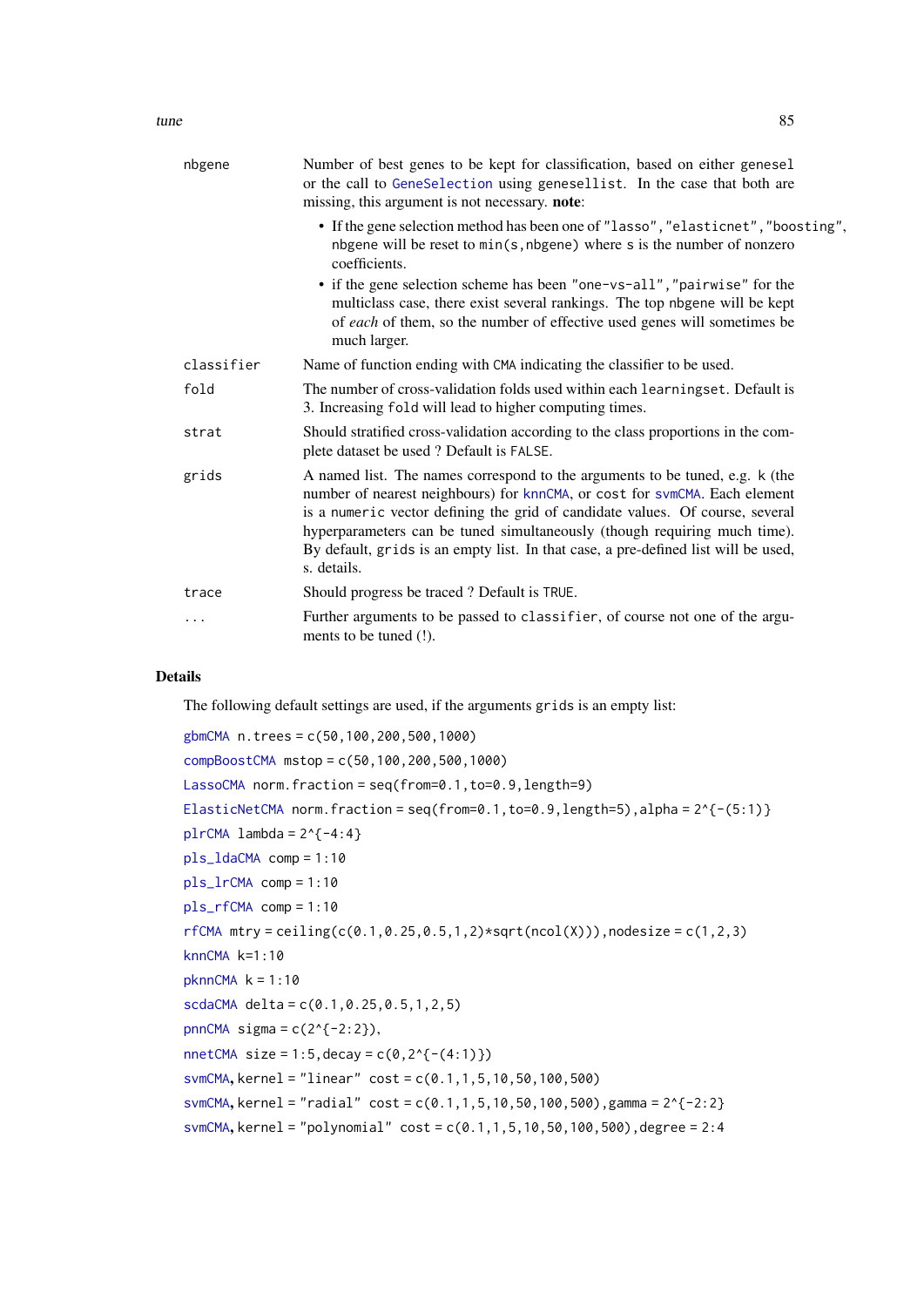# <span id="page-85-0"></span>Value

An object of class [tuningresult](#page-86-0)

# Note

The computation time can be enormously high. Note that for each different learningset, the classifier must be trained fold times number of possible different hyperparameter combinations times. E.g. if the number of the learningsets is fifty, fold = 3 and two hyperparameters (each with 5 candidate values) are tuned, 50x3x25=3750 training iterations are necessary !

#### Author(s)

Martin Slawski <ms@cs.uni-sb.de>

Anne-Laure Boulesteix <boulesteix@ibe.med.uni-muenchen.de>

Christoph Bernau <bernau@ibe.med.uni-muenchen.de>

#### References

Slawski, M. Daumer, M. Boulesteix, A.-L. (2008) CMA - A comprehensive Bioconductor package for supervised classification with high dimensional data. *BMC Bioinformatics 9: 439*

# See Also

[tuningresult](#page-86-0), [GeneSelection](#page-34-0), [classification](#page-6-0)

# Examples

```
## Not run:
### simple example for a one-dimensional grid, using compBoostCMA.
### dataset
data(golub)
golubY <- golub[,1]
golubX <- as.matrix(golub[,-1])
### learningsets
set.seed(111)
lset <- GenerateLearningsets(y=golubY, method = "CV", fold=5, strat =TRUE)
### tuning after gene selection with the t.test
tuneres \leq tune(X = golubX, y = golubY, learningsets = lset,
              genesellist = list(method = "t.test"),
              classifier=compBoostCMA, nbgene = 100,
              grids = list(mstop = c(50, 100, 250, 500, 1000)))
### inspect results
show(tuneres)
best(tuneres)
plot(tuneres, iter = 3)
## End(Not run)
```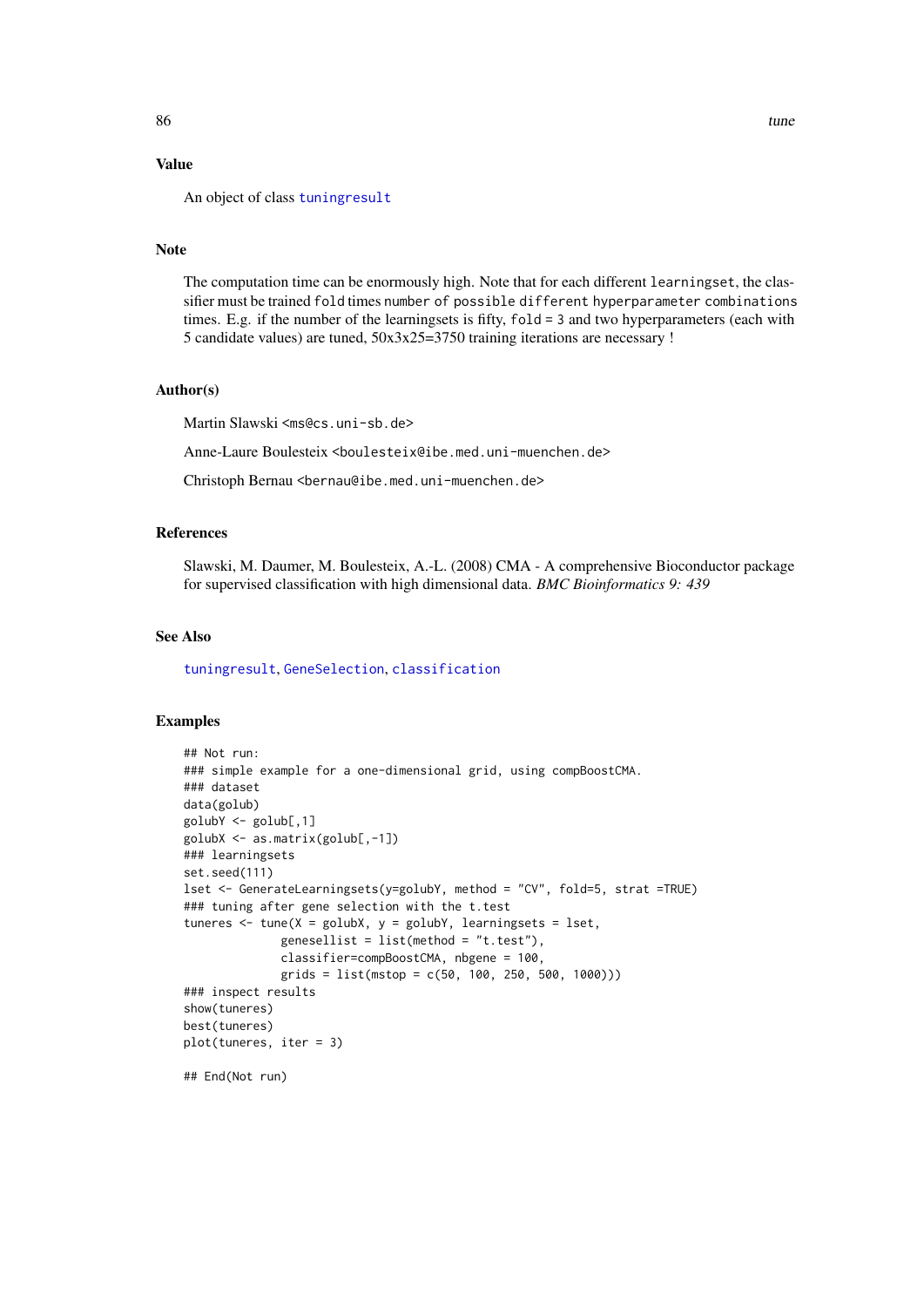<span id="page-86-1"></span>

# Description

Performs hyperparameter tuning for the following signatures:

# Methods

 $X = "matrix", y = "numeric", f = "missing" signature 1$  $X = "matrix", y = "factor", f = "missing" signature 2$  $X = "data-frame", y = "missing", f = "formula" signature 3$  $X = "ExpressionSet", y = "character", f = "missing" signature 4$ For further argument and output information, consult [tune](#page-83-0).

tuningresult-class *"tuningresult"*

#### <span id="page-86-0"></span>Description

Object returned by the function [tune](#page-83-0)

#### Slots

- hypergrid: A data.frame representing the grid of values that were tried and evaluated. The number of columns equals the number of tuned hyperparameters and the number rows equals the number of all possible combinations of the discrete grids.
- tuneres: A list whose lengths equals the number of different learningsets for which tuning has been performed and whose elements are numeric vectors with length equal to the number of rows of hypergrid (s.above), containing the misclassifcation rate belonging to the respective hyperparameter/hyperparameter combination. In order to to get an overview about the best hyperparmeter/hyperparameter combination, use the convenience method [best](#page-4-0)
- method: Name of the classifier that has been tuned.
- fold: Number of cross-validation fold used for tuning, s. argument of the same name in [tune](#page-83-0)

#### Methods

show Use show(tuninresult-object) for brief information.

- best Use best(tuningresult-object) to see which hyperparameter/hyperparameter combination has performed best in terms of the misclassification rate, s. best, tuningresult-method
- plot Use plot(tuningresult-object, iter, which) to display the performance of hyperparameter/hyperparameter combinations graphically, either as one-dimensional or as two-dimensional (contour) plot, s. plot, tuningresult-method

#### Author(s)

Martin Slawski <ms@cs.uni-sb.de>

Anne-Laure Boulesteix <boulesteix@ibe.med.uni-muenchen.de>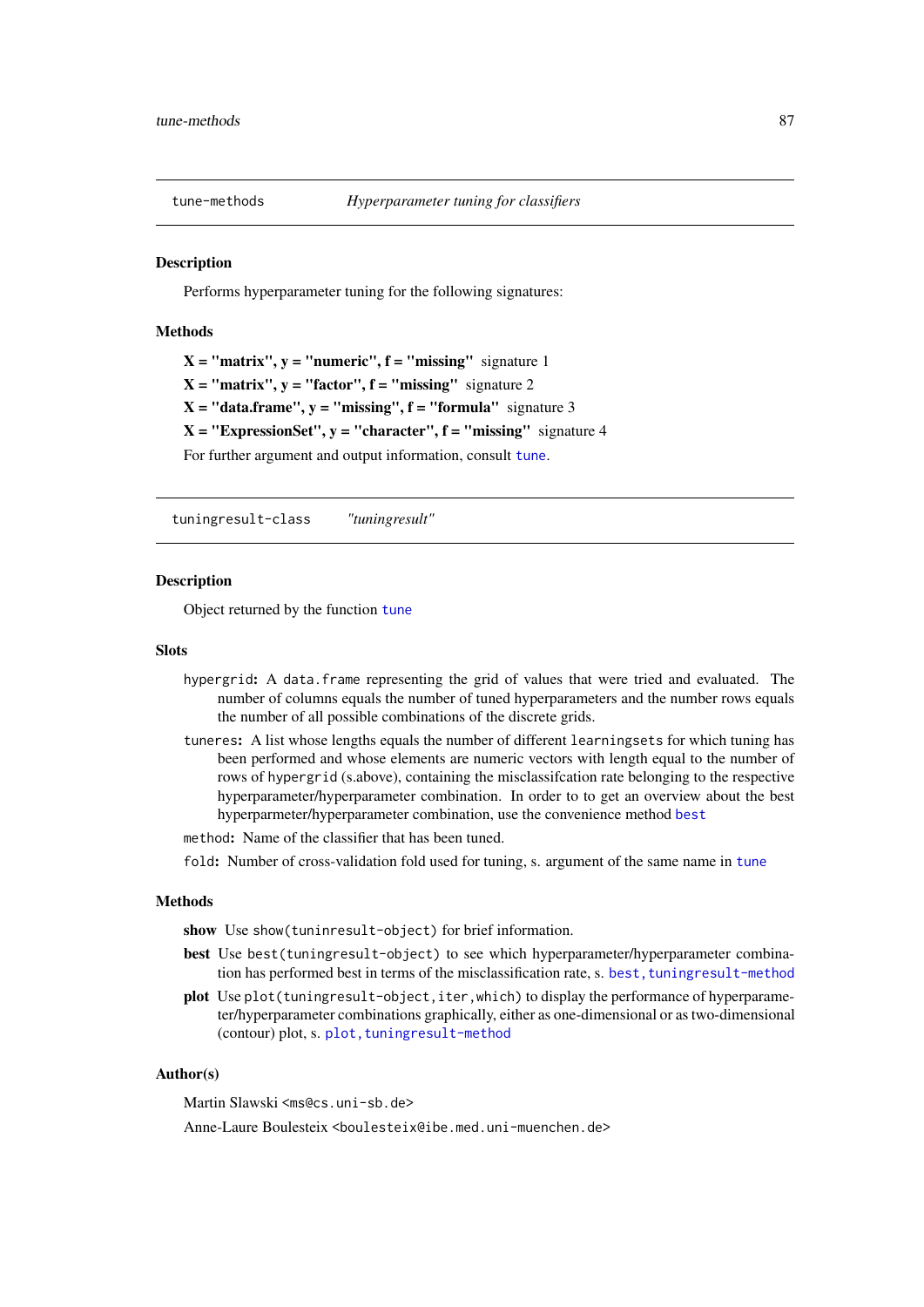# See Also

[tune](#page-83-0)

varseloutput-class *"varseloutput"*

# Description

An object returned by the functions described in [filter](#page-26-1), usually not created directly by the user.

# Slots

varsel: numeric vector of variable importance measures, e.g. absolute of genewise statistics.

# Methods

No methods are currently defined.

#### Author(s)

Martin Slawski <ms@cs.uni-sb.de>

Anne-Laure Boulesteix <boulesteix@ibe.med.uni-muenchen.de>

#### See Also

[filter](#page-26-1), [clvarseloutput](#page-9-0)

<span id="page-87-0"></span>weighted.mcr *Tuning / Selection bias correction*

# Description

Performs subsampling for several classifiers or a single classifiers with different tuning parameter values or numbers of selected genes. Eventually, a specific procedure for correcting for the tuning or selection bias, which is caused by optimal selection of classifiers or tuning parameters, is applied.

# Usage

weighted.mcr(classifiers,parameters,nbgenes,sel.method,X,y,portion,niter=100,shrinkage=F)

<span id="page-87-1"></span>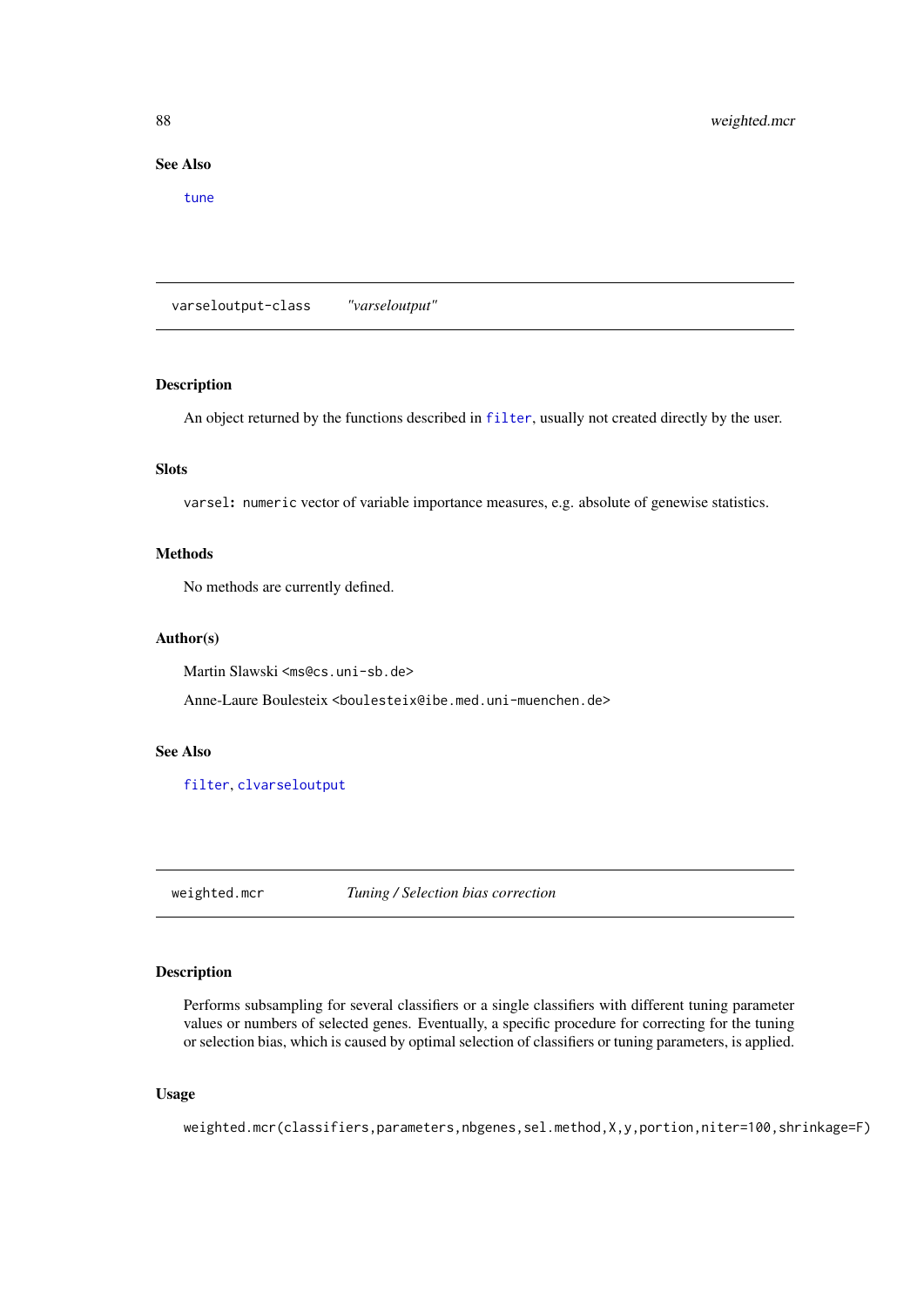#### <span id="page-88-0"></span>weighted.mcr 89

#### Arguments

| classifiers | A character vector of the several CMA classifiers that shall be used. If the same<br>classifier shall be used with different tuning parameters it must appear several<br>times in this vector. |
|-------------|------------------------------------------------------------------------------------------------------------------------------------------------------------------------------------------------|
| parameters  | A character containing the tuning parameter values corresponding to the classi-<br>fication methods in classifiers. Must have the same length as classifiers.                                  |
| nbgenes     | A numeric vector indicating how many variables shall be selected by sel. method<br>for the corresponding classifier. Must have the same length as classifiers.                                 |
| sel.method  | The CMA-method (represented as a string) that shall be applied for variable<br>selection. If this parameter is set to 'none' no variable selection is performed.                               |
| X           | The matrix of gene expression data. Can be one of the following. Rows corre-<br>spond to observations, columns to variables.                                                                   |
| У           | Class labels. Can be one of the following:                                                                                                                                                     |
|             | • A numeric vector.<br>$\bullet$ A factor.                                                                                                                                                     |
|             | <b>WARNING:</b> The class labels will be re-coded to range from $\theta$ to K-1, where K<br>is the total number of different classes in the learning set.                                      |
| portion     | A numeric value which indicates the portion of observations that will be used<br>for training the classifiers.                                                                                 |
| niter       | The number of subsampling iterations.                                                                                                                                                          |
| shrinkage   | A logical value indicating whether shrinkage (WMCS) shall be applied.                                                                                                                          |

#### Details

The algorithm tries to avoid the additional computational costs of a nested cross validation by estimating the corrected misclassification rate of the best classifier by a weighted mean of all classifiers included in the subsampling approach.

#### Value

An object of class wmcr.result which provides the corrected and uncorrected misclassification rate of the best classifier as well as weights and misclassifcation rates for all classifiers used in the subsampling approach.

# Author(s)

Christoph Bernau <bernau@ibe.med.uni-muenchen.de>

Anne-Laure Boulesteix <boulesteix@ibe.med.uni-muenchen.de>

# References

Bernau Ch., Augustin, Th. and Boulesteix, A.-L. (2011): Correcting the optimally selected resamplingbased error rate: A smooth analytical alternative to nested cross-validation. Department of Statistics: Technical Reports, Nr. 105.

# See Also

[wmc](#page-89-0),[classification](#page-6-0),[GeneSelection](#page-34-0), [tune](#page-83-0), [evaluation](#page-21-0),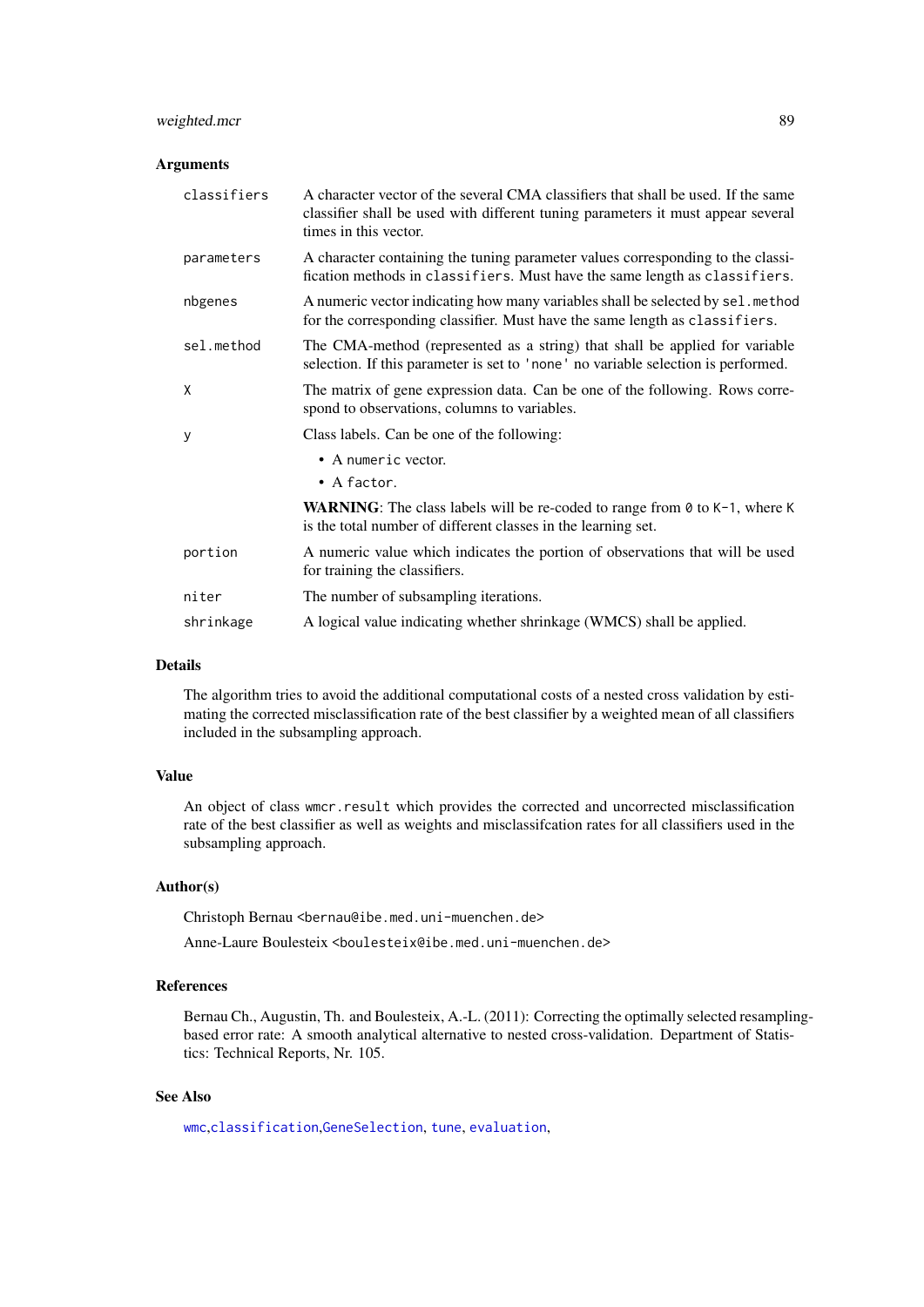# Examples

```
#inputs
classifiers<-rep('knnCMA',7)
nbgenes<-rep(50,7)
parameters<-c('k=1','k=3','k=5','k=7','k=9','k=11','k=13')
portion<-0.8
niter<-100
data(golub)
X<-as.matrix(golub[,-1])
y<-golub[,1]
sel.method<-'t.test'
#function call
wmcr<-weighted.mcr(classifiers=classifiers,parameters=parameters,nbgenes=nbgenes,sel.method=sel.method,X=X
```
weighted.mcr-methods *General method for tuning / selection bias correction*

# Description

Perform tuning / selection bias correction in subsampling for the following signatures:

# Methods

- classifiers="character",parameters="character",nbgenes="numeric",sel.method="character",X = "matrix", y = "numeric" signature 1
- classifiers="character",parameters="character",nbgenes="numeric",sel.method="character",X = "matrix", y = "factor" signature 2
- classifiers="character",parameters="character",nbgenes="missing",sel.method="character", $X = "matrix", y =$ signature 3

For further argument and output information, consult [weighted.mcr](#page-87-0).

<span id="page-89-0"></span>

| wmc | Tuning / Selection bias correction based on matrix of subsampling fold |
|-----|------------------------------------------------------------------------|
|     | errors                                                                 |

#### Description

Perform tuning / selection bias correction for a matrix of subsampling fold errors.

#### Usage

```
wmc(mcr.m,n.tr,n.ts,shrinkage=F)
```
# Arguments

| mcr.m     | A matrix of resampling fold errors. Columns correspond the the fold errors of a<br>single classifier. |
|-----------|-------------------------------------------------------------------------------------------------------|
| n.tr      | Number of observations in the resampling training sets.                                               |
| n.ts      | Number of observations in the resampling test sets.                                                   |
| shrinkage | A logical value indicating whether shrinkage (WMCS) shall be applied.                                 |

<span id="page-89-1"></span>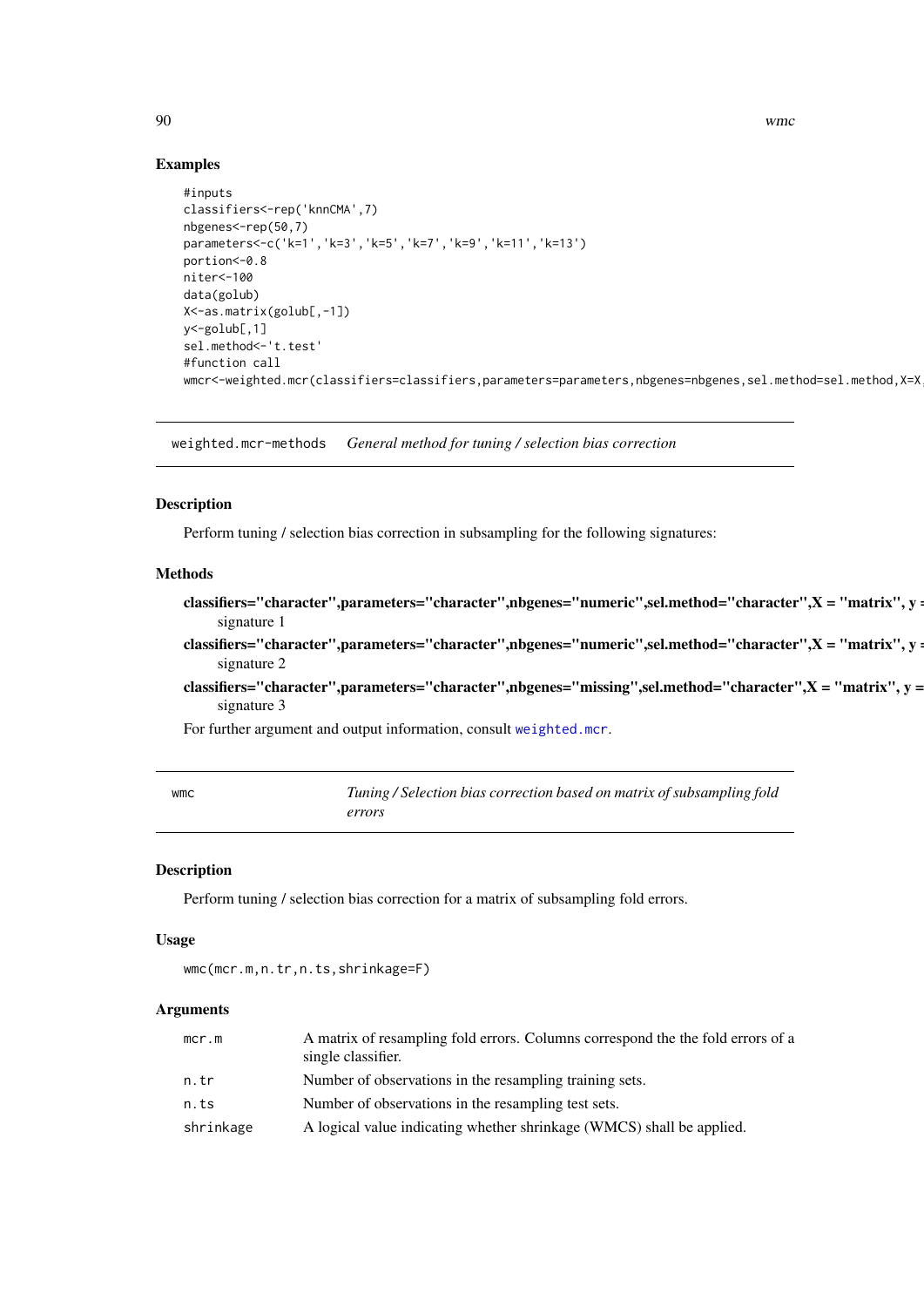#### <span id="page-90-0"></span>wmc-methods 91

# Details

The algorithm tries to avoid the additional computational costs of a nested cross validation by estimating the corrected misclassification rate of the best classifier by a weighted mean of all classifiers included in the subsampling approach.

# Value

A list containing the corrected misclassification rate, the index of the best method and a logical value indicating whether shrinkage has been applied.

# Author(s)

Christoph Bernau <bernau@ibe.med.uni-muenchen.de>

Anne-Laure Boulesteix <boulesteix@ibe.med.uni-muenchen.de>

#### References

Bernau Ch., Augustin, Th. and Boulesteix, A.-L. (2011): Correcting the optimally selected resamplingbased error rate: A smooth analytical alternative to nested cross-validation. Department of Statistics: Technical Reports, Nr. 105.

# See Also

[weighted.mcr](#page-87-0),[classification](#page-6-0),[GeneSelection](#page-34-0), [tune](#page-83-0), [evaluation](#page-21-0),

| wmc-methods | General method for tuning / selection bias correction based on a ma- |
|-------------|----------------------------------------------------------------------|
|             | trix of subsampling fold errors.                                     |

# Description

Perform tuning / selection bias correction for a matrix of subsampling fold errors for the following signature:

#### Methods

mcr.m="matrix",n.tr="numeric",n.ts="numeric" signature 1

For further argument and output information, consult [wmc](#page-89-0).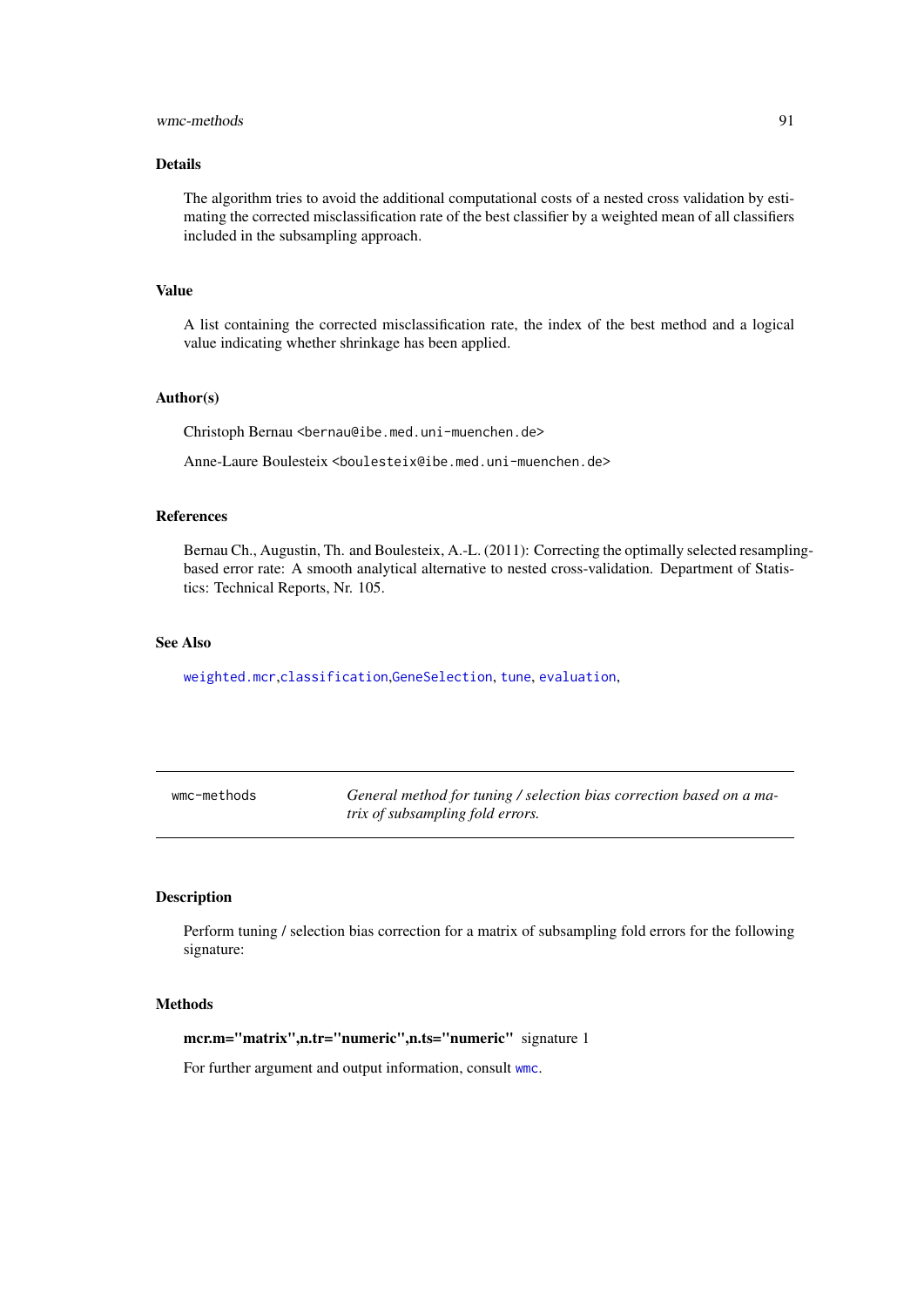<span id="page-91-0"></span>wmcr.result-class *"wmcr.result"*

# Description

Object returned by function weighted.mcr.

# Slots

corrected.mcr: The corrected misclassification rate for the best method. best.method: The method which performed best in the subsampling approach. mcrs: Misclassification rates of all classifiers used in the subsampling approach. weights: The weights used for the different classifiers in the correction method. cov: Estimated covariance matrix for the misclassification rates of the different classifiers. uncorrected.mcr The uncorrected misclassification rate of the best method. ranges Minimum and maximal mean misclassification rates as well as the theoretical bound for

nested cross validation (averaging over foldwise minima or maxima respectively). mcr.m matrix of resampling fold errors, columns correspond to the fold errors of a single classifier shrinkage a logical value indicating whether shrinkage (WMCS) has been aplied.

# Methods

show Use show(wmcr.result-object) for brief information

#### Author(s)

Christoph Bernau <bernau@ibe.med.uni-muenchen.de> Anne-Laure Boulesteix <boulesteix@ibe.med.uni-muenchen.de>

#### See Also

weighted.mcr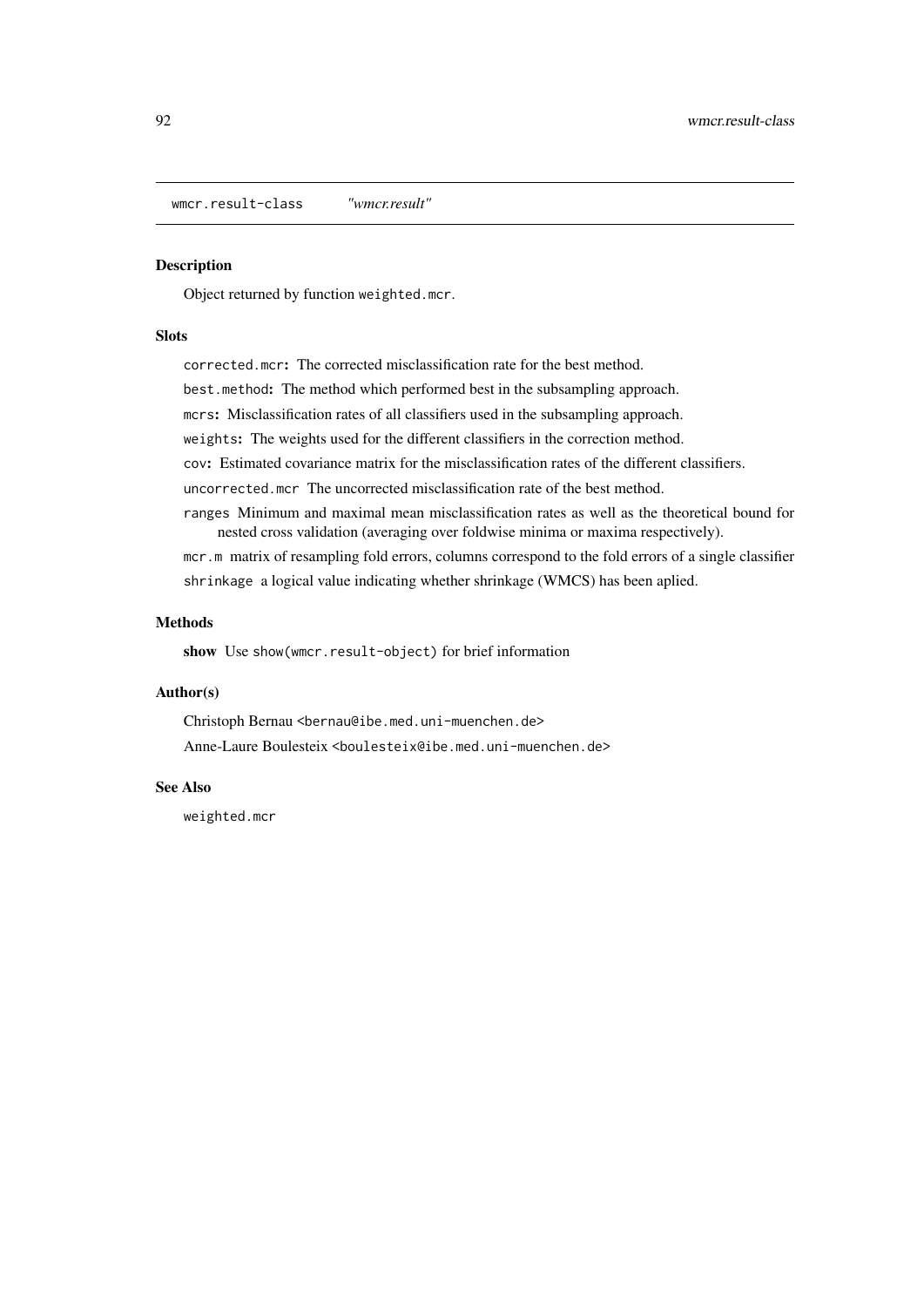# **Index**

∗Topic datasets golub, [38](#page-37-0) khan, [40](#page-39-0) ∗Topic multivariate Barplot, [4](#page-3-0) best, [5](#page-4-1) boxplot, [6](#page-5-0) classification, [7](#page-6-1) classification-methods, [9](#page-8-1) cloutput-class, [9](#page-8-1) clvarseloutput-class, [10](#page-9-1) CMA-package, [3](#page-2-0) compare, [11](#page-10-1) compare-methods, [13](#page-12-0) compBoostCMA, [14](#page-13-1) compBoostCMA-methods, [16](#page-15-1) dldaCMA, [16](#page-15-1) dldaCMA-methods, [18](#page-17-0) ElasticNetCMA, [19](#page-18-1) ElasticNetCMA-methods, [21](#page-20-1) evaloutput-class, [21](#page-20-1) evaluation, [22](#page-21-1) evaluation-methods, [24](#page-23-1) fdaCMA, [24](#page-23-1) fdaCMA-methods, [26](#page-25-0) filter, [27](#page-26-2) flexdaCMA, [27](#page-26-2) flexdaCMA-methods, [29](#page-28-0) ftable, [30](#page-29-1) gbmCMA, [30](#page-29-1) gbmCMA-methods, [32](#page-31-0) GenerateLearningsets, [33](#page-32-0) genesel-class, [34](#page-33-1) GeneSelection, [35](#page-34-1) GeneSelection-methods, [38](#page-37-0) internals, [39](#page-38-0) join, [39](#page-38-0) join-methods, [40](#page-39-0) knnCMA, [41](#page-40-1) knnCMA-methods, [43](#page-42-1) LassoCMA, [43](#page-42-1) LassoCMA-methods, [45](#page-44-1) ldaCMA, [45](#page-44-1)

ldaCMA-methods, [47](#page-46-1) learningsets-class, [47](#page-46-1) nnetCMA, [48](#page-47-1) nnetCMA-methods, [50](#page-49-0) obsinfo, [51](#page-50-1) pknnCMA, [52](#page-51-1) pknnCMA-methods, [53](#page-52-0) Planarplot, [54](#page-53-0) Planarplot-methods, [55](#page-54-0) plot, [56](#page-55-0) plot tuningresult, [57](#page-56-0) plrCMA, [58](#page-57-1) plrCMA-methods, [59](#page-58-0) pls\_ldaCMA, [60](#page-59-1) pls\_ldaCMA-methods, [61](#page-60-0) pls\_lrCMA, [62](#page-61-1) pls\_lrCMA-methods, [63](#page-62-0) pls\_rfCMA, [64](#page-63-1) pls\_rfCMA-methods, [65](#page-64-0) pnnCMA, [66](#page-65-1) pnnCMA-methods, [67](#page-66-0) prediction, [68](#page-67-0) prediction-methods, [70](#page-69-0) predoutput-class, [70](#page-69-0) qdaCMA, [71](#page-70-1) qdaCMA-methods, [73](#page-72-1) rfCMA, [73](#page-72-1) rfCMA-methods, [75](#page-74-1) roc, [75](#page-74-1) scdaCMA, [76](#page-75-1) scdaCMA-methods, [78](#page-77-2) shrinkldaCMA, [78](#page-77-2) shrinkldaCMA-methods, [80](#page-79-1) summary, [80](#page-79-1) svmCMA, [81](#page-80-1) svmCMA-methods, [83](#page-82-1) toplist, [83](#page-82-1) tune, [84](#page-83-1) tune-methods, [87](#page-86-1) tuningresult-class, [87](#page-86-1) varseloutput-class, [88](#page-87-1) ∗Topic tuning bias, selection bias, corrected misclassification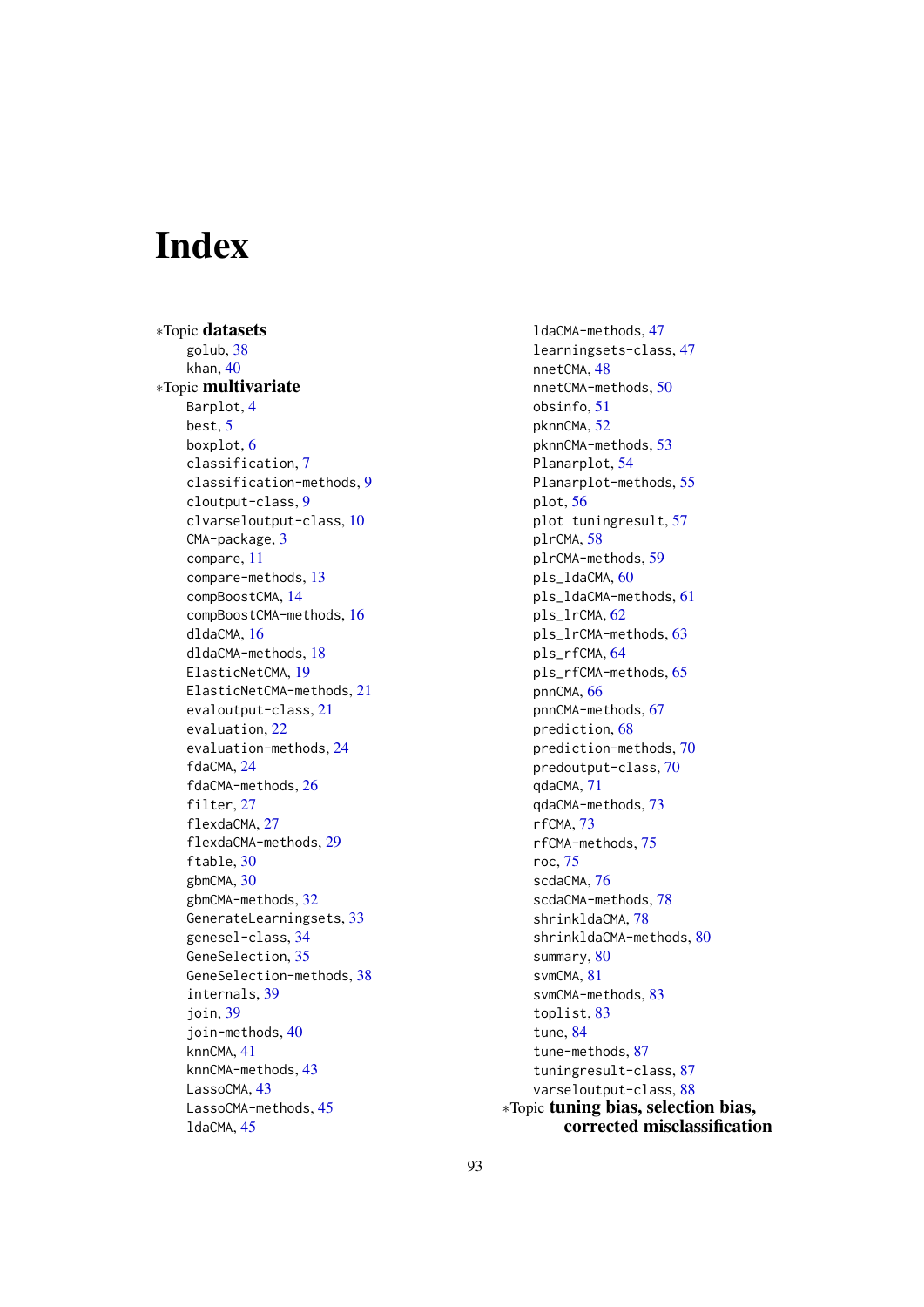```
rate
    weighted.mcr, 88
    weighted.mcr-methods, 90
    wmc, 90
    wmc-methods, 91
    wmcr.result-class, 92
Barplot, 4
best, 5, 57, 87
best,tuningresult-method (best), 5
bklr (internals), 39
bkreg (internals), 39
boxplot, 6
boxplot,evaloutput-method (boxplot), 6
care.dev (internals), 39
care.exp (internals), 39
characterplot (internals), 39
classification, 4, 7, 9, 12, 13, 23, 34,
         38–40, 47, 48, 56, 69, 70, 86, 89, 91
classification,data.frame,missing,formula-method
         (classification-methods), 9
classification,ExpressionSet,character,missing-method
79, 82, 85
        (classification-methods), 9
classification,matrix,factor,missing-method
         (classification-methods), 9
classification,matrix,numeric,missing-method
        (classification-methods), 9
classification-methods, 9
cloutput, 8, 11, 12, 17, 22, 25, 28, 30, 31,
         39–41, 46, 49, 53, 56, 58, 61, 63, 65,
         67, 72, 74, 75, 77, 79, 81
cloutput (cloutput-class), 9
cloutput-class, 9
clvarseloutput, 8, 12, 15, 20, 22, 39, 40, 74,
         88
clvarseloutput (clvarseloutput-class),
         10
clvarseloutput-class, 10
CMA (CMA-package), 3
CMA-package, 3
compare, 4, 11, 14, 23, 40, 81
compare,list-method (compare-methods),
         13
compare-methods, 13
compBoostCMA, 4, 8, 10, 11, 14, 16, 17, 20, 25,
         29, 32, 36, 42, 44, 46, 49, 53, 55, 59,
         61, 63, 65, 67, 69, 71, 72, 74, 77, 79,
         82, 85
compBoostCMA,data.frame,missing,formula-method
         (compBoostCMA-methods), 16
compBoostCMA,ExpressionSet,character,missing-method
(fdaCMA-methods), 26
```
*(*compBoostCMA-methods*)*, [16](#page-15-1)

compBoostCMA,matrix,factor,missing-method *(*compBoostCMA-methods*)*, [16](#page-15-1) compBoostCMA,matrix,numeric,missing-method *(*compBoostCMA-methods*)*, [16](#page-15-1) compBoostCMA-methods, [16](#page-15-1) dldaCMA, *[4](#page-3-0)*, *[8](#page-7-0)*, *[10](#page-9-1)*, *[15](#page-14-0)*, [16,](#page-15-1) *[18](#page-17-0)*, *[20](#page-19-0)*, *[25](#page-24-0)*, *[29](#page-28-0)*, *[32](#page-31-0)*, *[42](#page-41-0)*, *[44](#page-43-0)*, *[46](#page-45-0)*, *[49](#page-48-0)*, *[53](#page-52-0)*, *[55](#page-54-0)*, *[59](#page-58-0)*, *[61](#page-60-0)*, *[63](#page-62-0)*, *[65](#page-64-0)*, *[67](#page-66-0)*, *[69](#page-68-0)*, *[71,](#page-70-1) [72](#page-71-0)*, *[74](#page-73-0)*, *[77](#page-76-0)*, *[79](#page-78-0)*, *[82](#page-81-0)* dldaCMA,data.frame,missing,formula-method *(*dldaCMA-methods*)*, [18](#page-17-0) dldaCMA,ExpressionSet,character,missing-method *(*dldaCMA-methods*)*, [18](#page-17-0) dldaCMA,matrix,factor,missing-method *(*dldaCMA-methods*)*, [18](#page-17-0) dldaCMA,matrix,numeric,missing-method *(*dldaCMA-methods*)*, [18](#page-17-0) dldaCMA-methods, *[16](#page-15-1)*, [18](#page-17-0) ElasticNetCMA, *[4](#page-3-0)*, *[8](#page-7-0)*, *[10,](#page-9-1) [11](#page-10-1)*, *[15](#page-14-0)*, *[17](#page-16-0)*, [19,](#page-18-1) *[21](#page-20-1)*, *[25](#page-24-0)*, *[29](#page-28-0)*, *[32](#page-31-0)*, *[36](#page-35-0)*, *[42](#page-41-0)*, *[44](#page-43-0)*, *[46](#page-45-0)*, *[49](#page-48-0)*, *[53](#page-52-0)*, *[55](#page-54-0)*, *[59](#page-58-0)*, *[61](#page-60-0)*, *[63](#page-62-0)*, *[65](#page-64-0)*, *[67](#page-66-0)*, *[69](#page-68-0)*, *[71,](#page-70-1) [72](#page-71-0)*, *[74](#page-73-0)*, *[77](#page-76-0)*, ElasticNetCMA,data.frame,missing,formula-method *(*ElasticNetCMA-methods*)*, [21](#page-20-1) ElasticNetCMA,ExpressionSet,character,missing-method *(*ElasticNetCMA-methods*)*, [21](#page-20-1) ElasticNetCMA,matrix,factor,missing-method *(*ElasticNetCMA-methods*)*, [21](#page-20-1) ElasticNetCMA,matrix,numeric,missing-method *(*ElasticNetCMA-methods*)*, [21](#page-20-1) ElasticNetCMA-methods, [21](#page-20-1) evaloutput, *[6](#page-5-0)*, *[23](#page-22-0)*, *[80](#page-79-1)* evaloutput *(*evaloutput-class*)*, [21](#page-20-1) evaloutput-class, [21](#page-20-1) evaluation, *[4](#page-3-0)*, *[6](#page-5-0)*, *[8](#page-7-0)*, *[11](#page-10-1)[–13](#page-12-0)*, *[21,](#page-20-1) [22](#page-21-1)*, [22,](#page-21-1) *[24](#page-23-1)*, *[30](#page-29-1)*, *[40](#page-39-0)*, *[51](#page-50-1)*, *[69](#page-68-0)*, *[76](#page-75-1)*, *[81](#page-80-1)*, *[89](#page-88-0)*, *[91](#page-90-0)* evaluation,list-method *(*evaluation-methods*)*, [24](#page-23-1) evaluation-methods, [24](#page-23-1) fdaCMA, *[4](#page-3-0)*, *[8](#page-7-0)*, *[10](#page-9-1)*, *[15](#page-14-0)*, *[17](#page-16-0)*, *[20](#page-19-0)*, [24,](#page-23-1) *[25,](#page-24-0) [26](#page-25-0)*, *[29](#page-28-0)*, *[32](#page-31-0)*, *[42](#page-41-0)*, *[44](#page-43-0)*, *[46](#page-45-0)*, *[49](#page-48-0)*, *[53](#page-52-0)*, *[55](#page-54-0)*, *[59](#page-58-0)*, *[61](#page-60-0)*, *[63](#page-62-0)*, *[65](#page-64-0)*, *[67](#page-66-0)*, *[69](#page-68-0)*, *[71,](#page-70-1) [72](#page-71-0)*, *[74](#page-73-0)*, *[77](#page-76-0)*, *[79](#page-78-0)*, *[82](#page-81-0)* fdaCMA,data.frame,missing,formula-method

*(*fdaCMA-methods*)*, [26](#page-25-0)

*(*fdaCMA-methods*)*, [26](#page-25-0) fdaCMA,matrix,factor,missing-method *(*fdaCMA-methods*)*, [26](#page-25-0) fdaCMA,matrix,numeric,missing-method

fdaCMA-methods, [26](#page-25-0)

fdaCMA,ExpressionSet,character,missing-method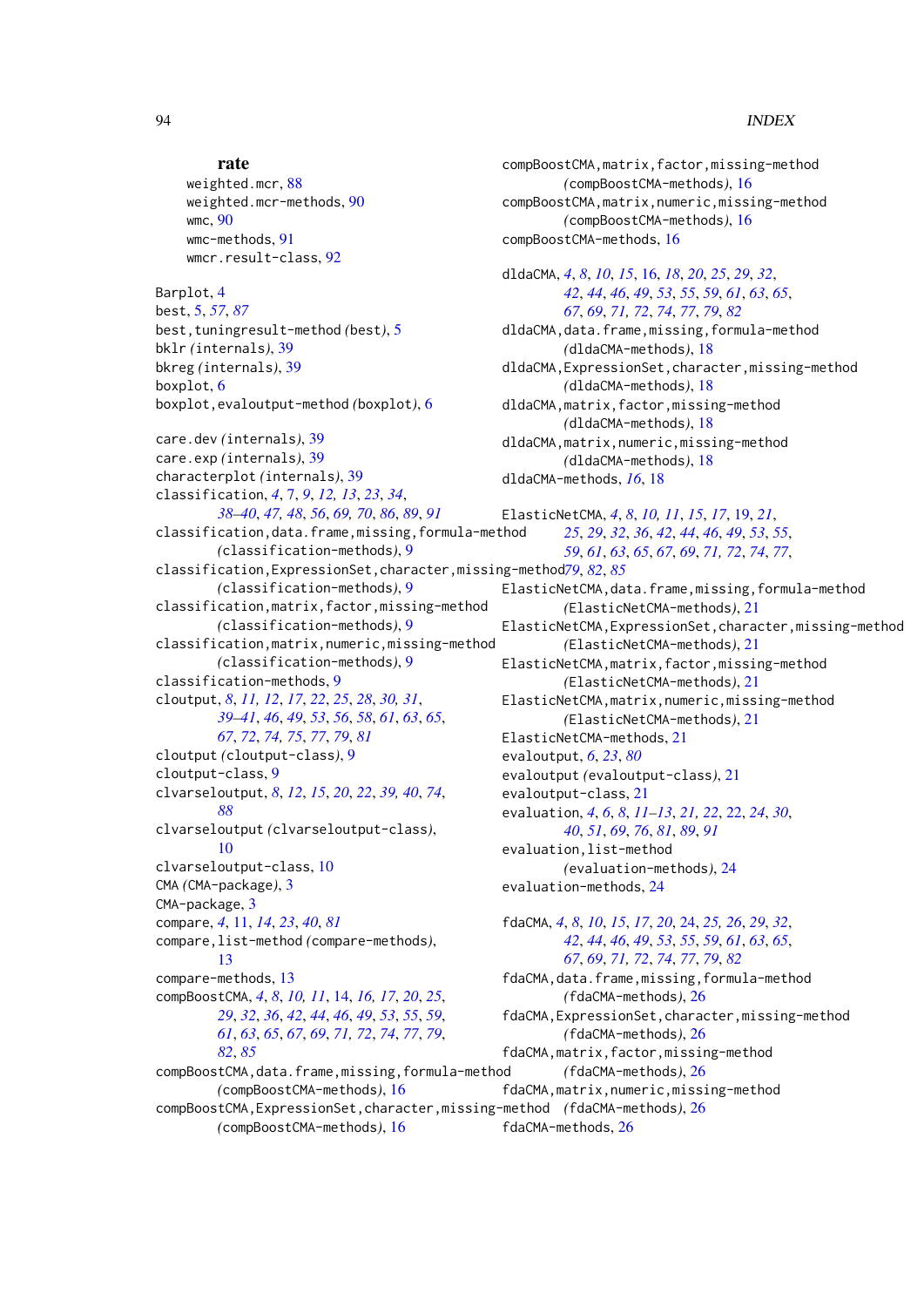filter, [27,](#page-26-2) *[38](#page-37-0)*, *[88](#page-87-1)* flexdaCMA, *[4](#page-3-0)*, *[8](#page-7-0)*, *[10](#page-9-1)*, *[15](#page-14-0)*, *[17](#page-16-0)*, *[20](#page-19-0)*, *[25](#page-24-0)*, [27,](#page-26-2) *[29](#page-28-0)*, *[32](#page-31-0)*, *[42](#page-41-0)*, *[44](#page-43-0)*, *[46](#page-45-0)*, *[49](#page-48-0)*, *[53](#page-52-0)*, *[55](#page-54-0)*, *[59](#page-58-0)*, *[61](#page-60-0)*, *[63](#page-62-0)*, *[65](#page-64-0)*, *[67](#page-66-0)*, *[69](#page-68-0)*, *[71,](#page-70-1) [72](#page-71-0)*, *[74](#page-73-0)*, *[77](#page-76-0)*, *[79](#page-78-0)*, *[82](#page-81-0)* flexdaCMA,data.frame,missing,formula-method *(*flexdaCMA-methods*)*, [29](#page-28-0) *(*flexdaCMA-methods*)*, [29](#page-28-0) flexdaCMA,matrix,factor,missing-method *(*flexdaCMA-methods*)*, [29](#page-28-0) flexdaCMA,matrix,numeric,missing-method *(*flexdaCMA-methods*)*, [29](#page-28-0) flexdaCMA-methods, [29](#page-28-0) ftable, [30](#page-29-1) ftable,cloutput-method *(*ftable*)*, [30](#page-29-1) ftest *(*filter*)*, [27](#page-26-2) gbmCMA, *[4](#page-3-0)*, *[8](#page-7-0)*, *[10](#page-9-1)*, *[15](#page-14-0)*, *[17](#page-16-0)*, *[20](#page-19-0)*, *[25](#page-24-0)*, *[29](#page-28-0)*, [30,](#page-29-1) *[32](#page-31-0)*, *[42](#page-41-0)*, *[44](#page-43-0)*, *[46](#page-45-0)*, *[49](#page-48-0)*, *[53](#page-52-0)*, *[55](#page-54-0)*, *[59](#page-58-0)*, *[61](#page-60-0)*, *[63](#page-62-0)*, *[65](#page-64-0)*, *[67](#page-66-0)*, *[69](#page-68-0)*, *[71,](#page-70-1) [72](#page-71-0)*, *[74](#page-73-0)*, *[77](#page-76-0)*, *[79](#page-78-0)*, *[82](#page-81-0)*, *[85](#page-84-0)* gbmCMA,data.frame,missing,formula-method *(*gbmCMA-methods*)*, [32](#page-31-0) gbmCMA,ExpressionSet,character,missing-method *(*gbmCMA-methods*)*, [32](#page-31-0) gbmCMA,matrix,factor,missing-method *(*gbmCMA-methods*)*, [32](#page-31-0) gbmCMA,matrix,numeric,missing-method *(*gbmCMA-methods*)*, [32](#page-31-0) gbmCMA-methods, [32](#page-31-0) GenerateLearningsets, *[4](#page-3-0)*, [33,](#page-32-0) *[38](#page-37-0)*, *[47,](#page-46-1) [48](#page-47-1)* genesel, *[4,](#page-3-0) [5](#page-4-1)*, *[7](#page-6-1)*, *[37](#page-36-0)*, *[68](#page-67-0)*, *[83,](#page-82-1) [84](#page-83-1)* genesel *(*genesel-class*)*, [34](#page-33-1) genesel-class, [34](#page-33-1) GeneSelection, *[4,](#page-3-0) [5](#page-4-1)*, *[7,](#page-6-1) [8](#page-7-0)*, *[14](#page-13-1)*, *[16](#page-15-1)*, *[19](#page-18-1)*, *[27](#page-26-2)*, *[34,](#page-33-1) [35](#page-34-1)*, [35,](#page-34-1) *[38](#page-37-0)*, *[43](#page-42-1)*, *[45](#page-44-1)*, *[47,](#page-46-1) [48](#page-47-1)*, *[54,](#page-53-0) [55](#page-54-0)*, *[69](#page-68-0)*, *[83](#page-82-1)[–86](#page-85-0)*, *[89](#page-88-0)*, *[91](#page-90-0)* GeneSelection,data.frame,missing,formula-method ldaCMA,matrix,factor,missing-method *(*GeneSelection-methods*)*, [38](#page-37-0) GeneSelection,ExpressionSet,character,missing-method ldaCMA,matrix,numeric,missing-method *(*GeneSelection-methods*)*, [38](#page-37-0) GeneSelection,matrix,factor,missing-method *(*GeneSelection-methods*)*, [38](#page-37-0) GeneSelection,matrix,numeric,missing-method *(*GeneSelection-methods*)*, [38](#page-37-0) GeneSelection-methods, [38](#page-37-0) golub, *[36](#page-35-0)*, [38](#page-37-0) golubcrit *(*filter*)*, [27](#page-26-2) internals, [39](#page-38-0) join, *[8](#page-7-0)*, [39,](#page-38-0) *[40](#page-39-0)*, *[56](#page-55-0)* join,list-method *(*join-methods*)*, [40](#page-39-0) join-methods, [40](#page-39-0)

# khan, [40](#page-39-0)

flexdaCMA,ExpressionSet,character,missing-met**kod**CMA,ExpressionSet,character,missing-method knnCMA, *[4](#page-3-0)*, *[8](#page-7-0)*, *[10](#page-9-1)*, *[15](#page-14-0)*, *[17](#page-16-0)*, *[20](#page-19-0)*, *[25](#page-24-0)*, *[29](#page-28-0)*, *[32](#page-31-0)*, [41,](#page-40-1) *[43,](#page-42-1) [44](#page-43-0)*, *[46](#page-45-0)*, *[49](#page-48-0)*, *[53](#page-52-0)*, *[55](#page-54-0)*, *[59](#page-58-0)*, *[61](#page-60-0)*, *[63](#page-62-0)*, *[65](#page-64-0)*, *[67](#page-66-0)*, *[69](#page-68-0)*, *[71,](#page-70-1) [72](#page-71-0)*, *[74](#page-73-0)*, *[77](#page-76-0)*, *[79](#page-78-0)*, *[82](#page-81-0)*, *[85](#page-84-0)* knnCMA,data.frame,missing,formula-method *(*knnCMA-methods*)*, [43](#page-42-1) *(*knnCMA-methods*)*, [43](#page-42-1) knnCMA,matrix,factor,missing-method *(*knnCMA-methods*)*, [43](#page-42-1) knnCMA,matrix,numeric,missing-method *(*knnCMA-methods*)*, [43](#page-42-1) knnCMA-methods, *[41](#page-40-1)*, [43](#page-42-1) kruskaltest *(*filter*)*, [27](#page-26-2)

> LassoCMA, *[4](#page-3-0)*, *[8](#page-7-0)*, *[10,](#page-9-1) [11](#page-10-1)*, *[15](#page-14-0)*, *[17](#page-16-0)*, *[20](#page-19-0)*, *[25](#page-24-0)*, *[29](#page-28-0)*, *[32](#page-31-0)*, *[36](#page-35-0)*, *[42](#page-41-0)*, [43,](#page-42-1) *[45,](#page-44-1) [46](#page-45-0)*, *[49](#page-48-0)*, *[53](#page-52-0)*, *[55](#page-54-0)*, *[59](#page-58-0)*, *[61](#page-60-0)*, *[63](#page-62-0)*, *[65](#page-64-0)*, *[67](#page-66-0)*, *[69](#page-68-0)*, *[71,](#page-70-1) [72](#page-71-0)*, *[74](#page-73-0)*, *[77](#page-76-0)*, *[79](#page-78-0)*, *[82](#page-81-0)*, *[85](#page-84-0)* LassoCMA,data.frame,missing,formula-method *(*LassoCMA-methods*)*, [45](#page-44-1) LassoCMA,ExpressionSet,character,missing-method *(*LassoCMA-methods*)*, [45](#page-44-1) LassoCMA,matrix,factor,missing-method *(*LassoCMA-methods*)*, [45](#page-44-1) LassoCMA,matrix,numeric,missing-method *(*LassoCMA-methods*)*, [45](#page-44-1) LassoCMA-methods, [45](#page-44-1) ldaCMA, *[4](#page-3-0)*, *[8](#page-7-0)*, *[10](#page-9-1)*, *[15](#page-14-0)*, *[17](#page-16-0)*, *[20](#page-19-0)*, *[25](#page-24-0)*, *[29](#page-28-0)*, *[32](#page-31-0)*, *[42](#page-41-0)*, *[44](#page-43-0)*, [45,](#page-44-1) *[47](#page-46-1)*, *[49](#page-48-0)*, *[53](#page-52-0)*, *[55](#page-54-0)*, *[59](#page-58-0)*, *[61](#page-60-0)*, *[63](#page-62-0)*, *[65](#page-64-0)*, *[67](#page-66-0)*, *[69](#page-68-0)*, *[71,](#page-70-1) [72](#page-71-0)*, *[74](#page-73-0)*, *[77](#page-76-0)*, *[79](#page-78-0)*, *[82](#page-81-0)* ldaCMA,data.frame,missing,formula-method *(*ldaCMA-methods*)*, [47](#page-46-1) ldaCMA,ExpressionSet,character,missing-method *(*ldaCMA-methods*)*, [47](#page-46-1) *(*ldaCMA-methods*)*, [47](#page-46-1) *(*ldaCMA-methods*)*, [47](#page-46-1) ldaCMA-methods, *[45](#page-44-1)*, [47](#page-46-1) learningsets, *[7](#page-6-1)*, *[33,](#page-32-0) [34](#page-33-1)*, *[36](#page-35-0)*, *[56](#page-55-0)*, *[84](#page-83-1)* learningsets *(*learningsets-class*)*, [47](#page-46-1) learningsets-class, [47](#page-46-1) limmatest *(*filter*)*, [27](#page-26-2) mklr *(*internals*)*, [39](#page-38-0) mkreg *(*internals*)*, [39](#page-38-0) my.care.exp *(*internals*)*, [39](#page-38-0)

nnetCMA, *[4](#page-3-0)*, *[8](#page-7-0)*, *[10](#page-9-1)*, *[15](#page-14-0)*, *[17](#page-16-0)*, *[20](#page-19-0)*, *[25](#page-24-0)*, *[29](#page-28-0)*, *[32](#page-31-0)*, *[42](#page-41-0)*, *[44](#page-43-0)*, *[46](#page-45-0)*, [48,](#page-47-1) *[49,](#page-48-0) [50](#page-49-0)*, *[53](#page-52-0)*, *[55](#page-54-0)*, *[59](#page-58-0)*, *[61](#page-60-0)*, *[63](#page-62-0)*, *[65](#page-64-0)*, *[67](#page-66-0)*, *[69](#page-68-0)*, *[71,](#page-70-1) [72](#page-71-0)*, *[74](#page-73-0)*, *[77](#page-76-0)*, *[79](#page-78-0)*, *[82](#page-81-0)*, *[85](#page-84-0)*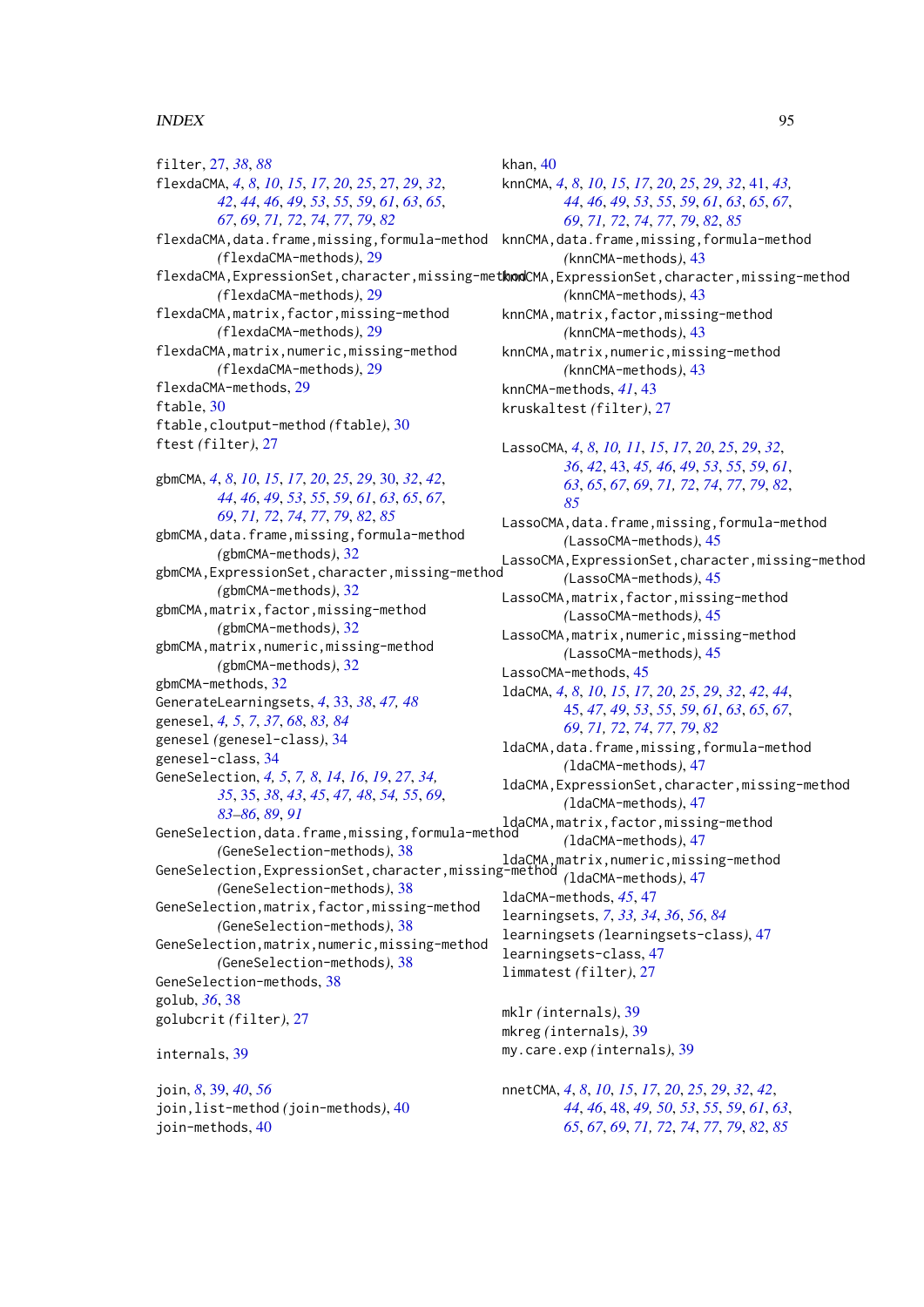nnetCMA,data.frame,missing,formula-method *(*nnetCMA-methods*)*, [50](#page-49-0) nnetCMA, ExpressionSet, character, missing-methopllrCMA, matrix, factor, missing-method *(*nnetCMA-methods*)*, [50](#page-49-0) nnetCMA,matrix,factor,missing-method *(*nnetCMA-methods*)*, [50](#page-49-0) nnetCMA,matrix,numeric,missing-method *(*nnetCMA-methods*)*, [50](#page-49-0) nnetCMA-methods, *[48](#page-47-1)*, [50](#page-49-0) obsinfo, *[21](#page-20-1)*, [51,](#page-50-1) *[81](#page-80-1)* obsinfo,evaloutput-method *(*evaloutput-class*)*, [21](#page-20-1) pknnCMA, *[4](#page-3-0)*, *[8](#page-7-0)*, *[10](#page-9-1)*, *[15](#page-14-0)*, *[17](#page-16-0)*, *[20](#page-19-0)*, *[25](#page-24-0)*, *[29](#page-28-0)*, *[32](#page-31-0)*, *[42](#page-41-0)*, *[44](#page-43-0)*, *[46](#page-45-0)*, *[49](#page-48-0)*, [52,](#page-51-1) *[53](#page-52-0)*, *[55](#page-54-0)*, *[59](#page-58-0)*, *[61](#page-60-0)*, *[63](#page-62-0)*, *[65](#page-64-0)*, *[67](#page-66-0)*, *[69](#page-68-0)*, *[71,](#page-70-1) [72](#page-71-0)*, *[74](#page-73-0)*, *[77](#page-76-0)*, *[79](#page-78-0)*, *[82](#page-81-0)*, *[85](#page-84-0)* pknnCMA,data.frame,missing,formula-method *(*pknnCMA-methods*)*, [53](#page-52-0) pknnCMA,ExpressionSet,character,missing-method pls\_lrCMA, *[4](#page-3-0)*, *[8](#page-7-0)*, *[10](#page-9-1)*, *[15](#page-14-0)*, *[17](#page-16-0)*, *[20](#page-19-0)*, *[25](#page-24-0)*, *[29](#page-28-0)*, *[32](#page-31-0)*, *[42](#page-41-0)*, *(*pknnCMA-methods*)*, [53](#page-52-0) pknnCMA,matrix,factor,missing-method *(*pknnCMA-methods*)*, [53](#page-52-0) pknnCMA,matrix,numeric,missing-method *(*pknnCMA-methods*)*, [53](#page-52-0) pknnCMA-methods, *[52](#page-51-1)*, [53](#page-52-0) Planarplot, [54,](#page-53-0) *[55](#page-54-0)* Planarplot,data.frame,missing,formula-method *(*Planarplot-methods*)*, [55](#page-54-0) Planarplot,ExpressionSet,character,missing-method *(*Planarplot-methods*)*, [55](#page-54-0) Planarplot,matrix,factor,missing-method *(*Planarplot-methods*)*, [55](#page-54-0) Planarplot,matrix,numeric,missing-method *(*Planarplot-methods*)*, [55](#page-54-0) Planarplot-methods, [55](#page-54-0) plot, [56](#page-55-0) plot tuningresult, [57](#page-56-0) plot,cloutput,missing-method *(*plot*)*, [56](#page-55-0) plot,cloutput-method *(*plot*)*, [56](#page-55-0) plot,genesel,missing-method *(*Barplot*)*, [4](#page-3-0) plot,genesel-method *(*Barplot*)*, [4](#page-3-0) plot,tuningresult,missing-method *(*plot tuningresult*)*, [57](#page-56-0) plot,tuningresult-method *(*plot tuningresult*)*, [57](#page-56-0) plotprob *(*internals*)*, [39](#page-38-0) plrCMA, *[4](#page-3-0)*, *[8](#page-7-0)*, *[10](#page-9-1)*, *[15](#page-14-0)*, *[17](#page-16-0)*, *[20](#page-19-0)*, *[25](#page-24-0)*, *[29](#page-28-0)*, *[32](#page-31-0)*, *[42](#page-41-0)*, *[44](#page-43-0)*, *[46](#page-45-0)*, *[49](#page-48-0)*, *[53](#page-52-0)*, *[55](#page-54-0)*, [58,](#page-57-1) *[60,](#page-59-1) [61](#page-60-0)*, *[63](#page-62-0)*, *[65](#page-64-0)*, *[67](#page-66-0)*, *[69](#page-68-0)*, *[71,](#page-70-1) [72](#page-71-0)*, *[74](#page-73-0)*, *[77](#page-76-0)*, *[79](#page-78-0)*, *[82](#page-81-0)*, *[85](#page-84-0)* plrCMA,data.frame,missing,formula-method *(*plrCMA-methods*)*, [59](#page-58-0)

plrCMA,ExpressionSet,character,missing-method *(*plrCMA-methods*)*, [59](#page-58-0) *(*plrCMA-methods*)*, [59](#page-58-0) plrCMA,matrix,numeric,missing-method *(*plrCMA-methods*)*, [59](#page-58-0) plrCMA-methods, *[58](#page-57-1)*, [59](#page-58-0) pls\_ldaCMA, *[4](#page-3-0)*, *[8](#page-7-0)*, *[10](#page-9-1)*, *[15](#page-14-0)*, *[17](#page-16-0)*, *[20](#page-19-0)*, *[25](#page-24-0)*, *[29](#page-28-0)*, *[32](#page-31-0)*, *[42](#page-41-0)*, *[44](#page-43-0)*, *[46](#page-45-0)*, *[49](#page-48-0)*, *[53](#page-52-0)*, *[55](#page-54-0)*, *[59](#page-58-0)*, [60,](#page-59-1) *[61](#page-60-0)[–63](#page-62-0)*, *[65](#page-64-0)*, *[67](#page-66-0)*, *[69](#page-68-0)*, *[71,](#page-70-1) [72](#page-71-0)*, *[74](#page-73-0)*, *[77](#page-76-0)*, *[79](#page-78-0)*, *[82](#page-81-0)*, *[85](#page-84-0)* pls\_ldaCMA,data.frame,missing,formula-method *(*pls\_ldaCMA-methods*)*, [61](#page-60-0) pls\_ldaCMA,ExpressionSet,character,missing-method *(*pls\_ldaCMA-methods*)*, [61](#page-60-0) pls\_ldaCMA,matrix,factor,missing-method *(*pls\_ldaCMA-methods*)*, [61](#page-60-0) pls\_ldaCMA,matrix,numeric,missing-method *(*pls\_ldaCMA-methods*)*, [61](#page-60-0) pls\_ldaCMA-methods, [61](#page-60-0) *[44](#page-43-0)*, *[46](#page-45-0)*, *[49](#page-48-0)*, *[53](#page-52-0)*, *[55](#page-54-0)*, *[59](#page-58-0)*, *[61](#page-60-0)*, [62,](#page-61-1) *[64,](#page-63-1) [65](#page-64-0)*, *[67](#page-66-0)*, *[69](#page-68-0)*, *[71,](#page-70-1) [72](#page-71-0)*, *[74](#page-73-0)*, *[77](#page-76-0)*, *[79](#page-78-0)*, *[82](#page-81-0)*, *[85](#page-84-0)* pls\_lrCMA,data.frame,missing,formula-method *(*pls\_lrCMA-methods*)*, [63](#page-62-0) pls\_lrCMA,ExpressionSet,character,missing-method *(*pls\_lrCMA-methods*)*, [63](#page-62-0) pls\_lrCMA,matrix,factor,missing-method *(*pls\_lrCMA-methods*)*, [63](#page-62-0) pls\_lrCMA,matrix,numeric,missing-method *(*pls\_lrCMA-methods*)*, [63](#page-62-0) pls\_lrCMA-methods, [63](#page-62-0) pls\_rfCMA, *[4](#page-3-0)*, *[8](#page-7-0)*, *[10](#page-9-1)*, *[15](#page-14-0)*, *[17](#page-16-0)*, *[20](#page-19-0)*, *[25](#page-24-0)*, *[29](#page-28-0)*, *[32](#page-31-0)*, *[42](#page-41-0)*, *[44](#page-43-0)*, *[46](#page-45-0)*, *[49](#page-48-0)*, *[53](#page-52-0)*, *[55](#page-54-0)*, *[59](#page-58-0)*, *[61](#page-60-0)*, *[63](#page-62-0)*, [64,](#page-63-1) *[66,](#page-65-1) [67](#page-66-0)*, *[69](#page-68-0)*, *[71,](#page-70-1) [72](#page-71-0)*, *[74](#page-73-0)*, *[77](#page-76-0)*, *[79](#page-78-0)*, *[82](#page-81-0)*, *[85](#page-84-0)* pls\_rfCMA,data.frame,missing,formula-method *(*pls\_rfCMA-methods*)*, [65](#page-64-0) pls\_rfCMA,ExpressionSet,character,missing-method *(*pls\_rfCMA-methods*)*, [65](#page-64-0) pls\_rfCMA,matrix,factor,missing-method *(*pls\_rfCMA-methods*)*, [65](#page-64-0) pls\_rfCMA,matrix,numeric,missing-method *(*pls\_rfCMA-methods*)*, [65](#page-64-0) pls\_rfCMA-methods, [65](#page-64-0) pnnCMA, *[4](#page-3-0)*, *[8](#page-7-0)*, *[10](#page-9-1)*, *[15](#page-14-0)*, *[17](#page-16-0)*, *[20](#page-19-0)*, *[25](#page-24-0)*, *[29](#page-28-0)*, *[32](#page-31-0)*, *[42](#page-41-0)*, *[44](#page-43-0)*, *[46](#page-45-0)*, *[49](#page-48-0)*, *[53](#page-52-0)*, *[55](#page-54-0)*, *[59](#page-58-0)*, *[61](#page-60-0)*, *[63](#page-62-0)*, *[65](#page-64-0)*, [66,](#page-65-1) *[68,](#page-67-0) [69](#page-68-0)*, *[71,](#page-70-1) [72](#page-71-0)*, *[74](#page-73-0)*, *[77](#page-76-0)*, *[79](#page-78-0)*, *[82](#page-81-0)*, *[85](#page-84-0)* pnnCMA,data.frame,missing,formula-method *(*pnnCMA-methods*)*, [67](#page-66-0) pnnCMA,ExpressionSet,character,missing-method *(*pnnCMA-methods*)*, [67](#page-66-0) pnnCMA,matrix,factor,missing-method *(*pnnCMA-methods*)*, [67](#page-66-0)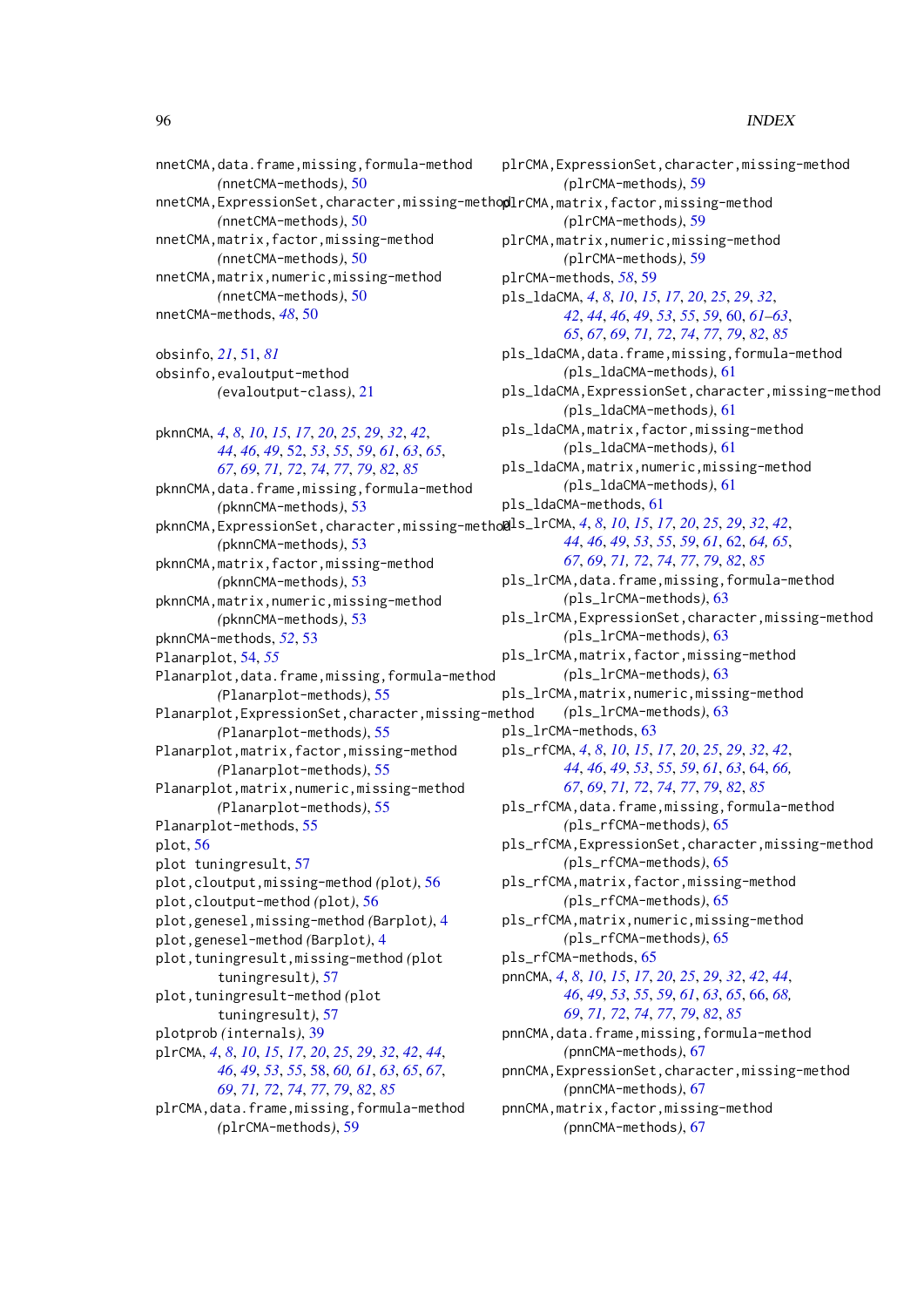pnnCMA,matrix,numeric,missing-method *(*pnnCMA-methods*)*, [67](#page-66-0) pnnCMA-methods, *[66](#page-65-1)*, [67](#page-66-0) prediction, [68](#page-67-0) prediction,data.frame,missing,data.frame,form**sdda@MA\moa**trix,numeric,missing-method *(*prediction-methods*)*, [70](#page-69-0) prediction,ExpressionSet,character,Expression**Seda@Nssmet[hod](#page-75-1)s.**hod,[78](#page-77-2) *(*prediction-methods*)*, [70](#page-69-0) prediction,matrix,ANY,matrix,missing-method *(*prediction-methods*)*, [70](#page-69-0) prediction-methods, [70](#page-69-0) predoutput *(*predoutput-class*)*, [70](#page-69-0) predoutput-class, [70](#page-69-0) qdaCMA, *[4](#page-3-0)*, *[8](#page-7-0)*, *[10](#page-9-1)*, *[15](#page-14-0)*, *[17](#page-16-0)*, *[20](#page-19-0)*, *[25](#page-24-0)*, *[29](#page-28-0)*, *[32](#page-31-0)*, *[42](#page-41-0)*, *[44](#page-43-0)*, *[46](#page-45-0)*, *[49](#page-48-0)*, *[53](#page-52-0)*, *[55](#page-54-0)*, *[59](#page-58-0)*, *[61](#page-60-0)*, *[63](#page-62-0)*, *[65](#page-64-0)*, *[67](#page-66-0)*, *[69](#page-68-0)*, *[71](#page-70-1)*, [71,](#page-70-1) *[73,](#page-72-1) [74](#page-73-0)*, *[77](#page-76-0)*, *[79](#page-78-0)*, *[82](#page-81-0)* qdaCMA,data.frame,missing,formula-method *(*qdaCMA-methods*)*, [73](#page-72-1) qdaCMA,ExpressionSet,character,missing-method shrinkcat *(*filter*)*, [27](#page-26-2) *(*qdaCMA-methods*)*, [73](#page-72-1)

qdaCMA,matrix,factor,missing-method *(*qdaCMA-methods*)*, [73](#page-72-1) qdaCMA,matrix,numeric,missing-method

*(*qdaCMA-methods*)*, [73](#page-72-1) qdaCMA-methods, *[71](#page-70-1)*, [73](#page-72-1)

rfCMA, *[4](#page-3-0)*, *[8](#page-7-0)*, *[10,](#page-9-1) [11](#page-10-1)*, *[15](#page-14-0)*, *[17](#page-16-0)*, *[20](#page-19-0)*, *[25](#page-24-0)*, *[29](#page-28-0)*, *[32](#page-31-0)*, *[42](#page-41-0)*, *[44](#page-43-0)*, *[46](#page-45-0)*, *[49](#page-48-0)*, *[53](#page-52-0)*, *[55](#page-54-0)*, *[59](#page-58-0)*, *[61](#page-60-0)*, *[63–](#page-62-0)[65](#page-64-0)*, *[67](#page-66-0)*, *[69](#page-68-0)*, *[71,](#page-70-1) [72](#page-71-0)*, [73,](#page-72-1) *[75](#page-74-1)*, *[77](#page-76-0)*, *[79](#page-78-0)*, *[82](#page-81-0)*, *[85](#page-84-0)* rfCMA,data.frame,missing,formula-method *(*rfCMA-methods*)*, [75](#page-74-1) rfCMA, ExpressionSet, character, missing-method summary,  $80$ *(*rfCMA-methods*)*, [75](#page-74-1) rfCMA,matrix,factor,missing-method *(*rfCMA-methods*)*, [75](#page-74-1) rfCMA,matrix,numeric,missing-method *(*rfCMA-methods*)*, [75](#page-74-1) rfCMA-methods, *[73](#page-72-1)*, [75](#page-74-1) rfe *(*filter*)*, [27](#page-26-2) roc, [75](#page-74-1) roc,cloutput-method *(*roc*)*, [75](#page-74-1) ROCinternal *(*internals*)*, [39](#page-38-0) roundvector *(*internals*)*, [39](#page-38-0) rowswaps *(*internals*)*, [39](#page-38-0)

safeexp *(*internals*)*, [39](#page-38-0) scdaCMA, *[4](#page-3-0)*, *[8](#page-7-0)*, *[10](#page-9-1)*, *[15](#page-14-0)*, *[17](#page-16-0)*, *[20](#page-19-0)*, *[25](#page-24-0)*, *[29](#page-28-0)*, *[32](#page-31-0)*, *[42](#page-41-0)*, *[44](#page-43-0)*, *[46](#page-45-0)*, *[49](#page-48-0)*, *[53](#page-52-0)*, *[55](#page-54-0)*, *[59](#page-58-0)*, *[61](#page-60-0)*, *[63](#page-62-0)*, *[65](#page-64-0)*, *[67](#page-66-0)*, *[69](#page-68-0)*, *[71,](#page-70-1) [72](#page-71-0)*, *[74](#page-73-0)*, [76,](#page-75-1) *[78,](#page-77-2) [79](#page-78-0)*, *[82](#page-81-0)*, *[85](#page-84-0)* scdaCMA,data.frame,missing,formula-method *(*scdaCMA-methods*)*, [78](#page-77-2)

scdaCMA,ExpressionSet,character,missing-method *(*scdaCMA-methods*)*, [78](#page-77-2) scdaCMA,matrix,factor,missing-method *(*scdaCMA-methods*)*, [78](#page-77-2) *(*scdaCMA-methods*)*, [78](#page-77-2) show,cloutput-method *(*cloutput-class*)*, [9](#page-8-1) show,evaloutput-method *(*evaloutput-class*)*, [21](#page-20-1) show,genesel-method *(*genesel-class*)*, [34](#page-33-1) show,learningsets-method *(*learningsets-class*)*, [47](#page-46-1) show,predoutput-method *(*predoutput-class*)*, [70](#page-69-0) show,tuningresult-method *(*tuningresult-class*)*, [87](#page-86-1) show,wmcr.result-method *(*wmcr.result-class*)*, [92](#page-91-0) shrinkldaCMA, *[4](#page-3-0)*, *[8](#page-7-0)*, *[10](#page-9-1)*, *[15](#page-14-0)*, *[17](#page-16-0)*, *[20](#page-19-0)*, *[25](#page-24-0)*, *[29](#page-28-0)*, *[32](#page-31-0)*, *[42](#page-41-0)*, *[44](#page-43-0)*, *[46](#page-45-0)*, *[49](#page-48-0)*, *[53](#page-52-0)*, *[55](#page-54-0)*, *[59](#page-58-0)*, *[61](#page-60-0)*, *[63](#page-62-0)*, *[65](#page-64-0)*, *[67](#page-66-0)*, *[69](#page-68-0)*, *[71,](#page-70-1) [72](#page-71-0)*, *[74](#page-73-0)*, *[77](#page-76-0)*, [78,](#page-77-2) *[80](#page-79-1)*, *[82](#page-81-0)* shrinkldaCMA,data.frame,missing,formula-method *(*shrinkldaCMA-methods*)*, [80](#page-79-1) shrinkldaCMA,ExpressionSet,character,missing-method *(*shrinkldaCMA-methods*)*, [80](#page-79-1) shrinkldaCMA,matrix,factor,missing-method *(*shrinkldaCMA-methods*)*, [80](#page-79-1) shrinkldaCMA,matrix,numeric,missing-method *(*shrinkldaCMA-methods*)*, [80](#page-79-1) shrinkldaCMA-methods, *[78](#page-77-2)*, *[80](#page-79-1)*, [80](#page-79-1) summary,evaloutput-method *(*summary*)*, [80](#page-79-1) svmCMA, *[4](#page-3-0)*, *[8](#page-7-0)*, *[10](#page-9-1)*, *[15](#page-14-0)*, *[17](#page-16-0)*, *[20](#page-19-0)*, *[25](#page-24-0)*, *[29](#page-28-0)*, *[32](#page-31-0)*, *[42](#page-41-0)*, *[44](#page-43-0)*, *[46](#page-45-0)*, *[49](#page-48-0)*, *[53](#page-52-0)*, *[55](#page-54-0)*, *[59](#page-58-0)*, *[61](#page-60-0)*, *[63](#page-62-0)*, *[65](#page-64-0)*, *[67](#page-66-0)*, *[69](#page-68-0)*, *[71,](#page-70-1) [72](#page-71-0)*, *[74](#page-73-0)*, *[77](#page-76-0)*, *[79](#page-78-0)*, [81,](#page-80-1) *[83](#page-82-1)*, *[85](#page-84-0)* svmCMA,data.frame,missing,formula-method *(*svmCMA-methods*)*, [83](#page-82-1) svmCMA, ExpressionSet, character, missing-method *(*svmCMA-methods*)*, [83](#page-82-1) svmCMA,matrix,factor,missing-method *(*svmCMA-methods*)*, [83](#page-82-1) svmCMA, matrix, numeric, missing-method *(*svmCMA-methods*)*, [83](#page-82-1) svmCMA-methods, *[81](#page-80-1)*, [83](#page-82-1) toplist, *[4,](#page-3-0) [5](#page-4-1)*, *[35](#page-34-1)*, [83](#page-82-1)

toplist,genesel-method *(*toplist*)*, [83](#page-82-1) ttest *(*filter*)*, [27](#page-26-2) tune, *[4](#page-3-0)*, *[8](#page-7-0)*, *[14](#page-13-1)*, *[31](#page-30-0)*, *[34](#page-33-1)*, *[38](#page-37-0)*, *[47,](#page-46-1) [48](#page-47-1)*, *[57,](#page-56-0) [58](#page-57-1)*, *[60](#page-59-1)*, *[62](#page-61-1)*, *[66](#page-65-1)*, *[69](#page-68-0)*, *[82](#page-81-0)*, [84,](#page-83-1) *[87](#page-86-1)[–89](#page-88-0)*, *[91](#page-90-0)*